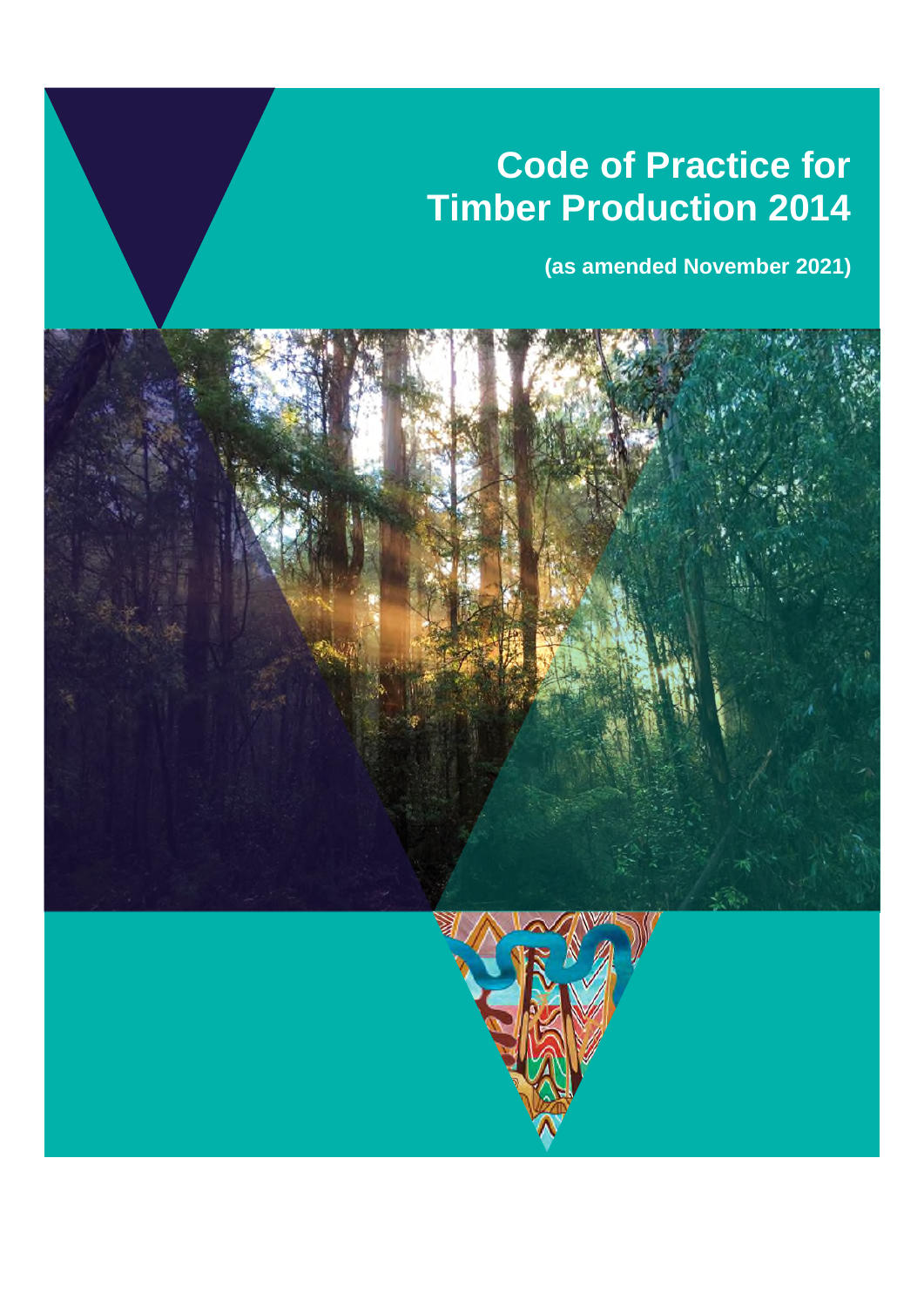## **Cover Photo**  Mountain Ash (*Eucalyptus regnans*) forest, Latrobe State Forest, Central Highlands of Victoria.

## **Acknowledgment**

We acknowledge and respect Victorian Traditional Owners as the original custodians of Victoria's land and waters, their unique ability to care for Country and deep spiritual connection to it. We honour Elders past and present whose knowledge and wisdom has ensured the continuation of culture and traditional practices.

We are committed to genuinely partner, and meaningfully engage, with Victoria's Traditional Owners and Aboriginal communities to support the protection of Country, the maintenance of spiritual and cultural practices and their broader aspirations in the 21st century and beyond.



© The State of Victoria Department of Environment, Land, Water and Planning 2021

This work is licensed under a Creative Commons Attribution 4.0 International licence. You are free to re-use the work under that licence, on the condition that you credit the State of Victoria as author. The licence does not apply to any images, photographs or branding, including the Victorian Coat of Arms, the Victorian Government logo and the Department of Environment, Land, Water and Planning (DELWP) logo. To view a copy of this licence, visit creativecommons.org/licenses/by/4.0/

#### **ISBN** 978-1-76105-822-6 **(pdf/online/MS word)**

#### **Disclaimer**

This publication may be of assistance to you but the State of Victoria and its employees do not guarantee that the publication is without flaw of any kind or is wholly appropriate for your particular purposes and therefore disclaims all liability for any error, loss or other consequence which may arise from you relying on any information in this publication.

## **Accessibility**

If you would like to receive this publication in an alternative format, please telephone the DELWP Customer Service Centre on 136 186, or email customer.service@delwp.vic.gov.au or via the National Relay Service on 133 677, www.relayservice.com.au. This document is also available on the internet at www.delwp.vic.gov.au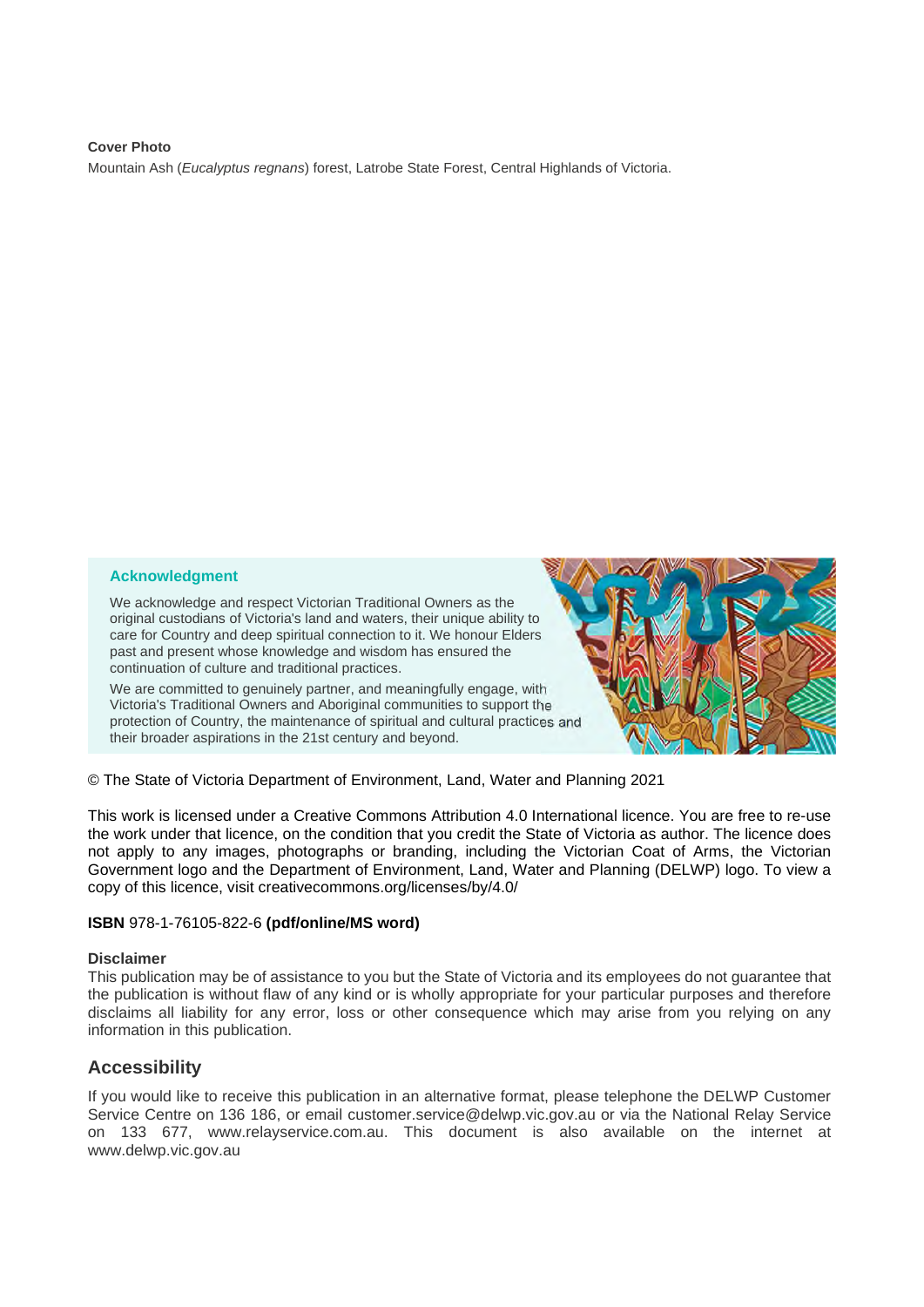## **Amendments to this Code:**

| Date                   | Gazettal                         | <b>Variation</b>     |
|------------------------|----------------------------------|----------------------|
| <b>28 October 2014</b> | Victoria Government Gazette S390 | Code made            |
| 03 November 2021       | Victoria Government Gazette TBA  | Variation No. 1/2021 |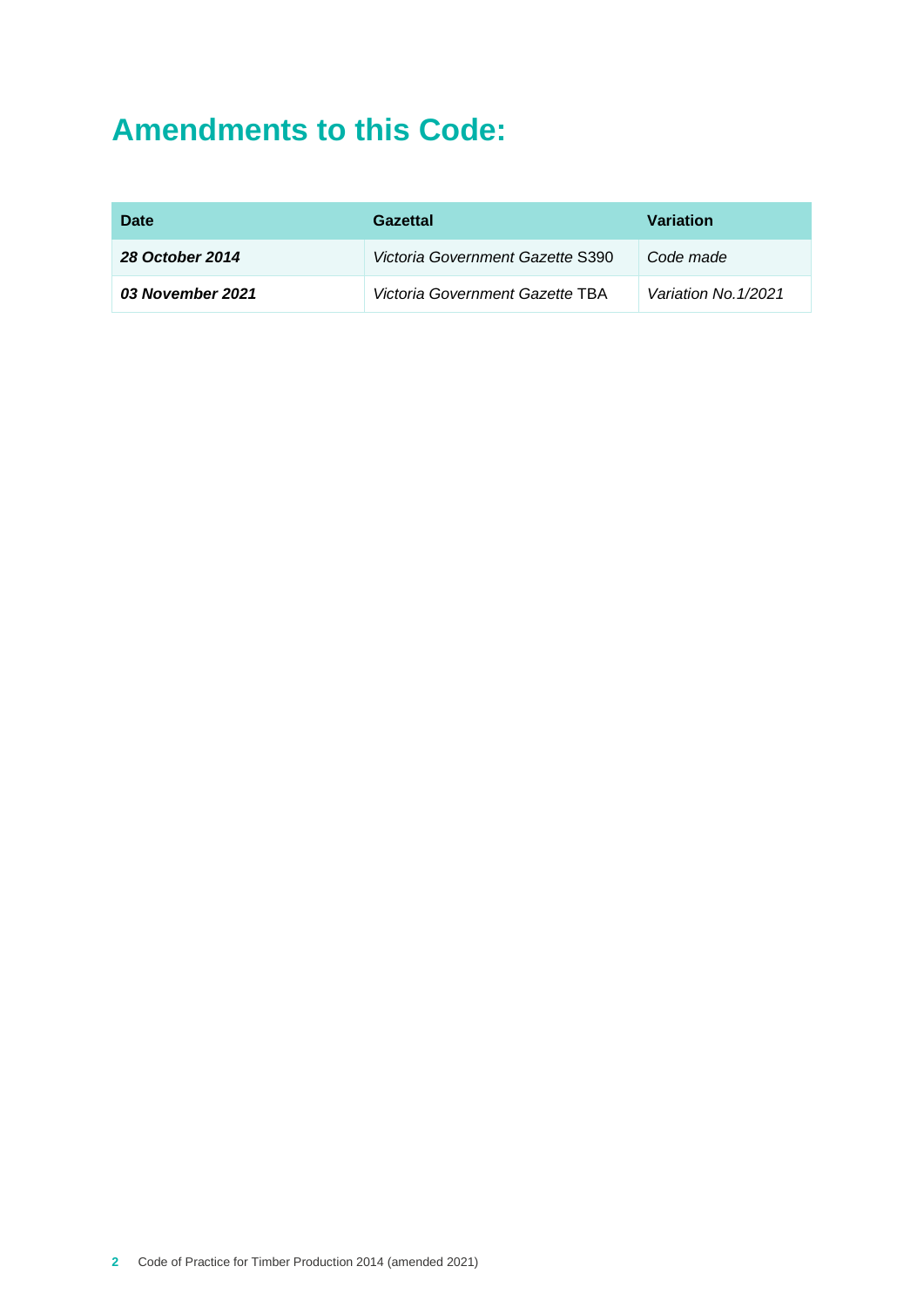## **Minister's foreword**

As Victoria heads toward 2030 and transitions away from native forest timber harvesting, it is important to ensure the regulation of the industry is clear and enforceable so the environment benefits.

Clarity and enforceability are not only important features of the Code but they enhance environmental protection outcomes by enabling the duty holder, regulator and stakeholders to focus on material priorities, rather than the architecture of the regulatory regime itself.

The Code of Practice for Timber Production 2014 (amended 2021) (the Code) is the primary instrument for regulating timber harvesting operations in Victoria's publicly owned State forests, private native forests and plantations. It is pivotal to delivering environmental protection, ecologically sustainable forest management and certainty for forest-based industries, ensuring our public forests are protected for the benefit of all Victorians.

Ensuring the Code is responsive to change is an ongoing process. Regular reviews and updates are important to ensure that the Code remains fit for purpose and reflects contemporary science.

I am pleased to release the latest variation of the Code. I thank all respondents who shared their insights, research and ideas during the consultation process. This variation focuses on clarifying roles, responsibilities and obligations, and correcting administrative errors. The Department of Environment, Land, Water and Planning will continue to assess the Code and work on further changes where required to ensure it remains fit for purpose.

## **The Hon Lily D'Ambrosio MP**

Minister for Energy, Environment and Climate Change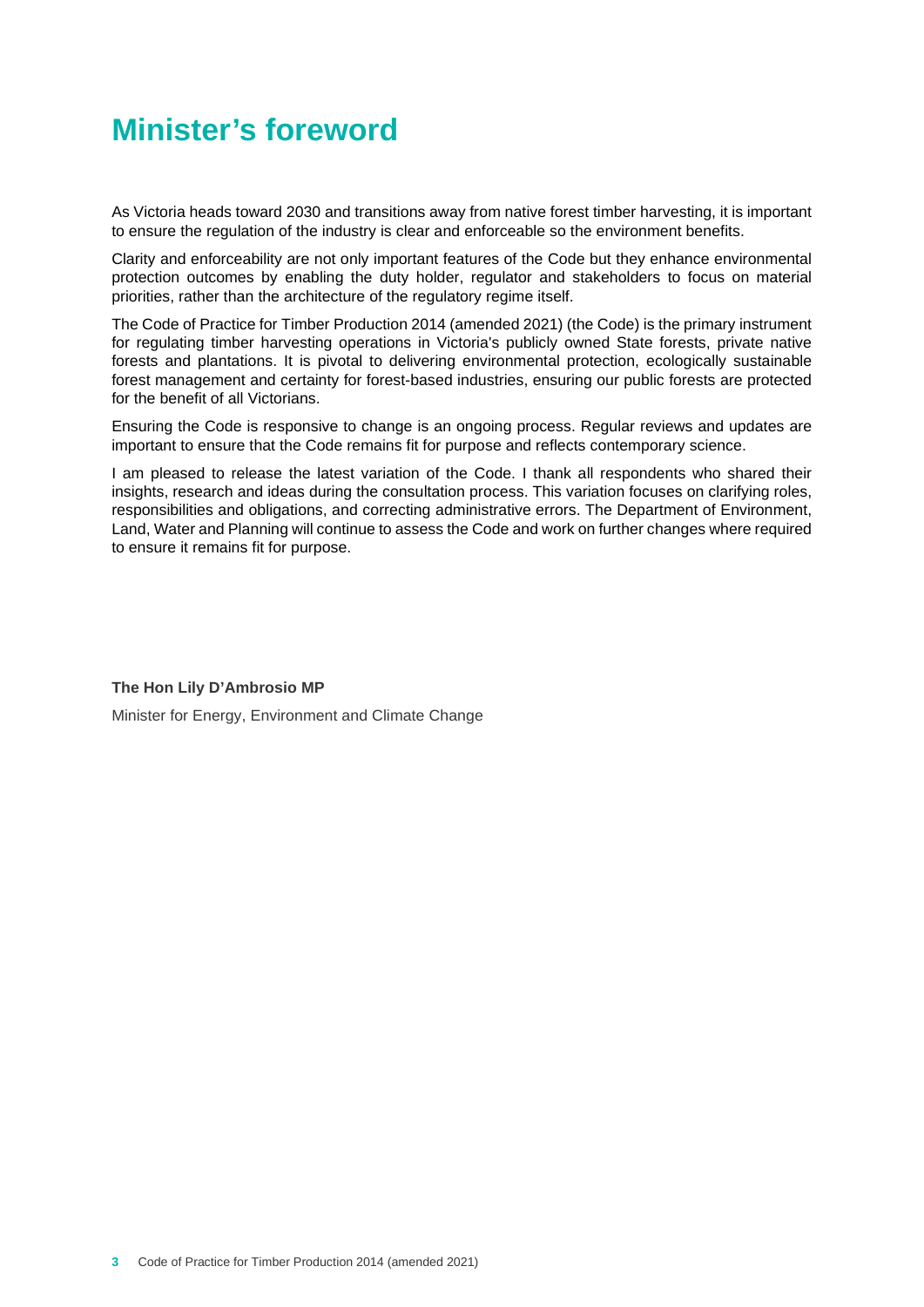# **Contents**

| 1.     |                                                                        |
|--------|------------------------------------------------------------------------|
| 1.1.   |                                                                        |
| 1.2.   |                                                                        |
| 1.2.1  |                                                                        |
| 1.2.2  |                                                                        |
| 1.2.3  |                                                                        |
| 1.2.4  |                                                                        |
| 1.2.5  | Policy and Laws governing timber harvesting operations in Victoria  26 |
| 1.2.6  |                                                                        |
| 1.2.7  |                                                                        |
| 1.2.8  |                                                                        |
| 1.2.9  |                                                                        |
| 1.2.10 |                                                                        |
| 1.2.11 | Protection areas, management areas and the Forest Management Zoning    |
| 1.2.12 |                                                                        |
| 1.3.   |                                                                        |
| 2.     |                                                                        |
|        |                                                                        |
| 2.1    |                                                                        |
| 2.2    |                                                                        |
| 2.2.1  |                                                                        |
| 2.2.2  |                                                                        |
| 2.3    |                                                                        |
| 2.3.1  |                                                                        |
| 2.3.2  |                                                                        |
| 2.4    |                                                                        |
| 2.4.1  |                                                                        |
| 2.4.2  |                                                                        |
| 2.4.3  |                                                                        |
| 2.4.4  |                                                                        |
| 2.4.5  |                                                                        |
| 2.4.6  |                                                                        |
| 2.5    |                                                                        |
| 2.5.1  |                                                                        |
| 2.5.2  |                                                                        |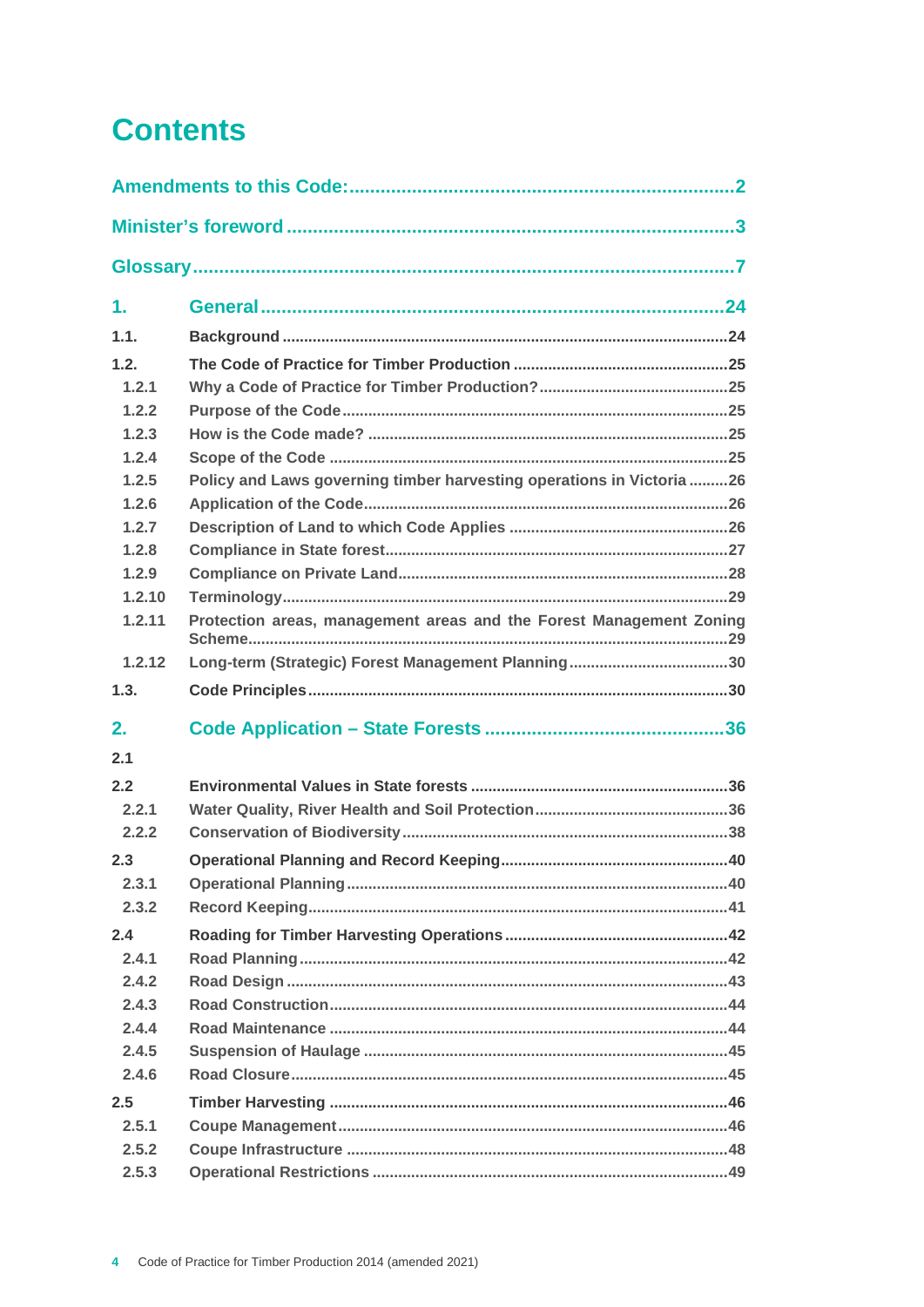| 2.6   |                                              |  |
|-------|----------------------------------------------|--|
| 2.6.1 |                                              |  |
| 2.6.2 |                                              |  |
| 3.    | Code Application - Private Native Forests 52 |  |
| 3.1   |                                              |  |
| 3.1.1 |                                              |  |
| 3.2   |                                              |  |
| 3.2.1 |                                              |  |
| 3.2.2 |                                              |  |
| 3.2.3 |                                              |  |
| 3.3   |                                              |  |
| 3.3.1 |                                              |  |
| 3.3.2 |                                              |  |
| 3.3.3 |                                              |  |
| 3.3.4 |                                              |  |
| 3.3.5 |                                              |  |
| 3.3.6 |                                              |  |
| 3.4   |                                              |  |
| 3.4.1 |                                              |  |
| 3.4.2 |                                              |  |
| 3.4.3 |                                              |  |
| 3.5   |                                              |  |
| 3.5.1 |                                              |  |
| 3.5.2 |                                              |  |
| 3.5.3 |                                              |  |
| 4     |                                              |  |
| 4.1   |                                              |  |
| 4.1.1 |                                              |  |
| 4.2   |                                              |  |
| 4.2.1 |                                              |  |
| 4.2.2 |                                              |  |
| 4.3   |                                              |  |
| 4.3.1 |                                              |  |
| 4.3.2 |                                              |  |
| 4.3.3 |                                              |  |
| 4.4   |                                              |  |
| 4.4.1 |                                              |  |
| 4.4.2 |                                              |  |
| 4.4.3 |                                              |  |
| 4.4.4 |                                              |  |
| 4.4.5 |                                              |  |
| 4.4.6 |                                              |  |
| 4.5   |                                              |  |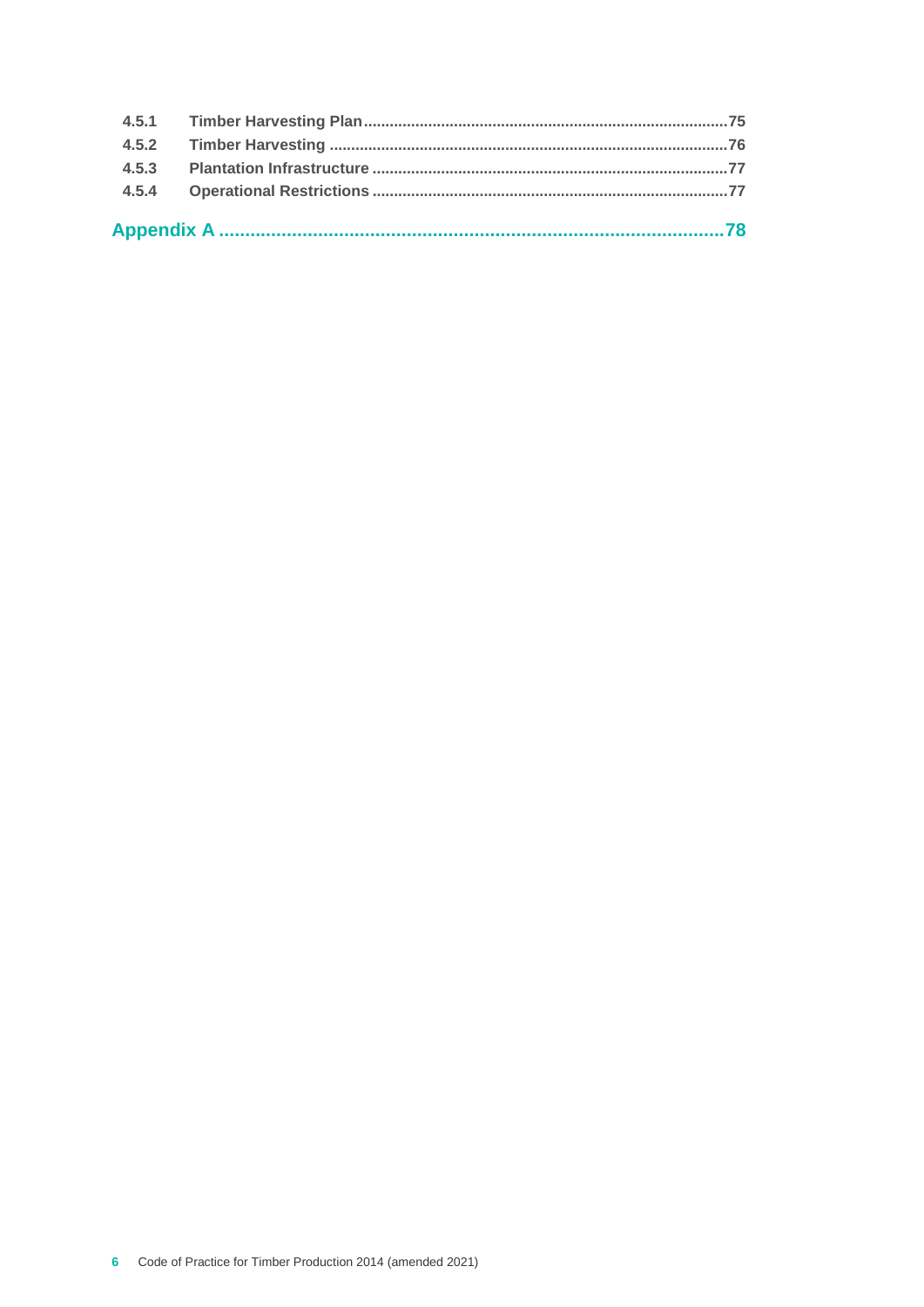## **Glossary:**

Unless the context requires otherwise terms used in this **Code** and the **Management Standards and Procedures** have the following definitions:

**'Aboriginal cultural heritage'** has the same meaning as in the *Aboriginal Heritage Act 2006*.

**'Action Statement'** means an action statement prepared under Part 4 of the *Flora and Fauna Guarantee Act 1988.*

**'agroforestry'** means the simultaneous and substantial production of **forest** and other agricultural products from the same land unit (defined in the Victoria Planning Provisions).

**'Allocation Order'** means an order made in accordance with Part 3 of the *Sustainable Forests (Timber) Act 2004*.

**'approved'** means unless otherwise stated a thing, action, plan or practice that is:

- i. in the case of **State forest**, **approved** by the **Minister** or **delegate** in accordance with a provision of this **Code** and its incorporated document the **Management Standards and Procedures** that provides or enables the grant of an approval; and
- ii. in the case of **private land**, **approved** by the **responsible authority** (usually **local government**) in accordance with a planning scheme or a permit issued under a planning scheme.

**'approved road'** means the section of road or extent of a **significant road improvement operation** to be constructed within **Special Protection Zone** that is **approved** by the **Minister** or **delegate** in accordance with a provision of this **Code** and its incorporated document the **Management Standards and Procedures** providing for or enabling the grant of that approval.

**'approved stream crossing'** as used in section 3.4.1.8 and cl 3.4.1.12 of this **Code**, means a stream crossing the construction of which has been **approved** by the **responsible authority** in accordance with a planning scheme or a permit issued under a planning scheme.

**'Ash'** means any one or more of Mountain Ash (*Eucalyptus regnans*), Alpine Ash (*Eucalyptus delegatensis*) or Shining Gum (*Eucalyptus nitens*).

**'Ash forest green patch exclusion area'** means an area that is protected in accordance with cl 8.1.8 of the **Management Standards and Procedures**. **Ash forest green patch exclusion areas** are a type of **exclusion area**.

**'Ash habitat tree exclusion area'** means an area that is protected in accordance with cl 8.1.9 of the **Management Standards and Procedures**. **Ash habitat tree exclusion areas** are a type of **exclusion area**.

**'authorised officer'** has the same meaning as in the *Conservation Forests and Lands Act 1987*.

**'basal area'** means the sum of the cross-sectional areas measured at breast height (1.3m) of the trees in a given **coupe**, stand or plot. Usually expressed as square metres per hectare (m<sup>2</sup>/ha).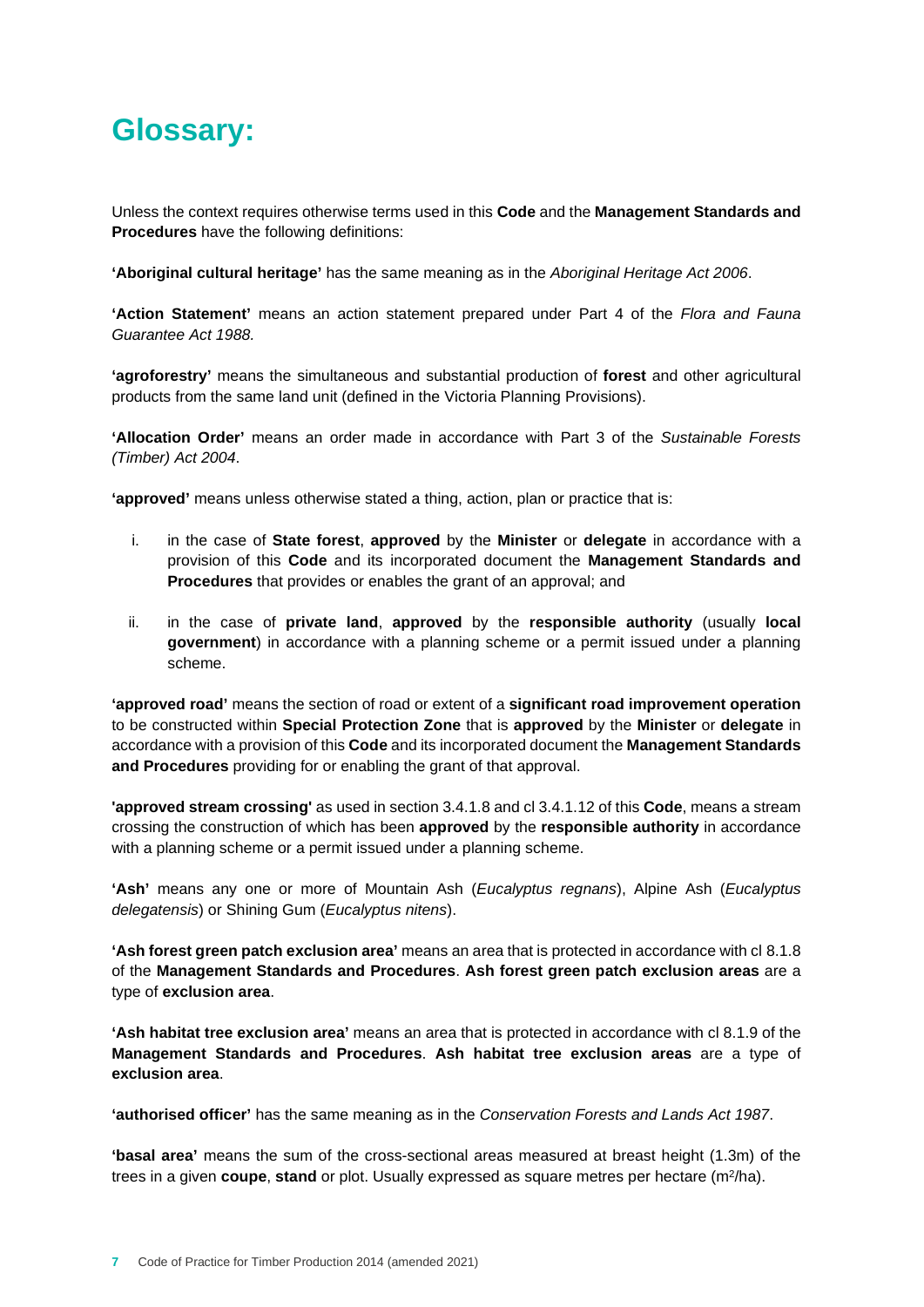**'biodiversity'** has the same meaning as in the *Flora and Fauna Guarantee Act 1988.*

**'blading-off'** means the use of a machine to sweep loose mud, slush, vegetation or soil from the surface of a **road** or **coupe infrastructure**.

**'Box Ironbark'** means **forest** characterised by a **canopy** of box, ironbark and gum-barked eucalypts, growing to 25 m in height, over a sparse **understorey** of wattles, small-leaved and prostrate shrubs, herbs and grasses. The main trees are White Box (*Eucalyptus albens*), Red Box (*Eucalyptus polyanthemos*), Red Ironbark (*Eucalyptus tricarpa*), Mugga Ironbark (*Eucalyptus sideroxylon*), Yellow Gum (*Eucalyptus leucoxylon*) and Red Stringybark (*Eucalyptus macrorhyncha*). In some areas they may grow with, or be replaced by, Yellow Box (*Eucalyptus melliodora*), Longleaf Box, Silver Bundy (*Eucalyptus nortonii*), Forest Red Gum (*Eucalyptus tereticornis*), Coast Grey Box (*Eucalyptus bosistoana*), Gippsland Grey Box (*Eucalyptus bosistoana*), Grey Box (*Eucalyptus microcarpa*), Blue Box (*Eucalyptus baueriana*) and Yellow Stringybark (*Eucalyptus muelleriana*).

**'buffer'** means a protective margin of vegetation which may be applied to a feature or value, and is generally excluded from any **timber harvesting operations**. **Buffer** width or radius is defined as the horizontal distance from which various **timber harvesting operations** are excluded.

**'cable harvesting'** means a hauling system using towers, winches, blocks and cables to extract harvested **timber**.

**'canopy'** means the uppermost layer of a **forest**, characterized by the **crowns** of the trees.

**'Central Highlands FMAs'** means those parts of the Central Gippsland, Central and Dandenong FMAs which fall within the Central Highlands **Regional Forest Agreement** boundary as described in the Central Highlands **Regional Forest Agreement** and defined by the spatial information in the RFA25 layer in the Victorian Spatial Data Library.

#### **'chemical control agent'** refer to **pesticide**.

**'clearfall'** means a silvicultural method of harvesting a **coupe** whereby all **merchantable** trees are removed, apart from those required to be retained for the purpose of protecting specified **forest** values such as habitat, **waterways**, visual amenity or other values.

**'Code'** means the *Code of Practice for Timber Production 2014* (amended 2021).

**'compartment'** means a specific area of **State forest** usually bounded by natural features. One compartment is often broken up into several **coupes**.

#### **'confluent stream'** means the same as **temporary stream**.

**'cording'** means log material, eucalypt and non-eucalypt, with a **diameter** greater than 15cm placed in a corduroy fashion on **landings** and **snig tracks** to distribute machine loading over a larger area.

**'coupe'**, in relation to:

- i. "State forest", as defined in the *Sustainable Forests (Timber) Act 2004*, has the same meaning as in that Act; and
- ii. any other land, means a single area of forest or **plantation** of variable size, shape and orientation from which **timber** is harvested in one operation.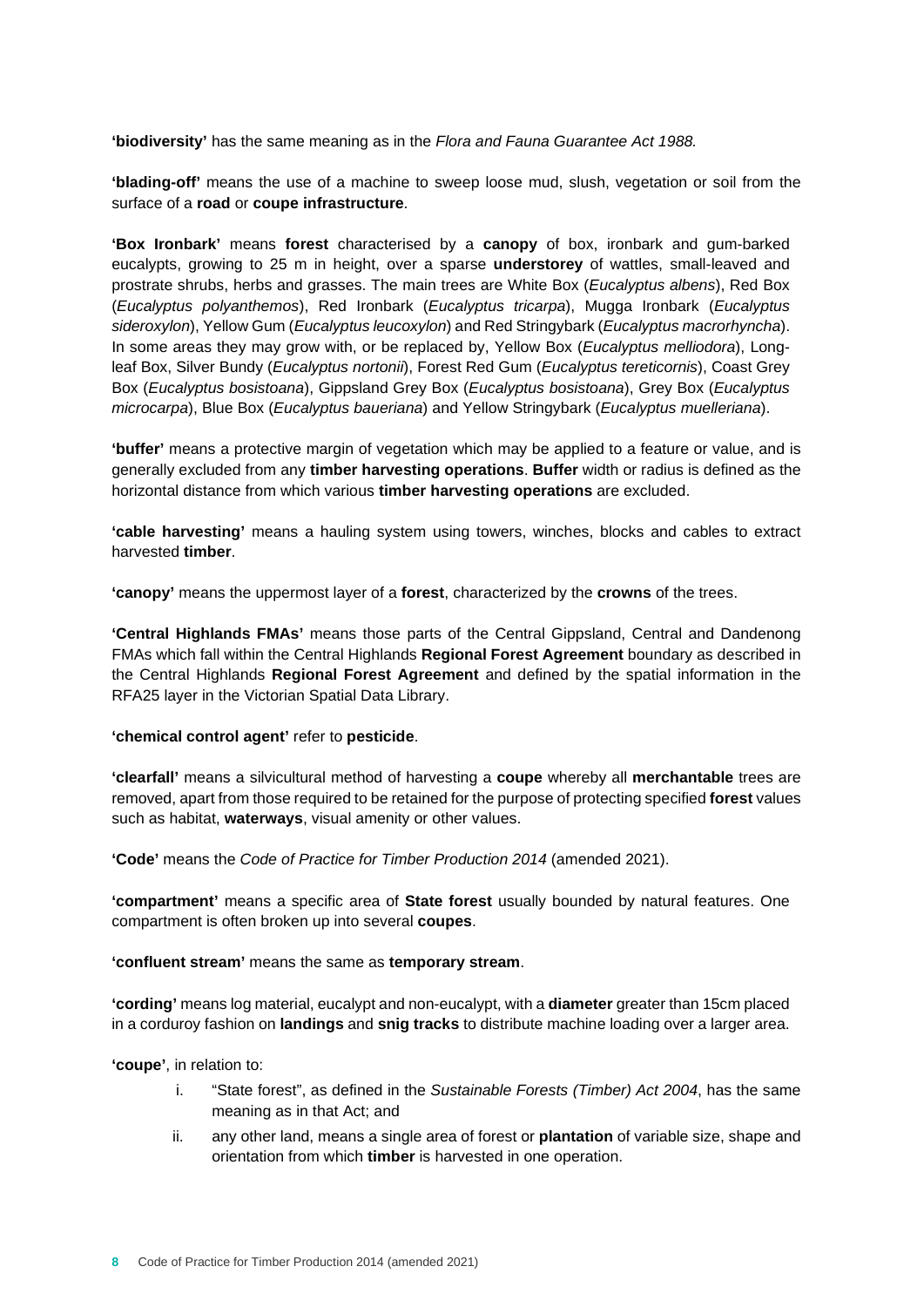**'coupe diary'** is the document by that name that forms part of the **Forest Coupe Plan** and can be used to record entries relevant to the management of **timber harvesting operations** and subsequent silvicultural treatment. Entries can be made by the **harvesting entity**, supervising forester, the contractor/logging team leader or other contractors signed into the **coupe**.

**'coupe driveway'** means a temporary **coupe access road** established to provide access to a **timber harvesting operation**. For planning purposes, a **coupe driveway** is a **coupe access road** less than 500 m long. **Coupe driveways** are considered part of a **coupe**.

**'coupe infrastructure'** means log **landings**, log dumps / storage facilities, **snigging** and **forwarding tracks** and boundary trails.

**'coupe-access road'** means a **temporary road** constructed to link existing **permanent roads** to **incoupe roads**.

**'crown'** in relation to trees, means the main **canopy** of a tree, including the main branches and leaves.

**'crown'** in relation to roading, means the slope of a road surface to the outside for drainage.

**'Dead'** (other contexts) means a self-supporting (rooted into the ground) tree that is physiologically dead.

**'dead Ash tree'** in relation to Leadbeater's Possum Habitat means a tree that is obviously (physiologically) **dead**. It must be self-supporting (rooted into the ground) and would remain standing should any supporting material be removed. **Dead Ash trees** must be more than 6 m in height and greater than 1.5 m in diameter at breast height over bark (DBHOB), measured at 1.3 m above natural ground level, on the up-slope side of the tree. **Dead Ash trees** must be one of the **Ash** species and where species cannot be determined, all **dead** eucalypts in **coupes** dominated by **Ash** species are assumed to be **Ash**.

**'delegate'** means a person (including a person by reference to their position or role) to whom the **Minister** or **Secretary**, as the case requires, has delegated the relevant power, duty or function under Part 2 of the *Conservation, Forests and Land Act 1987* or has been authorised by the **Minister** to consider applications sought in accordance with the **Code** and the **Management Standards and Procedures**.

**'Department'** has the same meaning as in the *Conservation, Forests and Lands Act 1987*.

**'diameter'** means the width measurement of a tree or log. On a standing tree it is taken as the diameter at breast height over bark (DBHOB), which is measured at 1.3 m above ground on the upslope side of the tree.

**'domestic'** (firewood) means firewood that is collected for personal use and is not sold to a third party or used in a commercial enterprise.

**'drainage lines'** means depressions that have visible evidence of periodically flowing water (including obvious sedimentation or other clear evidence of overland flow) that feed into **temporary** or **permanent streams**. A defined channel may or may not be present. Visible water flow would be expected after storm events or briefly in the wettest times of the year. Distinctive **riparian vegetation** is not likely to be present.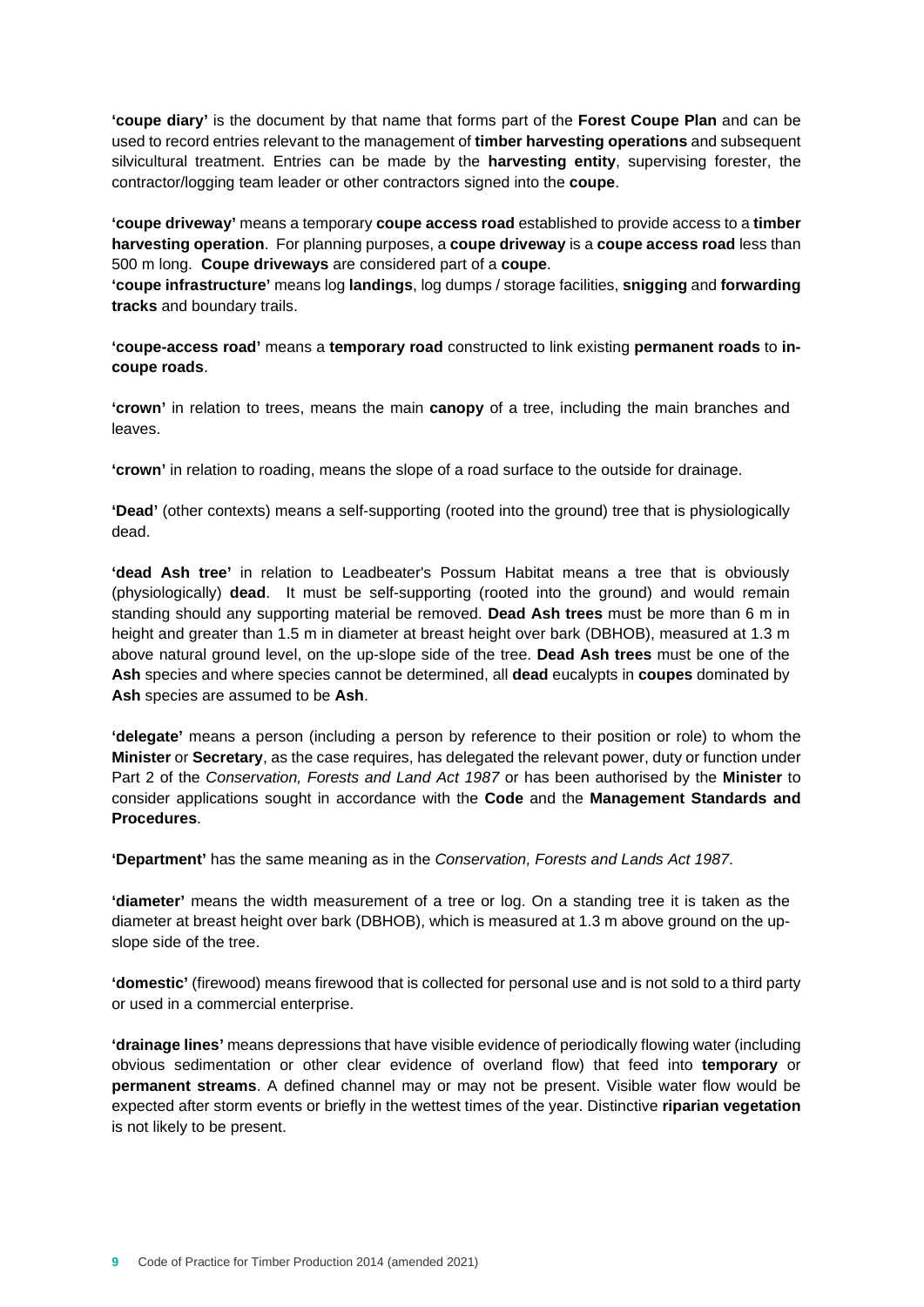Artificial **drainage lines** that do not discharge directly into **waterways** are not considered within the above definition.

In **native forests**, **drainage lines** will generally be protected from harvesting by a **filter strip** (Glossary Figure 1). Refer to the **Management Standards and Procedures**.



#### **Glossary Figure 1** – **Drainage Lines in Native Forests**

This figure demonstrates the use of **filter strips** and modified harvesting to minimise soil disturbance within drainage lines. Note: Diagram not to scale. Zone widths vary according to circumstances.

**'ecologically similar locality'** means from a similar elevation, aspect, soil type and/or climate, as close as possible to the harvested area.

**'ecological vegetation class (EVC)'** means an area delineated and published by the **Department** (available on data.vic.gov.au) that contains one or more native plant communities with similar floristic, life form and ecological characteristics and represents a grouping of broadly similar environments such as biogeographic range, and although differing in species, have similar habitat and ecological processes operating.

**'erosion risk'** means the likelihood of erosion occurring due to **soil erodibility**, **rainfall erosivity**, slope and soil disturbance.

**'even-aged'** means **forests** or **stands** that are predominantly of the one age. Usually originating as a result of a wildfire or timber harvesting activity.

**'exclusion area'** means any area where **timber harvesting operations** are required to be excluded by the **Code** or the **Management Standards and Procedures**, but do not include **Special Protection Zones** and **protection areas**. For the avoidance of doubt, **buffers**, **Ash forest green patch exclusion areas** and **Ash habitat tree exclusion areas** are also **exclusion areas**.

**'existing road'** means a **permanent** or **temporary road** of any class that with or without **road maintenance** may be used for **haulage**. A road is not considered an **existing road** if **road construction** or **significant road improvement operations** are required for it to be usable for **haulage**.

**'exotic'** means introduced to Australia, not native.

**'extraction'** means removing produce from stump to log **landing** or storage area.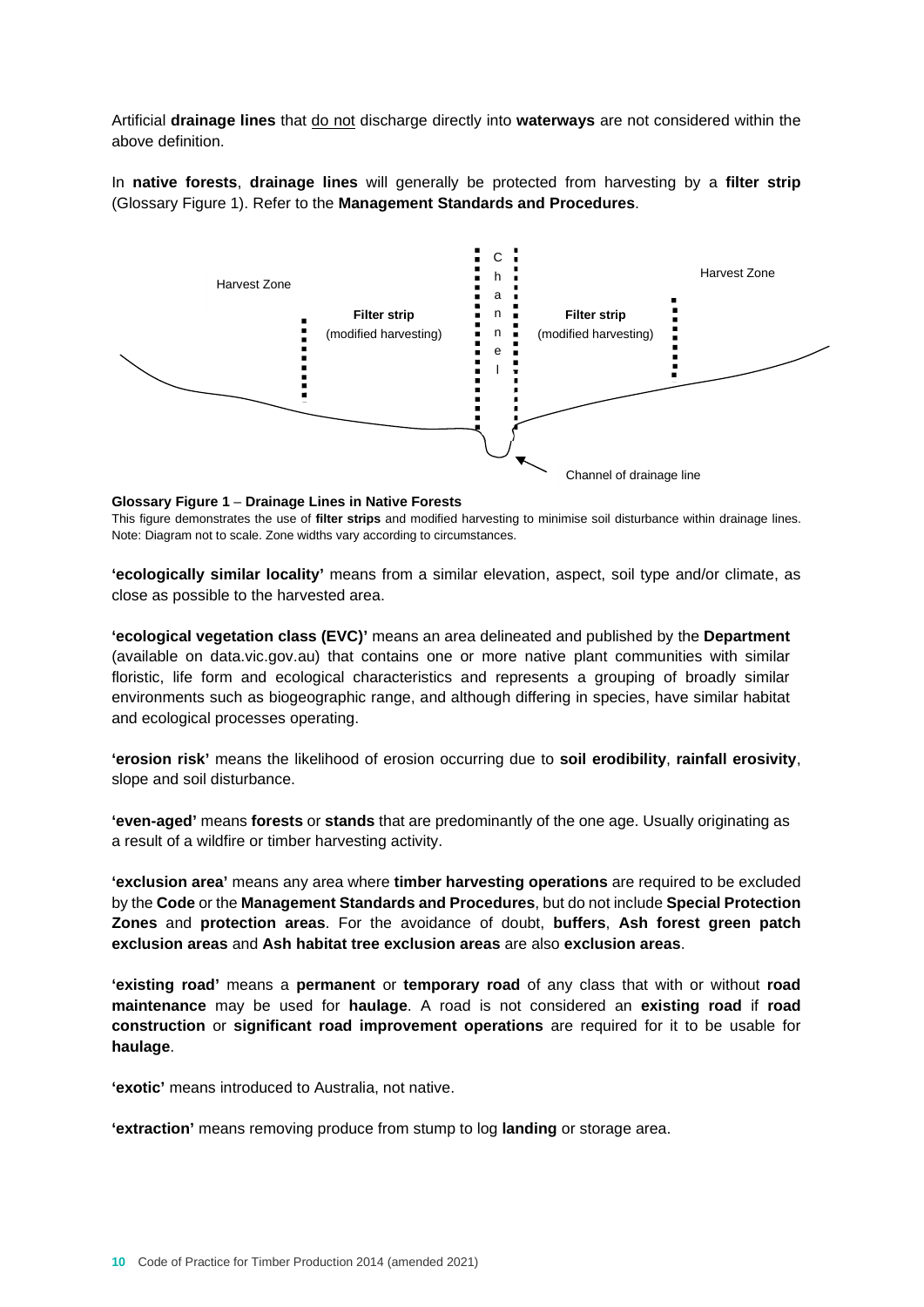**'extraction track'** means a track along which logs are extracted from the **forest** to the roadside or a **landing**. Also called a **forwarding track** or a **snig track**.

**'fauna'** has the same meaning as in the *Flora and Fauna Guarantee Act 1988.*

**'fill disposal area'** means a site where surplus soil and rock material produced as a by-product of **road construction** may be stockpiled or disposed of.

**'filter' or 'filter strips'** means an area of vegetated ground adjacent to a forest attribute (where **merchantable overstorey** may have been removed, if present), designated to minimise soil disturbance and/or disturbance to the forest attribute. Trees may be felled from within a **filter** or **filter strip** subject to certain conditions, however machinery entry is not permitted unless related to **sanctioned** activities.

**'flora'** has the same meaning as in the *Flora and Fauna Guarantee Act 1988*.

**'floristics'** means the proportion of species and distribution within a particular area.

**'forest'** means an area with a high density of trees typically composed of an **overstorey** (**canopy** or upper tree layer) and an **understorey**.

**'Forest Coupe Plan'** means a plan that must be prepared for each **timber harvesting operation** in **State forest**, containing a map identifying the area and a schedule incorporating the specifications and conditions under which the **timber harvesting operation** is to be administered and controlled. The **coupe diary** is considered part of the **Forest Coupe Plan**.

**'forest disease control area'** means an area identified by either the **managing authority**, **Secretary** or **delegate** that contains a known forest disease such as Cinnamon Fungus (*Phytophthora cinnamomi*) and Root Rot (Armillaria) or Myrtle Wilt (*Chalara australis*).

**'Forest Management Area (FMA)'** means a territorial unit for planning and management of **State forests** in Victoria. The approximate location and extent of FMA boundaries are defined by the **Department's** corporate spatial dataset FMA25.

**'Forest Management Zoning Scheme (FMZS)'** means an administrative planning scheme comprising zones that sets priorities and permitted uses in different parts of **State forest**. The FMZS is established by the Forest Management Plans, which are working plans pursuant to section 22 of the *Forests Act 1958*.

**'forest type'** means the classification of **forests** according to their life form and height of the tallest trees, projected foliage cover of the tallest trees and the main component species and elevation.

**'forwarding'** means the movement of logs in a forwarder machine.

**'forwarding track'** means an **extraction track** along which logs are carried in a forwarder.

**'fuel hazard rating'** is as defined by the **Department's** *Overall fuel hazard assessment guide*

**'General Management Zone (GMZ)'** means the component of **Forest Management Zoning Scheme (FMZS)** managed for a range of uses and values, with sustainable timber production a major use.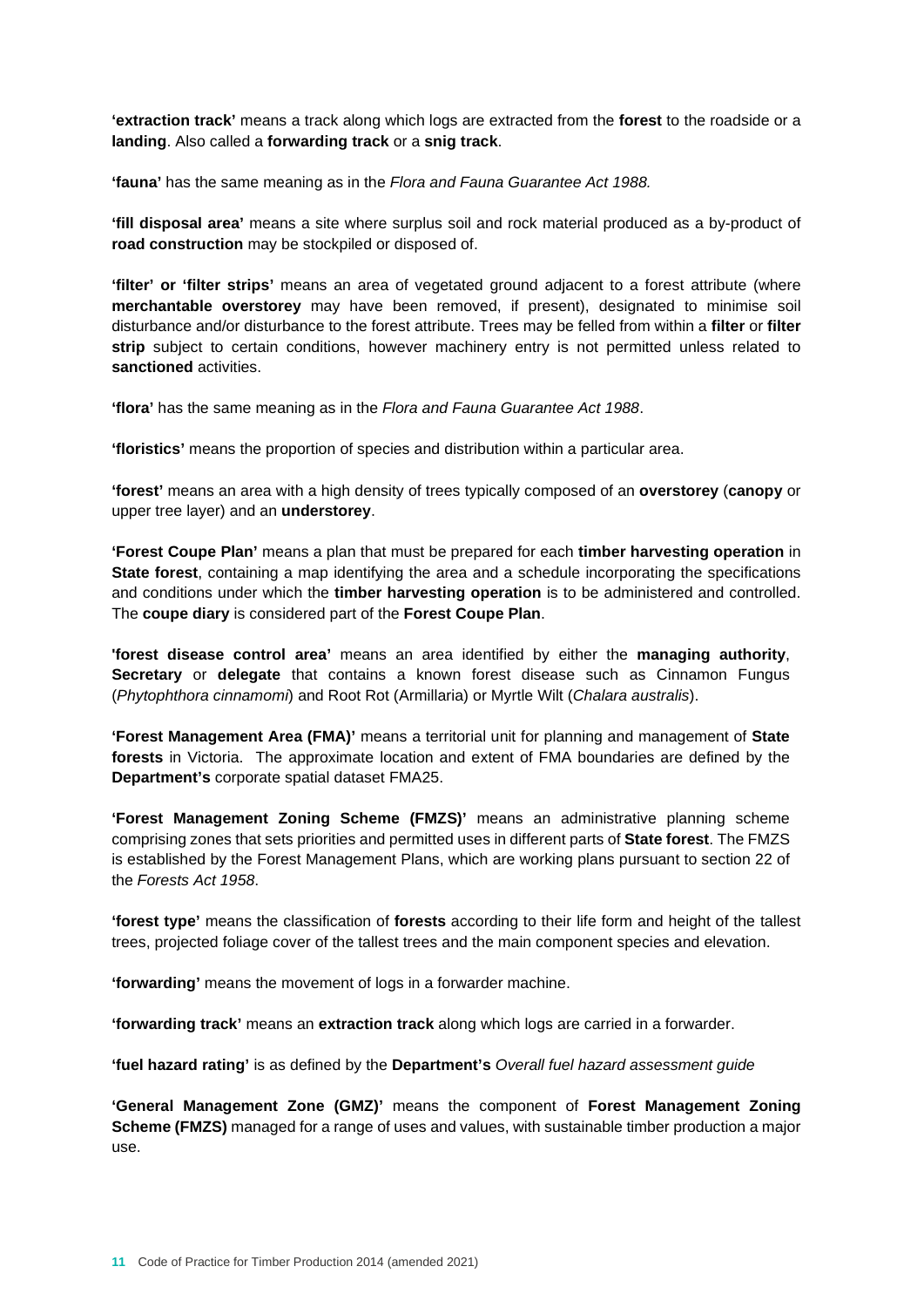**'Gippsland FMAs'** means those parts of the Central Gippsland, North East and Tambo **FMAs** which fall within the Gippsland **Regional Forest Agreement** boundary as described in the Gippsland **Regional Forest Agreement** and defined by the spatial information in the RFA25 layer in the Victorian Spatial Data Library.

**'gross coupe area'** means the entire **coupe** area within the **coupe** boundary including harvesting exclusions.

**'growth stage'** means the system used to describe the life cycle of trees based mainly on **crown** form – the main **growth stages** being **regeneration**, **regrowth**, **mature** and **senescent**.

**'habitat tree'** includes living trees or **dead** stags, and often contains **hollows** that are suitable shelter and/or nesting sites for animals such as possums and parrots. In certain circumstances **habitat trees** are required to be identified and protected from **timber harvesting operations** to provide habitat or future habitat for **wildlife**. The **Code** and **Management Standards and Procedures** contain additional criteria that habitat trees must satisfy for the purposes of particular clauses.

**'harvesting entity'** means a person or body responsible for conducting a **timber harvesting operation**. In **State forest** the **harvesting entity** is either **VicForests** or the holder of a licence granted under section 52 of the *Forests Act 1958*.

**'harvesting team leader'** means on **private land**, the principal licensee or harvesting contractor, or a person appointed by the principal licensee or harvesting contractor, responsible for supervising and controlling the **timber harvesting operation** in the forest.

**'haulage'** means transporting of **timber** on **temporary** or **permanent roads**.

**'heathland'** means ecosystems that are characterised by a dense layer of small-leafed shrubs, usually 1-2 m tall, over a ground layer of sedges, coarse lilies, rope-rushes, prostrate shrubs and herbs. In most places there are occasional small, short-trunked, spreading trees, to 15 m tall, which may form a sparse **canopy** on deeper soils.

**'historic place'** means a building, a garden, a tree, the remains of a ship or part of a ship, an archaeological site, a precinct, a site or the land associated with any of these things that has aesthetic, archaeological, architectural, cultural, historical, scientific or social heritage significance.

It includes places identified as **historic places** in the **Forest Management Zoning Scheme** and places and objects registered under the *Heritage Act 2017*. It does not include **Aboriginal cultural heritage** (which is separately referred to in this **Code**).

**'hollow'** means an opening in the trunk or branches of a tree. **Hollows** often form after a branch dies and falls off a tree. **Hollows** must have an entrance **diameter** in excess of 4 cm and not have a height in excess of 30 cm. However, in the context of Leadbeater's Possum habitat **hollows** are cavities formed in the trunk or branches of a live or **dead Ash tree**. They are formed in **Ash** eucalypt trees through a variety of processes but are generally related to ageing and decay, although physical injury and insect damage may also contribute. They vary in size, both in cavity opening **diameter** and cavity depth and volume, from small openings of 4 - 8 cm to very large with entrance **diameters** of 18 - 30 cm or more.

**'hollow bearing tree'** in the context of Zone 1A habitat, means living **mature** or **senescent** trees of **Ash** eucalypt species containing **hollows**. **Hollow bearing tree** in the context of Zone 1B habitat means **dead Ash trees** and living **mature** or **senescent** trees of **Ash** eucalypt species containing **hollows**.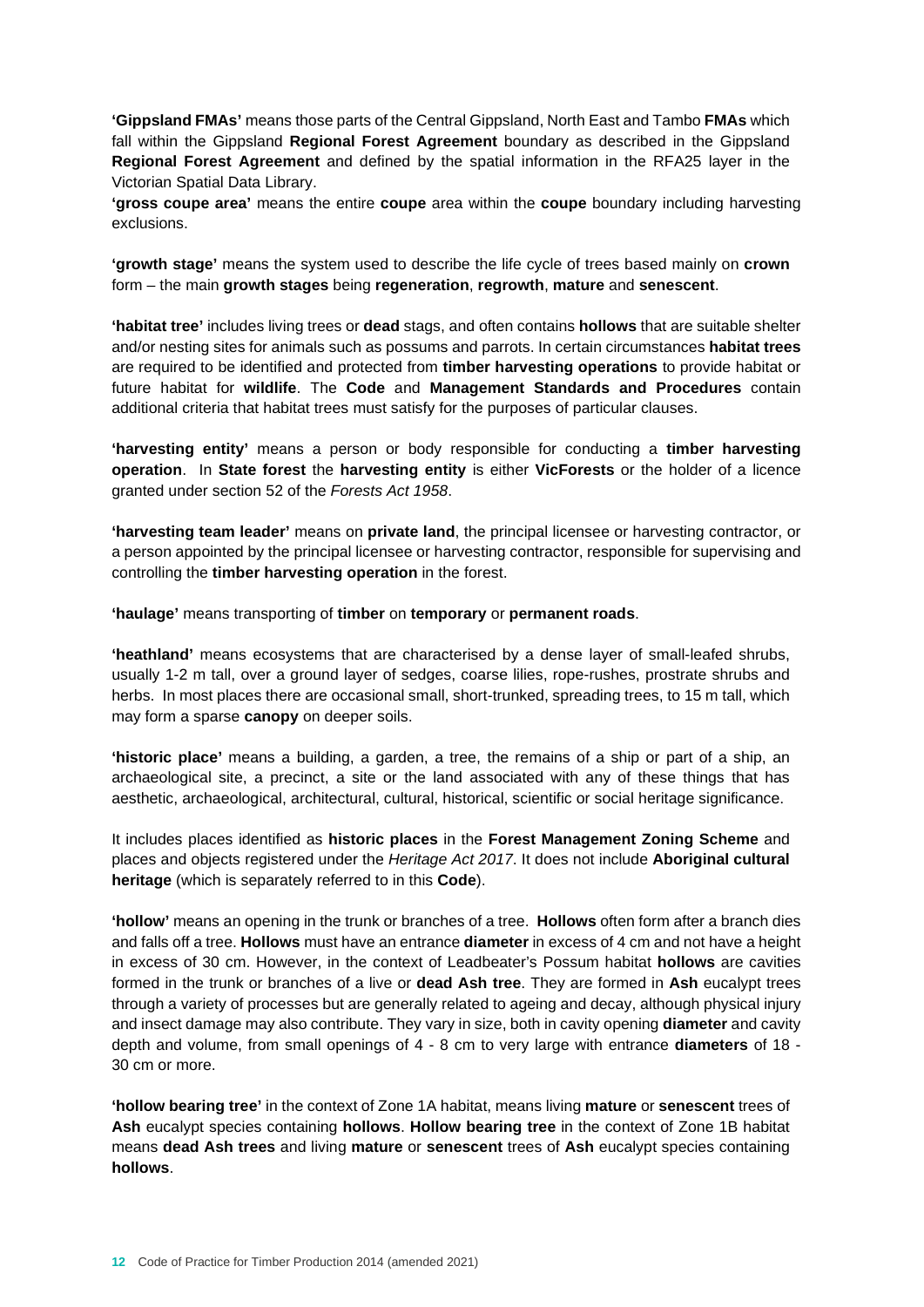**'in-coupe road'** means a **timber** extraction road of class 5E or above (see MSP Table 20 Road classification system) constructed specifically for use during harvesting and associated activities and usually closed at the completion of **timber harvesting operations**. It is located completely within the **approved coupe** boundary.

**'Indigenous Land Use Agreement'** has the same meaning as in the *Native Title Act 2003* (Cth).

**'land manager'** means the government department, agency, corporation or statutory authority responsible for managing **public land** for or on behalf of the Crown.

**'landowner'** means the person who is the owner or authorised occupier of freehold land.

'**Land Use Activity Agreement**' has the same meaning as in the *Traditional Owner Settlement Act 2010*.

**'landing'** means a place where trees or parts of trees are sorted, processed and/or loaded for transport from the **forest**. Areas where there has been no significant soil disturbance associated with landing establishment, and where no further processing takes place, are not regarded as **landings**. Conversion sites that do not involve earthworks or clearing, or where there has been no significant soil disturbance, are also not regarded as **landings**.

**'Landscape sensitivity area'** means areas listed within the **Management Standards and Procedures** section 5.2 and Table 17 - Landscape management prescriptions. **Landscape sensitivity areas** generally have a high scenic quality and visual sensitivity and are usually areas that are readily visible from high-usage recreational facilities such as look-outs, walking tracks, tourist roads, or campsites.

**'large tree'** means a living tree of any species that has a **diameter** at breast height over bark (DBHOB) equal to or greater than 2.5 metres.

**'local government'** means the **responsible authority**. Note that the term **local government** has been used throughout this **Code** for ease of reader use, however it is the **responsible authority** (which is usually the **local government**) that administers the operation of the **Code** on **private land** and for **plantations**.

**'management area'** means any area of land which the **Code** or the **Management Standards and Procedures** identifies as subject to a management action or mandatory action to apply a **management area**, and includes any area of land delineated or identified on the **Forest Coupe Plan** as a **management area**. A reference to a **management area** preceded by a value is a reference to a **management area** required to be applied by a provision that protects that value.

**'Management Standards and Procedures'** means the *Management Standards and Procedures for timber harvesting operations in Victoria's State forests, 2021.*

**'managing authority'** means a person or body responsible for the planning and management of a **timber harvesting operation**. In **State forests**, **VicForests** is the **managing authority** for **timber harvesting operations**.

**'matting'** means smaller head material (branches), bark or other vegetation that is used to cover **cording** on **snig tracks** and **landings**.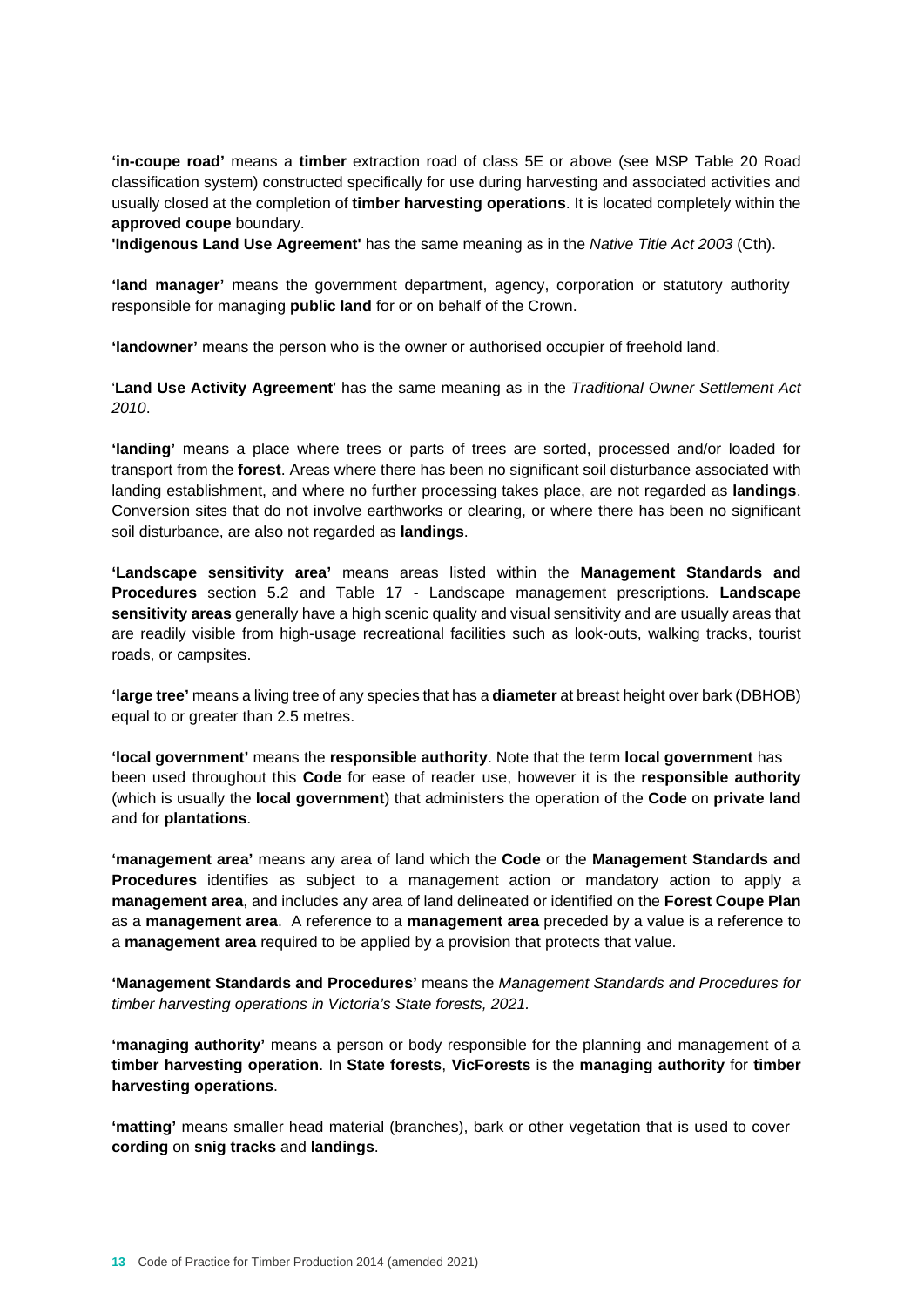**'mature'** means a **growth stage** of trees. **Mature Ash** species have the following characteristics, in order of assessment priority. Note that no single characteristic defines maturity on its own, although the first characteristic (apical dominance) holds the most significant assessment weight:

- i. Lack of clear apical dominance within the upper **crown**
- ii. Presence of permanent shaping branches with **diameters** at least one third of the bole **diameter** at their junction with the bole (clear of collar)
- iii. Shaping branches are not related either to the presence of long-term natural gaps in the **canopy**, or to an open grown tree position. In the case of a natural gap, such branches often occur only on one side of the tree, and the 'assessment weight' given to this characteristic may need to be downgraded (i.e. the need for other indicators increases as part of the overall assessment)
- iv. The shaping branches contribute significantly to lateral **crown** shape and may be competing with other shaping branches for tree height position, creating a rounded **crown** appearance (related to (i) above)
- v. Apical dominance will also cease at the shaping branch level (having reached maximum length), and can induce secondary (epicormic) branch development along shaping branches, and
- vi. Some branch death (dieback) and breakage is typical, but not a dominant feature. This loss of leaf area (photosynthetic capacity) can also induce secondary (epicormic) growth to replace lost photosynthetic capacity.

**Diameters** of early **mature** trees may occur between 90 to 200 cm DBHOB, with typical heights of 50 to 100 m. **Diameters** of full **mature** trees may be expected between 150 to 300 cm, with typical heights of 60 to 100 m. This overlap of ranges between trees in different stages indicates why **diameter** and height are not good indicators of **growth stage**.

**'merchantable'** means a tree or part of a tree from which saleable **forest** produce can be obtained.

**'microclimate'** means the climate of a small, localised part of a **forest**. Vegetation, soil conditions and local topography may create pronounced microclimatic differences.

**'Minister'** means the Minister responsible for Part 5 of the *Conservation, Forests and Lands Act 1987*.

**'mixed species'** means mountain **mixed species**, alpine **mixed species**, foothill **mixed species** or coastal **mixed species**.

**'Montane Riparian Thicket (MRT)'** means an area containing at least 40 % **canopy** cover of Mountain Tea-tree (*Leptospermum grandifolium*). Where other **rainforest canopy** species are present **MRT** is sometimes confused with **rainforest.** However, areas with 40 % or more Mountain Tea-tree **canopy** cover are defined as **MRT** not **rainforest**. Key **understorey** species typically consist of a cover of 5 % Mountain Pepper (*Tasmannia lanceolata*), 1 % Common Bird-orchid (*Chiloglottis gunnii s.l.*), 40 % Red-fruit Saw-sedge (*Gahnia sieberiana*) and Billabong Rush (*Juncus usitatus*), 1 % of at least 2 of either Mountain Club-sedge (*Isolepis subtilissima*) or Tasman Flax-lily (*Dianella tasmanica*) or Forest Sedge (*Carex alsophila*), 20 % of at least 3 of either Common Fingerfern (*Grammitis Billardierei*) or Hard Water-fern (*Blechnum nudum*) or Mother Shield-fern (*polystichum proliferum*) or Fishbone Water-fern (*Blechnum wattsii*), 5 % Austral King-fern (*Todea Barbara*) or Soft Tree-fern (*Dicksonia Antarctica*), 1 % Kangaroo Fern (*Microsorum pustulatum ssp. Pustulstum*) or Alpine Filmy fern (*Hymenophyllum pelatum*) and 20 % Bryophytes/Lichens.

**'native forest'** means an area originally naturally occurring, that is dominated by trees having usually a single stem and a **mature** or potentially **mature stand** height exceeding two metres and with existing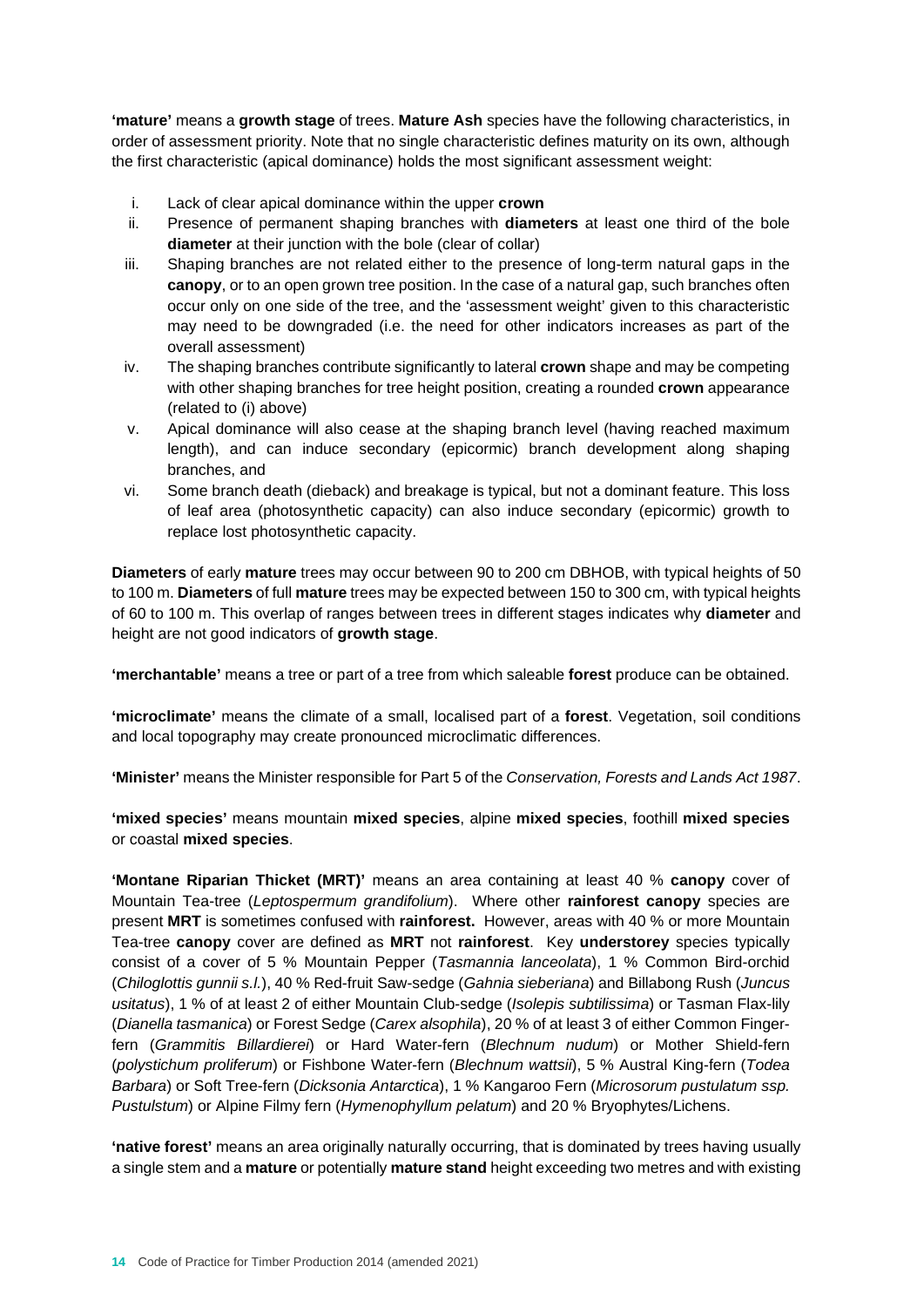or potential **crown** cover of **overstorey** strata about equal to or greater than 20 per cent. This definition includes areas of trees that are sometimes described as woodlands, but does not include **plantations** (which may exhibit the characteristics of a **native forest** but are established for commercial purposes).

**'native vegetation'** means plants that are indigenous to Victoria, including trees, shrubs, herbs and grasses.

'**Natural Resource Agreement'** has the same meaning as in the *Traditional Owner Settlement Act 2010*.

**'net coupe area'** means the **gross coupe area** less allowances made for harvesting exclusions.

**'net harvested area'** means the **net coupe area** less areas that were not harvested.

**'new plantation'** means a **plantation** development where the previous land use was not **plantation**.

**'North East FMAs'** means those parts of the North East, Benalla-Mansfield and Central **FMAs** which fall within the North East **Regional Forest Agreement** boundary as described in the North East **Regional Forest Agreement** and defined by the spatial information in the RFA25 layer in the Victorian Spatial Data Library.

**'old growth'** means **forest** which contains significant amounts of its oldest **growth stage**, usually **senescent** trees, in the upper stratum and has been subject to any disturbance, the effect of which is now negligible. For a **stand** to qualify as **old growth**, the **regrowth growth stage**, if present, must be sparse (less than 10% of the total **crown** cover of the **stand**). Negligibly disturbed **forest** is that in which disturbance is known to have occurred, but the disturbance is unlikely to have altered the structure (**growth stage** and **crown** cover) or the usual species composition which characterises a given vegetation class; or, if the alteration did occur in the past, it is no longer measurable.

**'operator'** means a person or body who conducts a **timber harvesting operation**. Typically, a machine or chainsaw **operator**.

**'outrows'** means roughly parallel, narrow corridors within a **coupe** from which all trees are harvested to allow access and egress by the harvesting machinery.

**'overstorey'** means the larger, taller trees in a **forest**, forming the **canopy**.

**'overwood'** means **mature** trees that are taller than trees at a lower level.

**'permanent road'** means a **road** or track of class 5E and above (see MSP Table 20 Road classification system), and includes **roads**, tracks, bridges, crossings and culverts which are permanently required for the continuing management of the **forest**, including **timber harvesting operations**.

**'permanent stream'** means a river or stream that flows throughout the year. **Permanent streams** may stop flowing or dry out in extremely dry years. **Permanent streams** will support distinctive **riparian vegetation** (except where previously removed by human activity, and not including River Red Gum (*Eucalyptus camaldulensis*)), indicative of extended periods of **saturation** and distinguishable from vegetation communities in surrounding areas. Streams have a well-defined incised permanent channel. See also **pools** and **wetlands**.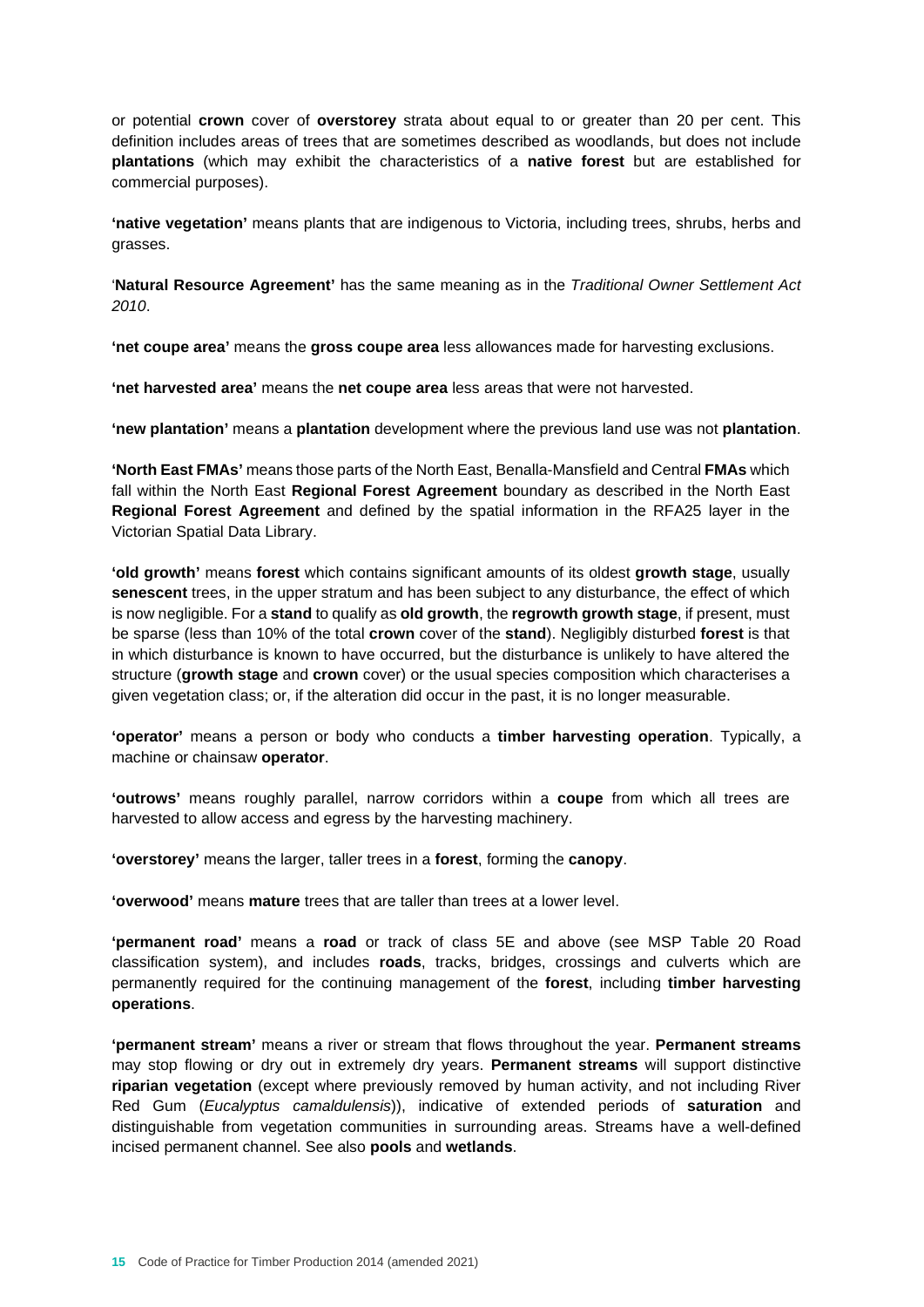In **native forests**, **permanent streams**, **pools** and **wetlands** are **buffered** from harvesting (Glossary Figure 2). Refer to the **Management Standards and Procedures**.



#### **Glossary Figure 2** – **Permanent Streams, Pools or Wetlands in Native Forests**

**Permanent streams**, **pools** or **wetlands** are shown in Figure 2. A saturated zone exists, which is a well-defined incised permanent channel. These must be protected by a **buffer** at all times where no harvesting is excluded. **Note:** Diagram not to scale. Zone widths vary according to circumstances.

**'permeability'** means the ability of soils to directly absorb water. Soils with high **permeability** and low potential for overland flow are able to directly absorb large quantities of water without producing any significant run-off. These soils will be generally well structured with a friable surface and a high organic matter content. Soils with low **permeability** and high potential for overland flow will not readily absorb heavy falls of rain nor small surface flows of water. The soils will be generally poorly structured with poorly defined aggregation.

**'pesticide (and/or chemical control agent)'** means a chemical product that is used to control pest plants or animals. Includes herbicides, insecticides, fungicides, rodenticides and other similar products. Their registration for sale and use is controlled by State and Commonwealth legislation.

**'planned burning'** has the same meaning as in the *Code of Practice for Bushfire Management on Public Land 2012*.

**'plantation'** means managed **stands** of trees of either native or **exotic** species, planted or sown primarily for **timber harvesting operation** purposes.

**'Plantation Development Notice'** means a notice that must be prepared and lodged with **local government** before a **plantation** is established for the first time. The notice must contain the information set out in Section 4.1 of this **Code**.

**'pool'** means an area of still water of at least 4 metres in diameter within or adjacent to the main channel of a permanent or **temporary stream**. A **pool** may dry out in extremely dry years. In **native forests**, **pools** are **buffered** from harvesting (refer to Table 2).

**'population'** means a group (2 or more) of individuals of the same species that are demographically, genetically, or spatially distinct from other groups of individuals.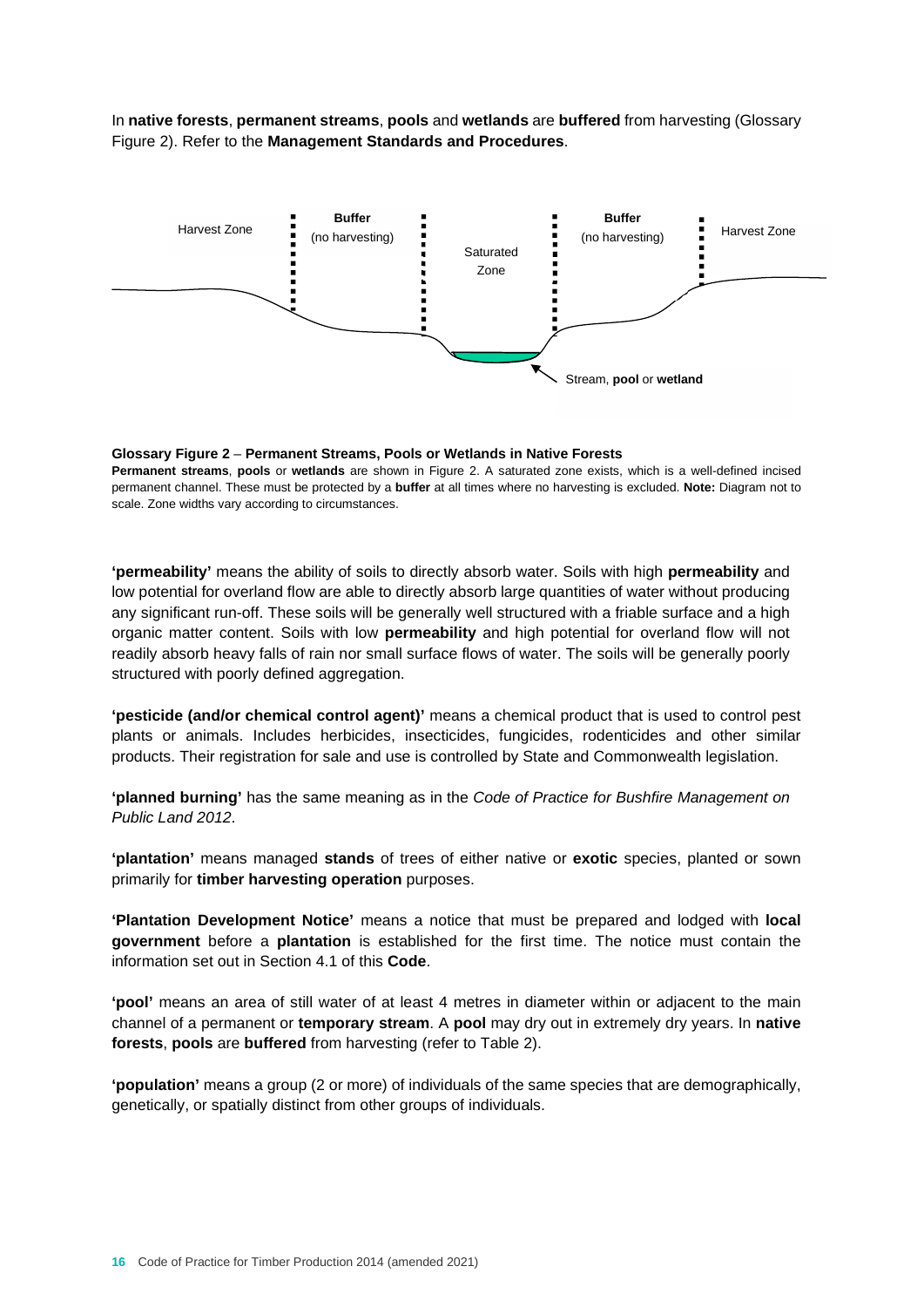**'precautionary principle'** means that if there are threats of serious or irreversible environmental damage, lack of full scientific certainty should not be used as a reason for postponing measures to prevent environmental degradation.

In the application of the **precautionary principle**, decisions by **managing authorities**, **harvesting entities** and **operators** must be guided by:

- (i) careful evaluation to avoid, wherever practicable, serious or irreversible damage to the environment, and
- (ii) an assessment of the risk-weighted consequences of various options.

## **Note:**

It is intended by this definition and section 2.2.2.2 that the **precautionary principle** and its application in section 2.2.2.2 be understood as it was by Osborn J in *Environment East Gippsland Inc v VicForests* [2010] VSC 335 (in relation to the **precautionary principle** as it appeared in the *Code of Practice for Timber Production 2007*).

**'private land'** comprises:

- i) land alienated from the Crown;
- ii) unalienated land of the Crown managed and controlled by a person or body other than the Minister for Energy, Environment and Climate Change, the Minister for Agriculture, or the **Secretary**;
- iii) unalienated land of the Crown occupied under a lease from the Crown; or
- iv) land licensed or vested under the *Victorian Plantations Corporation Act 1993*.

**'protection area'** means any area of land which the **Code** or the **Management Standards and Procedures** identifies as subject to a mandatory action or a management action to apply a **protection area**, and includes any area of land delineated or identified on the **Forest Coupe Plan** as a **protection area**. **Timber harvesting operations** are excluded from such areas by this **Code** (unless an exemption or **approval** is granted for particular operations in accordance with this **Code**).

**'provenance (of seed)'** means the original geographic source or place from which that seed was obtained.

**'public land'** means unalienated land of the Crown managed or controlled by the Minister for Environment and Climate Change, the Minister for Agriculture, or the **Secretary**, whether or not that land is leased, licensed or otherwise occupied by another person (but does not include land within the meaning of paragraph (iv) of the definition of **private land)**.

**'rainfall erosivity'** means the potential of rainfall to cause soil erosion and is directly related to rainfall amount and rainfall intensity.

**'rainforest'** means closed (>70 per cent projected foliage cover) broadleaved **forest** vegetation with a **rainforest** tree **canopy** of variable height, and with a characteristic composition of species and life forms, of at least 0.1 ha in area and 20 metres width. **Rainforest** includes closed transitional and seral communities with emergent eucalypts (including Cool Temperate Mixed Forest as a recognised subset of **rainforest**), that are of similar botanical composition to **mature rainforests** in which eucalypts are absent.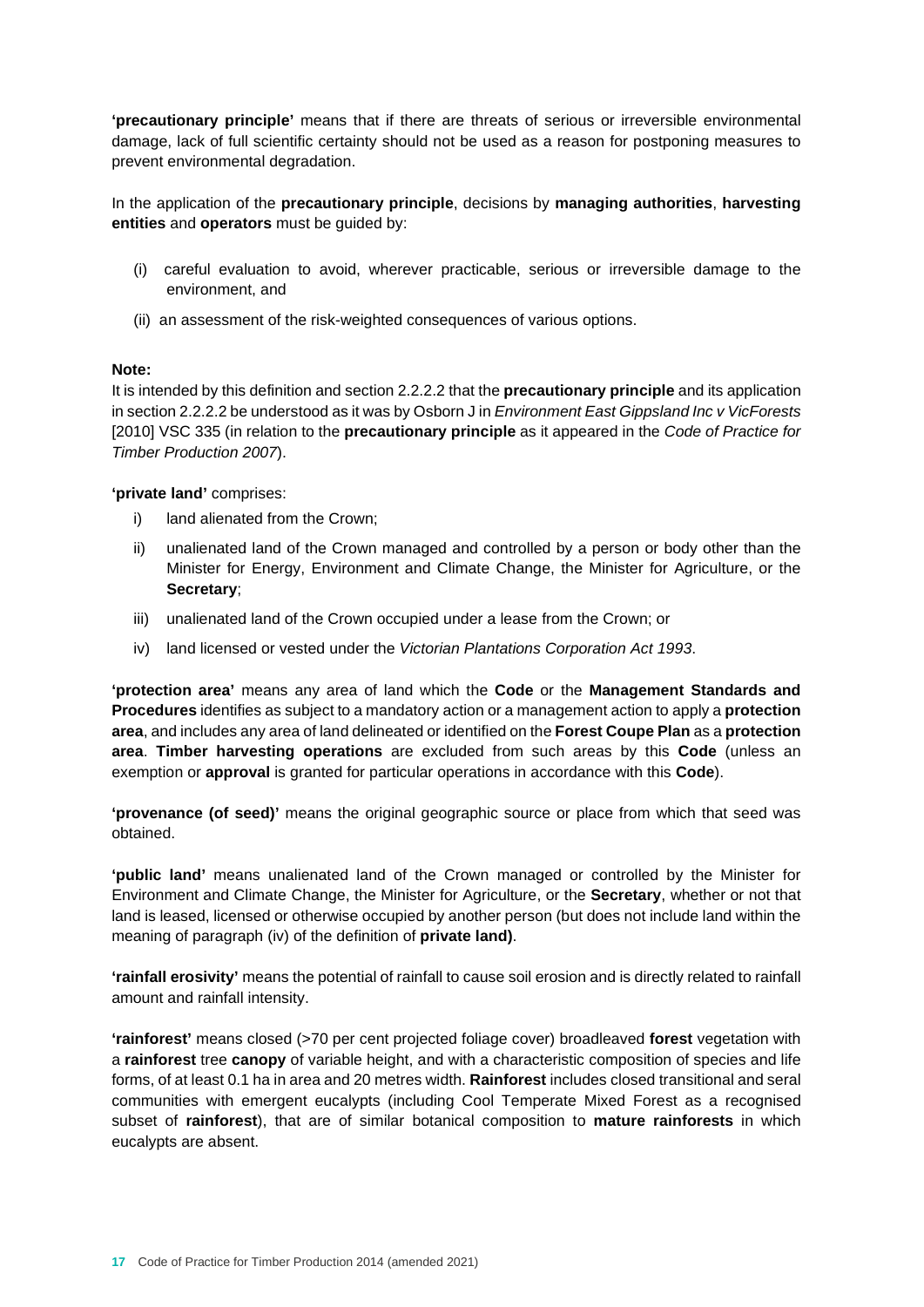**'rare'** in so far as it relates to **biodiversity**, means a group of species that are scarce, infrequently encountered, or very uncommon.

**'Recognition and Settlement Agreement'** has the same meaning as in the *Traditional Owner Settlement Act 2010*.

**'Recovery Team (Regent Honeyeater)'** means a team of experts established to guide, evaluate, review progress, and implement recommendations which may arise from research under the Regent Honeyeater **Action Statement**.

**'regeneration'** in relation to forestry means the renewal or re-establishment of **native forest flora** by natural or artificial means following disturbance such as a **timber harvesting operation** or fire.

**'regeneration'** in relation to a **growth stage** of trees. Eucalypt seedlings that haven't reached **reproductive maturity** (typically less than 10 years old) are classified as **regeneration**.

**'Regional Forest Agreements (RFAs)'** means an agreement between Victoria and the Commonwealth that is an **RFA** or **Regional Forest Agreement** within the meaning of the *Regional Forest Agreements Act 2002*.

'**Register of Land Use Activity Agreements**' is the register created by section 67 of the *Traditional Owner Settlement Act 2010*.

**'regrowth'** in relation to a **growth stage** of trees. Regrowth eucalypts have narrow, conical **crowns** (pointed) with relatively high individual **crown** densities. The majority of branches lie at an acute angle to the main stem and overall height is still increasing.

**'regularly used sites (Regent Honeyeater)'** means a site known to have been used by Regent Honeyeaters at some time in at least three of the past six years.

**'rehabilitation'** means the restoration of a site of disturbance usually associated with **landings** and other within-**coupe infrastructure**.

**'reproductive maturity'** means the life stage when an organism can reproduce. In the case of trees, it means when a tree can set enough seed to repopulate the area occupied by the parent tree if the parent tree were removed. **Ash** species typically reach **reproductive maturity** after 10 years of age.

**'responsible authority'** means the person or body that is specified to be the **responsible authority** in accordance with s 13 of the *Planning and Environment Act 1987*.

**Note:** Generally (but not always) the **responsible authority** is the **local government** responsible for administering the local planning scheme. It is the **responsible authority** that administers the operation of the **Code** on **private land** and for **plantations**.

**'restricted access catchments'** means catchments managed by agreement between Melbourne Water and the **Department**.

**'retained trees'** means trees retained on a **coupe** during a **timber harvesting operation** because they are un**merchantable**, are to serve as **seed trees** or **habitat trees**, or have been selected to grow on after **thinning** or harvesting.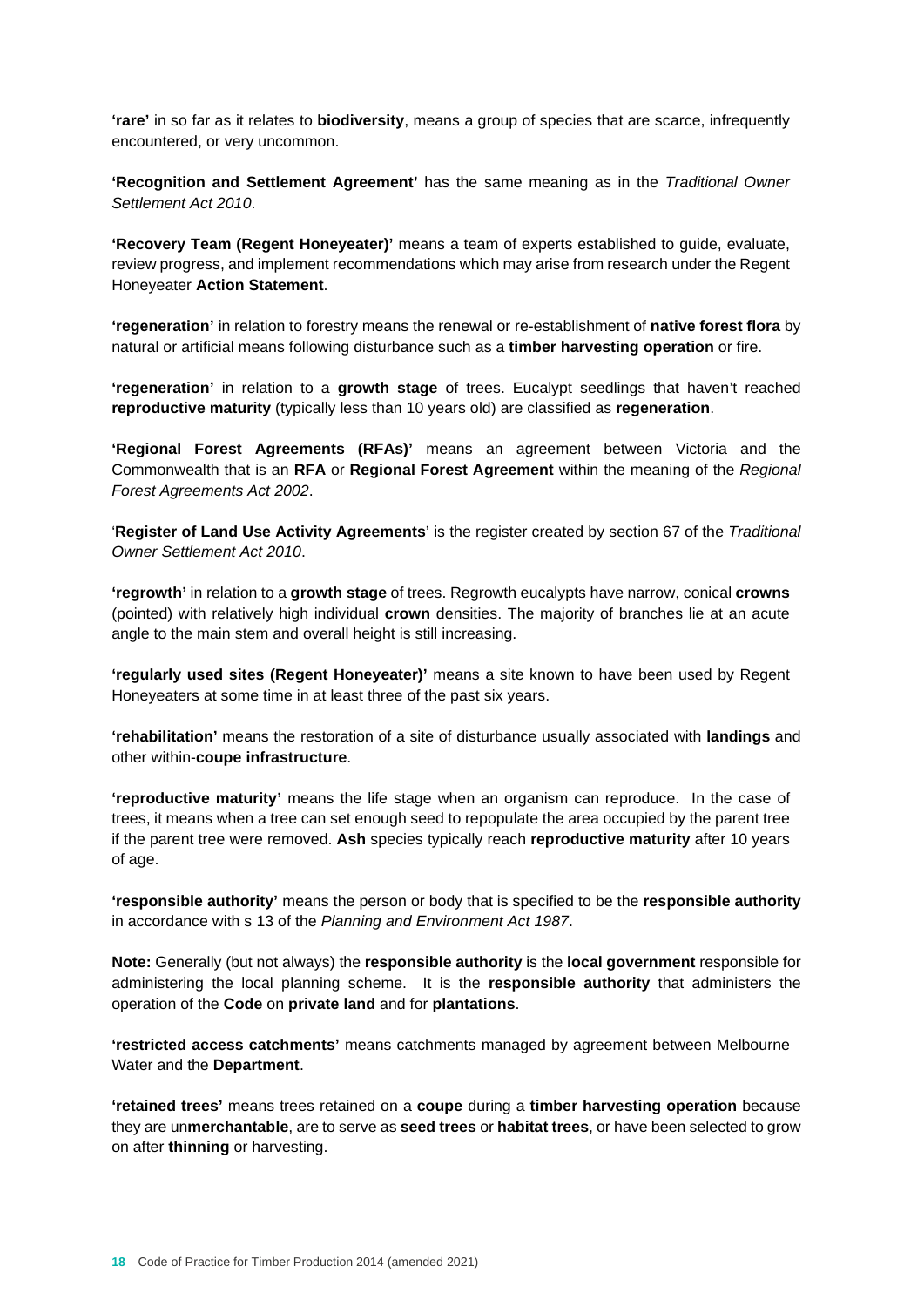**'riparian vegetation'** means vegetation that requires free or unbound water, or conditions that are noticeably moist along the margins of streams, **drainage lines**, and lakes.

**'river health'** means an ecologically healthy river where the major natural features, **biodiversity** and/or functions of the river are still present and will continue into the future. Some change from the natural state may have occurred to provide for human use.

**'road'** means an area of land generally developed for the purpose of the driving or riding of motor vehicles.

**'road construction'** means the establishment and extension of a new **road** or new section of **road**; this does not include **road maintenance** or **significant road improvement operations** on already existing **temporary** or **permanent roads**.

**'road maintenance'** means works designed to restore the serviceability of the surface, drainage and verges of an existing **temporary** or **permanent road** to the condition of its original **road** class and within the original **road** footprint. **Road maintenance** works include:

- i. Grading / re-forming **road** carriage way surface;
- ii. Re-surfacing / re-sheeting / or armouring carriage way surface with rock;
- iii. Clearing table-drains and culverts to maintain water runoff;
- iv. Blading-off of roads, where measures are in place to prevent adverse impacts on water quality; and
- v. the management of sight lines and **road** drying by the cutting of vegetation within the **road** verge to the maximum allowable width for original intended **road** class.

**'road works'** includes **road construction, significant road improvement operations** and **road maintenance***.*

**'rotation'** means the planned number of years between the **regeneration** of a **forest stand** and its final harvesting, taking into account the full range of values and uses the owner wishes to derive from the **forest**.

**'run-off'** with regard to **road construction** means a short graded channel angled away from **road** edges to divert **road** drainage water off the **road** into undisturbed vegetation. Sometimes called a mitre drain.

**'salvage harvesting operation'** means **timber harvesting operations** conducted to recover **timber** following wildfire, storms, floods, disease, insect attack or other events that cause significant tree mortality or damage.

**'sanctioned'** means an action or practice that has been assessed and authorised by the **managing authority** unless otherwise stated.

**'sanctioned road'** means a **road** authorised by the **managing authority** to be constructed for the purpose of **coupe** access within **buffers** or **filters** identified in a **Forest Coupe Plan**.

**'saturation'**, associated with **waterways**, means the area where the soil is muddy or permeated with water attributable to the water body. The **saturation** zone ends where moisture is no longer visibly present in the soil. This **saturation** zone is often delineated by **riparian vegetation**.

**'Seasonally Closed Road'** means a **road** which is temporarily closed on a seasonal basis usually for environmental reasons, under s 21 (1A) of the *Forests Act 1958*.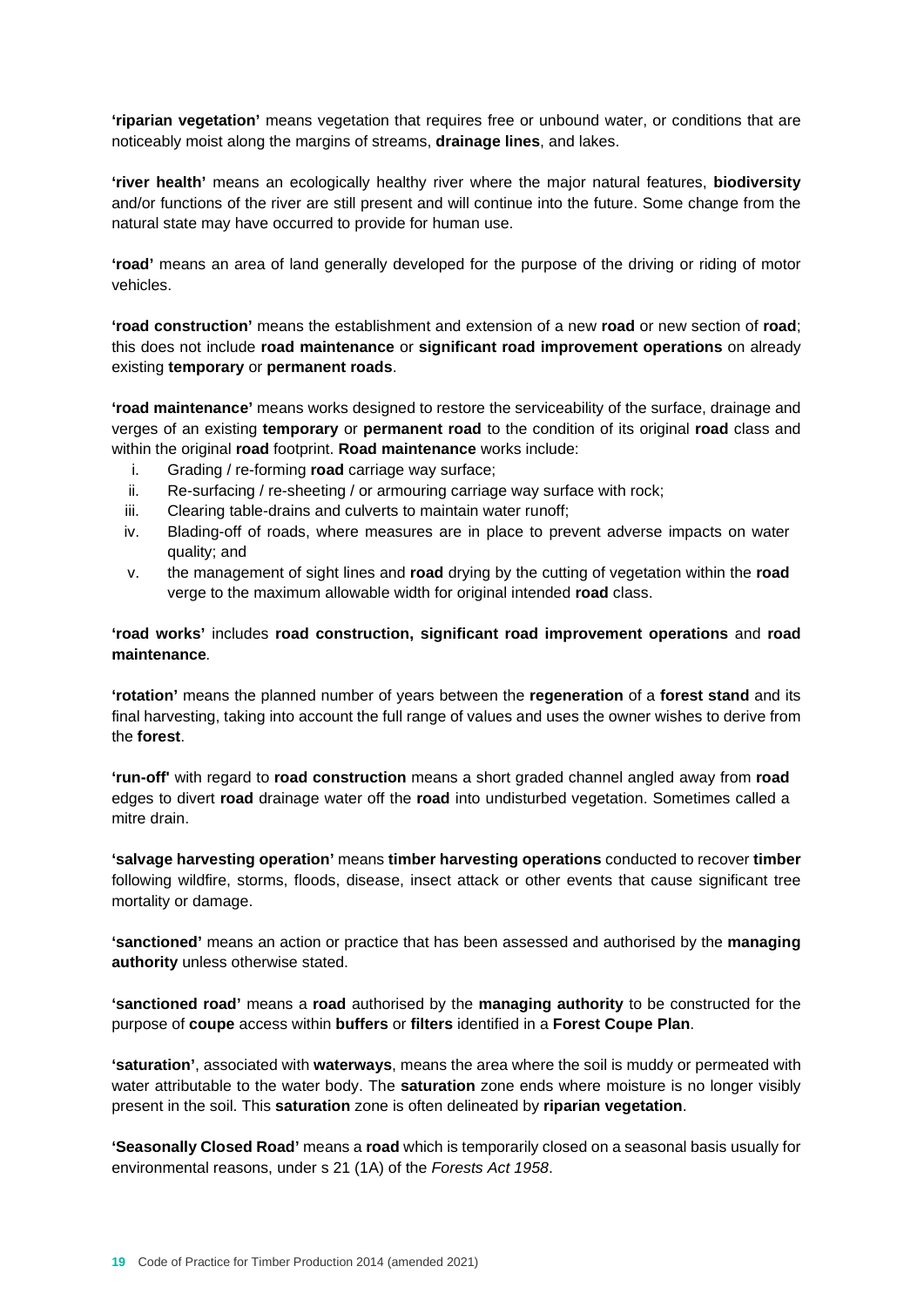**Note:** The **Secretary**, as a relevant State road authority, may also close a roadway or pathway, or part of a roadway or pathway, for a particular period during the year under provisions in the *Road Management Act 2004.* 

**'Secretary'** means the body corporate established by Part 2 of the *Conservation, Forests and Lands Act 1987*.

**'seed tree'** means a tree retained on harvested **coupes** to provide seed for natural **regeneration** of that **coupe**. May also be a **habitat tree**.

**'seed tree harvesting'** means an **even-aged** silvicultural system in which all live trees are felled apart from a number of uniformly distributed trees retained to provide seed for **regeneration** and habitat. **Seed trees** generally comprise 10-15 % of the **basal area** of the original **stand**.

**'selective harvesting'** means a silvicultural system used to harvest and regenerate particular **forest types**. Trees are harvested either singly or in small groups at intervals indefinitely. **Regeneration** is established continually in the gaps produced and an **uneven-aged stand** is maintained.

**'senescent'** means a **growth stage** of trees. **Senescent** eucalypts are characterised by **dead** branches and declining **crown** leaf area, with the trunk of the tree likely to contain burls and bumps. The top of the tree is invariably broken off with the remaining **crown** more than 95 % secondary, being composed of branches of epicormic origin.

**'shelterwood coupes'** means an area that is harvested using the shelterwood silvicultural method where the original **stand** is removed in two separate **timber harvesting operations**. Firstly, a proportion of the **mature** trees are cut to allow the establishment of essentially **even-aged regeneration** under sheltered conditions (this is called Shelterwood 1), followed by a second cut (usually about 10 years later) of the remainder of the **mature** (**seed**) trees (this is called Shelterwood 2).

### **'significant road improvement operations'** means operations on an **existing road** that

- i. improve the **road** to a higher **road** classification (e.g., 5D to 5B); and/or
- ii. correct excess adverse (uphill >10%) and/or favourable (downhill >15%) **road** grades; and/or
- iii. widens and/or correct the geometry of existing corners beyond the minimum clearance widths of a higher **road** class; and/or
- iv. requires removal of **native vegetation** greater than the following thresholds:
	- 0.5 ha of **native vegetation** in an **EVC** with Bioregional Conservation Status of Endangered, Vulnerable or **Rare**: and
	- 1 ha of **native vegetation** in an **EVC** with Bioregional Conservation Status of Depleted or Least Concern.

In general, these works include operations such as major resurfacing, major corner widening, significant bridge or other stream crossing structure works, including bridge replacement.

**'silviculture'** means the science and practice of managing harvesting, **forest** establishment, composition, and growth, to achieve specified objectives.

**'site preparation'** means the preparation of the ground to provide conditions suitable for seedling establishment by either seed or planted seedlings.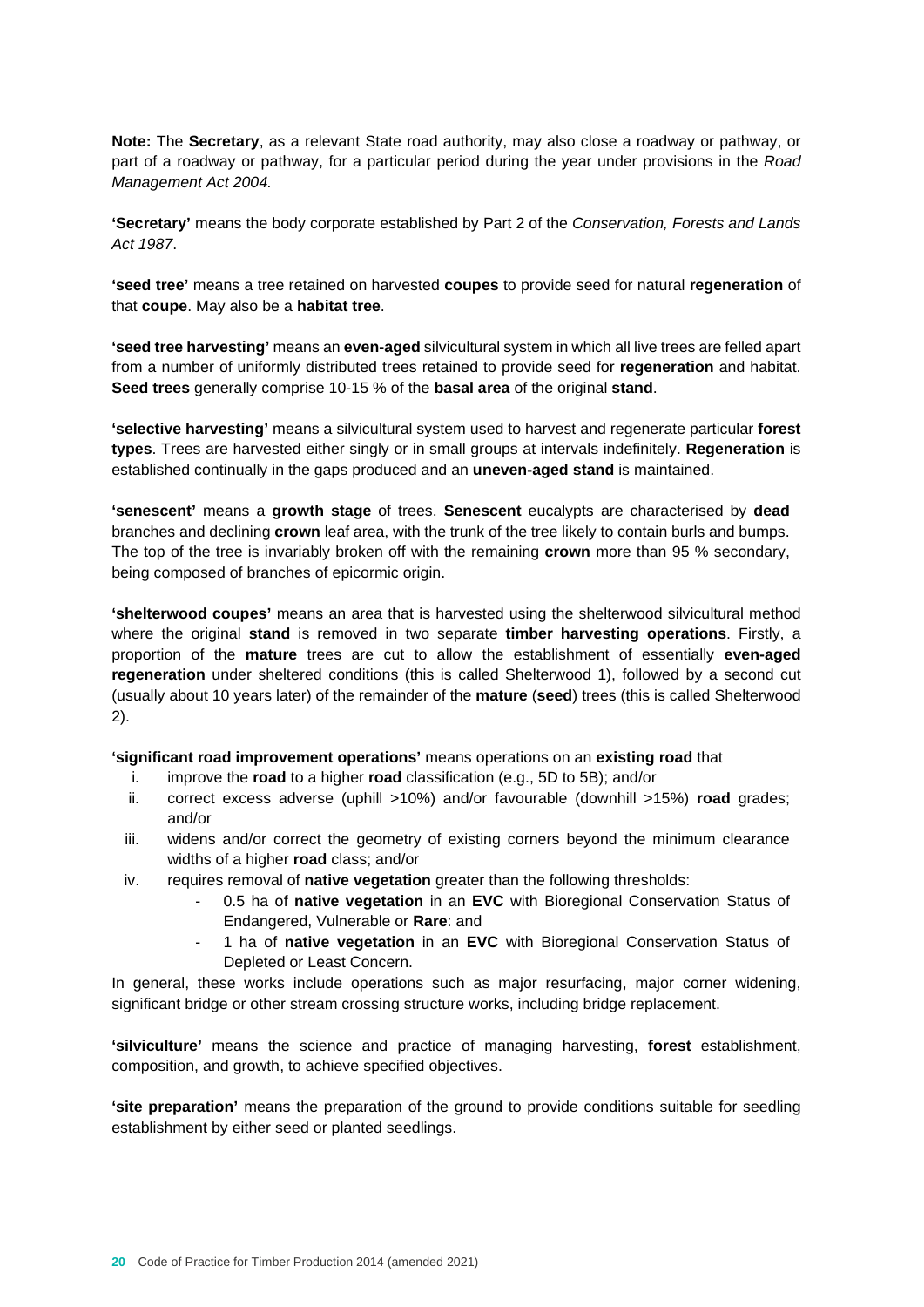**'Sites of Significance for Rainforest'** means areas designated by the **Department** in a spatial layer held in the Victorian Spatial Data Library as containing the most significant **rainforest stands**.

**'snigging'** means the towing or winching of a log from the stump to the **landing** site, usually along a **snig track**.

**'snig track'** means the track along which a log is **snigged**.

**'soil erodibility'** means the susceptibility of a soil to erosion when exposed and/or disturbed. Classified into low, medium or high according to prescribed techniques.

**'Special Management Zone (SMZ)'** means a component of **Forest Management Zoning Scheme** (**FMZS**) which are managed to conserve specific features and values, while catering for sustainable timber production and other utilisation activities under certain conditions, specified in **SMZ** plans.

**'Special Protection Zone (SPZ)'** means a component of **Forest Management Zoning Scheme** (**FMZS**) which are managed primarily for conservation values, forming a part of Victoria's Comprehensive, Adequate and Representative reserve system. **Timber harvesting operations** are generally excluded from **SPZ**.

**'Special Water Supply Catchment Area'** has the same meaning as in the *Catchment and Land Protection Act 1994*.

**'stand'** means a group of trees in a **forest** that can be distinguished from other groups on the basis of age, species composition, condition, etc. Usually at least 1 ha in size.

**'State forest'** means:

- i. "State forest" within the meaning of the *Forests Act 1958*; and
- ii. any other category of **public land** where **timber harvesting operations** occur or are proposed to occur.

**'stocking'** means a measure of density of any given **forest stand**, which can be expressed in a variety of terms, such as the number of trees per hectare, the **basal area** per hectare, and the percentage of stocked plots.

**'temporary effluent'** has the same meaning as **temporary stream**.

**'temporary road'** means a **road** or track and any associated bridges, crossings and culverts that does not form part of the **permanent road** network. A **temporary road** is usually constructed for the purpose of accessing a **coupe(s**) (or part thereof) to undertake a **timber harvesting operation** and will be closed and rehabilitated on the completion of the **timber harvesting operation** in that **coupe(s)**. A **temporary road** can include **in-coupe roads** and **coupe access roads** or driveways.

**'temporary stream'** means a stream that has a clearly defined continuous channel or streambed and flow during certain seasonal periods of the year, such as following snowmelt, but not throughout the year. **Temporary streams** contain distinctive **riparian vegetation** (except where previously removed by human activity, and not including River Red Gum (*Eucalyptus camaldulensis*)), indicative of periods of **saturation** and distinguishable from vegetation communities in surrounding areas. **Note:** in **native forests**, **temporary streams** may be protected from harvesting by **buffers** or **filter strips** (Figure 3). Refer to the **Management Standards and Procedures**.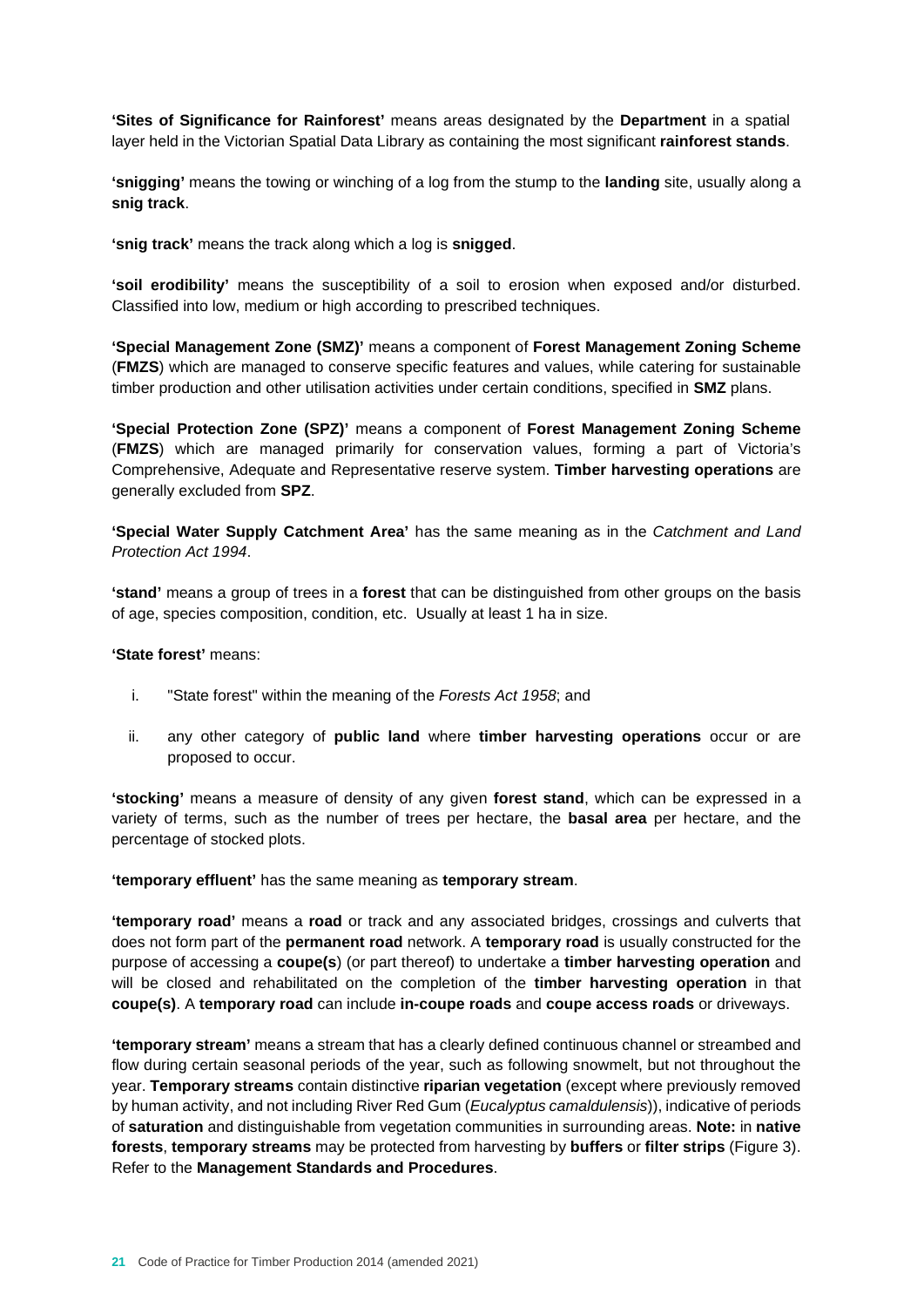

#### **Figure 3 – Temporary Streams in Native Forests**

**Temporary Streams** have a clearly defined continuous channel or streambed, that flows subject to seasonal periods throughout the year. These may be protected by a buffer where harvesting is excluded. **Note:** Diagram not to scale. Zone widths vary according to circumstances.

**'tending'** means the treating of a **forest stand** to protect, maintain, or improve its **stand** health and/or timber production potential. **Thinning** and **selective harvesting** are types of tending.

**'thinning'** means the removal of part of a **forest stand** or crop, with the aims of increasing the growth rate and/or health of **retained trees** and, in commercial thinning, obtaining **timber** from trees that would otherwise eventually die before final harvest. Thinning is a type of **tending**.

**'timber'** means a general term used to describe standing trees or felled logs before processing into wood products. This includes **timber** from trees or parts of trees which are specified as available for **timber harvesting operations** but does not include firewood collected for **domestic** use.

**'timber harvesting operation'** means any of the following kinds of activities carried out by any person or body for the purposes of sale or processing and sale —

- (a) felling or cutting of trees or parts of trees;
- (b) taking or removing **timber**;
- (c) delivering timber to a buyer or transporting **timber** to a place for collection by a buyer or sale to a buyer;
- (d) any works, including **road works**, **site preparation**, planting and **regeneration**, ancillary to any of the activities referred to in paragraphs (a) to (c)—
- but does not include—
- (e) the collection or production of firewood for **domestic** use.

**'Timber Harvesting Plan'** means a plan prepared under this **Code** for private **native forests** (Section 3.1.1) and **plantations** (Section 4.5.1), usually consisting of a map identifying the area(s) to be harvested and a statement of conditions applying to the timber production activity, and lodged with the **responsible authority**. The plan may apply to a single **coupe** or to an area in which a number of **coupes** are to be harvested.

**'Timber Release Plan'** has the same meaning as it has in the *Sustainable Forests (Timber) Act 2004*.

**'understorey'** means the layer of vegetation that grows below the **canopy** formed by the tallest trees in a **forest**.

**'uneven-aged'** means **forests** or **stands** where at least two distinct age groups of trees are present.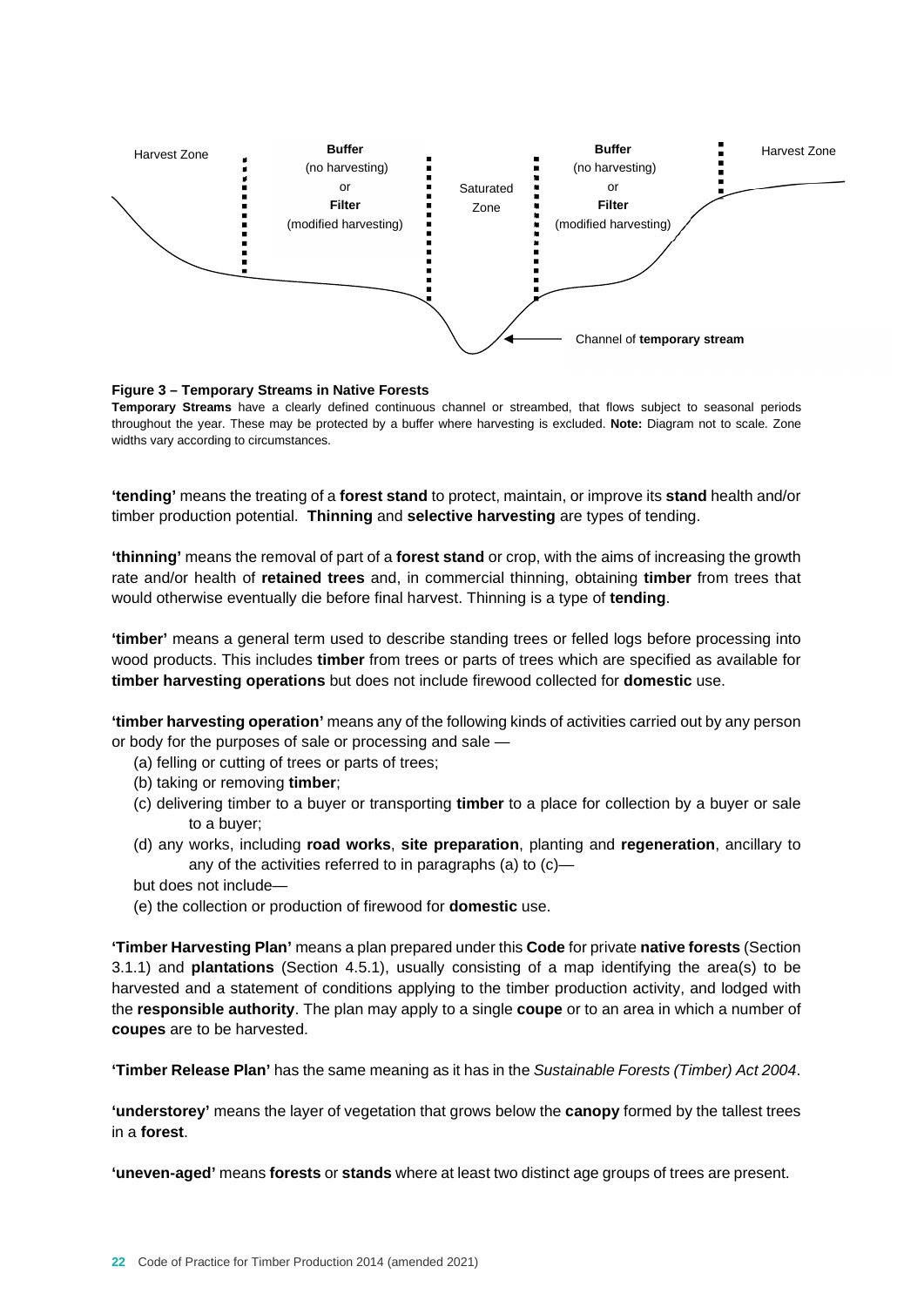**'verified'** means verified by the **Secretary** or **managing authority**. Verification must occur in accordance with any guidelines **approved** by the **Secretary** for this purpose from time to time, or (if no such guidelines exist for the relevant value) by any other method as the **Secretary** or **managing authority** (as the case requires) determines to be appropriate.

**'VicForests'** has the same meaning as in the *Conservation, Forests and Lands Act 1987*.

**'water supply protection area'** means any one or more of the following:

- i. **Special Water Supply Catchment Area**;
- ii. a designated catchment identified in a forest management plan;
- iii. a catchment protected by or under a planning scheme made under the *Planning and Environment Act 1987*.

**'waterway'** means any one or more of the following:

- i. a **waterway** within the meaning of the *Water Act 1989;*
- ii. a **permanent stream**;
- iii. a **temporary stream**;
- iv. a drainage line;
- v. a **pool**; or
- vi. a **wetland**.

**'wetland'** means a permanent spring, swampy ground, **wetland** or other body of standing water. A **wetland** may dry out seasonally. A **wetland** will support distinctive **riparian vegetation** (not including River Red Gum (*Eucalyptus camaldulensis*)), indicative of extended periods of **saturation** and distinguishable from vegetation communities in surrounding areas.

**'wildlife'** has the same meaning as in the *Wildlife Act 1975*.

**'wildlife corridor'** means a strip of **forest** of varying width reserved from harvesting, to facilitate **fauna** movement (including gene movement) between patches of **forest** of varying ages and stages of development.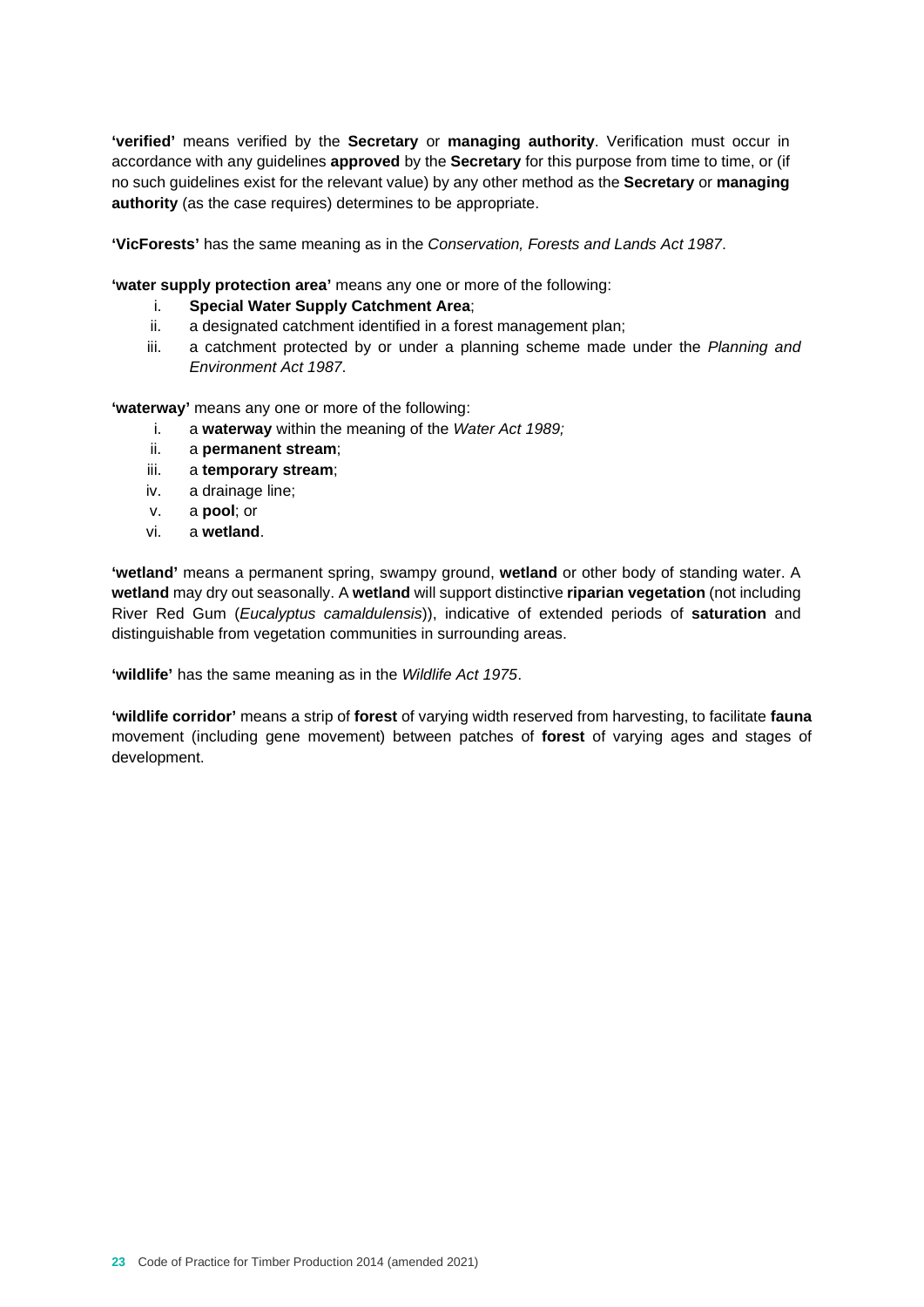## **1. General**

## **1.1. Background**

Timber and other valuable products have long been sourced from our **native forests**. Over the past several decades, other users and uses of **forests**, such as **biodiversity** protection, clean water and recreation opportunities have become increasingly important to the community. An expanded network of national parks and other conservation reserves has been declared in areas that were once available for timber harvesting, and public scrutiny of **timber harvesting operations** is now acknowledged as integral to the right to use this natural resource.

**Plantations** are now the largest producer of **timber** in Victoria. **Plantations** provide commercial returns while potentially improving the health of catchments, diversifying farm income or providing another productive use for agricultural land. The Victorian Forestry Plan will assist the industry as it manages its gradual transition away from native timber harvesting in **State forests** by 2030.

Victoria has benefited significantly from a long period of scientific research and field-based forest management experience. As knowledge of forest ecosystems continues to develop, there will be a corresponding improvement in the management of forests that will ensure activities are undertaken within sound ecological limits.

In 1989, the Victorian Parliament ratified the first *Code of Forest Practices for Timber Production*. The **Code** set out standards for **timber harvesting operations** in **State forests**, to better manage the potential impacts of timber harvesting. The **Code** was revised in 1996 to take account of new research information, field experience over the previous six years, and the implementation of the Code on **private land** in late 1993. The **Code** was further reviewed and published in 2007 and 2014.

In 2020, the Victorian Government commissioned a review of the **Code**. This variation of the **Code**  addresses immediate issues identified by the review and incorporates amendments to clarify the requirements of the **managing authority**, **harvesting entities** and **operators** when conducting and planning **timber harvesting operations**. The changes provide for a clearer, more accurate and more enforceable **Code**. As required by Victoria's **Regional Forest Agreements (RFAs)**, the **Code** will undergo a more comprehensive review by 2023 and will continue to be reviewed every 5 years.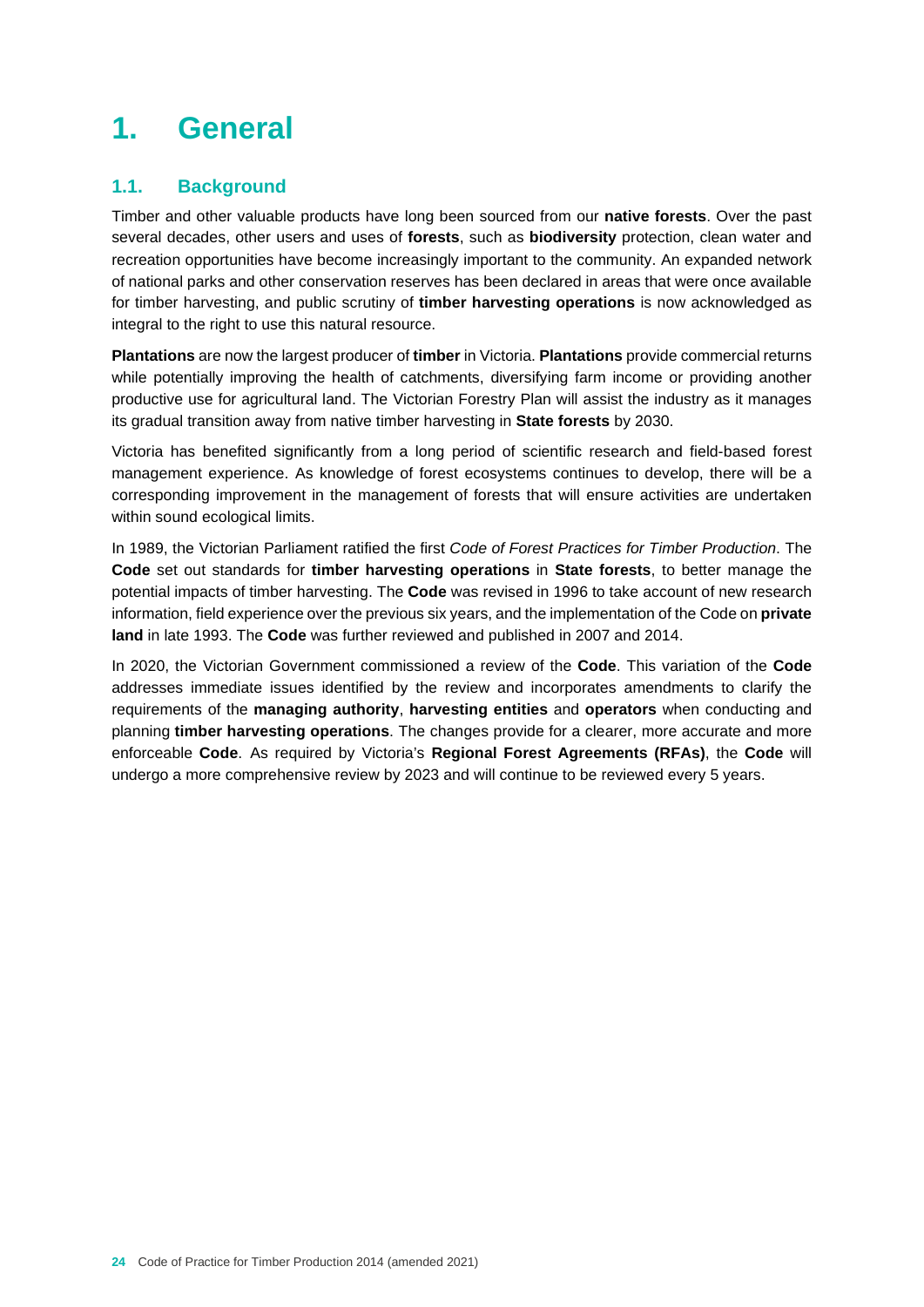## **1.2. The Code of Practice for Timber Production**

## **1.2.1 Why a Code of Practice for Timber Production?**

Maintaining the benefits to society provided by forest ecosystems depends on balancing community needs and concerns with careful stewardship and responsible management. The effective implementation of the **Code** helps to ensure that timber production is compatible with the conservation of the wide range of values associated with **forests**, and of any such values associated with land on which commercial **plantation** development is proposed.

## **1.2.2 Purpose of the Code**

The purpose of the **Code** is to provide direction to the **managing authority**, **harvesting entities** and **operators** to deliver sound environmental performance when planning for and conducting commercial **timber harvesting operations** in a way that:

- permits an economically viable, internationally competitive, sustainable timber industry;
- is compatible with the conservation of the wide range of environmental, social and cultural values associated with **forests**;
- provides for the ecologically sustainable management of **timber harvesting operations** in **native forests** within **State forests** until 2030 when **timber harvesting operations** in **native forests** will cease; and
- enhances public confidence in the management of timber production in Victoria's **forests** and **plantations**.

## **1.2.3 How is the Code made?**

The **Code** is made by the Minister under Part 5 of the *Conservation Forests and Lands Act 1987*. As the **Code** is a prescribed legislative instrument under the *Subordinate Legislation (Legislative Instruments) Regulations 2011* the *Subordinate Legislation Act 1994* also applies to the making of the **Code**.

## **1.2.4 Scope of the Code**

The **Code** applies to the planning and conducting of all commercial timber production and **timber harvesting operations** on both **public land** and **private land** in Victoria. The **Code** does not apply to the collection or production of firewood for **domestic** use. Any **haulage**, **road construction**, **significant road improvement operations** or **road maintenance** works, **tending**, **regeneration** or **rehabilitation** activities conducted in association with a **timber harvesting operation** are by definition, also a **timber harvesting operation**. The provisions of this **Code** apply to all **timber harvesting operations**, unless the provision expressly excludes specified **timber harvesting operations** from its operation.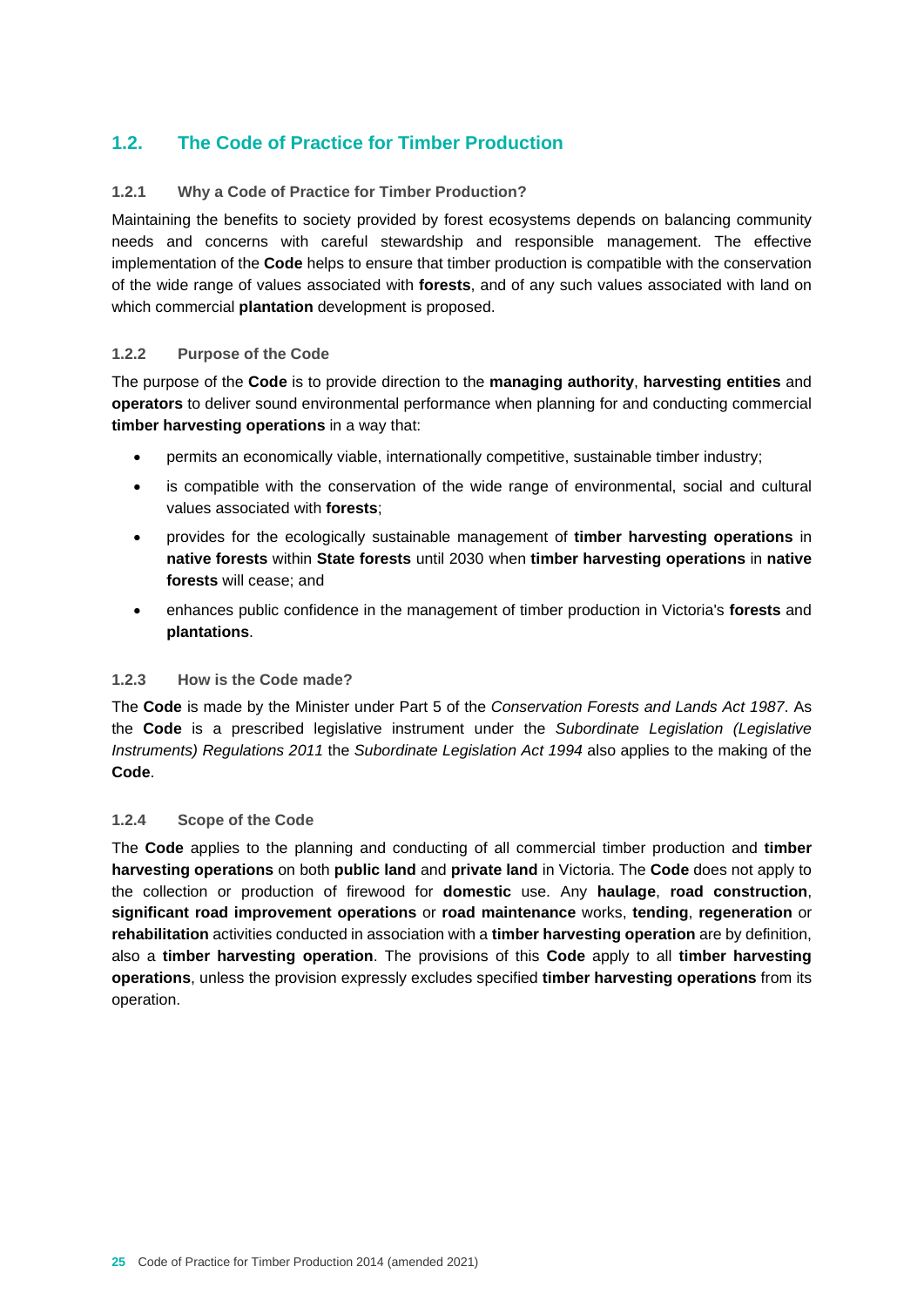## **1.2.5 Policy and Laws governing timber harvesting operations in Victoria**

Timber harvesting in Victoria is governed by a wide range of Commonwealth and State legislation, regulations and policies. The **Code** addresses the legal obligations that the **managing authority**, **harvesting entities** and **operators** must comply with during the planning and conducting of **timber harvesting operations** in addition to existing relevant law. Therefore, the **Code** does not duplicate the legal obligations of the **managing authority**, **harvesting entities** and **operators** already existing in Commonwealth or State legislation including the relevant laws (legislation) listed in the *Conservation, Forests and Lands Act 1987*. Appendix A provides a list of the existing legislation, regulations and policies that apply to **timber harvesting operations** that are in addition to the **Code**. Appendix A is not an exhaustive list.

## **1.2.6 Application of the Code**

This **Code** and any document incorporated into this **Code** (including the **Management Standards and Procedures**) apply to the **managing authority**, **harvesting entities** and **operators**.

## **1.2.7 Description of Land to which Code Applies**

The **Code** applies to all land in the State of Victoria that is either being used for or is intended to be used for timber production or **timber harvesting operations**.

The **Code** applies to **timber harvesting operations** in **State forest** and other **public land**, as required by or under the *Conservation, Forests and Lands Act 1987*, the *Forests Act 1958*, *the Sustainable Forests (Timber) Act 2004* or any other legal requirement. **Timber harvesting operations** on that land are the subject of Chapter Two.

The **Code** applies to all timber production and **timber harvesting operations** on other land, defined to be **private land** for the purposes of this **Code**, as required by or under the *Planning and Environment Act 1987*, a licence under the *Victorian Plantations Corporation Act 1993*, or any other legal requirement. Timber production and **timber harvesting operations** on that land are the subject of Chapters Three (**native forest**) and Four (private plantations).

The **Code** does not apply to **domestic** firewood collection or production, **agroforestry**, windbreaks or other amenity plantings, or to the occasional felling of trees for local uses on the same property or by the same landowner or manager. Small **plantations** and woodlots of five hectares or less (total area existing or proposed on contiguous land which is in the same ownership) are also exempt from the **Code**, as are plantings established for non-commercial purposes. The **Code** does not apply to revegetation conducted for the purposes of erosion or salinity control.

The **Secretary** is a referral authority for **timber harvesting operations** applications as specified in Clause 66 of the *Victoria Planning Provisions* (VPPs) and all planning schemes. The **Code** is consistent with the VPPs in recognising that **plantations** are established primarily for **timber harvesting operations**. Thus, planning controls concerned with the development of **plantations** explicitly allow for their subsequent management and harvesting.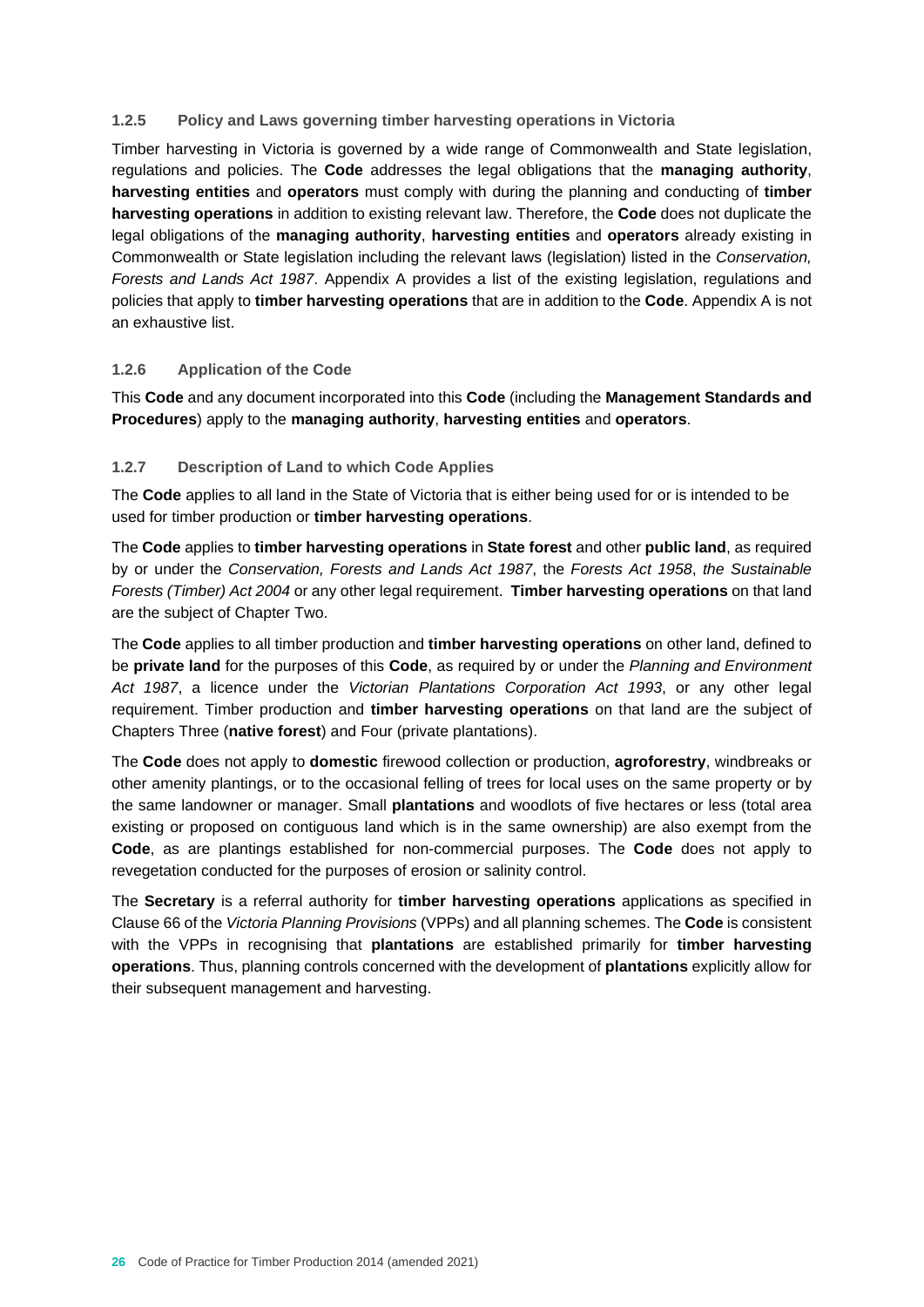### **1.2.8 Compliance in State forest**

Under the *Sustainable Forests (Timber) Act 2004*, compliance with this **Code** is mandatory for any person planning for or conducting a **timber harvesting operation** in **State forest**. Penalties for noncompliance may apply if **timber harvesting operations** in **State forest** are not in accordance with the **Code**.

**Timber harvesting operations** on **public land** other than **State forest** are governed by lease and licence conditions which may specify a requirement to comply with this **Code**.

The **Code** is a prescribed legislative instrument made and enforced under relevant laws listed in the *Conservation, Forests and Lands Act 1987*. For the purposes of each relevant law the **Secretary** is an **authorised officer** and is therefore responsible for ensuring compliance with the **Code** in **State forest**.

#### **Certification schemes**

In addition, **timber** producers on **State forest** may choose to adopt independent product accreditation under national and international systems, which have associated performance criteria and auditing requirements that meet or exceed the requirements of this **Code**.

## **Incorporated Documents**

The *Management Standards and Procedures for timber harvesting operations in Victoria's State forests 2021* (**Management Standards and Procedures**) are incorporated into this **Code** to provide detailed mandatory operational instructions, including region specific instructions for **timber harvesting operations** in Victoria's **State forests**.

The **Management Standards and Procedures** are consistent with the Operational Goals and Mandatory Actions of this **Code** and must be complied with for **timber harvesting operations** in Victoria's **State forests**.

The **Management Standards and Procedures** are informed by relevant policy documents including policies relating to specific forest values such as threatened species, guidelines and strategies within forest management plans made under the *Forests Act 1958* and **Action Statements** made under the *Flora and Fauna Guarantee Act 1988*. The **Management Standards and Procedures** replace any directions relating to **timber harvesting operations** contained within these documents.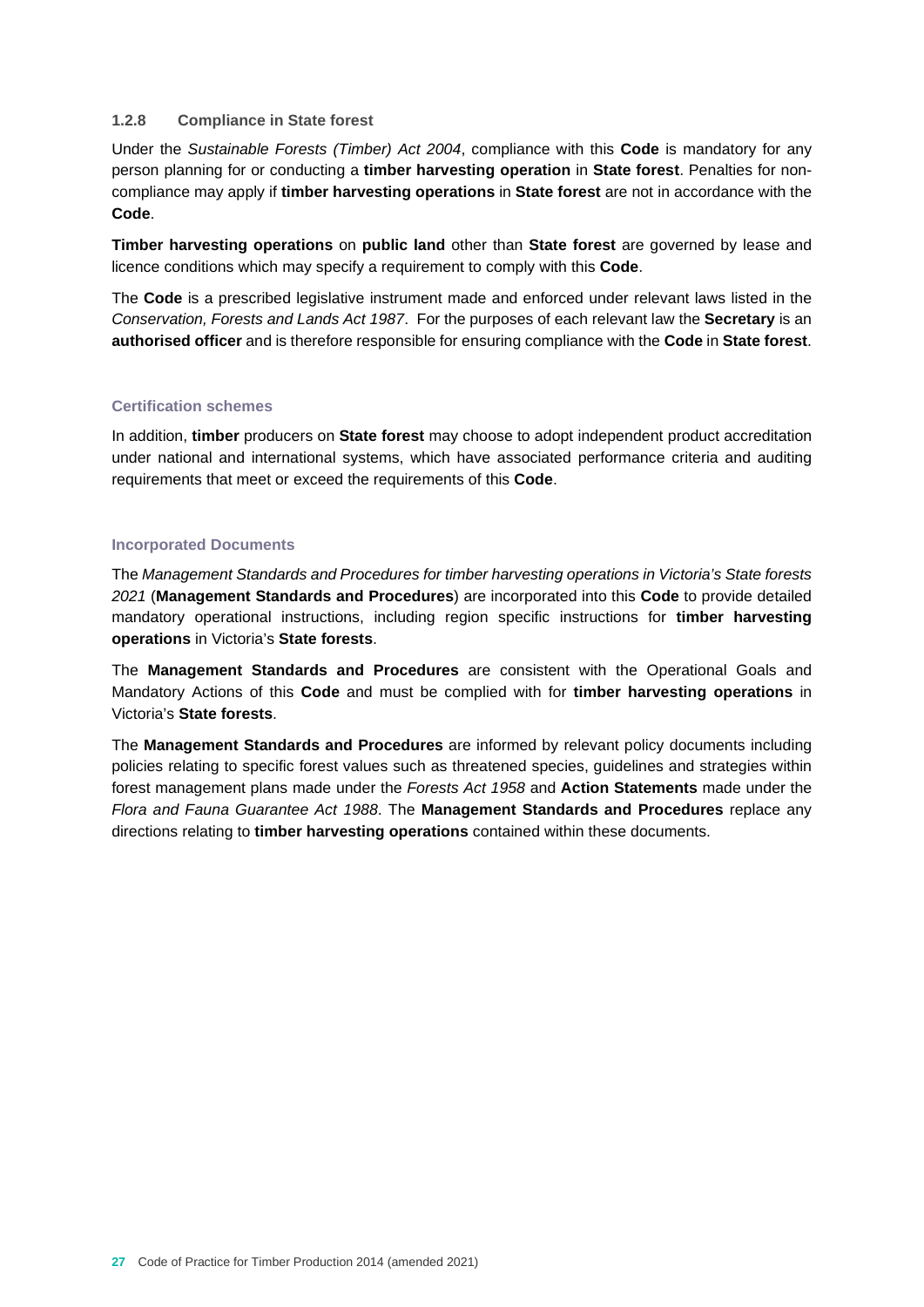

#### **Figure 4: Indicative map of forest management areas relevant to the Code.**

Several administrative management and planning and **forest management areas** exist across Victoria. These are important as they identify use of land and how these areas of **forest** are managed

#### **1.2.9 Compliance on Private Land**

Timber production is a defined land use in the VPPs and all planning schemes. Clause 53.11 specifies the provisions relating to timber production and this **Code** is an incorporated document which must be considered.

**Local government** is responsible for ensuring compliance with the planning system. The **Code** must be complied with to the satisfaction of the **responsible authority** (usually **local government**), whether or not a permit is required.

#### **Certification schemes**

In addition, **timber** producers on **private land** may choose to adopt independent product accreditation under national and international systems, which have associated performance criteria and auditing requirements that meet or exceed the requirements of this **Code**.

## **Associated Documents**

The *Management guidelines for private native forests and plantations - Code of Practice for Timber Production 2014* (MGs) aid interpretation of the **Code** on **private land** and **plantations**. The MGs are consistent with the Operational Goals and Mandatory Actions of this **Code**. Variations to the MGs must address the Operational Goals and Mandatory Actions of this **Code**.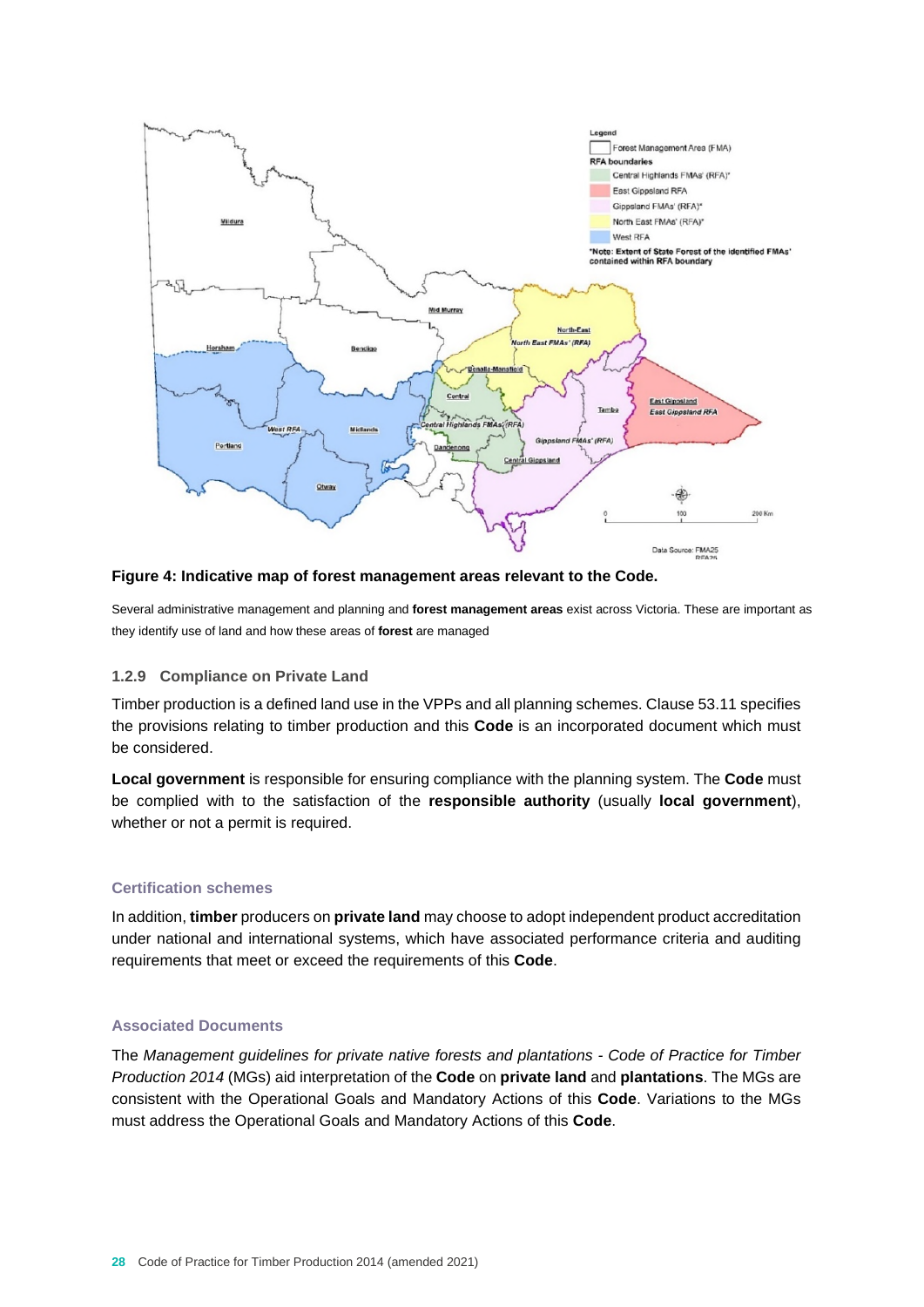## **1.2.10 Terminology**

The following terms are used in the **Code** to provide a structure for the **Code's** intended outcomes and the mechanisms within the **Code** to achieve these. The glossary provides further definitions.

A Code Principle is a broad outcome that expresses the intent of the **Code** for each aspect of sustainable forest management.

An Operational Goal states the desired outcome or goal for each of the specific areas of **timber harvesting operations**, to meet the Code Principles.

Mandatory Actions are actions to be conducted in order to achieve each operational goal. The **managing authority**, **harvesting entities** and **operators** must undertake all relevant mandatory actions to meet the objectives of the **Code**. Mandatory Actions are focussed on practices or activities. Failure to undertake a relevant Mandatory Action would result in non-compliance with this **Code**.

## **1.2.11 Protection areas, management areas and the Forest Management Zoning Scheme**

This **Code** (including the incorporated **Management Standards and Procedures**) requires the application of **protection areas** and **management areas** in circumstances where, prior to the 2021 amendments, the **Code** required an application be made to the **Secretary** to update the **FMZS** to create (respectively) an **SPZ** or **SMZ**.

The intention of these changes is to impose immediately enforceable obligations equivalent to those which would have applied to the same area if and when an **SPZ** or **SMZ** was applied to the land. The obligations apply to the **protection area** or **management area**, whether or not the **managing authority** has delineated these areas in the **Forest Coupe Plan**. The definitions of **protection area** and **management area** operate to include any such area that has been delineated, and any area that was required to be applied as a **protection area** or **management area** (even if it has not been delineated in the **Forest Coupe Plan**).

The **Secretary** intends to update the **FMZS** to create an **SPZ** or **SMZ** as the case requires. If and when that occurs, the provisions in this **Code** (including the incorporated **Management Standards and Procedures**) are intended to operate in the following way.

If a **protection area** is subsequently included in an **SPZ**:

- any management action that was required in relation to the **protection area** continues to be required in relation to the **SPZ**;
- any exemption or approval obtained in relation to that **protection area** continues and applies in the same manner in relation to the **SPZ**, and
- in the event of any direct inconsistency between provisions in the **Code** that apply to areas subject to an **SPZ**, and provisions that apply to **protection areas**, the **SPZ** provisions prevail.

If a **management area** is subsequently included in a **SMZ**:

- any management action that was required in relation to the **management area** continues to be required in relation to the **SMZ**;

- any management plan that has been prepared and **approved** in relation to the **management area** continues in relation to the **SMZ**;

- any exemption or approval obtained in relation to the **management area** continues and applies in the same manner in relation to the **SMZ**, and

- in the event of any direct inconsistency between provisions in the **Code** that apply to areas subject to a **SMZ**, and provisions that apply to **management areas**, the **SMZ** provisions prevail.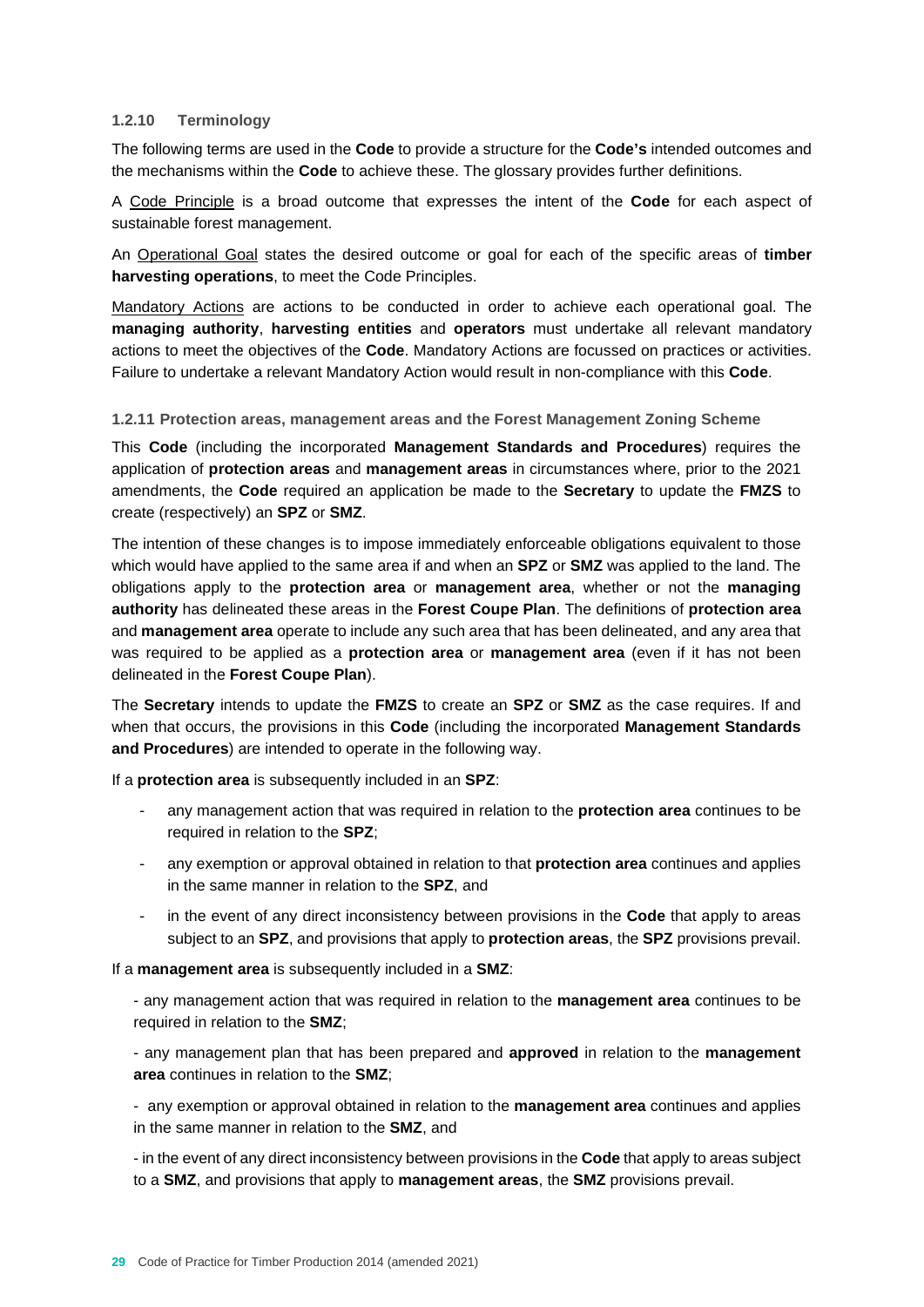## **1.2.12 Long-term (Strategic) Forest Management Planning**

As a matter of broad policy, sound planning ensures that the full range of **State forest** values are managed sustainably for current and future generations. These values include ecological diversity, **historic places**, **Aboriginal cultural heritage**, landscape, provision of recreation and educational opportunities as well as a range of renewable forest products. It is important to ensure that forest management is responsive to changing community expectations, expanding knowledge of forest ecosystems and techniques to improve planning approaches.

Long-term (strategic) forest management planning is undertaken in accordance with legislation and processes such as **Regional Forest Agreements (RFAs)** and includes outputs like policies relating to specific forest values (e.g. threatened species) and forest management plans.

The **Forest Management Zoning Scheme (FMZS**) is a product of broad strategic planning and is a spatial representation of forest values which are managed in Victoria's **State forests**. The **FMZS** seeks to achieve a balance between a range of value inputs, conservation and forest use objectives, including consideration of legislative and policy constraints.

The **FMZS** identifies three management zones within **State forest**: the **Special Protection Zone (SPZ)**; the **Special Management Zone (SMZ)**; and the **General Management Zone (GMZ)**. **SMZ**s are managed to conserve specific features and values, while catering for sustainable timber production and other utilisation activities under certain conditions, specified in **SMZ** plans. **SPZ**s are managed primarily for conservation values, forming a part of Victoria's Comprehensive, Adequate and Representative reserve system. **Timber harvesting operations** are generally excluded from **SPZ**. **GMZ**s are managed for a range of uses and values, with sustainable timber production a major use.

Effective and inclusive long-term forest management planning processes provide the setting for which the **Code** and the **Management Standards and Procedures** have been established, and seek to:

- provide for the perpetuation of native **biodiversity**;
- maintain a range of forest age classes and structures;
- identify and mitigate impacts on all **historic places** and **Aboriginal cultural heritage**;
- minimise impact on water quality and quantity within any particular catchment;
- minimise adverse visual impact in **Landscape sensitivity areas**; and
- facilitate effective **regeneration** of harvested forest.

While long-term (strategic) forest management planning is primarily undertaken by the Secretary, it is also relevant to the **managing authority** in its operational planning. The key elements of long-term forest management planning listed above are therefore incorporated into the operational goals and mandatory actions in the Code for implementation by the **managing authority**. They also strongly align with the Code Principles outlined below.

## **1.3. Code Principles**

Timber production in all **native forests** and **plantations** in Victoria is guided by the Code Principles described in Table 1. The Code Principles express the broad outcomes of the intent of the **Code** for each aspect of sustainable forest management.

The six Code Principles are developed from the internationally recognised Montreal Process criteria, and are consistent with the objectives of the *Sustainability Charter for Victoria's State forests*. Reporting mechanisms such as *Victoria's State of the Forests Report* use the same principles, and demonstrate Victoria's commitment to being an international leader in sustainable forest management.

The six Code Principles are that: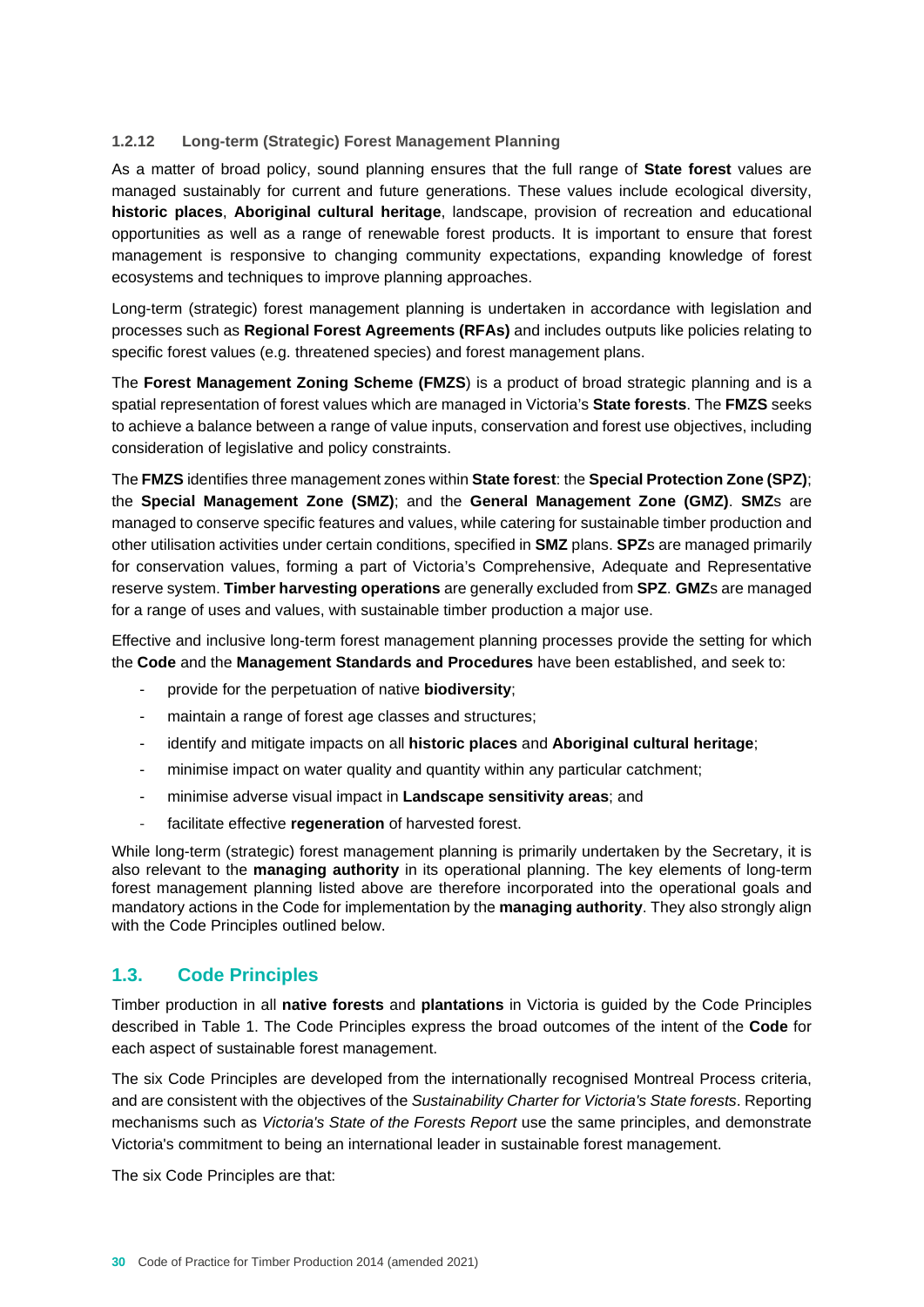- 1. Biological diversity and the ecological characteristics of native **flora** and **fauna** within **forests** are maintained.
- 2. The ecologically sustainable long-term timber harvesting capacity of forests managed for timber harvesting is maintained or enhanced.
- 3. Forest ecosystem health and vitality is monitored and managed to reduce pest and weed impacts.
- 4. Soil and water assets within forests are conserved. **River health** is maintained or improved.
- 5. **Historic places** and **Aboriginal cultural heritage** within forests are protected and respected.
- 6. Planning is conducted in a way that meets all legal obligations and operational requirements.

Timber production must always be planned and conducted according to knowledge developed from research and management experience so as to achieve the intent of the Code Principles. Application of this knowledge will ensure that **timber** can continue to be utilised while ensuring that impacts on soil, water, **biodiversity**, forested landscapes, **historic places** and **Aboriginal cultural heritage** are avoided or minimised.

In Table 1, the Operational Goals of the **Code** are aligned with each Code Principle. These Operational Goals are repeated in the body of the **Code**, with a variety of Mandatory Actions to achieve each Goal. This framework translates the high-level Principles into on-ground action.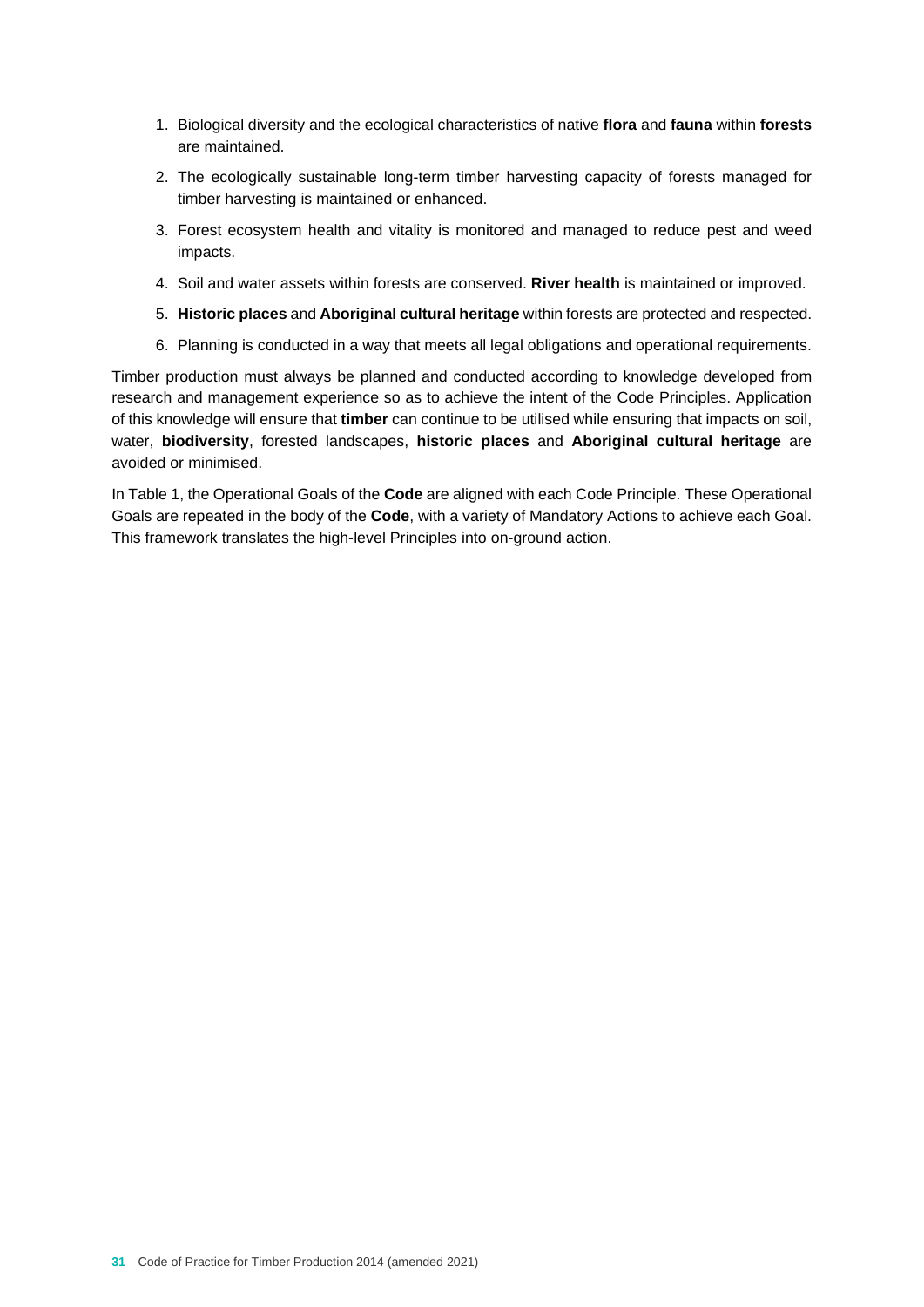## **Table 1 Relationship between Code Principles and Operational Goals**

These high-level operational principles each relate to achievable operational goals on the ground.

| <b>Code Principles</b>                                                                                                                                             | <b>Operational Goals</b>                                                                                                                                                                                                                                                          | <b>Section</b>                                                    |
|--------------------------------------------------------------------------------------------------------------------------------------------------------------------|-----------------------------------------------------------------------------------------------------------------------------------------------------------------------------------------------------------------------------------------------------------------------------------|-------------------------------------------------------------------|
| Biological diversity and<br>ecological characteristics<br>of native flora and fauna<br>within forests is<br>maintained.                                            | Timber harvesting operations in State<br>forests specifically address biodiversity<br>conservation risks and consider relevant<br>scientific knowledge at all stages of planning<br>and implementation.                                                                           | 2.2.2 and 3.2.2 Conservation<br>of Biodiversity                   |
|                                                                                                                                                                    | Timber harvesting operations in private<br>native forests specifically address the<br>conservation of biodiversity, in accordance<br>with relevant legislation and regulations, and<br>considering relevant scientific knowledge at all<br>stages of planning and implementation. | 1.2.8, 2.3.1 Operational<br>Planning and 3.1.1 Forest<br>Planning |
|                                                                                                                                                                    | Chemicals are only used where appropriate to<br>the site conditions and application is<br>conducted with due care for the maintenance<br>of forest health, water quality, <b>biodiversity</b><br>and soil values.                                                                 | 2.2.2 and 3.2.2 Conservation<br>of Biodiversity                   |
|                                                                                                                                                                    | Fertiliser and chemicals are only used where<br>appropriate to the site conditions and<br>circumstances and with care for the<br>maintenance and protection of water quality,<br>biodiversity, soil values and neighbouring<br>land uses.                                         | 4.3.2 Chemical Usage                                              |
|                                                                                                                                                                    | Planning and implementation of timber<br>harvesting operations in plantations address<br>the conservation of biodiversity, including<br>rainforest, in accordance with relevant laws.                                                                                             | 4.2.2 Conservation of<br><b>Biodiversity</b>                      |
|                                                                                                                                                                    | Harvested native forest is managed to ensure<br>that the forest is regenerated and the<br>biodiversity of the native forest is<br>perpetuated.                                                                                                                                    | 2.2.2 and 3.2.2 Conservation<br>of Biodiversity                   |
|                                                                                                                                                                    | The natural floristic composition and<br>representative gene pools are maintained<br>when regenerating native forests by using<br>appropriate seed sources and mixes of<br>dominant species.                                                                                      | 2.6.1 and 3.5.1 Regeneration                                      |
| The ecologically<br>sustainable long-term<br>timber production capacity<br>of forests managed for<br>timber harvesting<br>operations is maintained or<br>enhanced. | Timber harvesting operations are planned<br>and conducted to maintain a long-term<br>ecologically sustainable timber resource.                                                                                                                                                    | 1.2.8 and 2.3.1 Operational<br>Planning                           |
|                                                                                                                                                                    | Harvested native forest is managed to ensure<br>that the forest is regenerated and the<br>biodiversity of the native forest is<br>perpetuated.                                                                                                                                    | 2.6.1 and 3.5.1 Regeneration                                      |
|                                                                                                                                                                    | <b>Stocking</b> and early seedling growth is<br>monitored and remedial action is taken where<br>necessary to successfully regenerate<br>harvested areas of native forests.                                                                                                        | <b>3.5.2 Stocking Assessment</b><br>and Remedial Treatment        |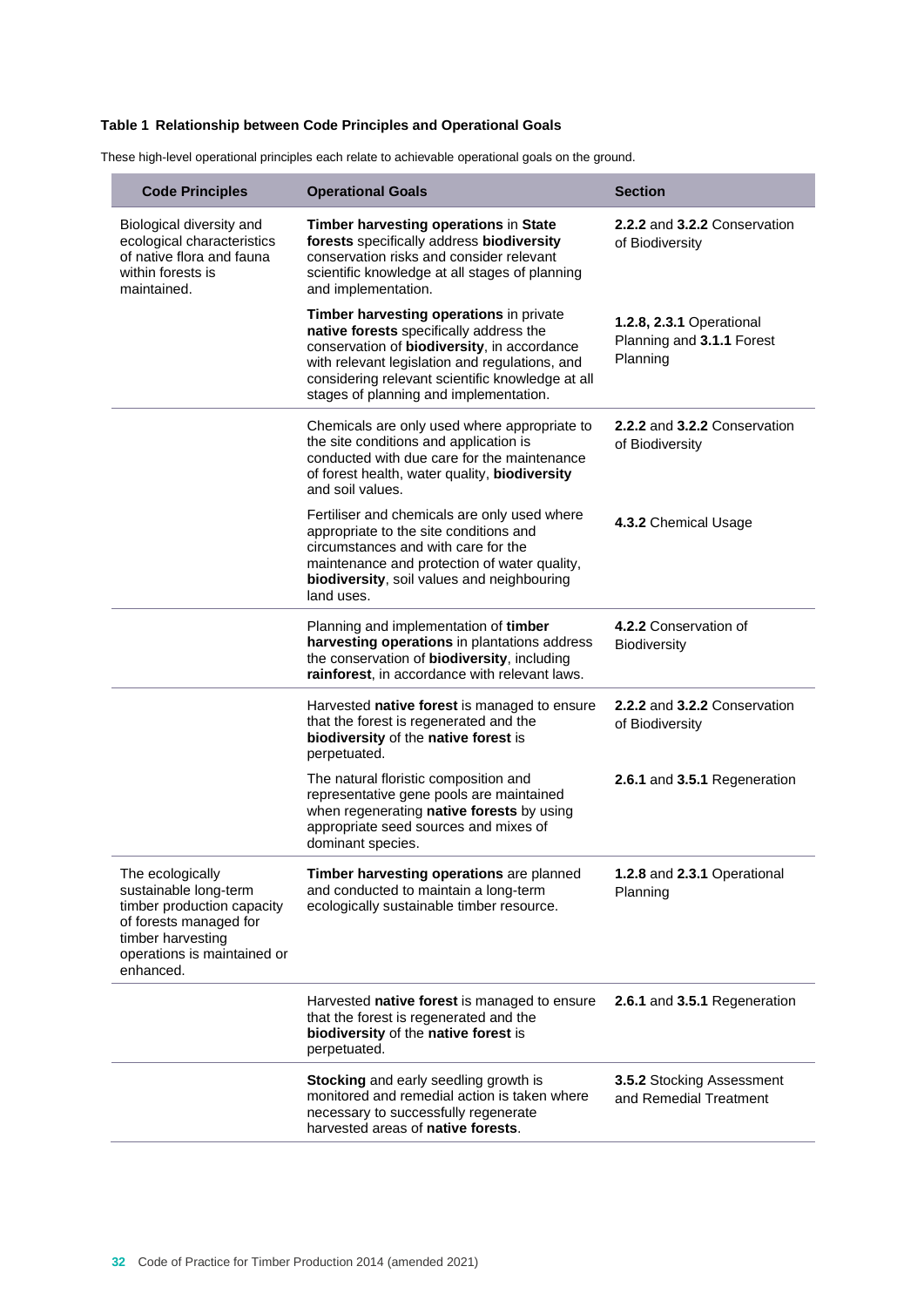| <b>Code Principles</b>                                                        | <b>Operational Goals</b>                                                                                                                                                                                                      | <b>Section</b>                                               |
|-------------------------------------------------------------------------------|-------------------------------------------------------------------------------------------------------------------------------------------------------------------------------------------------------------------------------|--------------------------------------------------------------|
|                                                                               | Timber harvesting operations are recorded<br>in a way that facilitates future public reporting<br>and policy purposes.                                                                                                        | 2.3.3 Record Keeping                                         |
|                                                                               | The productive capacity and other values of<br>the forest are maintained or enhanced by<br>appropriate tending of stands.                                                                                                     | 2.6.2 and 3.5.2 Tending                                      |
|                                                                               | The planning and management of permanent<br>and temporary roads for haulage and<br>machinery transport is fit for intended purpose,<br>and protects environmental and cultural values<br>and the safety of all road users.    | 2.4 and 3.3 Roading                                          |
|                                                                               | The management of all roads that are part of<br>timber harvesting operations takes account<br>of environmental and cultural values, the<br>safety of road users and the intended use of<br>the road.                          | 4.4 Plantation Roading                                       |
|                                                                               | Timber harvesting operations are conducted<br>in a manner appropriate to the site, and<br>manages the impact on soil, water and other<br>values, including biodiversity, historic places<br>and Aboriginal cultural heritage. | 2.5 Timber Harvesting                                        |
|                                                                               | Timber harvesting is conducted in a manner<br>appropriate to the site, to manage the impact<br>on soil, water and other values, including<br>biodiversity, historic places and Aboriginal<br>cultural heritage.               | <b>3.4 and 4.5.2 Timber</b><br>Harvesting                    |
| Forest ecosystem health<br>and vitality is monitored<br>and managed to reduce | Forest [plantation] health is monitored and<br>maintained by employing appropriate<br>preventative, protective and remedial                                                                                                   | 2.2.2 and 3.2.2 Conservation<br>of Biodiversity              |
| pest and weed impacts.                                                        | measures.                                                                                                                                                                                                                     | 4.3.3 Plantation Health                                      |
| Soil and water assets<br>within forests are<br>conserved. River health is     | Water quality and river health are maintained<br>or improved by protecting waterways and<br>aquatic and riparian habitat from disturbance.                                                                                    | 2.2.1 Water Quality and 2.3.1<br><b>Operational Planning</b> |
| maintained or improved.                                                       | Water pollution is minimised and soil<br>productive capacity is maintained by avoiding<br>harvesting in inappropriate areas or slopes and<br>undertaking necessary preventive measures.                                       |                                                              |
|                                                                               | Water quality and river health are maintained<br>or improved in plantations by protecting<br>waterways from disturbance.                                                                                                      |                                                              |
|                                                                               | Soil erosion and water pollution are minimised<br>by avoiding timber harvesting operations in<br>plantations in inappropriate areas or slopes<br>and undertaking necessary preventative<br>measures.                          |                                                              |
|                                                                               |                                                                                                                                                                                                                               | 2.2.1, 3.2.1 and 4.2.1 Water                                 |

Quality, River Health and Soil Protection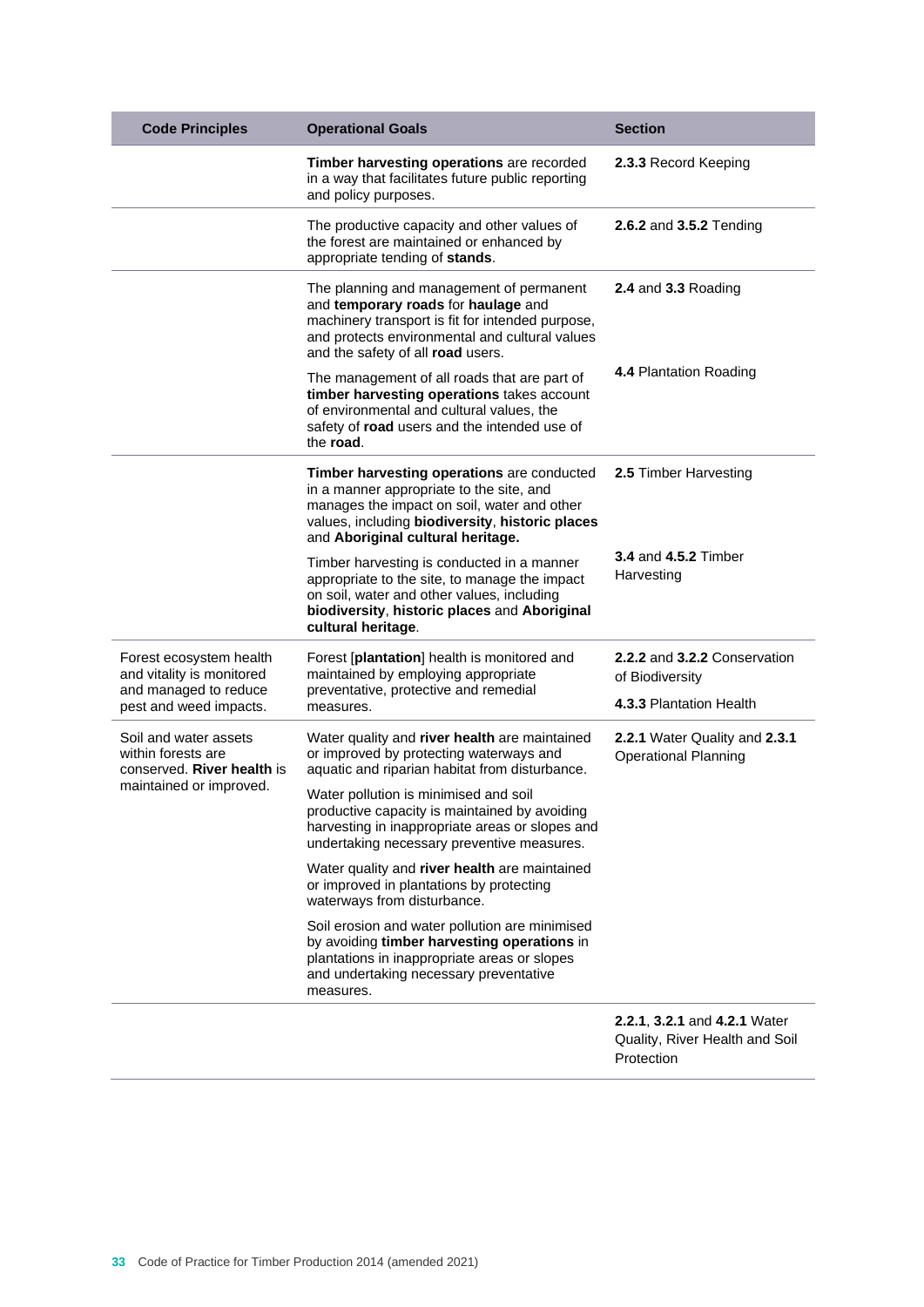| <b>Code Principles</b>                                                                                       | <b>Operational Goals</b>                                                                                                                                                                                                                  | <b>Section</b>                                                                                       |
|--------------------------------------------------------------------------------------------------------------|-------------------------------------------------------------------------------------------------------------------------------------------------------------------------------------------------------------------------------------------|------------------------------------------------------------------------------------------------------|
|                                                                                                              | Chemicals are only used where appropriate to<br>the site conditions and is conducted with due<br>care for the maintenance of forest health,<br>water quality, biodiversity and soil values.                                               | 2.2.1, 3.2.1 and 4.2.1 Water<br>Quality, River Health and Soil<br>Protection<br>4.3.2 Chemical Usage |
|                                                                                                              | Fertiliser and chemicals are only used where<br>appropriate to the site conditions and<br>circumstances and with care for the<br>maintenance and protection of water quality,<br>biodiversity, soil values and neighbouring<br>land uses. |                                                                                                      |
|                                                                                                              | During or following wet weather conditions,<br>timber harvesting operations are modified or<br>where necessary suspended to minimise risks<br>to soil and water quality values.                                                           | 2.2.1, 3.2.1 and 4.2.1 Water<br>Quality, River Health and Soil<br>Protection                         |
|                                                                                                              |                                                                                                                                                                                                                                           | 2.5.3, 3.4.3 and 4.5.4 Timber<br>Harvesting                                                          |
|                                                                                                              | Site preparation is appropriate to the<br>characteristics of the particular site, and take<br>into account the maintenance of soil and water<br>values as well as site productivity.                                                      | 4.3.1 Site Preparation                                                                               |
| Historic places and<br>Aboriginal cultural heritage<br>values within forests are<br>protected and respected. | Long-term forest management planning<br>maintains an ecologically sustainable timber<br>resource that mitigates the impacts on all<br>forest values.                                                                                      | 1.2.8 and 2.3.1 Operational<br>Planning                                                              |
|                                                                                                              | Effective and inclusive planning processes are<br>used for timber harvesting operations to<br>meet the requirements of this Code and the<br>Management Standards and Procedures.                                                          |                                                                                                      |
|                                                                                                              | Timber harvesting operations are conducted<br>in a manner appropriate to the site, and<br>manages impacts on soil, water and other<br>values including biodiversity, historic places<br>and Aboriginal cultural heritage.                 | 2.5, 3.4.1 and 4.5.2 Timber<br>Harvesting                                                            |
| Planning is conducted in a<br>way that meets all legal<br>obligations and operational<br>requirements.       | Long-term forest management planning<br>maintains an ecologically sustainable timber<br>resource that mitigates the impacts on all<br>forest values.                                                                                      | 1.2.8 and 2.3.1 Operational<br>Planning                                                              |
|                                                                                                              | Effective and inclusive planning processes are<br>used for timber harvesting operations to<br>meet the requirements of this Code and the<br>Management Standards and Procedures                                                           |                                                                                                      |
|                                                                                                              | Plantations on private land are designed,<br>managed and operated in accordance with this<br>Code.                                                                                                                                        | 4.1.1 Plantation planning and<br>design                                                              |
|                                                                                                              | Local government is appropriately informed<br>of new plantation development on private<br>land by the lodgement of either a Plantation<br>Development Notice or a planning permit, in<br>accordance with this Code.                       |                                                                                                      |
|                                                                                                              | Approval for timber production in native<br>forests on private land is obtained through<br>the relevant planning scheme.                                                                                                                  | 3.1 Forest Planning                                                                                  |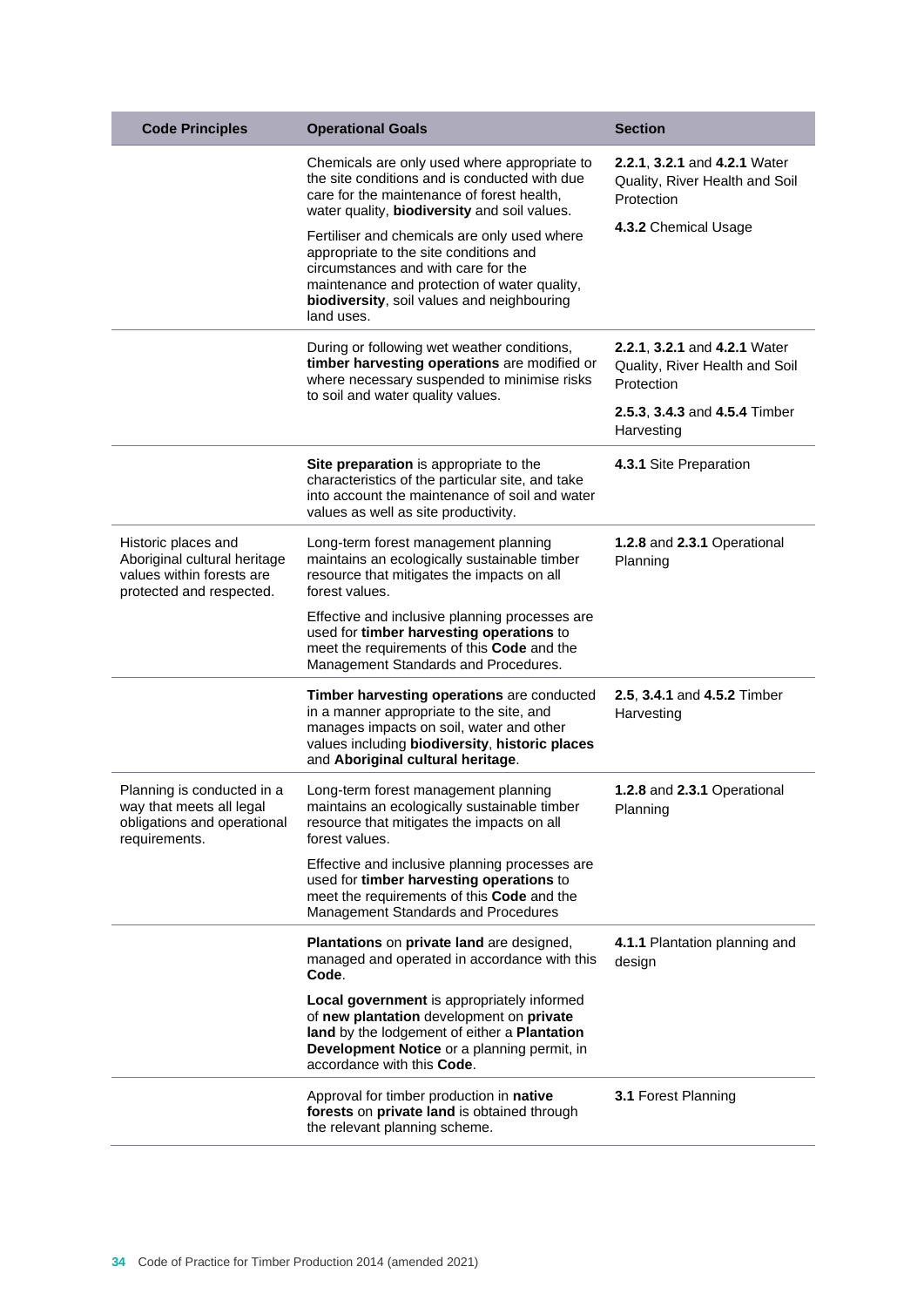| <b>Code Principles</b> | <b>Operational Goals</b>                                                                                                                                                                         | <b>Section</b>                            |
|------------------------|--------------------------------------------------------------------------------------------------------------------------------------------------------------------------------------------------|-------------------------------------------|
|                        | A Timber Harvesting Plan is prepared in<br>accordance with the requirements of this Code<br>and submitted to the relevant local<br>government prior to the commencement of<br>timber harvesting. | 3.1.1 and 4.5.1 Timber<br>Harvesting Plan |
|                        | A Forest Coupe Plan which specifies<br>operational requirements must be prepared in<br>accordance with this Code prior to the<br>commencement of each timber harvesting<br>operation.            | 2.3.1 Operational Planning.               |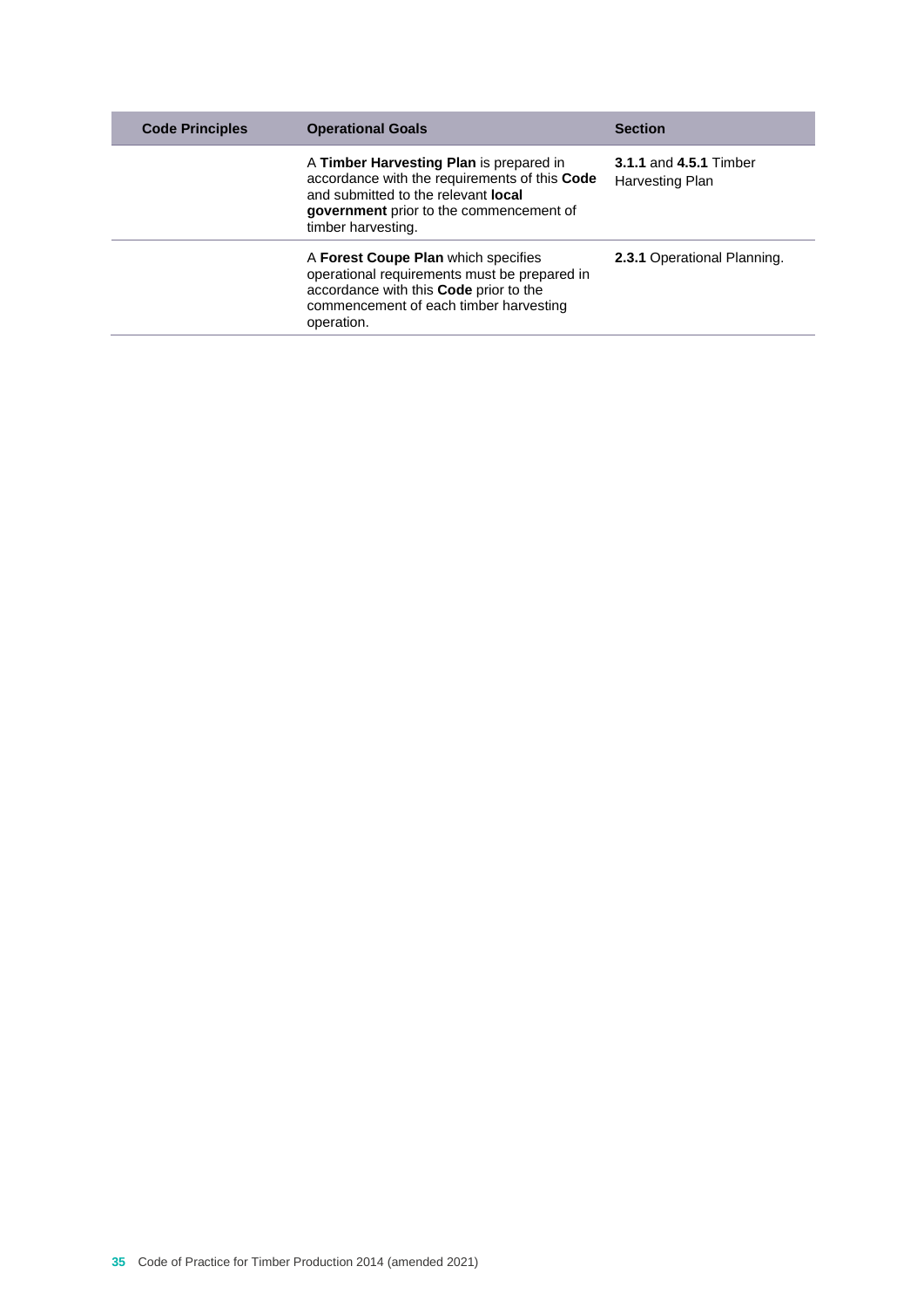# **2. Code Application – State Forests**

This chapter applies to all **timber harvesting operations** (including planning, harvesting, roading, **tending** and **regeneration**) of **State forests,** including both **native forests** and **plantation forests** that are owned and managed by or on behalf of the State.

# **2.1 Note: Former section 2.1 is revoked. Relevant content moved to Section 1.2.12**

# **2.2 Environmental Values in State forests**

**Timber harvesting operations** in **native forests** may have local impacts on environmental values such as water quality and **biodiversity**. Appropriate planning and management through the lifecycle of the **timber harvesting operation** can minimise these impacts. This section includes requirements that must be observed during planning, roading, harvesting, **tending** and **regeneration** of **native forests**.

# **2.2.1 Water Quality, River Health and Soil Protection**

# **Operational Goals**

Water quality and **river health** are maintained or improved by protecting **waterways** and aquatic and riparian habitat from disturbance.

Water pollution is minimised and soil productive capacity is maintained by avoiding harvesting in inappropriate areas or slopes and undertaking necessary preventive measures.

Chemicals are only used where appropriate to the site conditions and are applied with due care for the maintenance of forest health, water quality, **biodiversity** and soil values.

During or following wet weather, **timber harvesting operations** are modified or where necessary suspended to minimise risks to soil and water quality values.

- 2.2.1.1 Planning and management of **timber harvesting operations** must comply with relevant water quality, **river health** and soil protection measures specified within the **Management Standards and Procedures***.*
- 2.2.1.2 Management actions to protect **waterways**, **river health** and soil must be appropriate to the waterway class, soil category, and potential water quality risk posed by **timber harvesting operations** at each site.
- 2.2.1.3 Additional measures to protect water quality and aquatic habitat (including widening **buffers** or **filter strips**) must be adopted within **coupes** where there is a high local risk due to:
	- i. local topography;
	- ii. the intensity and magnitude of the **timber harvesting operation**;
	- iii. events such as wildfire that reduce the effectiveness of protection measures; or
	- iv. the location of the **timber harvesting operation** in a Special **Water Supply Catchment Area** or any other **water supply protection area**.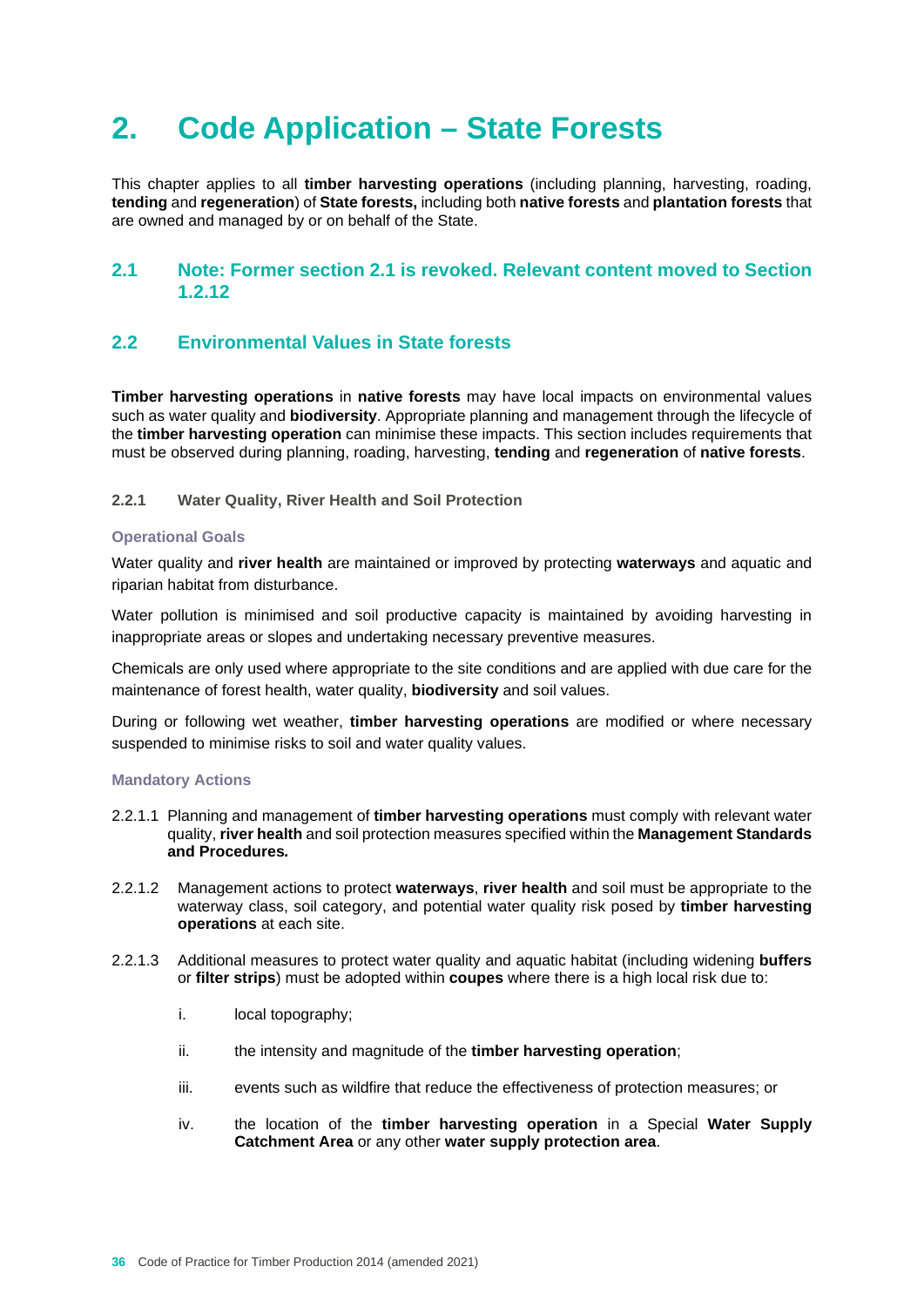#### **Protecting waterways and aquatic and riparian habitat**

- 2.2.1.4 Use **buffers** and **filters** of effective width in forest adjacent to aquatic and riparian habitats to protect them from **microclimate** changes, sedimentation and disturbance.
- 2.2.1.5 Where practical exclude **roads** and **snig tracks** from aquatic and riparian habitats.
- 2.2.1.6 Where crossings are required, minimise the extent of habitat damage, constriction to stream flow and barriers to fish and other aquatic **fauna**.
- 2.2.1.7 Remove temporary crossings immediately after harvesting or any subsequent **regeneration** work is complete using a technique that minimises soil and habitat disturbance.

#### **Minimising water pollution**

- 2.2.1.8 Use drainage, artificial structures, **buffers** and **filters** of effective width to slow and disperse surface flows and deposit sediment before reaching waterways.
- 2.2.1.9 Locate **coupe infrastructure**, **roads** and other activities that generate sediment or other potential pollutants in places where risk of entry into waterways is lowest unless otherwise **sanctioned**.
- 2.2.1.10 Minimise the extent and duration of soil disturbance adjacent to or within waterways.
- 2.2.1.11 Use management practices such as modified harvesting techniques, scheduling, wet weather suspensions or progressive **rehabilitation** to minimise the potential for sediments and other pollutants to move into streams.
- 2.2.1.12 Design, construct and maintain **roads**, crossings, **coupe infrastructure** and drainage structures to withstand foreseeable rainfall events and traffic conditions, and protect water quality.
- 2.2.1.13 Ensure chemical use is appropriate to the circumstances and takes into account the maintenance of water quality.

# **Maintaining soil productive capacity**

- 2.2.1.14 Minimise potential for soil erosion or mass movement by planning and using operational methods and restrictions appropriate to the assessed soil **erosion risk** and slope.
- 2.2.1.15 Locate **coupe infrastructure** and **roads** to minimise soil erosion and degradation.
- 2.2.1.16 Use appropriate equipment, harvesting techniques and operational management to minimise soil rutting, mixing or compaction.
- 2.2.1.17 Limit the area of soil affected by **coupe infrastructure** and **roads** to the minimum required to safely complete **timber harvesting operations** to the required standard.
- 2.2.1.18 Employ topsoil conservation techniques in timber harvesting areas affected by **coupe infrastructure** and **roads**.
- 2.2.1.19 During **timber harvesting operations** maintain effective drainage of **coupe infrastructure**  and **roads**.
- 2.2.1.20 Minimise the time soil is left unvegetated, except at **coupe infrastructure** sites that are required in the longer term.
- 2.2.1.21 Ensure chemical use is appropriate to the circumstances and takes into account the maintenance of soil productive capacity.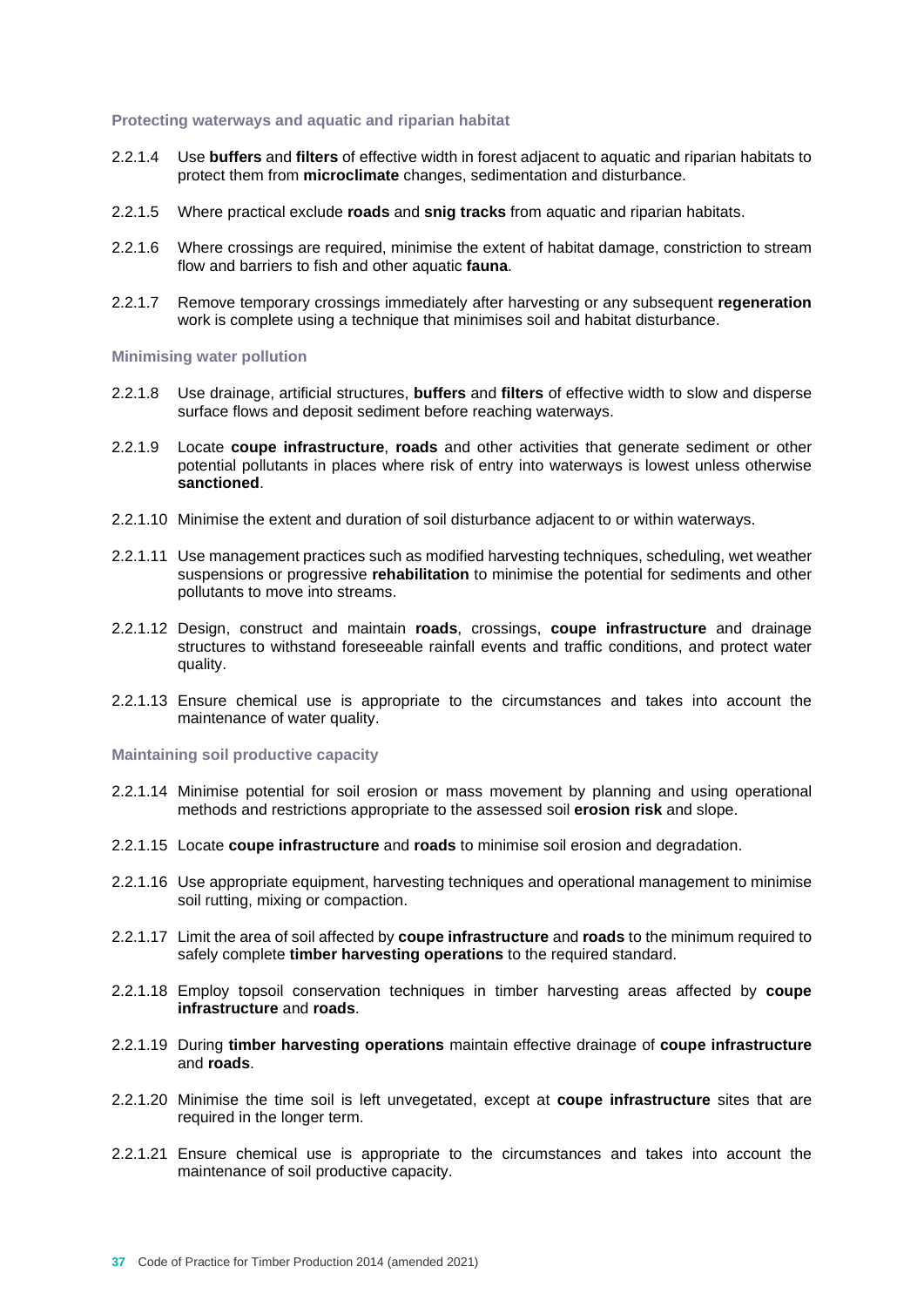# **2.2.2 Conservation of Biodiversity**

# **Operational Goals**

**Timber harvesting operations** in **State forests** specifically address **biodiversity** conservation risks and consider relevant scientific knowledge at all stages of planning and management.

Harvested **State forest** is managed to ensure that the **forest** is regenerated, and the **biodiversity** of the **native forest** is perpetuated.

The natural floristic composition and representative gene pools are maintained when regenerating **native forests** by protecting long-lived **understorey** species and using appropriate seed sources and mixes of dominant species.

Forest health is monitored and maintained by employing appropriate preventative, protective and remedial measures.

Chemicals are only used where appropriate to the site conditions and are conducted with due care for the maintenance of forest health, water quality, **biodiversity,** and soil values.

#### **Mandatory Actions**

#### **Addressing biodiversity conservation risks considering scientific knowledge**

- 2.2.2.1 Planning and management of **timber harvesting operations** must comply with relevant **biodiversity** conservation measures specified within the **Management Standards and Procedures**.
- 2.2.2.2 The **precautionary principle** must be applied to the conservation of **biodiversity** values. The application of the **precautionary principle** will be consistent with relevant monitoring and research that has improved the understanding of the effects of forest management on forest ecology and conservation values.

**Note:** 

It is intended by the definition of the precautionary principle and section 2.2.2.2 that the precautionary principle and its application in section 2.2.2.2 be understood as it was by Osborn J in *Environment East Gippsland Inc v VicForests* [2010] VSC 335 (in relation to the precautionary principle as it appeared in the *Code of Practice for Timber Production 2007*).

- 2.2.2.3 The advice of relevant experts and relevant research in conservation biology and **flora** and **fauna** management must be considered when planning and conducting **timber harvesting operations**.
- 2.2.2.4 During planning identify **biodiversity** values listed in the **Management Standards and Procedures** prior to roading, harvesting, **tending** and **regeneration**. Address risks to these values through management actions consistent with the **Management Standards and Procedures** such as appropriate location of **coupe infrastructure**, **buffers**, **exclusion areas**, **protection areas**, **management areas**, modified harvest timing, modified silvicultural techniques or retention of specific structural attributes.
- 2.2.2.5 Protect areas excluded from harvesting from the impacts of **timber harvesting operations**.
- 2.2.2.6 Ensure chemical use is appropriate to the circumstances and provides for the maintenance of **biodiversity**.
- 2.2.2.7 **Rainforest** communities must not be harvested.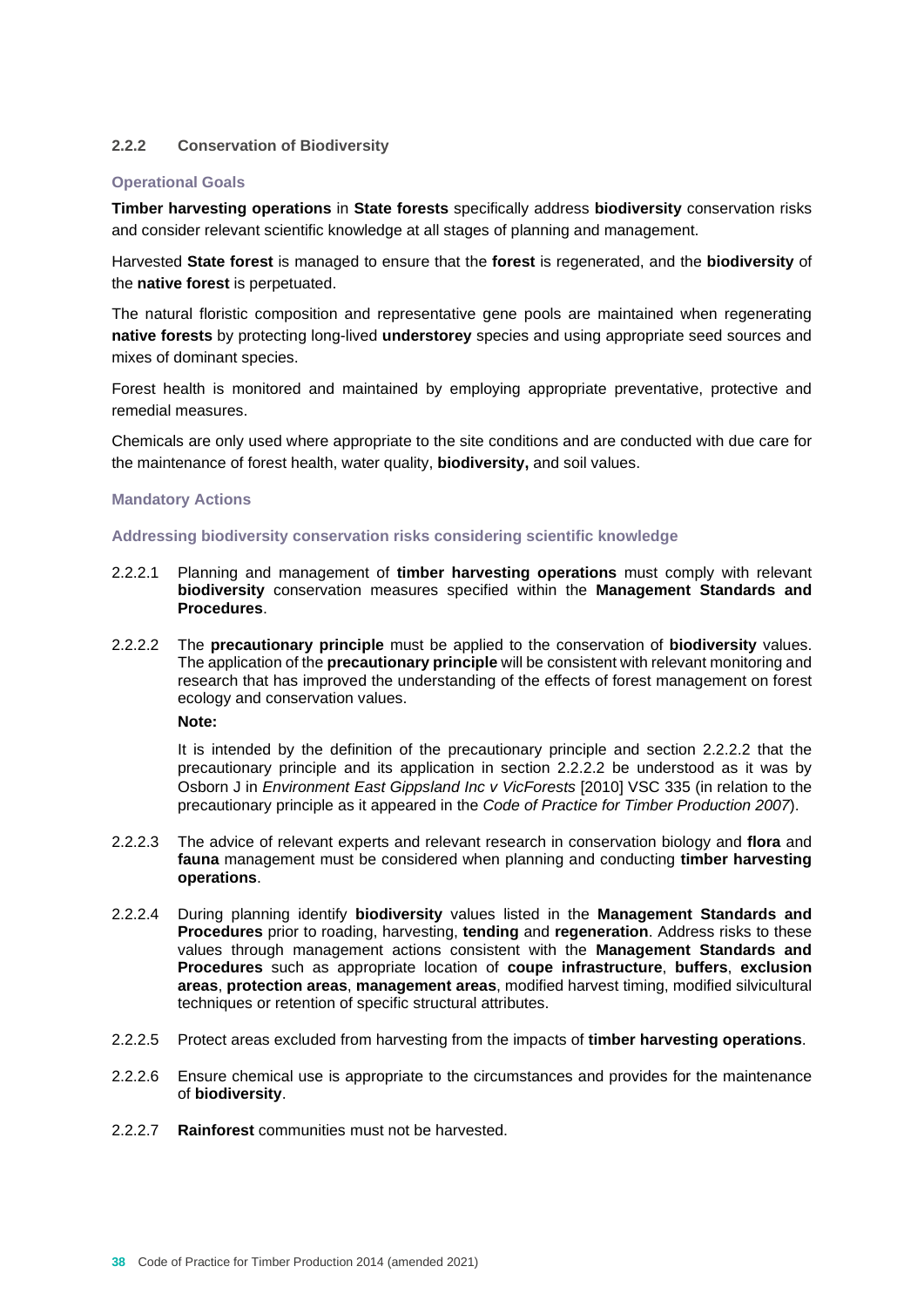#### **Perpetuating the biodiversity of harvested native forests**

- 2.2.2.8 Long-term (strategic) forest management planning must incorporate **wildlife corridors**, comprising appropriate widths of retained forest, to facilitate animal movement between patches of **forest** of varying ages and stages of development, and contribute to a linked system of reserves.
- 2.2.2.9 Modify coupe size and **rotation** periods to maintain a diversity of **forest** structures throughout the landscape.
- 2.2.2.10 Retain and protect **habitat trees** or habitat patches and long-lived **understorey** species to provide for the continuity and replacement of old **hollow bearing trees** and existing vegetation types within each **coupe**.
- 2.2.2.11 Use **silvicultural** systems that suit the ecological requirements of the **forest type**.
- 2.2.2.12 Regenerate harvested areas using seed from **overstorey** species with **provenances** native to the area.

#### **Maintaining forest health**

- 2.2.2.13 Implement appropriate vehicle and equipment hygiene precautions when moving from **forest disease control areas**.
- 2.2.2.14 Implement appropriate control actions where **timber harvesting operations** have introduced or exacerbated a pathogen or weed.
- 2.2.2.15 Report the suspected introduction of new or unknown **exotic** agents to the Victorian Government's Biosecurity section.
- 2.2.2.16 Within **forest disease control areas**, apply appropriate measures to minimise the spread of pathogens such as Myrtle Wilt (*Chalara australis*), Cinnamon Fungus (*Phytophthora cinnamomi*) or Root Rot (*Armillaria*).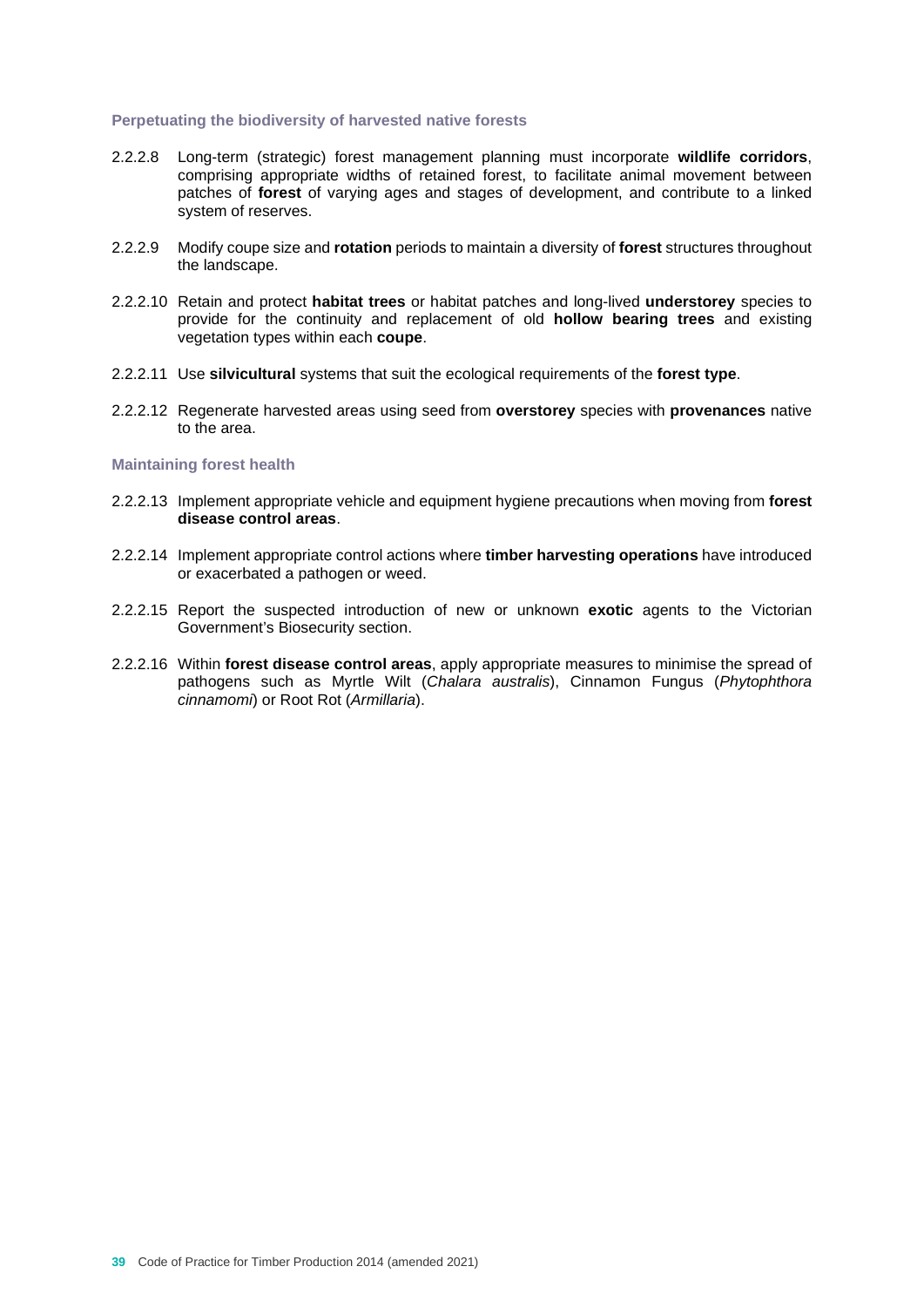# **2.3 Operational Planning and Record Keeping**

# **2.3.1 Operational Planning**

Planning associated with the establishment of **timber harvesting operations** is critical to achieving the environmental outcomes encompassed by the **Code**. Operational planning includes a requirement for clear documentation of intended measures to protect the environment during proposed **timber harvesting operations** such as roading, harvesting, **tending**, **haulage** and **regeneration**.

# **Operational Goals**

Effective and inclusive planning processes are used for **timber harvesting operations** to meet the requirements of this **Code** and the **Management Standards and Procedures**.

A **Forest Coupe Plan** which specifies operational requirements is prepared in accordance with the requirements of this **Code** prior to the commencement of each **timber harvesting operation**.

- 2.3.1.1 All **timber harvesting operations** must be planned to meet the requirements of this **Code** and the **Management Standards and Procedures**.
- 2.3.1.2 A **Forest Coupe Plan** must:
	- i) be prepared by the **managing authority** prior to the commencement of a **timber harvesting operation** including **road construction** coupes or **significant road improvement operation** coupes;
	- ii) be updated by the **managing authority** during or following any **timber harvesting operation** if and as required by the **Code** or the **Management Standards and Procedures**;
	- iii) delineate or describe the intended boundaries, activities and requirements in adequate detail to enable **operators** to complete work to the required standard, comply with the **Code** and comply with the **Management Standards and Procedures** for the life of the **coupe**, and to support the **Secretary** in reviewing compliance;
	- iv) be **sanctioned** by the **managing authority** as initially prepared, and as updated from time to time (with copies as **sanctioned** to be made available at the request of the **Secretary**);
	- v) delineate the boundaries of any **protection area** or **management area**;
	- vi) record evidence of **timber harvesting operations** being **sanctioned** or **approved** if occurring within **SPZ, protection areas** or outside the area identified in an **Allocation Order** or licensed to the **harvesting entity**;
	- vii) record details of the type of **timber harvesting operation**;
	- viii) document all exemptions or temporary variations to operational requirements of the **Management Standards and Procedures** and any **sanctioned** activities or decisions made until the timber harvesting **coupe** is successfully regenerated and rehabilitated; and
	- ix) include a **coupe diary**.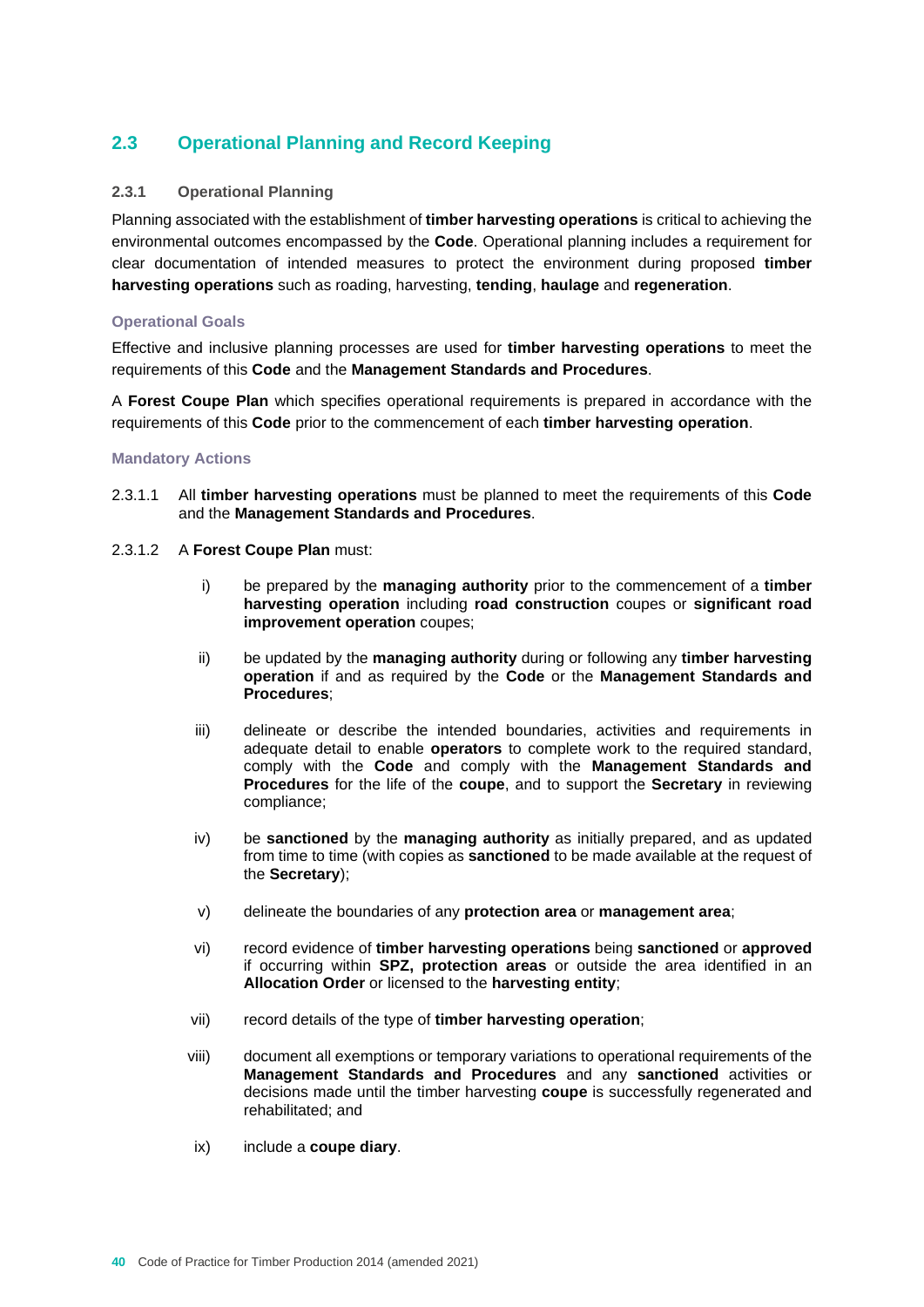- 2.3.1.3 **Coupes** associated with roading, must be planned with adequate time to construct the required standard of access without compromising safety, water quality and other values
- 2.3.1.4 In addition to the requirements outlined in this **Code**, **Forest Coupe Plans** for **salvage harvesting operations** must complement any additional recovery strategies and **rehabilitation** plans.

#### **2.3.2 Record Keeping**

**Timber harvesting operations** records are routinely used for operational, policy and public information purposes.

#### **Operational Goals**

**Timber harvesting operations** are recorded in a way that facilitates future compliance checks, public reporting and policy development purposes.

- 2.3.2.1 The following information must be recorded for all **timber harvesting operations** in a format that allows for future reference:
	- i) harvesting and **tending** location, **silviculture** system and timing;
	- ii) **regeneration** location, method, timing, seed source and final **stocking** rate; and
	- iii) pre and post-harvest **basal area** in **tending** operations.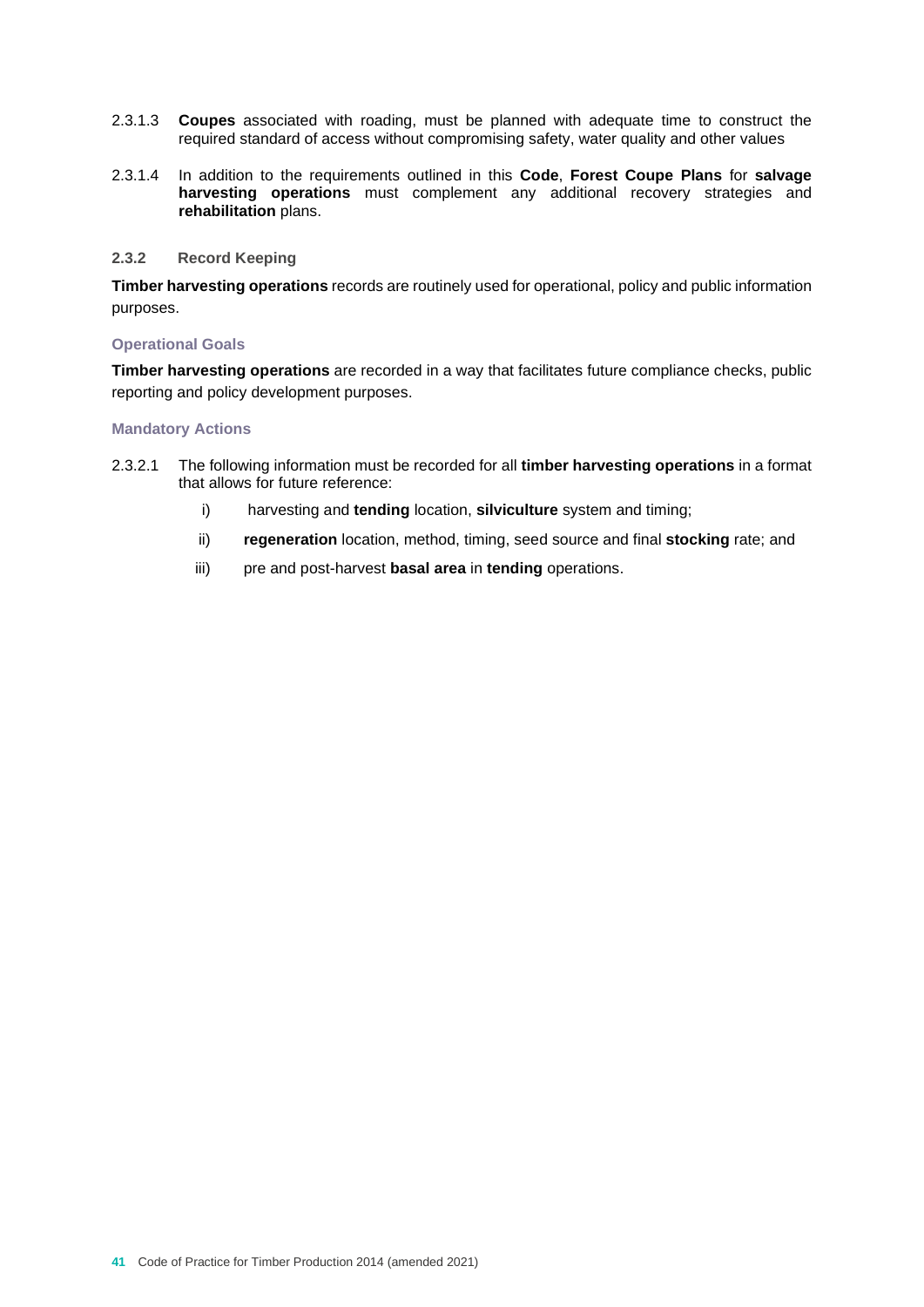# **2.4 Roading for Timber Harvesting Operations**

This section covers the planning, design, construction, maintenance and use of permanent and **temporary roads** for **haulage** and machinery transport. This section does not consider requirements for **snigging** and **forwarding tracks**, which are covered under **coupe infrastructure** (section 2.5.2).

**Timber harvesting operation roads** have the potential to create significant environmental impacts, particularly on water quality and **river health**. This **Code** aims to protect a range of environmental values while allowing safe and economic roading for **timber harvesting operations**.

# **Operational Goal**

The planning and management of permanent and **temporary roads** for **haulage** and machinery transport ensures that the **roads** are fit for purpose and protect environmental and cultural values and the safety of all **road** users.

# **2.4.1 Road Planning**

#### **Mandatory Actions**

- 2.4.1.1 Planning and management of **timber harvesting operations** must comply with this **Code** and relevant **road** planning measures specified within the **Management Standards and Procedures** unless the **road** is covered by a formal roading agreement with the **Secretary** that would supersede this requirement.
- 2.4.1.2 **Road** planning and design for new **roads** and **significant road improvements** must ensure the **road** network is safe and adequate for the intended range of uses and users, while ensuring the protection of water quality and conservation values, including **river health**.

#### 2.4.1.3 **Road** planning must:

- i. locate **roads** so as to minimise risks to safety and environmental values, particularly soil, water quality and **river health**, during both construction and ongoing **road** use; and
- ii. ensure that the timing of construction activities minimises risks associated with unsuitable weather conditions and provides for completion to the required standard in advance of **timber harvesting operations**.
- 2.4.1.4 **Existing roads** must be used for access to a **coupe** or work site and to haul **timber**, except where it can be clearly demonstrated that a new or relocated **road** further minimises or removes existing threats to soil, water quality or **biodiversity**.
- 2.4.1.5 **Forest Coupe Plans** for **roads** must be based on field surveys to ensure that all environmentally sensitive locations are identified and appropriate design and construction techniques are adopted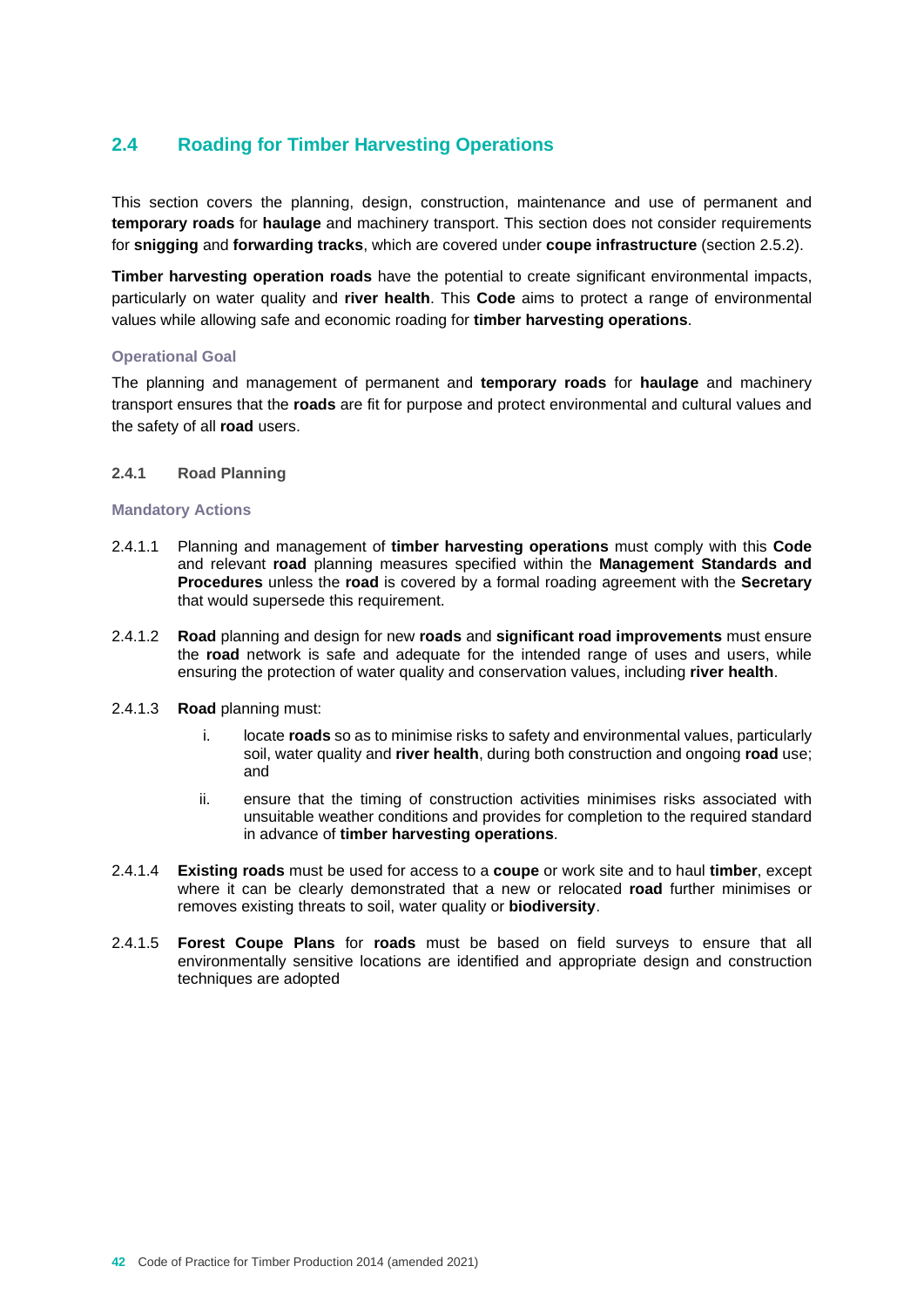# **2.4.2 Road Design**

Good **road** design is vital to minimise construction and maintenance costs, reduce environmental risk such as impacts to water quality, improve efficiency of **haulage**, and ensure public safety is maintained. It is important when designing a new **road** or improvements to an **existing road** that water is moved off the **road** into undisturbed vegetation to reduce the velocity (and hence erosivity) of water, and to provide the greatest possible infiltration of water into soil to trap sediments before discharge into **waterways**.

**Road** design includes the consideration of location, use, traffic volume, aspect, soil type, slope, topography, surface materials, **road** shape as well as **road** drainage and other **coupe infrastructure**  including culverts, drains, batters, bridges and fords.

- 2.4.2.1 Planning and management of **timber harvesting operations** must comply with this **Code**  and relevant **road** design measures specified within the **Management Standards and Procedures** unless the **road** is covered by a formal roading agreement with the **Secretary**  that would supersede this requirement.
- 2.4.2.2 New or upgraded **roads** must be designed to a standard capable of carrying anticipated traffic with reasonable safety, and ensure the protection of water quality and **river health**, and **biodiversity** conservation values.
- 2.4.2.3 All **fill disposal areas** and embankments must be planned and designed to minimise soil erosion, mass soil movement, and potential water quality deterioration.
- 2.4.2.4 Stream crossings must be designed according to traffic requirements and the nature, size and period of flow (both pre and anticipated post-harvest) and characteristics of the bed and banks of the stream.
- 2.4.2.5 Appropriate drainage must be provided. Spacing of drainage outlets along a **road** must take into account the **soil erodibility**, rainfall frequency and intensity, and the proximity of the **road** to streams.
- 2.4.2.6 Energy dissipating structures or silt traps must be used where necessary to reduce water velocity and trap sediments.
- 2.4.2.7 Drainage onto exposed erodible soil or over fill slopes must be avoided where possible. Structures and earthworks required to avoid such discharges are to be identified during planning and construction as required.
- 2.4.2.8 Drainage must be prevented from discharging directly onto any **road**.
- 2.4.2.9 Before entering a **waterway**, **road** drainage must discharge onto vegetation or through a structure that effectively dissipates the velocity of drainage flows.
- 2.4.2.10 Materials or techniques with low sediment generating potential must be applied to the **road**  area on bridge approaches and on unsurfaced bridges or culverts, when crossing **permanent** or **temporary streams**.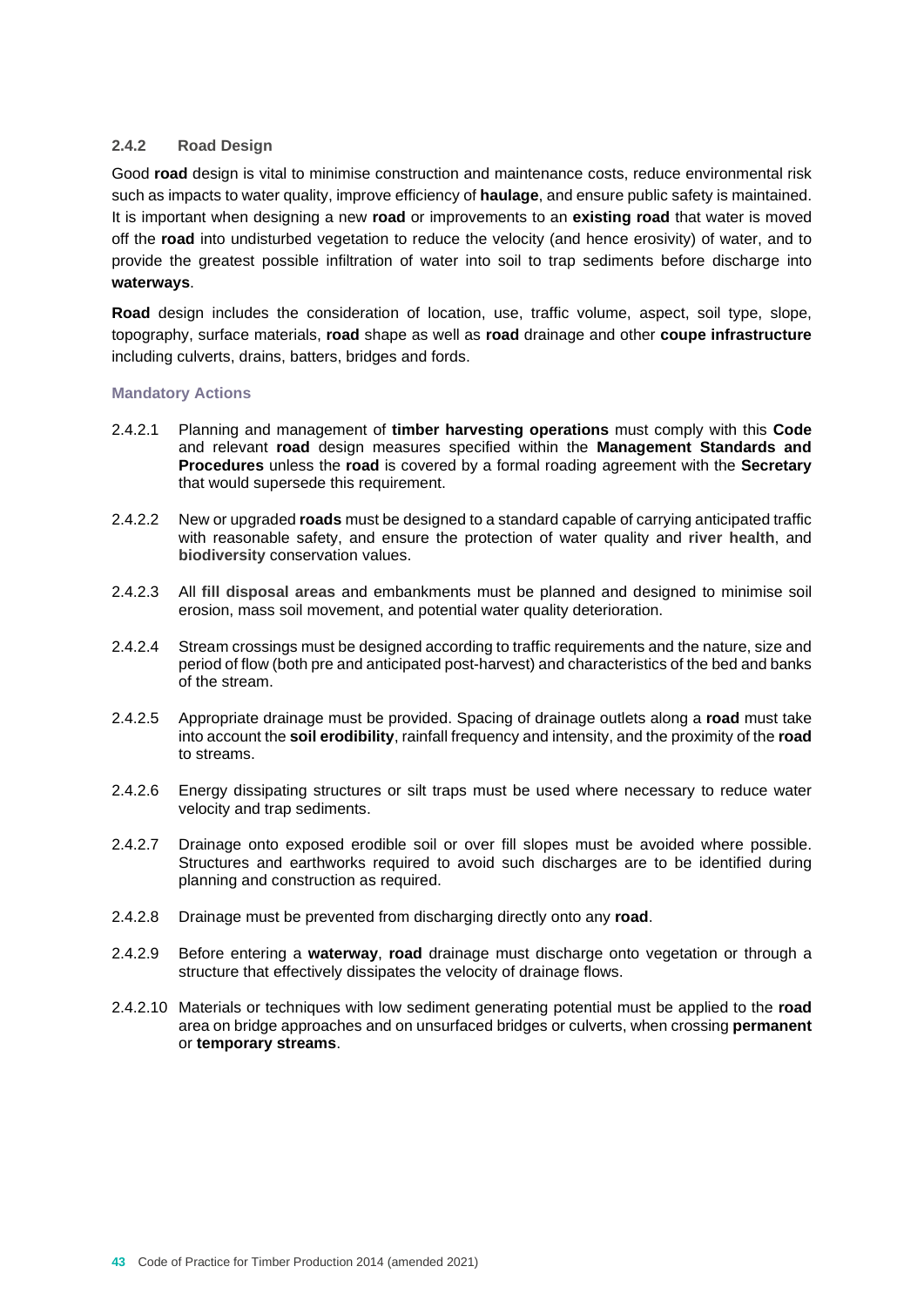# **2.4.3 Road Construction**

#### **Mandatory Actions**

- 2.4.3.1 Planning and management of **timber harvesting operations** must comply with this **Code** and relevant **road construction** measures specified within the **Management Standards and Procedures** unless the **road** is covered by a formal roading agreement with the **Secretary** that would supersede this requirement.
- 2.4.3.2 **Road construction** must be conducted in a manner consistent with plans and designs.
- 2.4.3.3 All **fill disposal areas** and embankments must be appropriately stabilised. Where revegetation is used to stabilise fills or embankments, the species must be suitable for the site and where possible indigenous to the area.
- 2.4.3.4 Erosion and sediment control must be an ongoing activity over the duration of the construction activity, integrated with the works schedule. **Road construction** sites must have erosion mitigation measures in place and appropriate temporary drainage to ensure that the site is left protected between construction activities.
- 2.4.3.5 Quarry materials known to be infected with any pest plant or pathogen must not be used.
- 2.4.3.6 **Road construction** must ensure that:
	- i. disturbance to stream beds and banks is kept to a minimum;
	- ii. soil and rock fill is not pushed into **waterways**, nor placed into a position where there is a risk that it can erode into a **waterway**; and
	- iii. cement, raw concrete, soil fill and other **road** making materials are not spilt or disposed of into **waterways** during **road construction**.
- **2.4.4 Road Maintenance**

- 2.4.4.1 Planning and management of **timber harvesting operations** must comply with this **Code** and relevant **road maintenance** measures specified within the **Management Standards and Procedures** unless the **road** is covered by a formal roading agreement with the **Secretary** that would supersede this requirement.
- 2.4.4.2 **Roads** used for **haulage** must be maintained in a manner that minimises erosion and protects water quality and other environmental values.
- 2.4.4.3 **Road** drainage systems must be maintained at sufficient frequency to minimise erosion and the discharge of sediment into **waterways**.
- 2.4.4.4 **Blading-off** of **roads** must be **sanctioned** and recorded in the **coupe diary** and is only permitted where measures are in place to prevent potential adverse impacts on water quality and where effective side drainage can be maintained.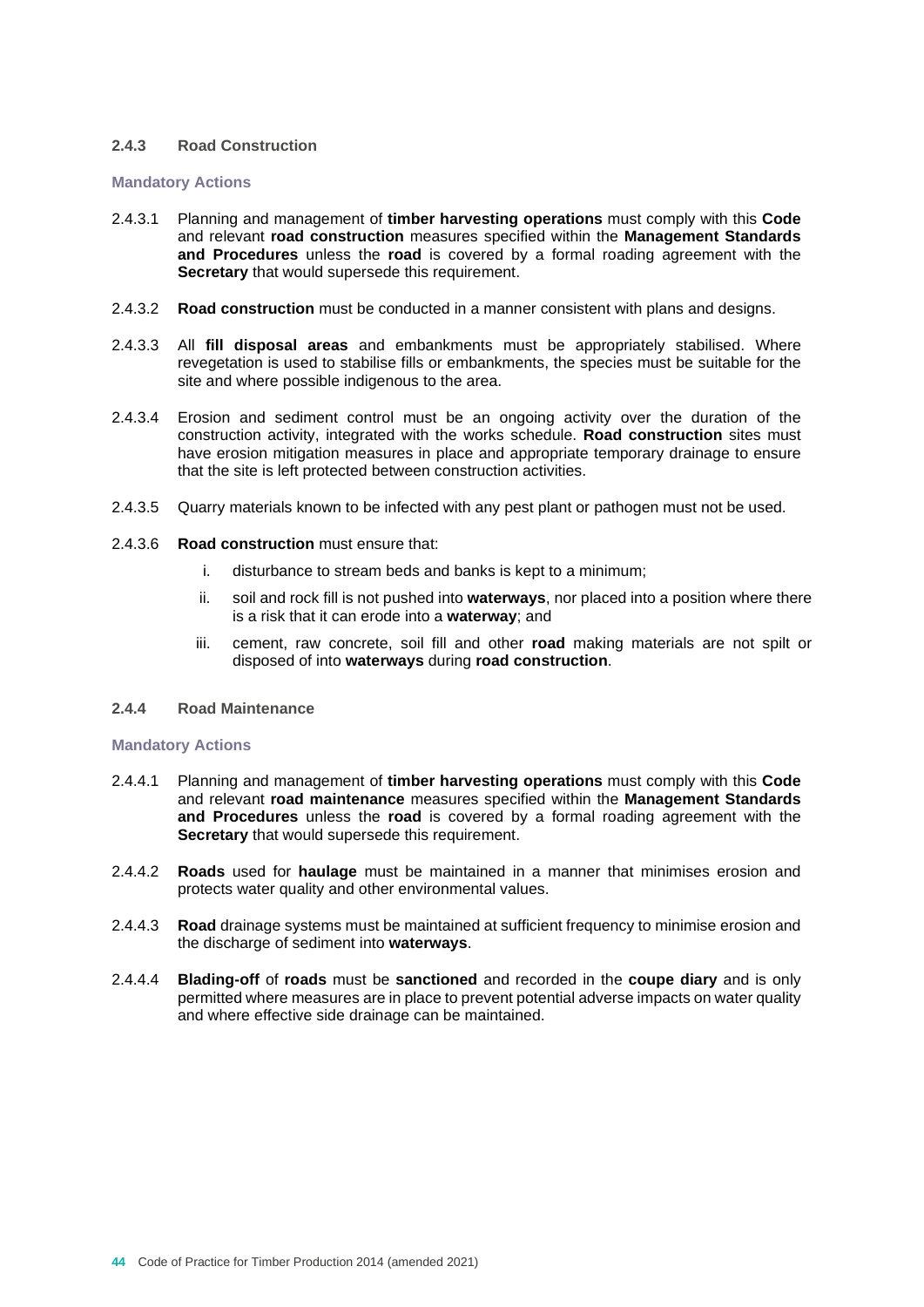# **2.4.5 Suspension of Haulage**

**Haulage** may need to cease on **forest roads** for periods when wet weather or other adverse conditions such as excessive dust affect the **road** surface and drainage and can compromise water quality and public safety.

# **Mandatory Actions**

- 2.4.5.1 Planning and management of **timber harvesting operations** must comply with relevant suspension of **haulage** measures specified within the **Management Standards and Procedures** unless the **road** is covered by a formal roading agreement with the **Secretary** that would supersede this requirement.
- 2.4.5.2 Heavy vehicle traffic associated with **timber harvesting operations** must not use **roads** in **State forests** when persistent wet weather or **road** stability compromise **road** drainage and water quality.
- 2.4.5.3 Heavy vehicle traffic associated with **timber harvesting operations** must not use **roads** in **State forests** when persistent dry weather causes the surface materials to disintegrate to a degree that poses a threat to water quality, in the absence of suitable preventative or remedial actions to manage the risk to water quality.

# **2.4.6 Road Closure**

- 2.4.6.1 Planning and management of **timber harvesting operations** must comply with relevant **road** closure measures specified within the **Management Standards and Procedures** unless the **road** is covered by a formal roading agreement with the **Secretary** that would supersede this requirement.
- 2.4.6.2 **Roads** no longer required for **timber harvesting operations** or other forest management purposes, must be permanently closed to vehicle traffic and effectively drained following completion of the **timber harvesting operation**.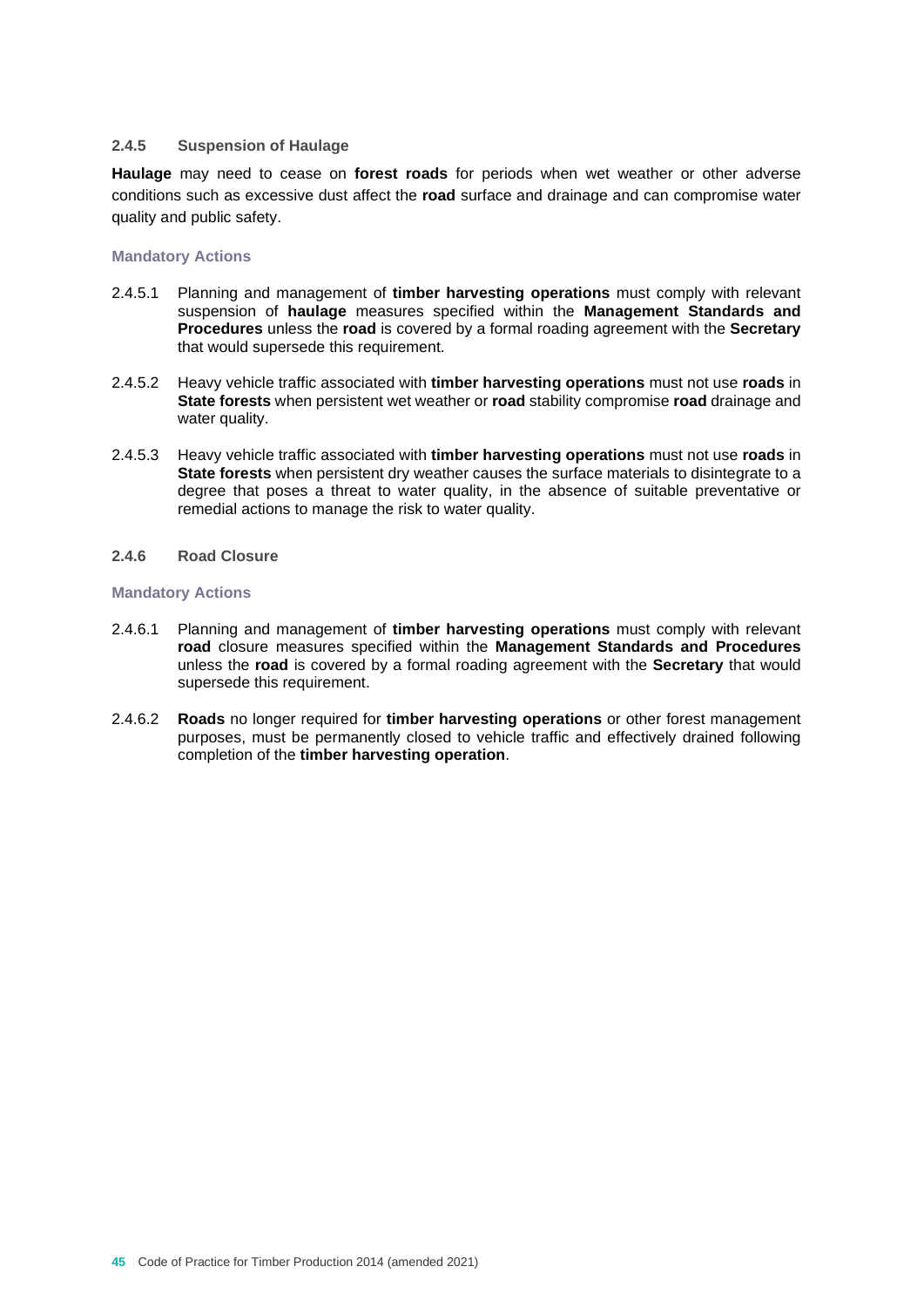# **2.5 Timber Harvesting**

**Timber harvesting operations** in **State forest** are conducted in accordance with a **Forest Coupe Plan** (Section 2.3.1).

# **Operational Goals**

**Timber harvesting operations** are conducted in a manner appropriate to the site, and manages impacts on soil, water and other values including **biodiversity, historic places** and **Aboriginal cultural heritage**.

**Timber harvesting operations** are conducted in a manner that mass soil movements do not occur.

**2.5.1 Coupe Management** 

#### **Mandatory Actions**

- 2.5.1.1 Planning and management of **timber harvesting operations** must comply with relevant **coupe** management measures specified in the **Management Standards and Procedures**.
- 2.5.1.2 **Timber harvesting operations** must be conducted in accordance with the **Forest Coupe Plan** and all applicable **Special Management Zone (SMZ)** plans.
- 2.5.1.3 The location of **coupe** boundaries, **exclusion areas**, **protection areas**, **Special Protection Zones (SPZs)**, **management areas**, **SMZs**, **buffers**, **filters** and **habitat trees** must be easily distinguishable in the field.
- 2.5.1.4 **Timber harvesting operations** must only be undertaken within established **coupe** boundaries as indicated on the **Forest Coupe Plan** and where required marked in the field, unless the **timber harvesting operation** is specifically **sanctioned** or **approved** in accordance with this **Code** and the **Management Standards and Procedures**.

#### **Timber harvesting operations within areas that are not available for harvesting**

- 2.5.1.5 **Timber harvesting operations** are prohibited in **SPZs**, **buffers** and **protection areas**, unless section 2.5.1.6, 2.5.1.7 or 2.5.1.8 applies.
- 2.5.1.6 The following **timber harvesting operations** are not prohibited by section 2.5.1.5:
	- i. **road maintenance**;
	- ii. **haulage** on **existing roads**.
- 2.5.1.7 The following **timber harvesting operations** are not prohibited in a **SPZ** or **protection area** by section 2.5.1.5, if the operations are authorised by and are conducted in accordance with an **approva**l:
	- i. **road construction** (including construction of a **coupe-access road** and **in-coupe road**, and which may include the removal of a limited number of trees associated with the construction of a stream crossing) and **significant road improvement operations**;
	- ii. seed collection from standing trees;
	- iii. **regeneration** or **rehabilitation** works;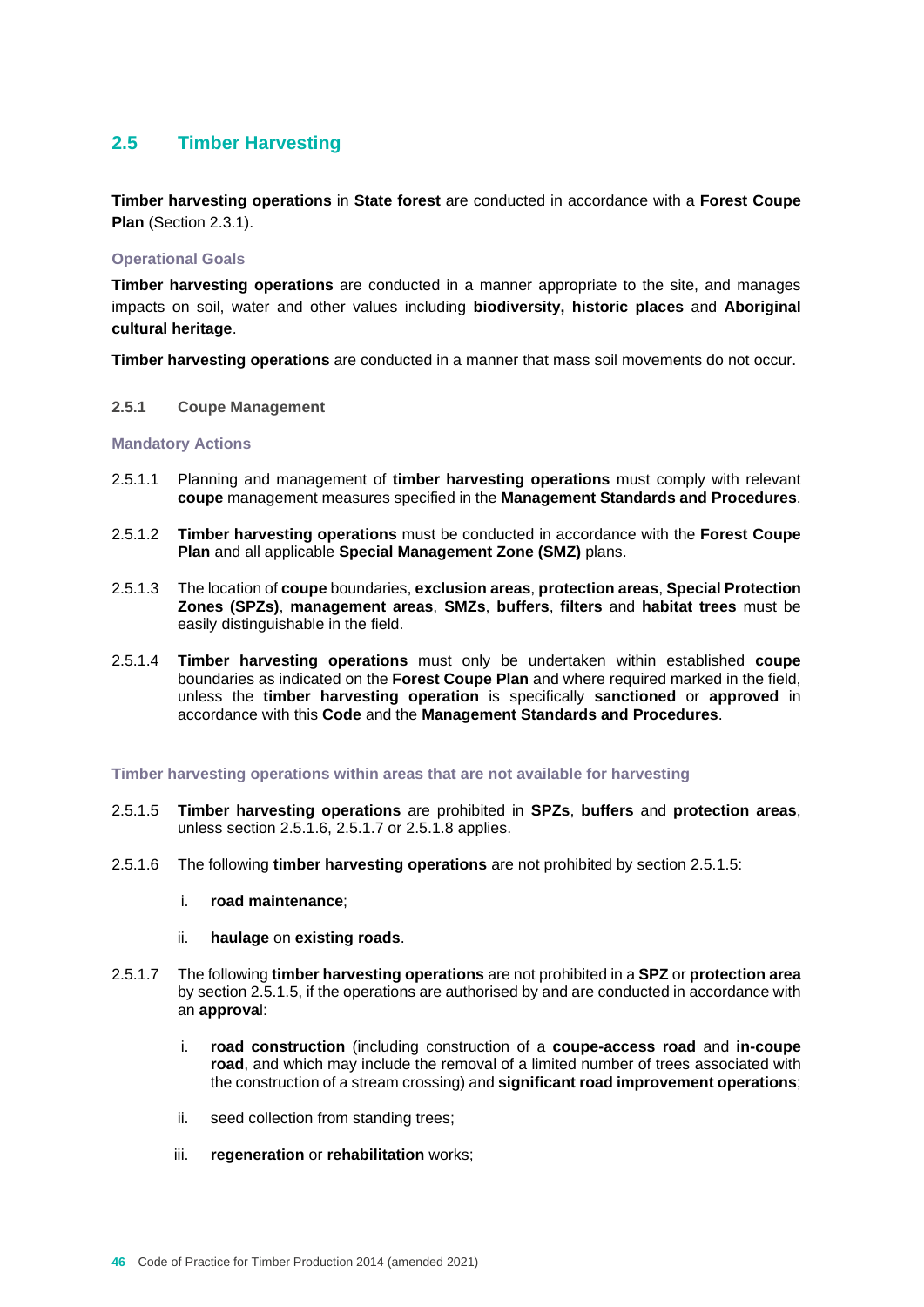iv. the use of existing **coupe infrastructure** (and necessary incidental works).

**Note:** Other provisions of the **Code** or the **Management Standards and Procedures** provide the power to grant an **approval** for the above operations.

- 2.5.1.8 The following **timber harvesting operations** are not prohibited by section 2.5.1.5, if the operations are **sanctioned** and are conducted in accordance with the **sanction**:
	- i. construction of an **in-coupe road** or **coupe driveway**, **snig track** or associated stream crossing in a **buffer** area (which construction may include the use of machinery and the removal of trees for safety purposes if permitted by the relevant **sanction**);
	- ii. the removal of a limited number of trees to protect public or worker safety;
	- iii. the removal of fallen trees or debris in a **SPZ**, **protection area** or **exclusion area**.

**Note**: Other provisions of the **Code** or the **Management Standards and Procedures** provide the power to sanction the above operations*.*

2.5.1.9 Areas outside the coupe boundary or within **SPZs**, **protection areas** and **exclusion areas** must be protected from damage caused by trees felled in adjacent areas. If trees or debris fall into or otherwise enter these areas, despite the obligation to protect these areas, then the trees or debris may be removed only if sanctioned. Sanction will only be given if significant damage and disturbance of soil and vegetation outside the harvestable area can be avoided.

#### **Timber harvesting operations within filter strips**

- 2.5.1.10 Disturbance to soil and **understorey** vegetation from **timber harvesting operations** in **filter strips** must be minimised.
- 2.5.1.11 Trees may be felled from within **filter strips** where machinery does not enter the **filter strip**. The felling of trees into **filter strips** must be avoided where possible.

#### **Timber harvesting operations on steep slopes**

- 2.5.1.12 **Timber harvesting operations** must not occur on slopes where they cannot be conducted safely, or they threaten the stability of the soil or have high potential for adverse off-site effects. The potential for mass soil movement must be assessed by the **managing authority** and necessary preventative actions undertaken.
- 2.5.1.13 On slopes with a high soil erosion hazard or where there is an assessed risk of mass soil movement, additional measures must be taken to avoid movement of soil into streams, such as modification to harvesting methods or increasing of the widths of **buffers** and **filter strips**.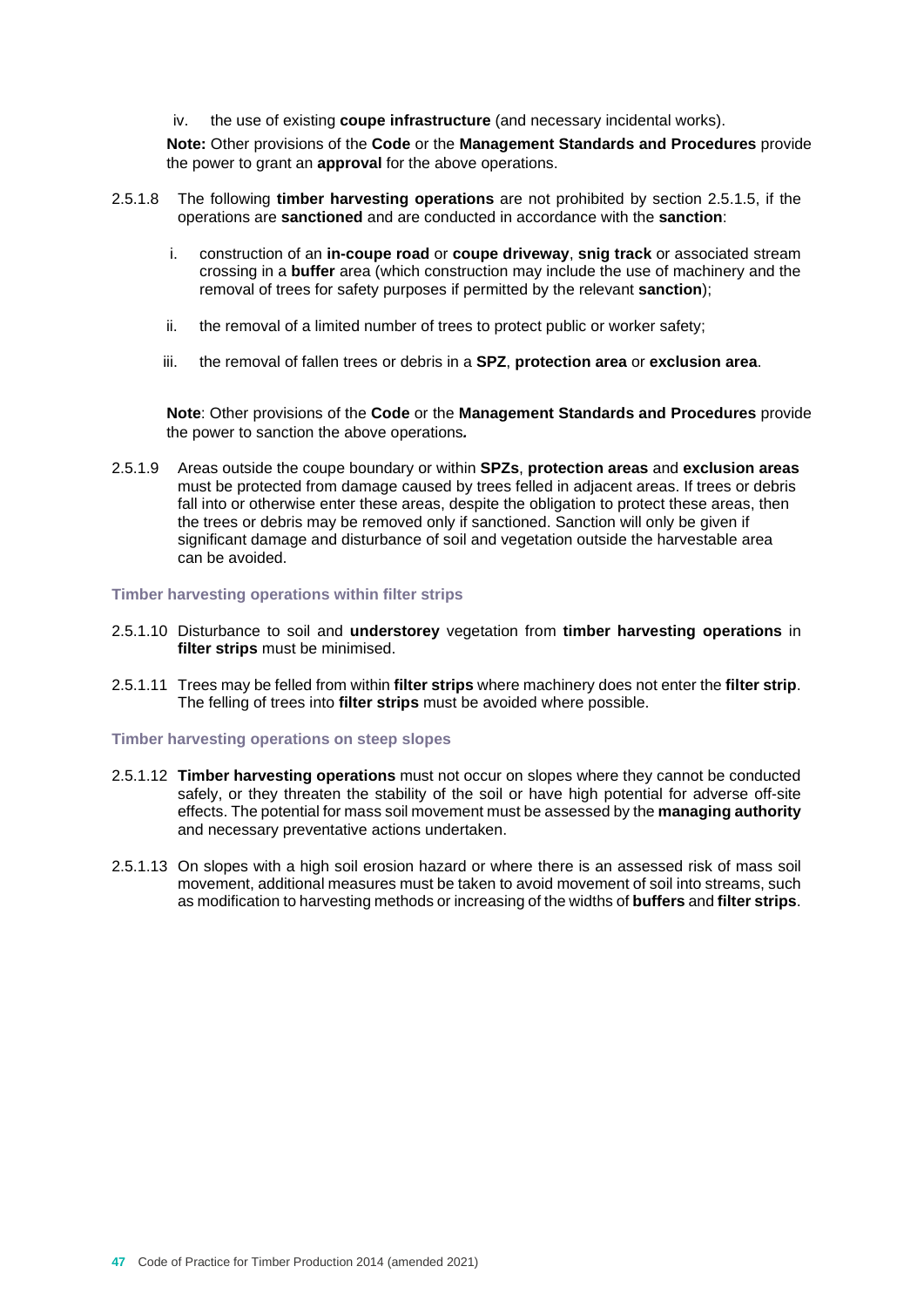#### **2.5.2 Coupe Infrastructure**

**Coupe infrastructure** includes log **landings**, log storage facilities, **snigging** and **forwarding tracks**, and boundary trails.

- 2.5.2.1 Planning and management of **timber harvesting operations** must comply with relevant **coupe infrastructure** measures specified within the **Management Standards and Procedures**.
- 2.5.2.2 **Log landings** and log storage facilities must not be located in **SPZ** or **protection areas** unless **approved** and noted on the **Forest Coupe Plan**.
- 2.5.2.3 **Coupe infrastructure** must be rehabilitated on completion of **timber harvesting operations**, where not required for future **timber harvesting operations** or a **sanctioned** purpose for which **native vegetation** is not compatible. **Rehabilitation** techniques must ensure that suitable soil conditions are provided for the **regeneration** and growth of vegetation existing on the site prior to harvesting (refer to section **2.6.1**). Progressive **rehabilitation** of **coupe infrastructure** during **timber harvesting operations** must be undertaken where operationally possible.
- 2.5.2.4 **Snigging** and **forwarding tracks** must be placed at the greatest practicable distance from **waterways** without compromising **operator** safety.
- 2.5.2.5 Tracks must have effective drainage to prevent soil erosion. Cross-drains, where used, must be spaced and angled as appropriate to the soil erosion hazard, to disperse surface **run-off** and prevent discharge of turbid water into streams or **drainage lines**.
- 2.5.2.6 **Snigging** and **forwarding tracks** and boundary trails must not be bladed off where this would result in an adverse impact on water quality or the loss of topsoil from the site. Any blading off of **coupe infrastructure** must be **sanctioned** and recorded in the **coupe diary**.
- 2.5.2.7 **Rehabilitation** of **coupe infrastructure** must be assessed within three years of initial treatment and, where found inadequate, remedial action must be taken.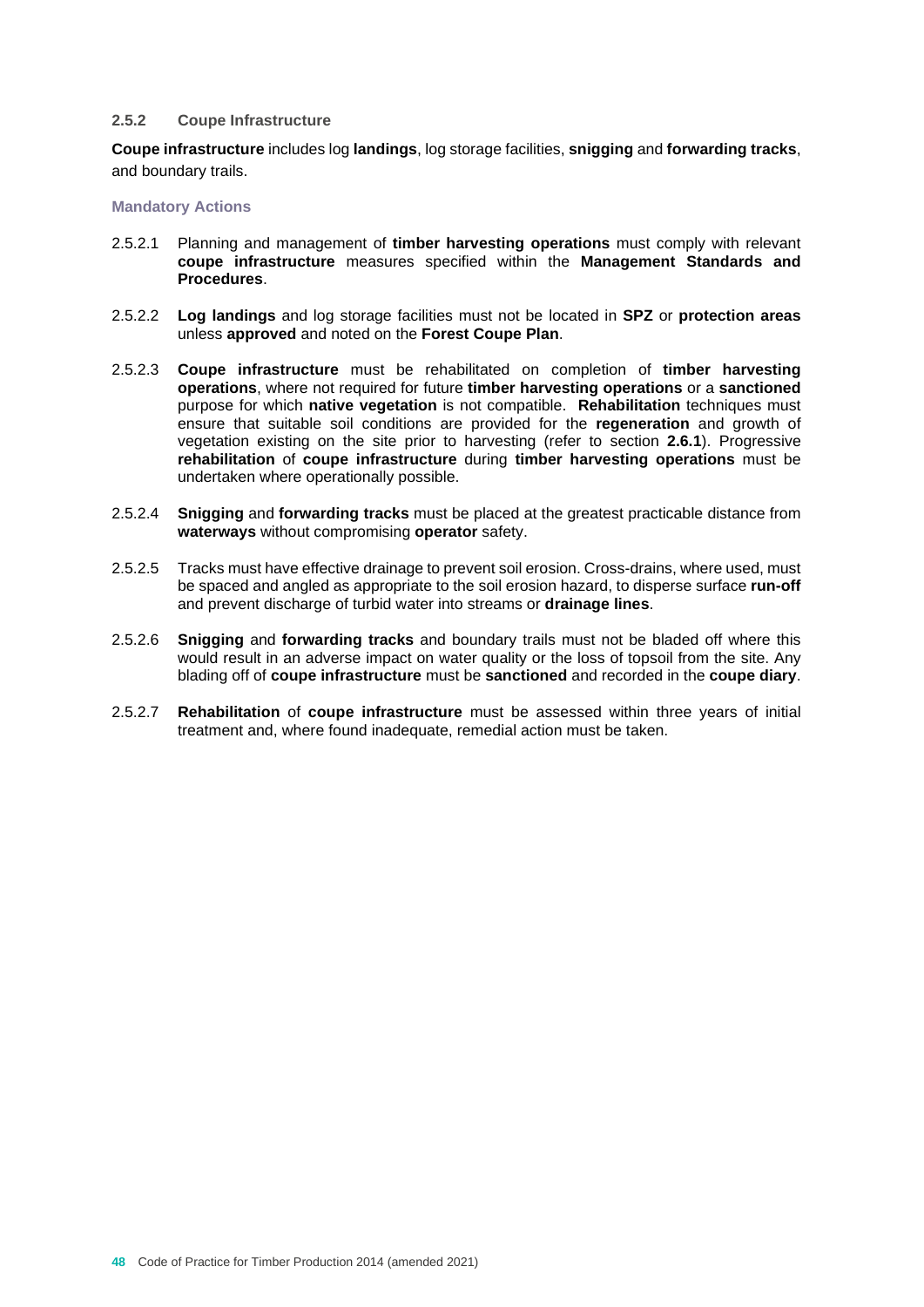# **2.5.3 Operational Restrictions**

#### **Operational Goal**

During or following wet weather, **timber harvesting operations** are modified or suspended as necessary to minimise risks to soil and water quality values.

- 2.5.3.1 Planning and management of **timber harvesting operations** must comply with relevant operational restrictions specified within the **Management Standards and Procedures**.
- 2.5.3.2 **Timber harvesting operations** must be suspended when water begins to flow along tracks, threatening stream water quality or soil values, unless appropriate remedial actions are taken.
- 2.5.3.3 **Timber harvesting operations** that involve machine traffic must be suspended when significant rutting would be caused by such traffic, unless actions are taken to actively manage that risk.
- 2.5.3.4 **Timber harvesting operations** conducted on **landings** must be suspended when continuation would result in significant deterioration of the **landing** surface causing increased levels of compaction or mixing of bark through soil on the **landing** surface.
- 2.5.3.5 **Snigging** and use of heavy machinery must not increase water quality risks from roading.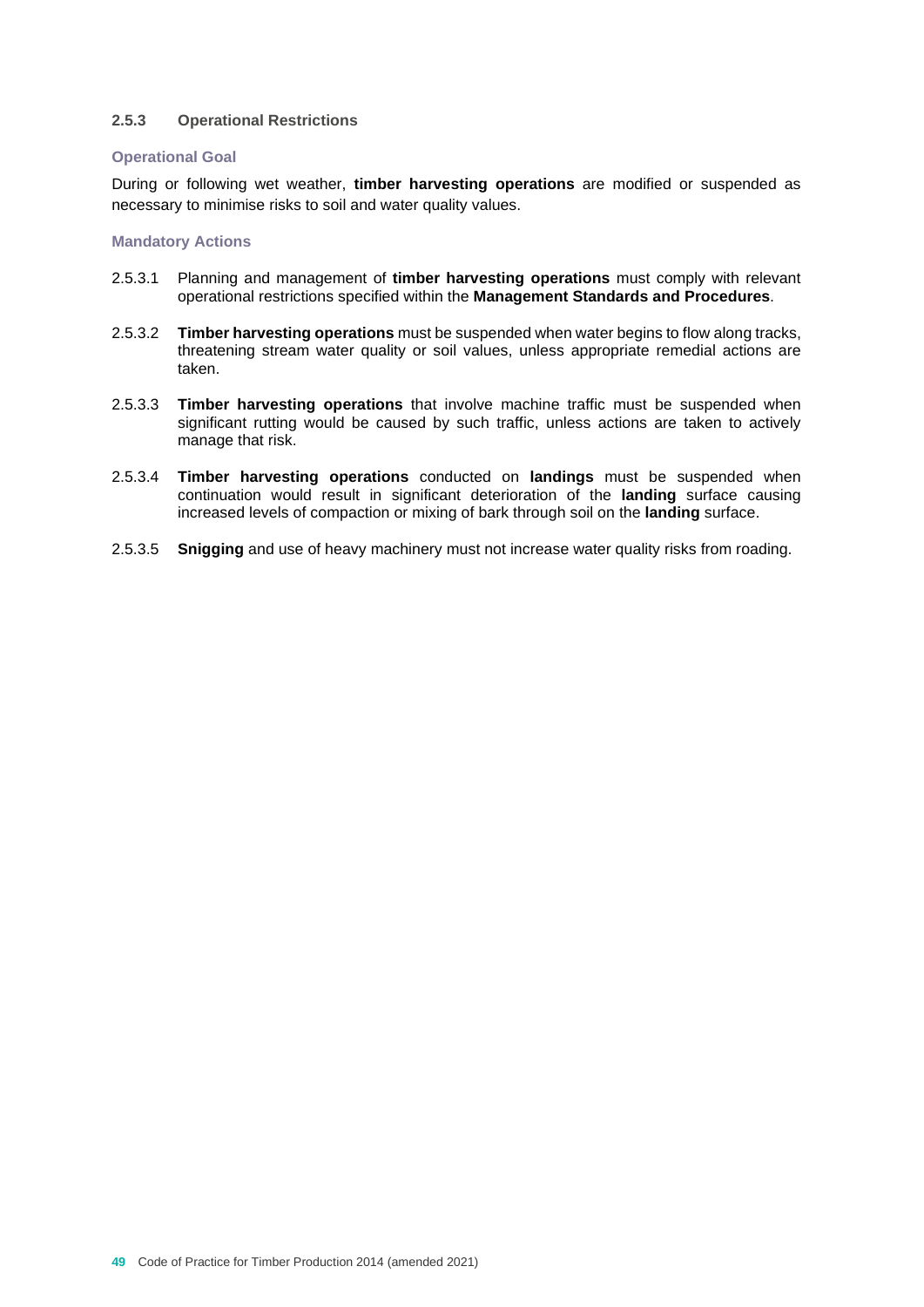# **2.6 Forest Regeneration and Management**

This section covers the **regeneration** of **State forests** and the subsequent management of such **forest stands**. Unless required for another **approved** purpose, all **State forest** areas subject to **timber harvesting operations** will be regenerated to standards that approximate the original **forest** composition.

# **2.6.1 Regeneration**

# **Operational Goals**

Harvested areas of **native forest** are successfully regenerated.

The natural floristic composition and representative gene pools are maintained when regenerating **native forests** by using appropriate seed sources and mixes of dominant **overstorey** species.

- 2.6.1.1 Planning and management of **timber harvesting operations** must comply with relevant **regeneration** measures specified within the **Management Standards and Procedures**.
- 2.6.1.2 **State forest** available for **timber harvesting operations** must not be cleared to provide land for the establishment of **plantations**.
- 2.6.1.3 Action must be taken by the **managing authority** to ensure the successful **regeneration** of a harvested **coupe**, except where:
	- i. the land is to be used for an authorised purpose for which **native vegetation** is not compatible (for example services, public infrastructure and structures); or
	- ii. **timber** has been harvested by **thinning**; or
	- iii. the naturally occurring **regrowth** is assessed as sufficient.
- 2.6.1.4 Following **timber harvesting operations**, **State forest** must be regenerated with **overstorey** species native to the area, wherever possible using the same **provenances**, or if not available, from an **ecologically similar locality**.
- 2.6.1.5 **Regeneration** must aim to achieve the approximate **canopy floristics** that were common to the **coupe** prior to harvesting, if known.
- 2.6.1.6 Silvicultural methods for **regeneration** must suit the ecological requirements of the **forest type**, taking into consideration the requirements of sensitive **understorey** species and local conditions.
- 2.6.1.7 Harvested **coupes** must be regenerated as soon as practical, including follow up or remedial action in the event of **regeneration** failure.
- 2.6.1.8 All practical measures must be taken to protect areas excluded from harvesting from the impacts of burns and other **regeneration** activities.
- 2.6.1.9 Where mechanical disturbance is used, it must be undertaken with due consideration of **erosion risks** and the proximity of **waterways** (refer to section **Error! Reference source n ot found.**).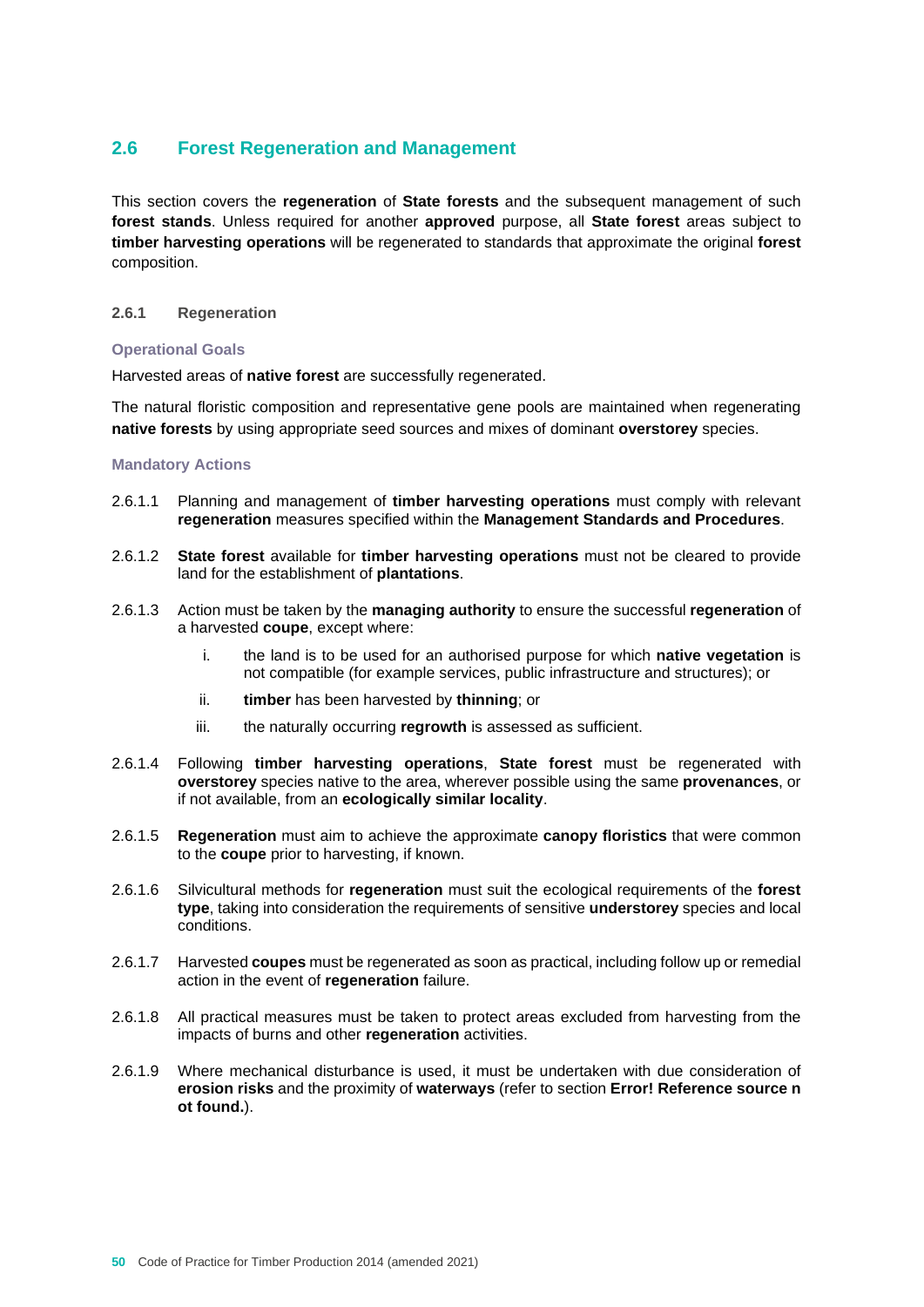# **2.6.2 Tending**

Appropriate action may be taken to tend **native forest stands** where such actions are consistent with environmental safeguards and offsite impacts can be minimised. Examples of such action include **stand** improvement (such as selective **overwood** or underwood removal or reduction), **thinning**, fertilising and other silvicultural practices to promote **stand** health and timber production.

# **Operational Goal**

The productive capacity and other values of the **forest** are maintained or enhanced by appropriate **tending** of **stands**.

# **Mandatory Actions**

- 2.6.2.1 Planning and management of **timber harvesting operations** must comply with relevant **tending** measures specified within the **Management Standards and Procedures**.
- 2.6.2.2 **Tending** must comply with all relevant mandatory actions for **timber harvesting operations**.

# 2.6.2.3 **Tending** must:

- i. enhance the ecologically sustainable long-term timber production capacity of the thinned **stand**;
- ii. minimise impacts on **understorey** species, particularly long-lived elements; and
- iii. avoid construction of **roads**, **landings** and associated **coupe infrastructure** that will not be required for subsequent **timber harvesting operations**.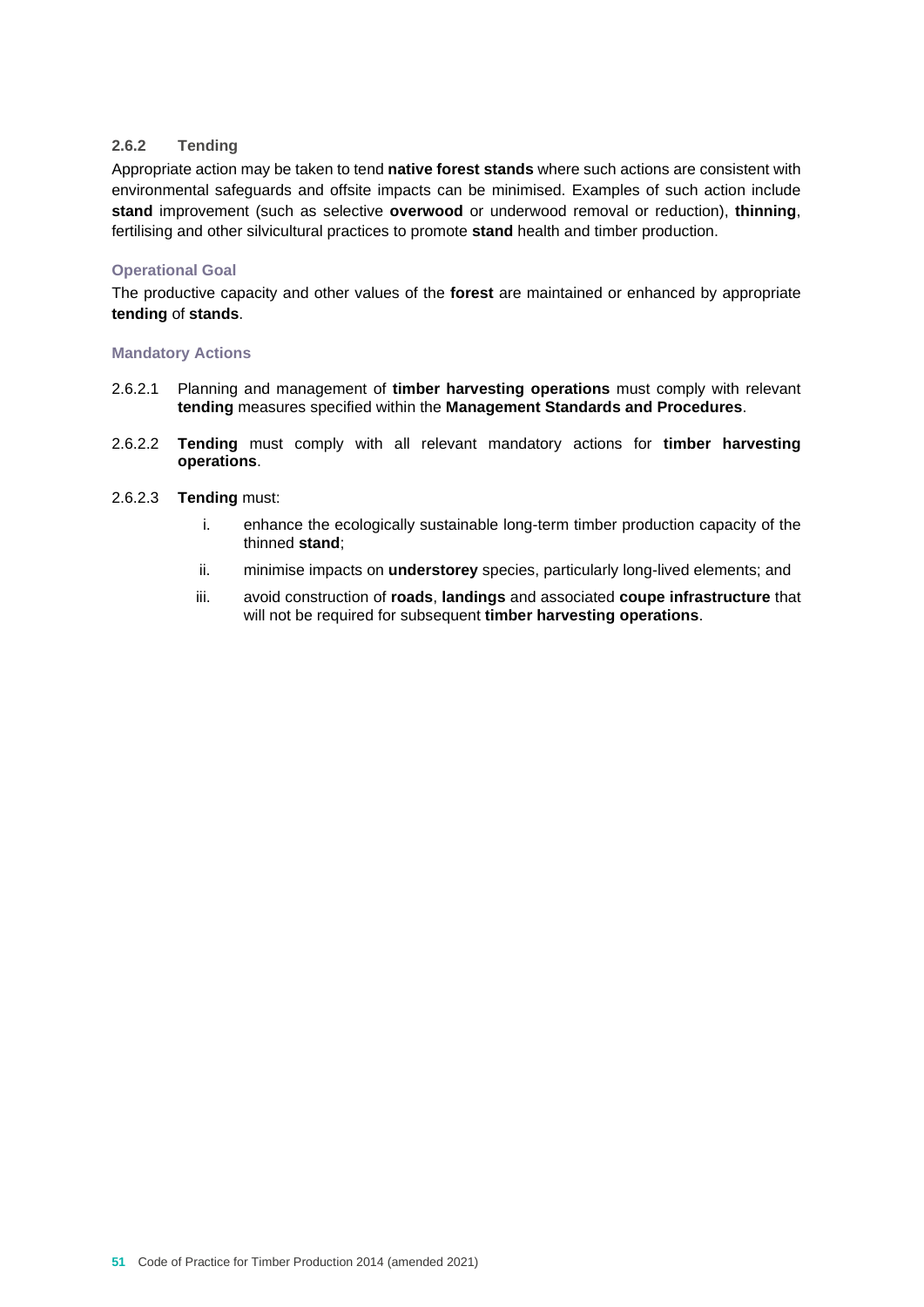# **3. Code Application – Private Native Forests**

This chapter applies to all **timber harvesting operations** (including planning, harvesting, roading, **tending** and **regeneration**) for **native forests** on **private land**. Private **native forest** landowners need to consider potential impacts on soil and water quality, aquatic habitat, **biodiversity**, **historic places** and **Aboriginal cultural heritage** as well as visual amenity when managing **native forest** for timber production.

# **3.1 Forest Planning**

Proper planning is critical to achieving timber production requirements and the environmental outcomes encompassed by the **Code**. Forest management planning provides clear documentation of intended reservation of areas, measures to protect the environment and proposed **timber harvesting operations**.

Under the requirements of planning schemes, timber production on **private land** must comply with the **Code**. **Local government** (the **responsible authority**) is required to consider the Operational Goals and Mandatory Actions in this **Code** when issuing permits for **timber harvesting operations**.

Private **native forest** harvesting must be in accordance with '*Guidelines for the removal, destruction or lopping of native vegetation (2017)*', an incorporated document in the Victoria Planning Provisions and all planning schemes.

# **Operational Goal**

Approval for **timber harvesting operations** in **native forest** on **private land** is obtained through the relevant planning scheme.

# **3.1.1 Timber Harvesting Plan**

A **Timber Harvesting Plan** is the basic record of the forest manager's intended activities in an area of **forest**. It applies to a single **coupe**, a number of **coupes** or to an area in which a number of **coupes** are to be harvested. It assists the **managing authority**, harvesting entities and **operators** and **local government** in understanding and assessing:

- area to be harvested and operational requirements;
- compliance with the operational goals and mandatory actions of this **Code**;
- compliance with the planning scheme requirements; and
- compliance with relevant legislation.

#### **Operational Goal**

A **Timber Harvesting Plan** is prepared in accordance with the requirements of this **Code** and submitted to the relevant **local government** prior to the commencement of the **timber harvesting operation**.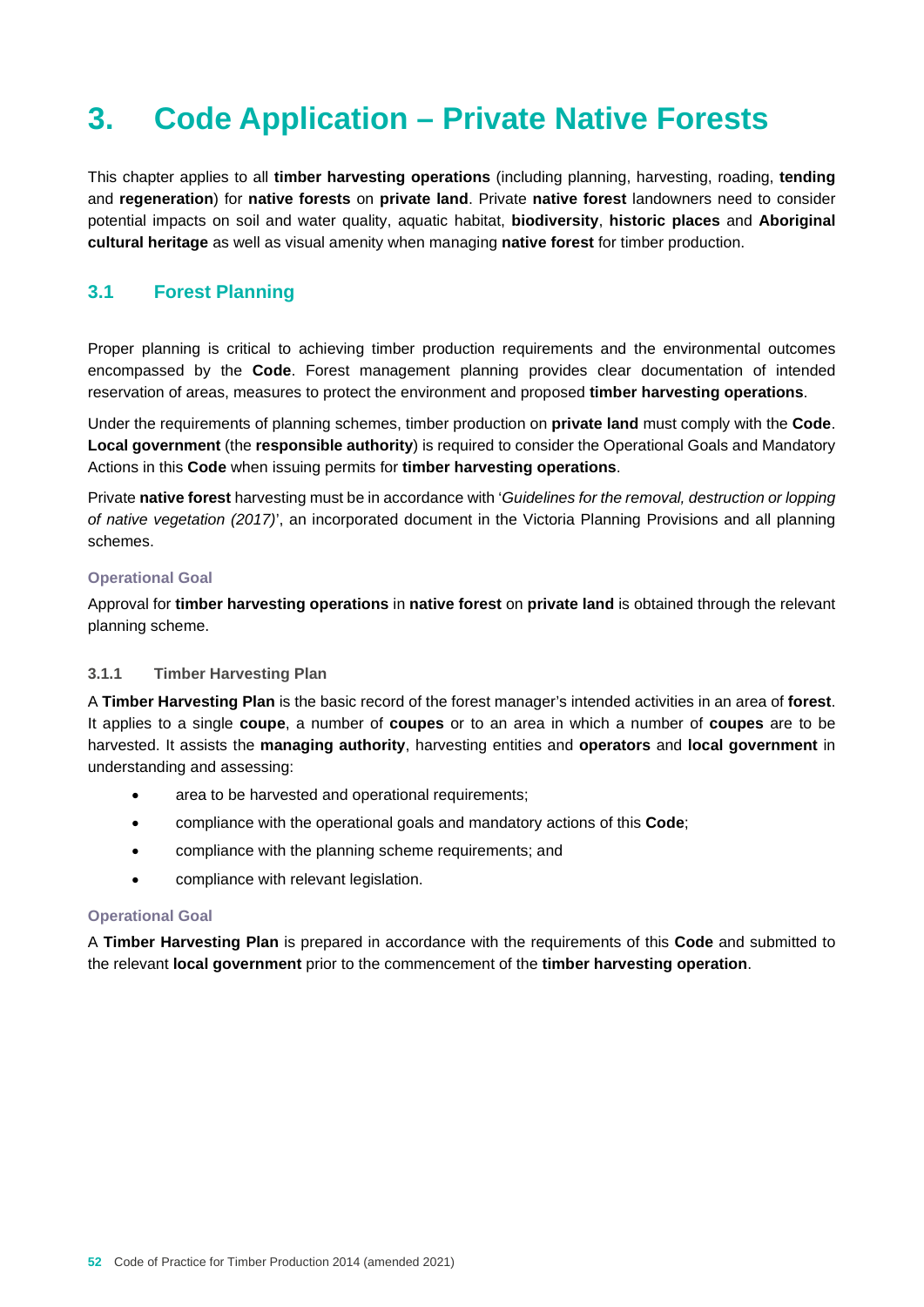## **Mandatory Actions**

- 3.1.1.1 A **Timber Harvesting Plan** must be submitted to **local government** not less than 28 days before the commencement of any **timber harvesting operations**. The 28 day minimum lodgement time may be waived with the agreement of the **local government**.
- 3.1.1.2 A **Timber Harvesting Plan** is current for 24 months following lodgement with the **local government**.
- 3.1.1.3 When preparing a **Timber Harvesting Plan**, the following issues must be addressed:
	- i. methods to minimise impacts on **biodiversity**, water quality and **river health** from **timber harvesting operations** including associated **roads**;
	- ii. ways to minimise impacts on significant visual landscape values; and
	- iii. ways to minimise impacts on **historic places** and **Aboriginal cultural heritage** values.

# 3.1.1.4 The **Timber Harvesting Plan** must include:

- i. landowner's name and address;
- ii. estimated **timber** volumes to be harvested;
- iii. the proposed **haulage** route;
- iv. a map showing:
	- the coupe location(s);
	- the area(s) to be harvested;
	- areas excluded from harvesting within the **coupe** boundary, including areas reserved or specifically managed for **biodiversity** conservation, **waterway** protection (including any **buffers** or **filter strips**), or protection of **historic places** and **Aboriginal cultural heritage** values;
	- power lines; and
	- new or upgraded **roads** and **coupe infrastructure** within the property.
- v. conditions applying to the **timber harvesting operation**;
- vi. fire protection measures;
- vii. the period during which **timber harvesting operation** is to occur; and
- viii. a **regeneration** program to follow harvesting, where required*.*
- 3.1.1.5 The size of **clearfall**, **seed tree harvesting** or **shelterwood coupes** should generally not exceed 40 hectares **net harvested area**. **Coupes** may be aggregated but not exceed 120 hectares **net harvested area** over a period of up to five years. Aggregated coupes must not be contiguous (forming a **coupe** greater than 120 hectares within a five year period).
- 3.1.1.6 **Thinning coupes** must not exceed 120 hectares **net harvested area**. Single tree selection **coupes** may be of any size, where landscape or environmental values are not affected.
- 3.1.1.7 **Coupe** boundaries must take advantage of topographic and/or artificial features (such as **roads** and property boundaries) where they exist, with due regard to safety, operational requirements, landscape values and environmental values. Where **coupe** boundaries do not follow obvious natural or artificial features, they must be clearly marked on site.
- 3.1.1.8 Characteristics of **coupes** for salvage of **timber** in **forests** damaged by fire, pests, pathogens or other events may differ from undamaged forests. A special (salvage) plan or an amended **Timber Harvesting Plan** must be developed, taking into account:
	- i. the need for urgency in timber recovery; and
	- ii. the need to modify prescriptions, as required, to meet environmental care goals and address recovery strategies for other forest values such as **fauna**.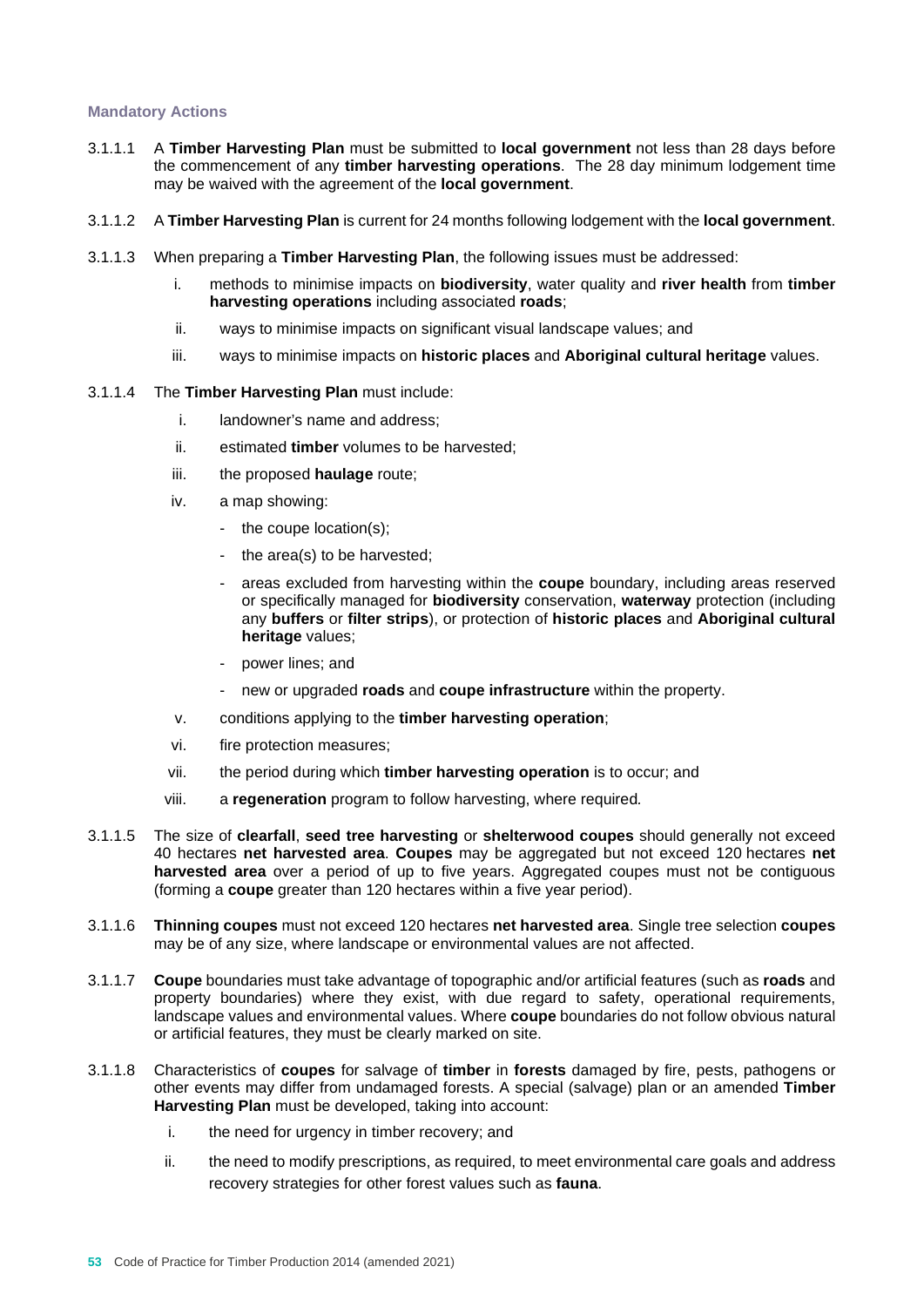- 3.1.1.9 **Salvage harvesting operations** must take as much account of environmental care as any other **timber harvesting operation**.
- 3.1.1.10 A copy of the **Timber Harvesting Plan** and any supporting prescriptions must be provided to the **harvesting team leader**. The Plan's implementation, including specific prescriptions to be applied to the **coupe**, must be discussed with him/her. These documents must be available on site while **timber harvesting operation** is in progress.
- 3.1.1.11 All amendments and variations to operational requirements (such as the removal of trees from **buffers** or outside the **coupe** for safety purposes) must be documented in the **Timber Harvesting Plan** and dated by the **harvesting team leader**.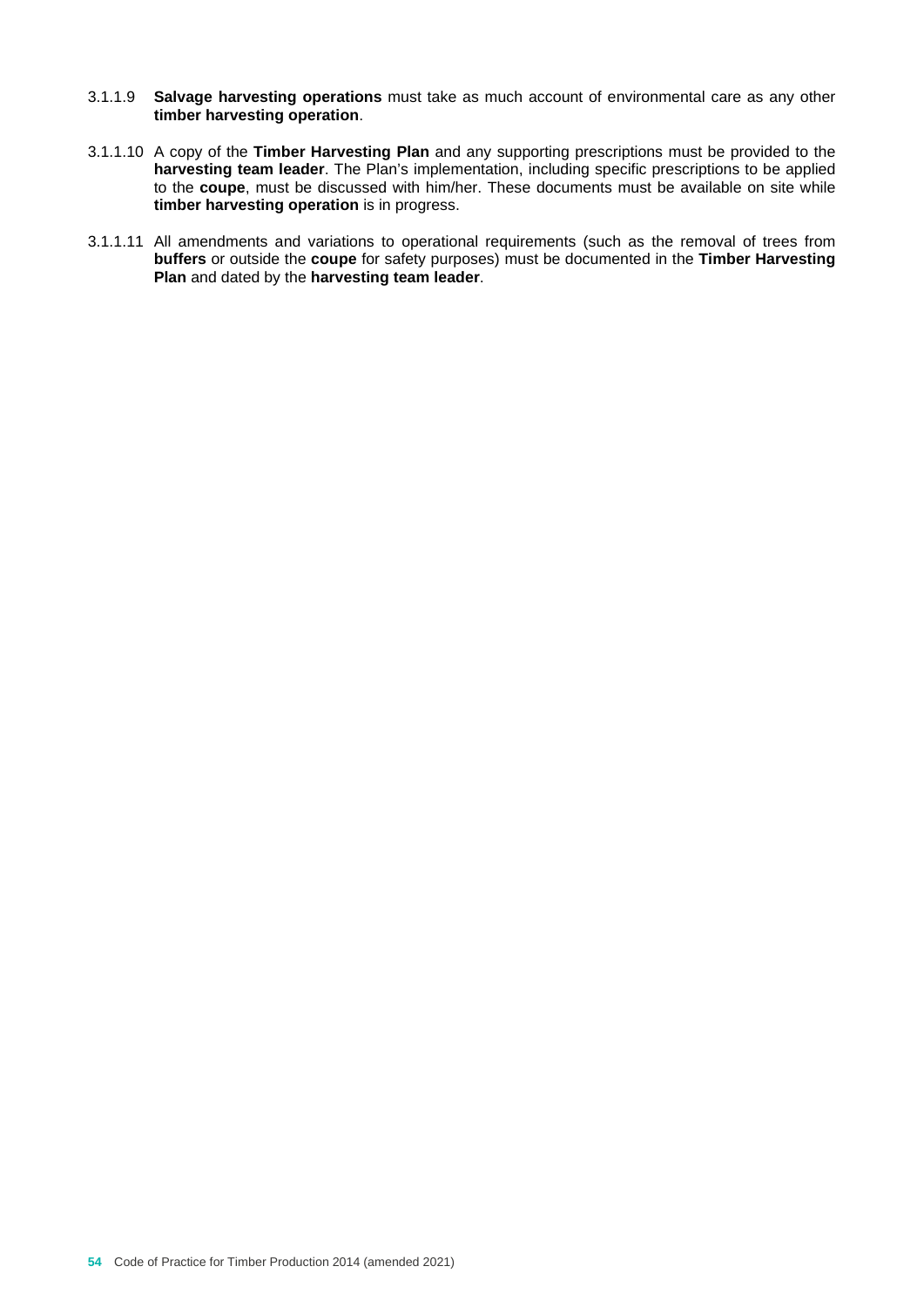# **3.2 Environmental Values in Private Native Forests**

**Timber harvesting operations** in private **native forests** may impact on environmental values such as water quality and **biodiversity**. Appropriate planning and management through the lifecycle of the **timber harvesting operation** can minimise these impacts.

This section includes requirements that must be observed during planning, **tending**, roading, harvesting and **regeneration** of **native forests** on **private land**.

# **3.2.1 Water Quality, River Health and Soil Protection**

# **Operational Goals**

Water quality and **river health** are maintained or improved by protecting **waterways** and aquatic and riparian habitat from disturbance.

Water pollution is minimised and soil productive capacity is maintained by avoiding harvesting in inappropriate areas or slopes and undertaking necessary preventative measures.

Chemicals are only used where appropriate to the site conditions and is conducted with due care for the maintenance of **forest** health, water quality, **biodiversity** and soil values.

During or following wet weather conditions, the **timber harvesting operation** is modified or where necessary suspended to minimise risks to soil and water quality values.

#### **Mandatory Actions**

#### **Waterway Classification**

- 3.2.1.1 Use the following categories when determining **buffer** and **filter** widths for **waterways** within and immediately adjacent to each **coupe**.
	- i. **permanent streams, pools** and **wetlands;**
	- ii. **temporary streams;**
	- iii. **drainage lines.**

Aids to the identification of each class of **waterway** are provided in the glossary. The classification of a **waterway** is based on characteristics observed prior to harvesting, noting that stream flow may change following harvesting.

#### **Protecting waterways and aquatic and riparian habitat**

3.2.1.2 Management actions to protect **waterways**, **river health** and soil must be appropriate to the waterway class, soil category, and potential water quality risk posed by **timber harvesting operations** at each site.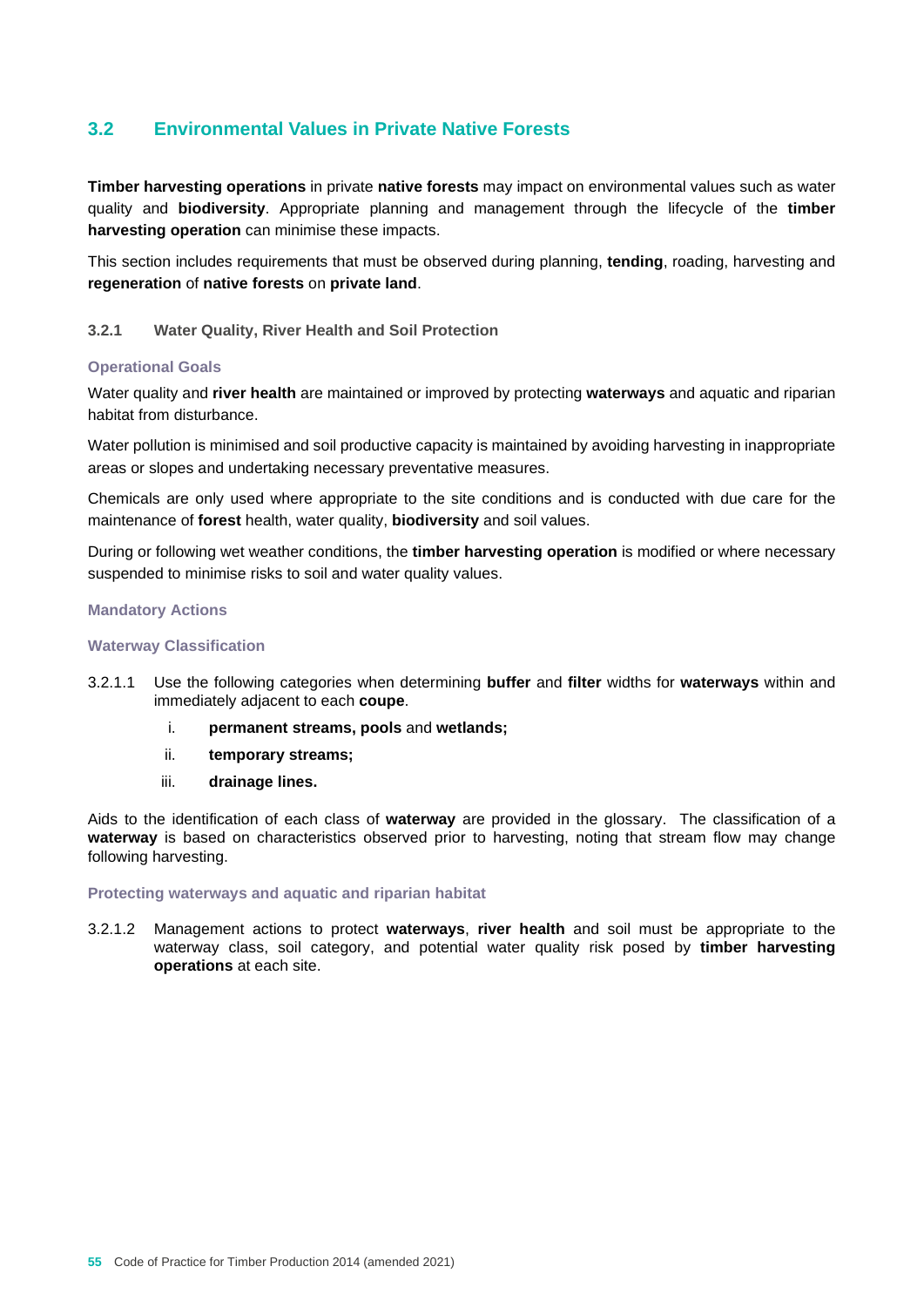- 3.2.1.3 Water quality and **river health** must be protected by establishing and maintaining **buffers** and/or **filter strips** (to each side of the **waterway**). **Buffers** and **filter strips** must be specified on the basis of field risk assessments, and the outcomes shown in the **Timber Harvesting Plan**. As part of the field risk assessment, the potential risk to water quality is determined through consideration of:
	- i. **soil erodibility**;
	- ii. soil **permeability**;
	- iii. **rainfall erosivity** (including season of **timber harvesting operation**);
	- iv. topography;
	- v. type of **timber harvesting operation**; and
	- vi. location of **coupe infrastructure**.
- 3.2.1.4 Water quality and **river health** must be protected from **microclimate** changes, sedimentation and disturbance by maintaining **buffers** and/or **filter strips** (to each side of the **waterway**) of not less than the widths specified below in table 2.

# **Table 2 Minimum widths in metres for buffers and filter strips applicable to various waterway categories, in relation to water quality risk and slope**

|                                             | Sites with low or<br>moderate water<br>quality risk | Sites with high or very high water quality<br>risk |                                   |
|---------------------------------------------|-----------------------------------------------------|----------------------------------------------------|-----------------------------------|
| <b>Waterway Class</b>                       | Slope $0-30^\circ$                                  | Slope $0-20^\circ$                                 | Slope $21^{\circ}$ - $30^{\circ}$ |
| 1. Pools, permanent<br>streams and wetlands | 20m B                                               | 30m B                                              | 40 <sub>m</sub> B                 |
| 2. Temporary streams                        | 10m F                                               | $10m B + 10m F$                                    | $20m$ B                           |
| 3. Drainage lines                           | 10m F                                               | 10m F                                              | 15m F                             |

**Notes:** 

- Slope is the average slope of the **coupe** area in the vicinity of the water body.
- **Buffers** and **filter strips** must be applied to each waterway class regardless of the origins of the channelling.
- The width of **buffer** areas and **filter strips** must be measured in the horizontal plane, from the edge of the saturated zone (at time of harvesting) or channel (whichever is greater), on each side of the **waterway**.
- 3.2.1.5 Additional measures to protect water quality and aquatic habitat (including widening **buffers** or **filter strips**) must be adopted within **coupes** where there is a high local risk due to:
	- i. local topography;
	- ii. the intensity and magnitude of the **timber harvesting operation**; or
	- iii. the location of the **timber harvesting operation** in a **Special Water Supply Catchment Area** or any other **water supply protection area**.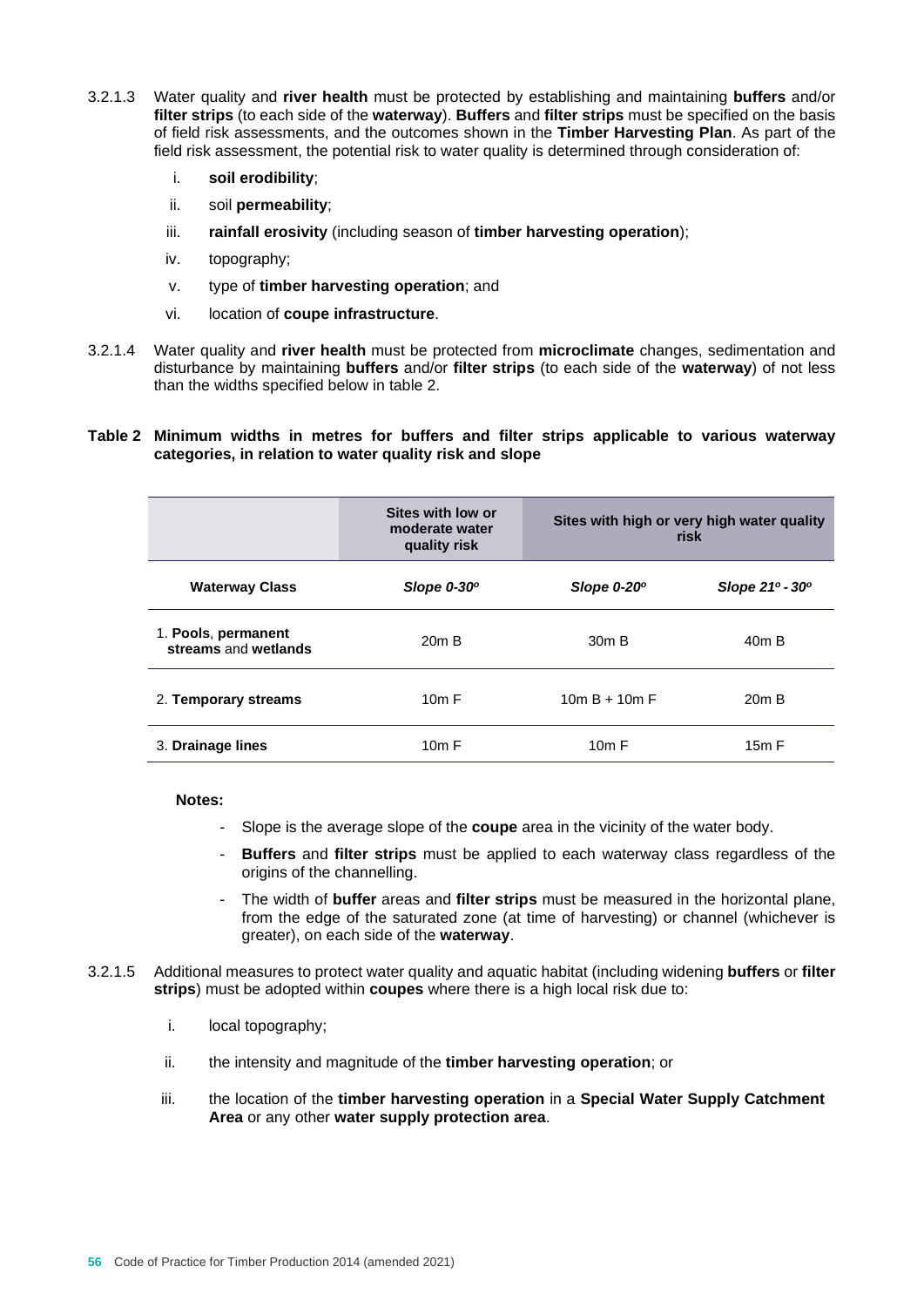- 3.2.1.6 To the maximum extent possible, exclude **roads** and **snig tracks** from aquatic and riparian habitats.
- 3.2.1.7 Where crossings are required, minimise the extent of habitat damage, constriction to stream flow and barriers to fish and other aquatic **fauna**.
- 3.2.1.8 Remove temporary crossings immediately after harvesting or any subsequent **regeneration** is complete using a technique that minimises soil and habitat disturbance.

#### **Minimising water pollution**

- 3.2.1.9 Use drainage, artificial structures, **buffers** and **filters** of effective width to slow and disperse surface flows and deposit sediment before reaching **waterways**.
- 3.2.1.10 Unless otherwise **approved** on the **Timber Harvesting Plan**, locate **coupe infrastructure**, **roads**  and other activities that generate sediment and other potential pollutants in places where risk of entry into **waterways** is lowest.
- 3.2.1.11 Minimise the extent and duration of soil disturbance adjacent and within **waterways**.
- 3.2.1.12 Use management practices such as modified harvesting techniques, scheduling, wet weather suspensions or progressive **rehabilitation** to minimise potential for sediments and other pollutants to move into streams.
- 3.2.1.13 Design, construct and maintain **roads**, crossings, **coupe infrastructure** and drainage structures to withstand anticipated rainfall events and traffic conditions, and protect water quality.
- 3.2.1.14 Ensure chemical use is appropriate to the circumstances and takes into account the maintenance of water quality.

#### **Maintaining soil productive capacity**

- 3.2.1.15 Minimise potential for soil erosion and mass movement by planning and using operational methods and restrictions appropriate to the soil **erosion risk** and slope.
- 3.2.1.16 Locate **coupe infrastructure** and **roads** to minimise soil erosion and degradation.
- 3.2.1.17 Use appropriate equipment, techniques and operational management to minimise soil rutting, mixing and compaction.
- 3.2.1.18 Limit the area of soil affected by **coupe infrastructure** to the minimum required to safely complete **timber harvesting operation** to the required standard.
- 3.2.1.19 Employ topsoil conservation techniques in areas affected by **coupe infrastructure**.
- 3.2.1.20 Maintain effective drainage of **coupe infrastructure** and **roads**.
- 3.2.1.21 Ensure chemical use is appropriate to the circumstances and takes into account the maintenance of soil productive capacity.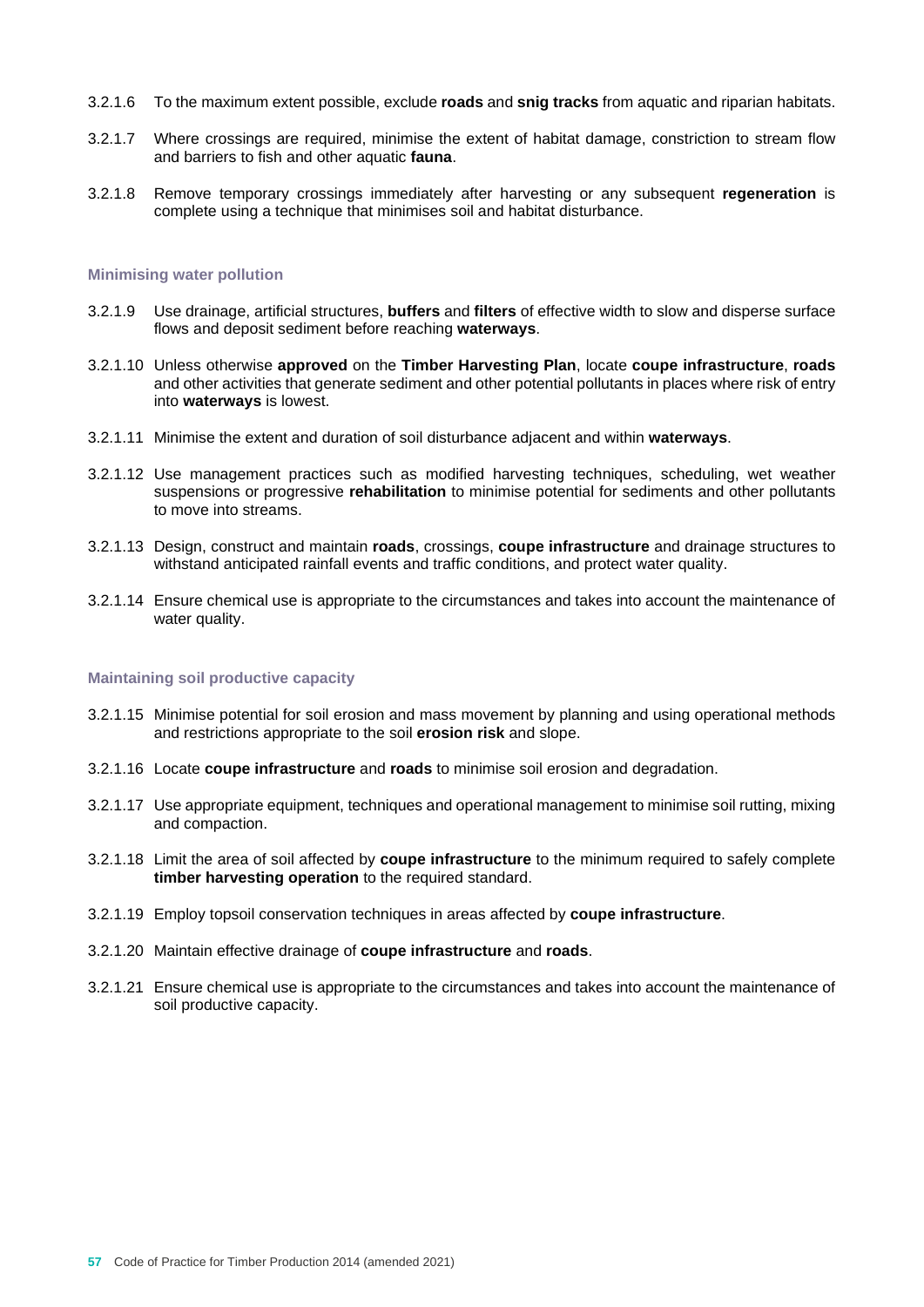# **3.2.2 Conservation of Biodiversity**

# **Operational Goals**

Planning, harvesting, roading and **silvicultural** treatment in private **native forests** specifically address the conservation of **biodiversity**, in accordance with relevant legislation and regulations, and considering relevant scientific knowledge.

Harvested **native forest** is managed to ensure that the **forest** is regenerated and the **biodiversity** of the **native forest** is perpetuated.

The natural floristic composition and representative gene pools are maintained when regenerating **native forests** by using appropriate seed sources and mixes of dominant species.

# **Mandatory Actions**

#### **Addressing biodiversity conservation risks**

- 3.2.2.1 Where fire is used in **timber harvesting operation**, all practicable measures must be taken to protect all areas excluded from harvesting from the impacts of unplanned fire.
- 3.2.2.2 **Rainforest** communities in Victoria must not be harvested. **Rainforest** communities must be protected from the impacts of harvesting through the use of appropriate **buffers** to maintain microclimatic conditions and protect from disease and other disturbance.

#### **Maintaining natural floristic composition and representative gene pools**

- 3.2.2.3 Use **silvicultural** systems that suit the ecological requirements of the **forest type**.
- 3.2.2.4 Regenerate harvested areas using species and **provenances** native to the area.

# **3.2.3 Forest health**

Maintaining forest health is important for ensuring the long-term ecological integrity and productivity of forests. Forest health can be promoted through **stand** management practices such as fire application, timber harvesting, including salvage felling and **thinning** and weed, pest and pathogen control. Some activities may require a permit from relevant planning authorities.

#### **Operational Goal**

Forest health is monitored and maintained by employing appropriate preventative, protective and remedial measures.

Chemicals are only used where appropriate to the site conditions and are conducted with due care for the maintenance of forest health, water quality, **biodiversity** and soil values.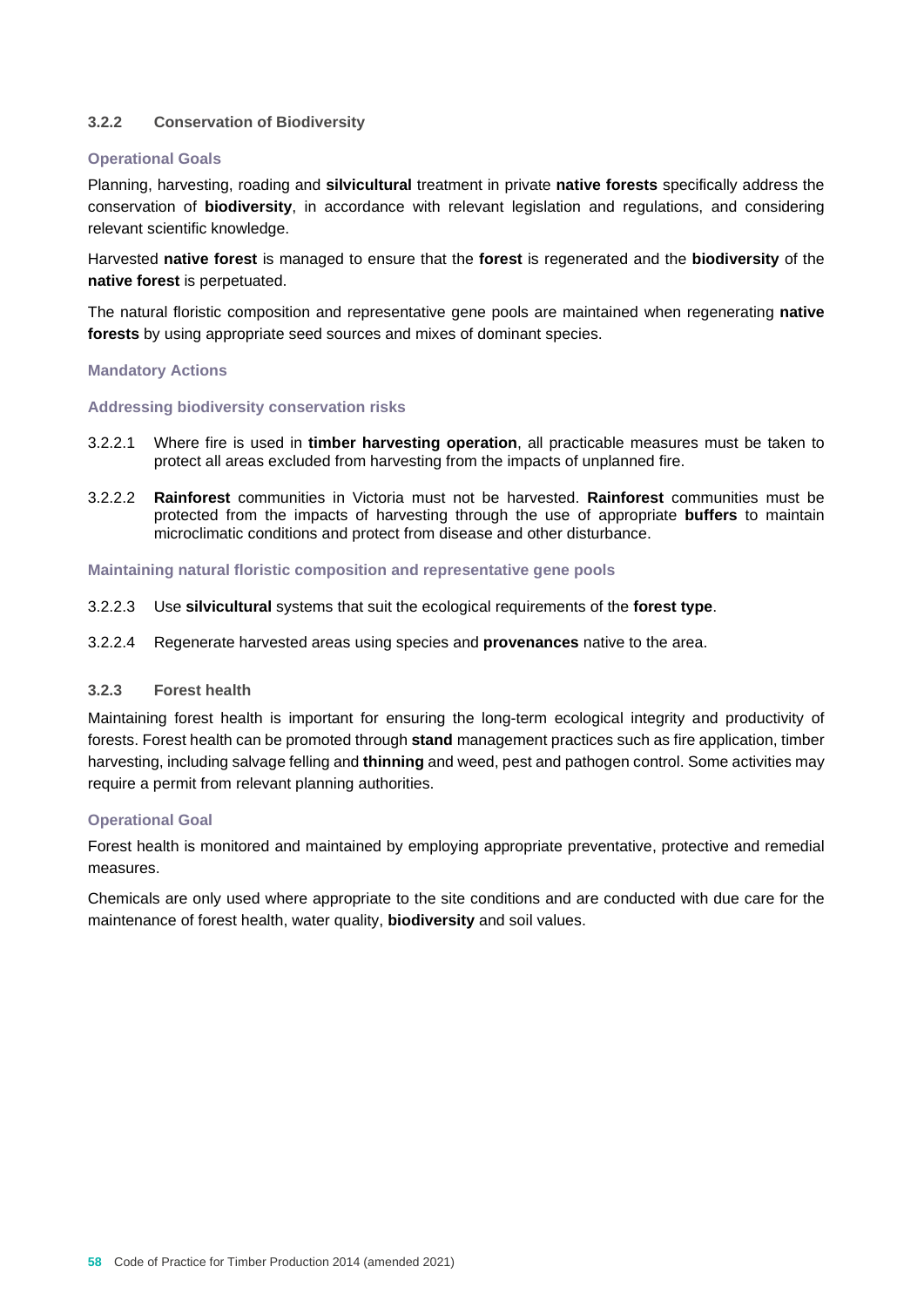- 3.2.3.1 Implement appropriate vehicle and equipment hygiene precautions when moving from areas of known pest plant, pest animal and pathogen infestations.
- 3.2.3.2 Implement appropriate control actions where **timber harvesting operations** have introduced or exacerbated a pathogen or weed.
- 3.2.3.3 Report the suspected introduction of new or unknown **exotic** agents to the Victorian Government's Biosecurity section.
- 3.2.3.4 Where Myrtle Wilt fungus (*Chalara australis*), Cinnamon Fungus (*Phytophthora cinnamomi*) or Root Rot (*Armillaria*) is known to exist, apply appropriate measures to minimise the spread of these pathogens.
- 3.2.3.5 Ensure chemical use is appropriate to the circumstances and takes into account the maintenance of **biodiversity**.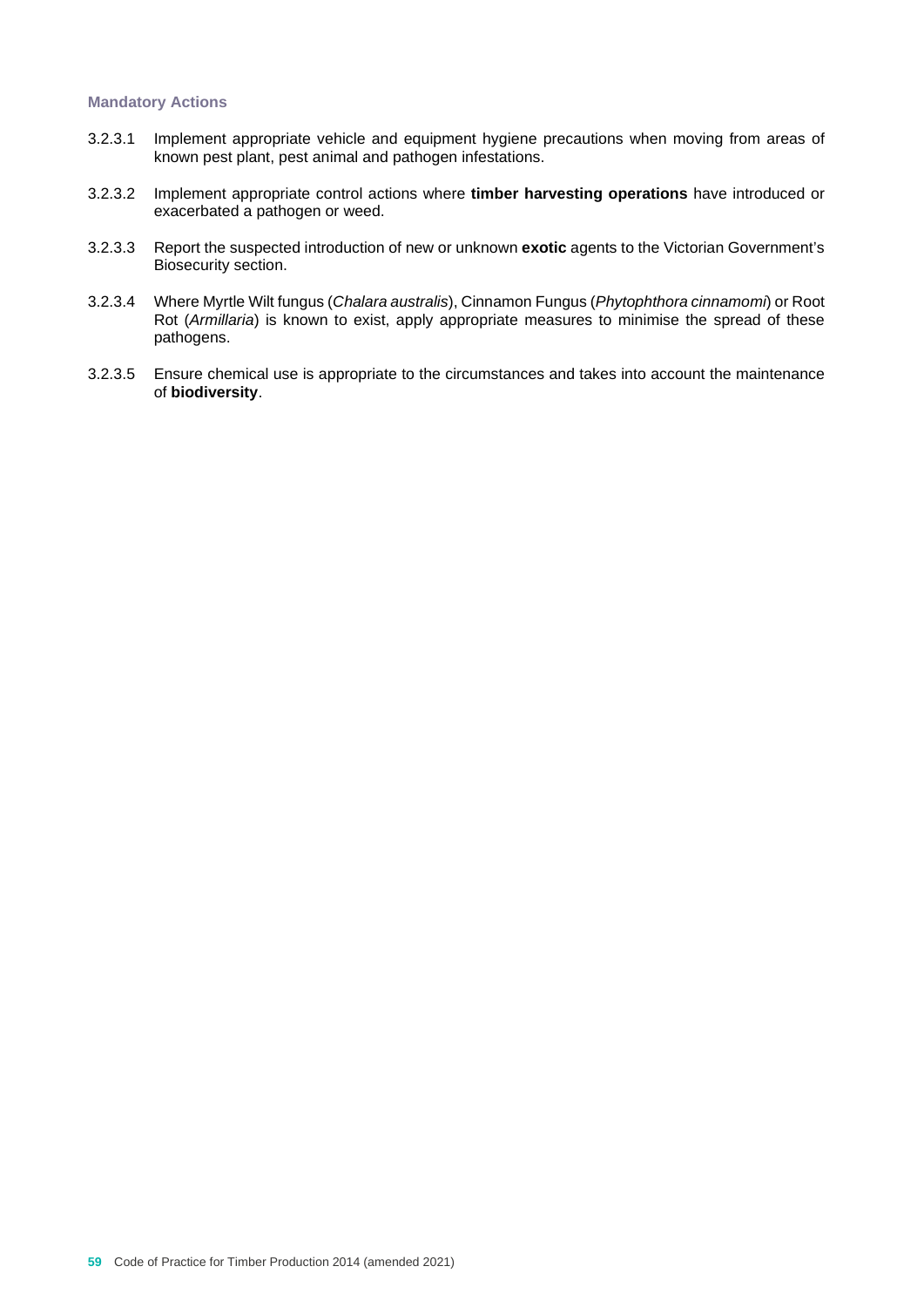# **3.3 Roading for Timber Production**

This section covers the planning, design, construction, maintenance and use of permanent and **temporary roads** for **haulage** and machinery transport. This section does not consider requirements for **snigging** and **forwarding track**s, which are covered under **coupe infrastructure** (section 3.4.2).

Timber production **roads** have the potential to create significant environmental impacts, particularly on water quality and **river health**. The aim of this **Code** is to protect a range of environmental values while allowing economic roading for timber production, management purposes and other uses.

# **Operational Goal**

The planning and management of permanent and **temporary roads** for **haulage** and machinery transport ensures that the **roads** are fit for intended purpose and protect environmental and cultural values and the safety of **road** users.

# **3.3.1 Road Planning**

#### **Mandatory Actions**

- 3.3.1.1 **Road** planning and design for new and substantially upgraded **roads** within the property must ensure the **road** is adequate for the intended use, while ensuring the protection of water quality and conservation values, including **river health**.
- 3.3.1.2 **Road** planning must:
	- i. locate **roads** to minimise risks to environmental values, particularly soil, water quality and **river health**, during both construction and ongoing **road** use; and
	- ii. time construction activities to minimise risks associated with unsuitable weather conditions.
- 3.3.1.3 **Existing roads** must, where practicable, be used for access to a **coupe** or work site and to haul **timber**, except where it can be clearly demonstrated that a new or relocated **road** minimises or removes existing threats to soil, water quality or **biodiversity**.
- 3.3.1.4 Plans for **roads** must be based on field surveys to ensure all environmentally sensitive locations are identified and appropriate design and construction techniques adopted.

# **3.3.2 Road Design**

Good **road** design is vital to minimise construction and maintenance costs, reduce environmental risk such as impacts to water quality, improve efficiency of **haulage**, and ensure public safety is maintained. It is important when designing a new **road** or improvements to an **existing road** that water is moved off the **road**  into undisturbed vegetation to reduce the velocity (and hence erosivity) of water, and to provide the greatest possible infiltration of water into soil to trap sediments before discharge into **waterways**.

**Road** design includes the consideration of **road** location, aspect, shape, traffic frequency, type and volume, slope, topography, surface materials, as well as **road** infrastructure including culverts, drains, batters, bridges and fords.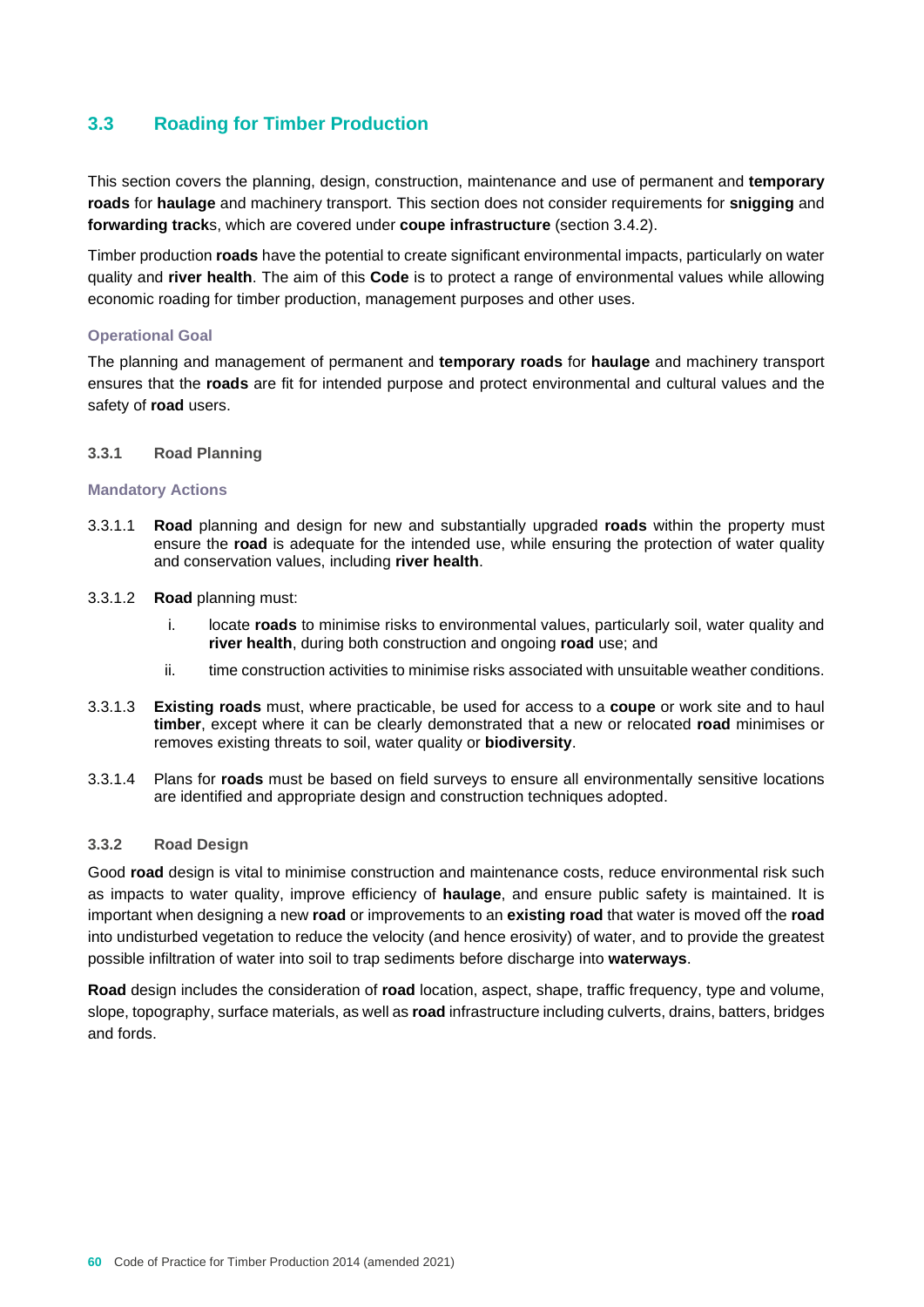#### **Mandatory Actions**

- 3.3.2.1 New or upgraded **roads** must be designed to a standard capable of carrying anticipated traffic with reasonable safety, and ensuring the protection of water quality and **river health**, and **biodiversity** conservation values.
- 3.3.2.2 All **fill disposal areas** and embankments must be planned and designed to minimise soil erosion, mass soil movement, and potential water quality deterioration.
- 3.3.2.3 Stream crossings must be designed according to traffic requirements and the nature, size and period of flow (both pre and anticipated post-harvest) and characteristics of the bed and banks of the stream.
- 3.3.2.4 Appropriate drainage must be provided. Spacing of drainage outlets along a **road** must take into account of the **soil erodibility**, the **rainfall erosivity**, and the proximity of the **road** to streams.
- 3.3.2.5 Energy dissipating structures or silt traps must be used where necessary to reduce water velocity and trap sediments.
- 3.3.2.6 Drainage onto exposed erodible soil or over fill slopes must be avoided where possible. Structures and earthworks required to avoid such discharges are to be identified during planning and construction as required.

#### **3.3.3 Road Construction**

- 3.3.3.1 **Road construction** must be conducted in a manner consistent with plans and designs.
- 3.3.3.2 All **fill disposal areas** must be stabilised and rehabilitated when no longer required. Where revegetation is used to stabilise fills or embankments, the species must be suitable for the site and task, and where possible indigenous to the area.
- 3.3.3.3 Erosion and sediment control must be an ongoing activity over the duration of the construction activity, integrated with the works schedule. **Road construction** sites must not be left unprotected between construction activities, as this constitutes an unacceptable water pollution risk.
- 3.3.3.4 Quarry materials known to be infected with any pest plant or pathogen must not be used.
- 3.3.3.5 **Road construction** must ensure that:
	- i. disturbance to stream beds and banks is kept to a minimum;
	- ii. soil and rock fill is not pushed into streams, nor placed into a position where there is a risk that it can erode into a stream; and
	- iii. cement, raw concrete, soil fill and other **road** making materials are not spilt into watercourses during any construction.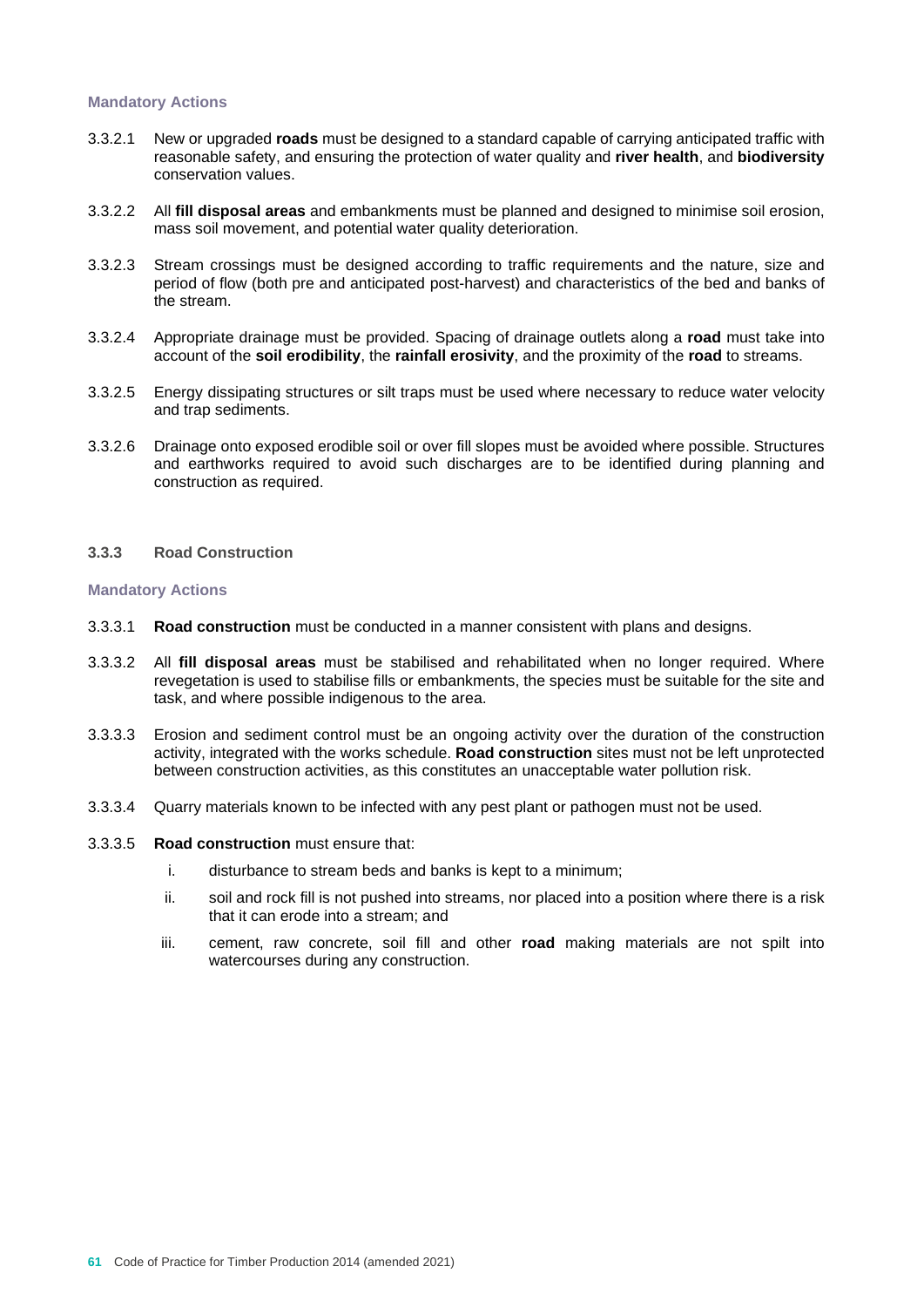#### **3.3.4 Road Maintenance**

#### **Mandatory Actions**

- 3.3.4.1 **Roads** used for **haulage** must be maintained to minimise erosion and protect water quality and other environmental values.
- 3.3.4.2 **Road** drainage systems must be maintained to minimise erosion and the discharge of sediment into **waterways**.
- 3.3.4.3 **Blading-off** of **roads** is only permitted where measures are in place to prevent potential adverse impacts on water quality and where effective side drainage can be maintained.

#### **3.3.5 Suspension of Haulage**

#### **Mandatory Actions**

- 3.3.5.1 Heavy vehicle traffic must not use **roads** in private **native forests** when persistent wet weather or **road** stability compromise **road** drainage and water quality.
- 3.3.5.2 Heavy vehicle traffic must not use **roads** in private **native forests** when persistent dry weather causes the surface materials to unravel to a degree that poses a threat to water quality, in the absence of suitable preventative or remedial actions to manage the risk to water quality.

#### **3.3.6 Road Closure**

## **Mandatory Action**

3.3.6.1 **Roads** no longer required for **timber harvesting operations** or other management purposes, must be permanently closed and effectively drained.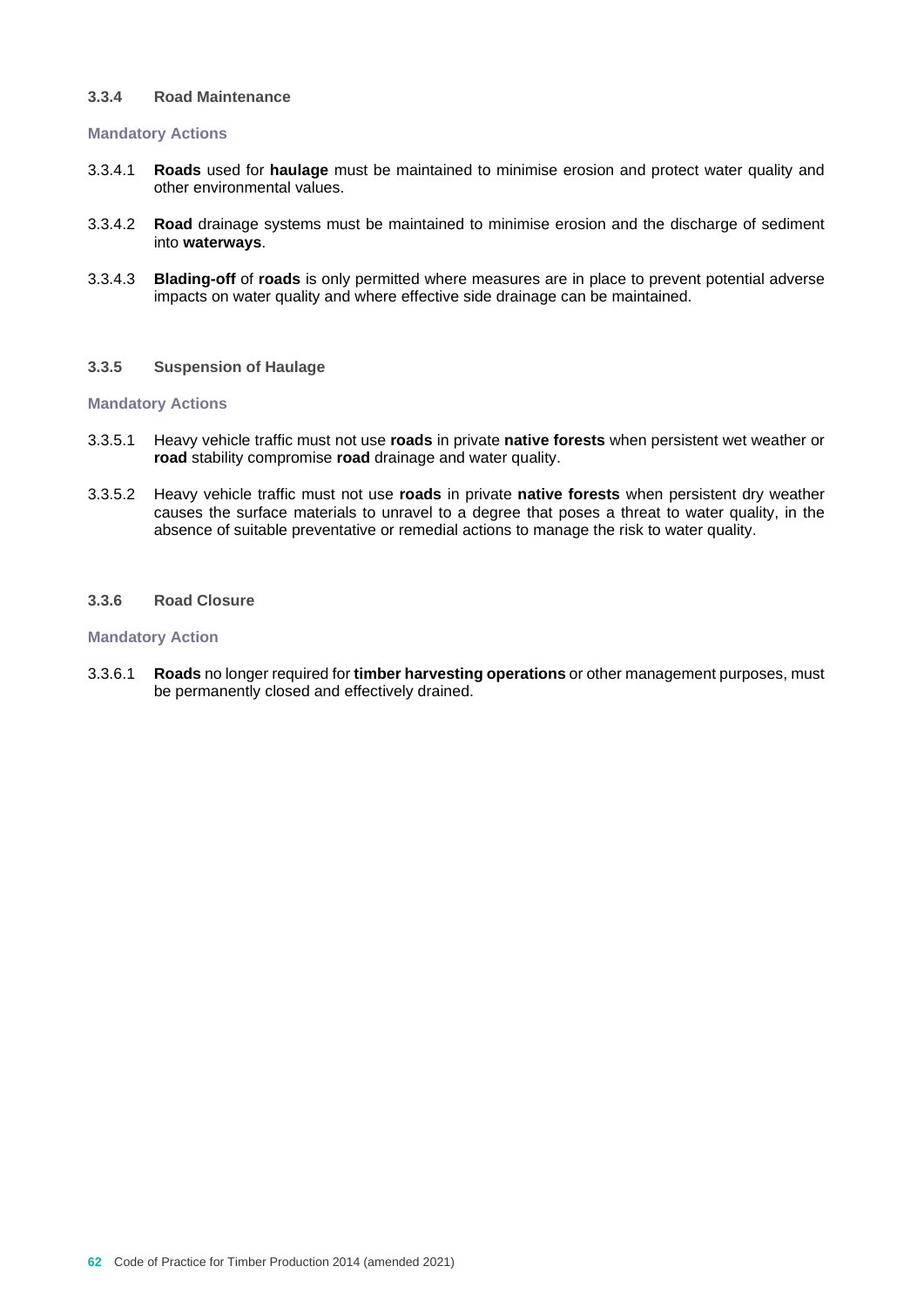# **3.4 Timber Harvesting**

# **3.4.1 Timber Harvesting**

#### **Operational Goals**

Timber harvesting is conducted in a manner appropriate to the site, to manage the impact on soil, water and other values including **biodiversity, historic places** and **Aboriginal cultural heritage**.

During or following wet weather conditions, **timber harvesting operations** are modified or where necessary suspended to minimise risks to soil and water quality values.

#### **Mandatory Actions**

3.4.1.1 All timber harvesting, including **thinning**, must be consistent with the **Timber Harvesting Plan**.

#### **Coupe boundaries**

- 3.4.1.2 The location of **coupe** boundaries, **buffers**, **protection areas**, **management areas** as well as other areas excluded from harvesting must be easily distinguishable in the field.
- 3.4.1.3 Timber harvesting must only occur within the designated boundaries of the **coupe** as indicated on the **Timber Harvesting Plan** and where required, marked in the field, unless the timber harvesting is specifically exempted in accordance with this **Code**.
- 3.4.1.4 **Timber** must be directed to fall within the **coupe** boundary unless unsafe to do so. A decision to fall outside the **coupe** boundary must be documented on the **Timber Harvesting Plan**.

#### **Timber harvesting within buffers**

- 3.4.1.5 Timber harvesting is not permitted in **buffers** (identified on the **Timber Harvesting Plan**), except where the limited removal of the minimum number of trees is necessary for:
	- i. the protection of worker safety; or
	- ii. the construction of **roads** or stream crossings.

#### **Removal of trees from these areas must be noted on the Timber Harvesting Plan**

- 3.4.1.6 **Buffers** must be protected from damage caused by trees felled in adjacent areas. Trees accidentally felled into **buffers** may be removed if significant damage and disturbance of soil and vegetation in the **buffer** can be avoided.
- 3.4.1.7 Machinery must not enter a **buffer** area except for the construction and use of stream crossings specified in the **Timber Harvesting Plan**.
- 3.4.1.8 Pushing of fill or harvesting debris into a **buffer** or construction of drain structures within a **buffer** is not permitted except for construction of an **approved stream crossing**.

#### **Timber harvesting within filter strips**

- 3.4.1.9 Trees may be felled from within **filter strips**. The felling of trees into **filter strips** must be avoided where possible.
- 3.4.1.10 Disturbance to soil and **understorey** vegetation from timber harvesting in **filter strips** must be minimised.
- 3.4.1.11 Machinery must not enter a **filter strip**, except at stream crossings as specified in the **Timber Harvesting Plan**.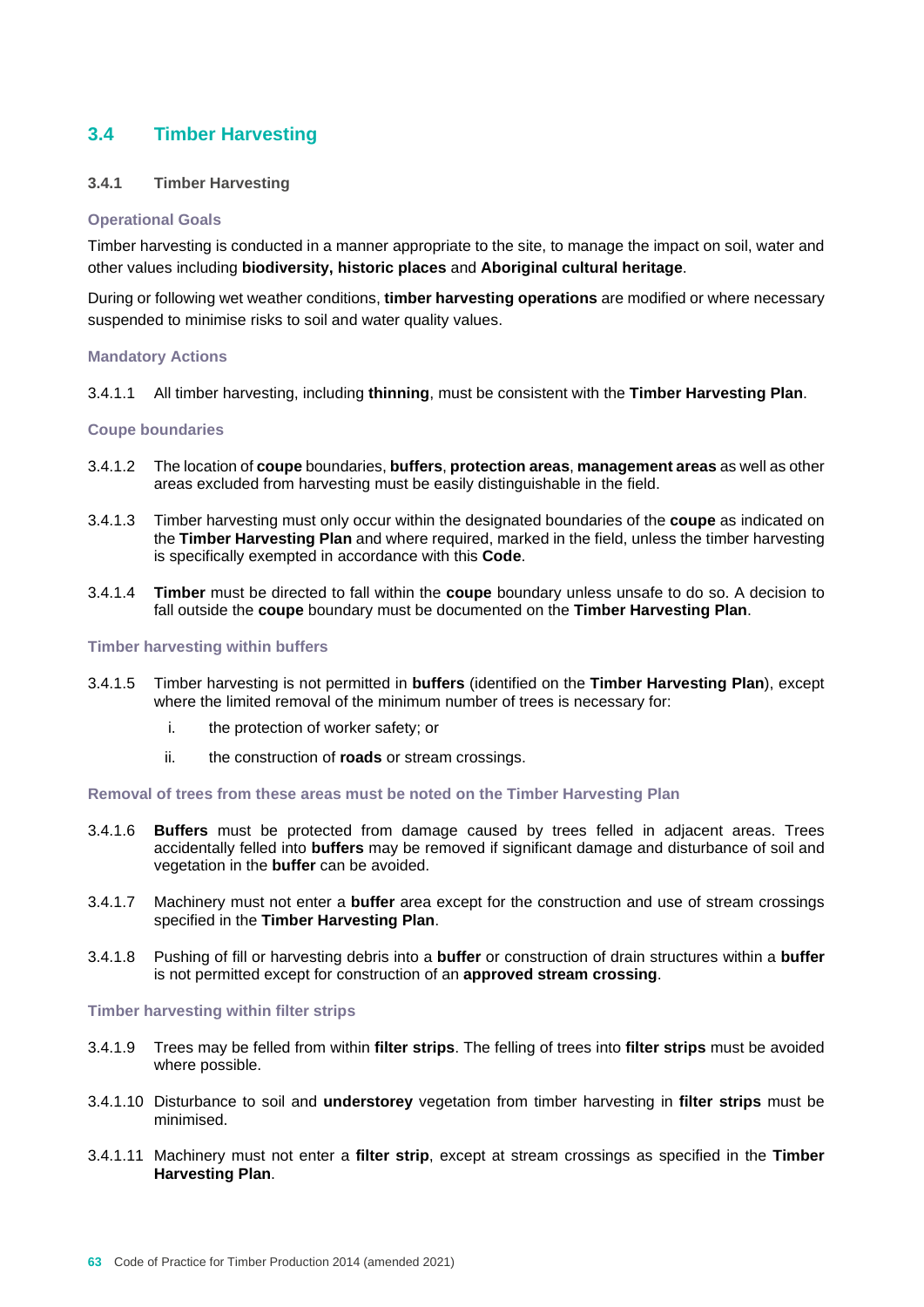#### 3.4.1.12 Pushing of fill or harvesting debris into a **filter strip** is not permitted except for the construction of an **approved stream crossing**.

#### **Timber harvesting on steep slopes**

- 3.4.1.13 Timber harvesting must not occur on slopes where it cannot be conducted safely, threatens the stability of the soil or has high potential for adverse off-site effects. The potential for mass soil movement must be assessed and necessary preventative actions undertaken.
- 3.4.1.14 Timber harvesting using ground-based machinery must be excluded from slopes greater than 30 degrees. Small areas within **coupes** (of less than 10 per cent of the **net harvested area**) that are greater than 30 degrees may be harvested where the land is assessed as capable of supporting activities without risk of soil movement.
- 3.4.1.15 Logging techniques specifically designed for steep slopes (such as cable logging) may be used on all steep slopes (exceeding 30 degrees) where the area is assessed as being capable of supporting harvesting activities without risk of soil movement.
- 3.4.1.16 On slopes with a high soil erosion hazard or where there is an assessed risk of mass soil movement, additional measures must be taken to avoid movement of soil into streams, such as modification to harvesting methods or increasing of the widths of **buffers** and **filter strips**.

#### **3.4.2 Coupe Infrastructure**

**Coupe infrastructure** includes log **landings** and dumps, **snigging** and **forwarding tracks** used as part of **timber harvesting operations**.

- 3.4.2.1 Log **landings** and dumps must not be located within areas excluded from harvesting.
- 3.4.2.2 **Coupe infrastructure** must be rehabilitated on completion of **timber harvesting operations**, where not required for future **timber harvesting operations**, using **rehabilitation** techniques that provide suitable soil conditions for the **regeneration** and growth of vegetation existing on the site prior to harvesting. Refer to section 3.5 of this **Code**.
- 3.4.2.3 **Snigging** and **forwarding tracks** must be placed at the greatest practicable distance from **buffers**  and **filter strips,** without compromising **operator** safety.
- 3.4.2.4 Tracks must have effective drainage to prevent soil erosion. Cross-drains, where used, must be spaced and angled according to any prescriptions in planning schemes, conditions of any planning permit or other **approved** plan to prevent surface **run-off** and subsequent discharge of turbid water into streams or **drainage lines**.
- 3.4.2.5 **Snigging** and **forwarding tracks** must not be bladed off where this would result in an adverse impact on water quality or the loss of topsoil from the site.
- 3.4.2.6 **Rehabilitation** of **coupe infrastructure** must be assessed within three years of initial treatment and, where found inadequate, remedial action must be taken.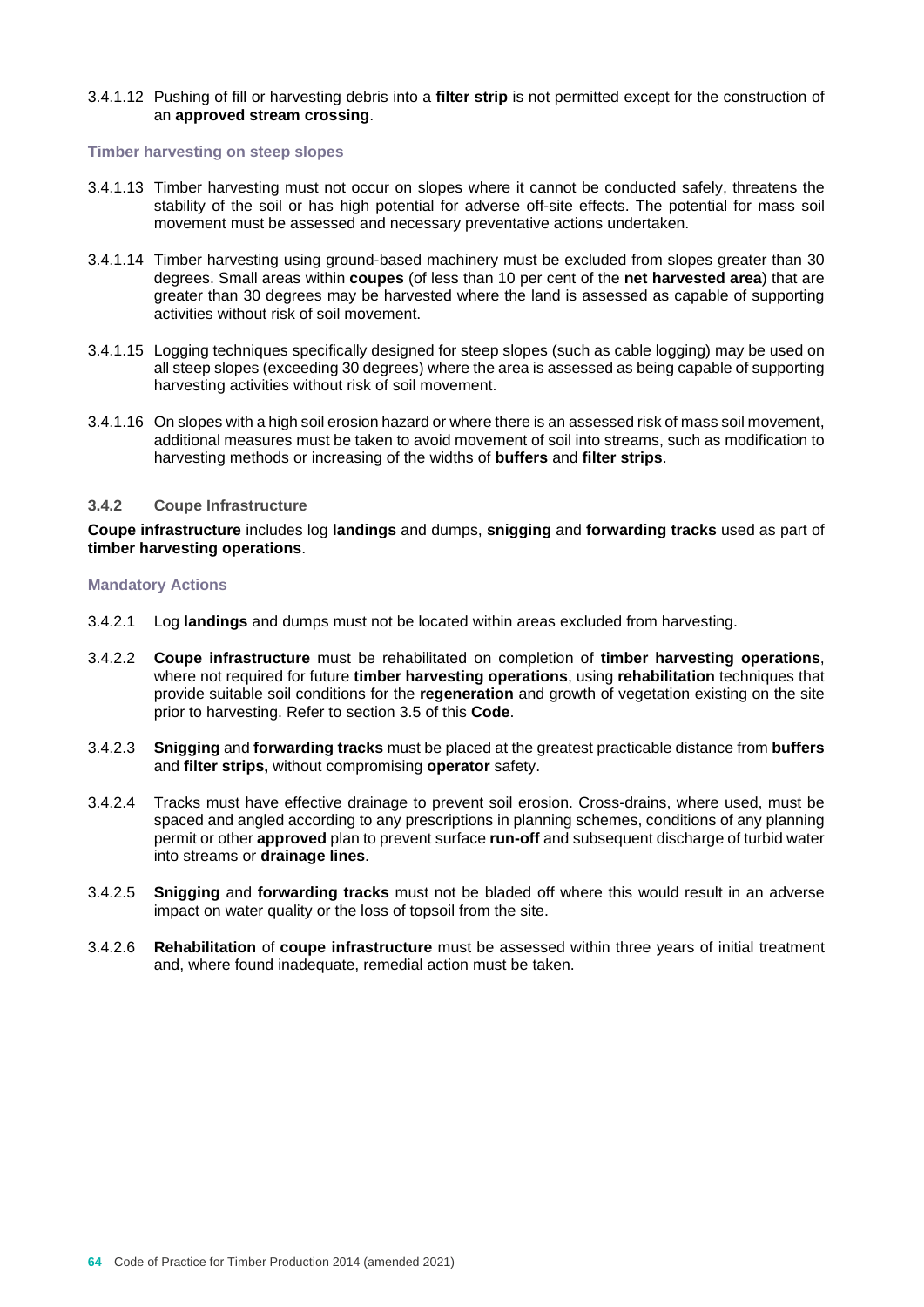# **3.4.3 Operational Restrictions**

# **Operational Goal**

During or following wet weather conditions, **timber harvesting operations** are modified or where necessary suspended to minimise risks to soil and water quality values.

- 3.4.3.1 **Snigging** and **forwarding** must be suspended when significant rutting is likely to be caused by machine traffic unless actions are taken to reduce that risk.
- 3.4.3.2 **Snigging** and **forwarding** must be suspended when water begins to flow along tracks, threatening stream water quality or soil values, unless appropriate remedial actions have been taken to protect those values.
- 3.4.3.3 **Timber harvesting operations** on **landings** must be suspended when continuation would result in significant deterioration of the **landing** surface causing increased levels of compaction or mixing of bark through soil on the **landing** surface.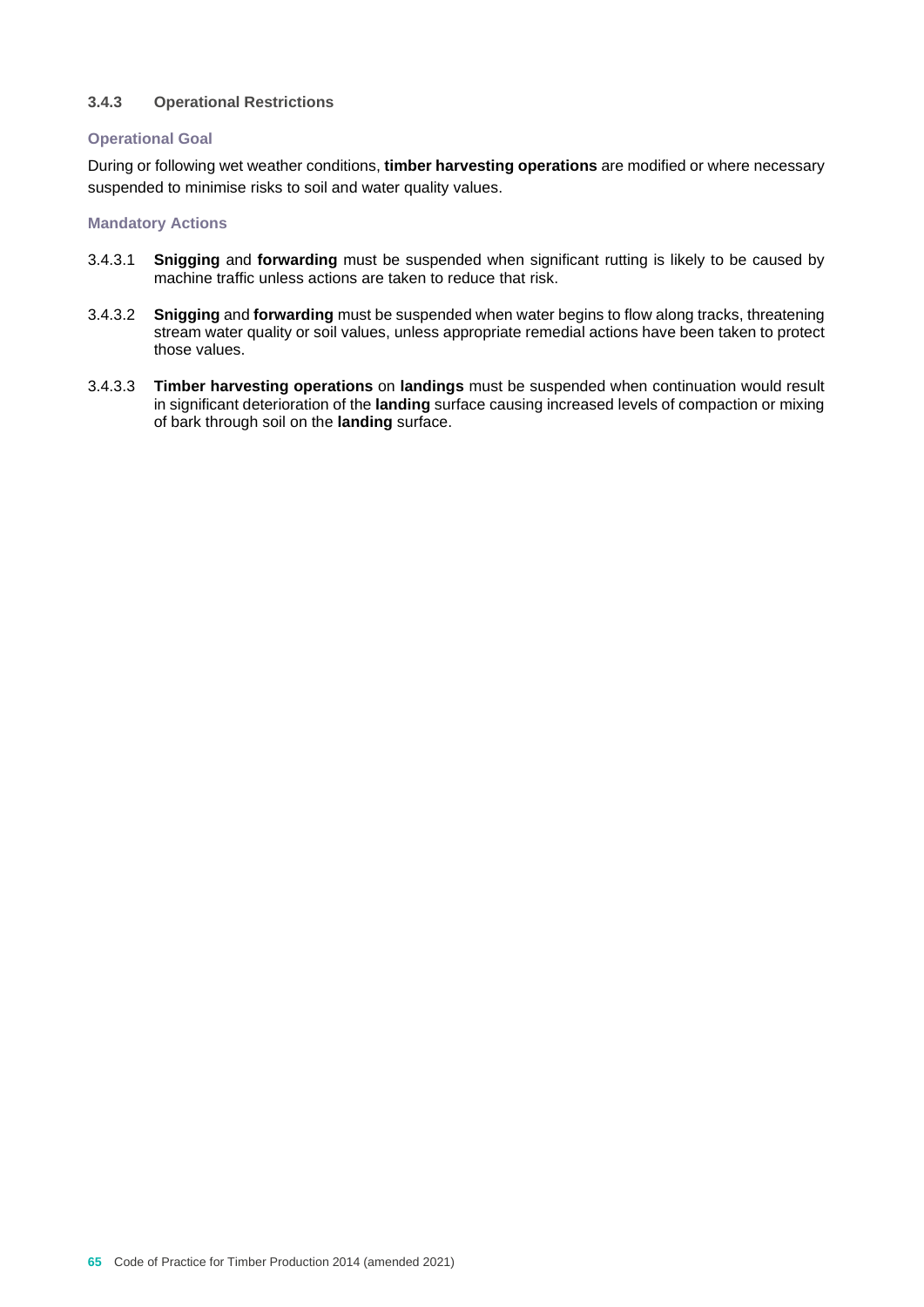# **3.5 Forest Regeneration and Management**

This section covers the **regeneration** of private **native forest** and the subsequent management of such **stands**, where required. Unless required for another **approved** purpose, private **native forests** in Victoria are to be successfully regenerated to approximate the original forest composition.

## **3.5.1 Regeneration**

**Regeneration** of private **native forests** must be in accordance with *Guidelines for the removal, destruction or lopping of native vegetation (2017)* an incorporated document in the VPPs and all planning schemes.

# **Operational Goals**

Harvested **native forest** is managed to ensure that the **forest** is regenerated and that the **biodiversity** of the **native forest** is perpetuated.

The natural **floristic** composition and representative gene pools are maintained when regenerating **native forests** by using appropriate seed sources and mixes of dominant species.

#### **Mandatory Actions**

3.5.1.1 Action must be taken to secure the **regeneration** of harvested **coupes**, except where:

- i. the land is to be used for an **approved** purpose for which **native vegetation** is not compatible (for example, **approved** services, pre-existing apiary sites and infrastructure, and structures); or
- ii. **timber** has been harvested by **thinning** a **stand**; or
- iii. the **stocking** of seedlings or **regrowth** is assessed as sufficient through natural **regeneration** processes.
- 3.5.1.2 **Silvicultural** methods for **regeneration** must suit the ecological requirements of the **forest type** and local conditions.
- 3.5.1.3 Where fire is used in **regeneration**, all practicable measures must be taken to protect all areas excluded from harvesting (including **buffers** and **filter strips**).
- 3.5.1.4 Private **native forest** must be regenerated following **timber harvesting**, with species native to the area, wherever possible using the same **provenances**, or if not available, from an **ecologically similar locality**. An **ecologically similar locality** for a species is from a similar elevation, aspect, soil type and/or climate, preferably as close as possible to the harvested area.
- 3.5.1.5 Except where past management practices may have altered species composition, **regeneration** must aim to approximate the composition and spatial distribution of **canopy** species common to the **coupe** prior to harvesting, where they can be determined.
- 3.5.1.6 Where mechanical disturbance is used, it must be undertaken with due consideration of **erosion risk** potential and the proximity of **waterways** (refer to section 3.2.1).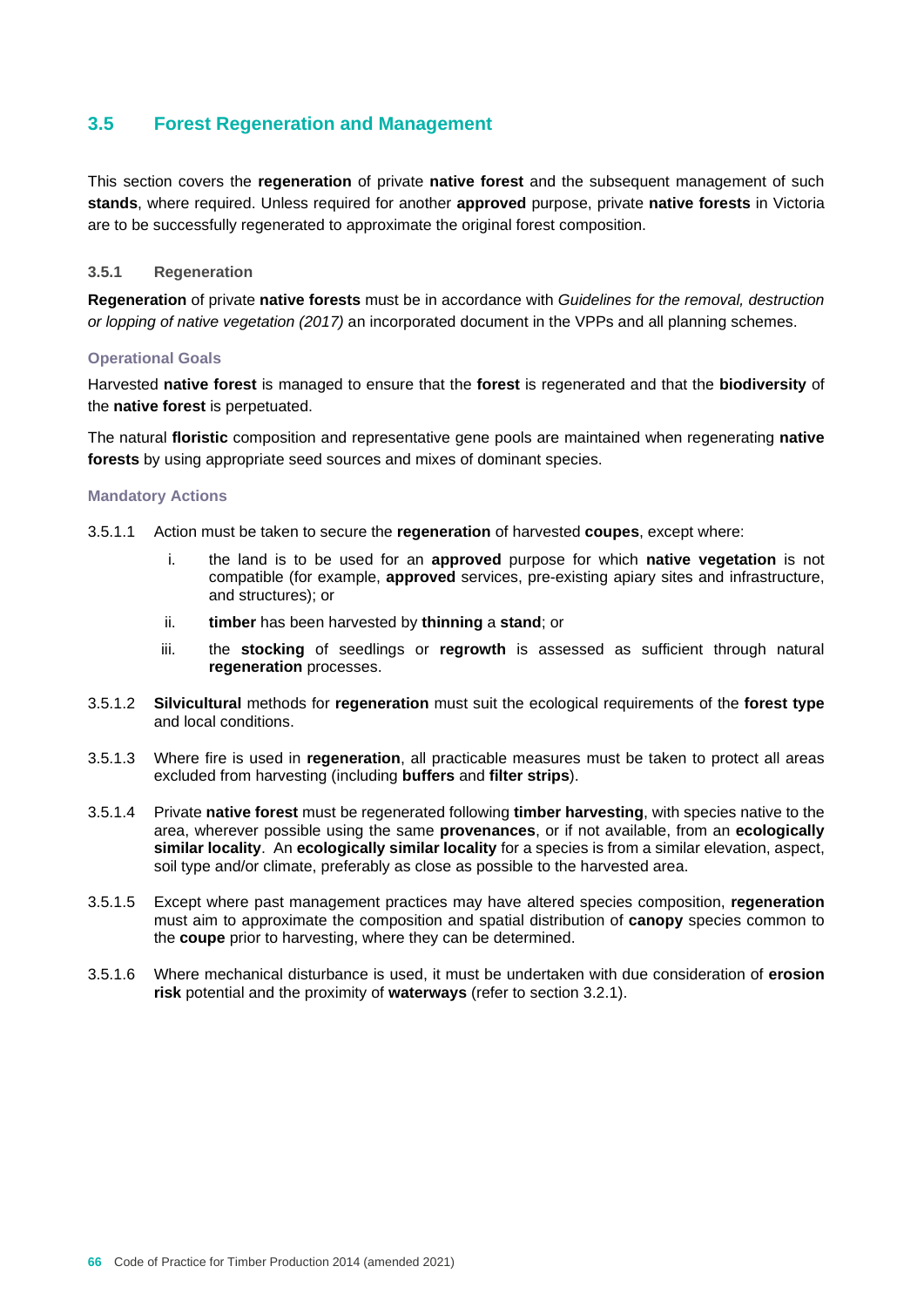# **3.5.2 Stocking Assessment and Remedial Treatment**

## **Operational Goal**

**Stocking** and early seedling growth is monitored and remedial action is taken where necessary to successfully regenerate harvested areas of **native forests**.

#### **Mandatory Actions**

- 3.5.2.1 **Stocking** on harvested **coupes** must be assessed within three years of treatment, to determine whether **regeneration** has been successfully achieved and to ensure that re-treatment occurs where necessary.
- 3.5.2.2 Where **stocking**, health or early growth is inadequate, remedial work must be conducted as soon as practicable to obtain adequate **regeneration**. Further assessment must be undertaken following remedial treatment.
- 3.5.2.3 The results of assessment must be recorded for future reference.

# **3.5.3 Tending**

**Tending** includes **stand** improvement (such as **overwood** removal or reduction), **thinning**, fertilising and other **silvicultural** practices to promote **stand** health and timber production. Appropriate action may be taken to tend **native forest stands** where consistent with environmental safeguards and offsite impacts are minimised.

# **Operational Goal**

The productive capacity and other values of the forest are maintained or enhanced by appropriate **tending** of **stands**.

#### **Mandatory Actions**

**Tending** must be planned and conducted in a manner that minimises adverse impacts on areas that are excluded from harvesting.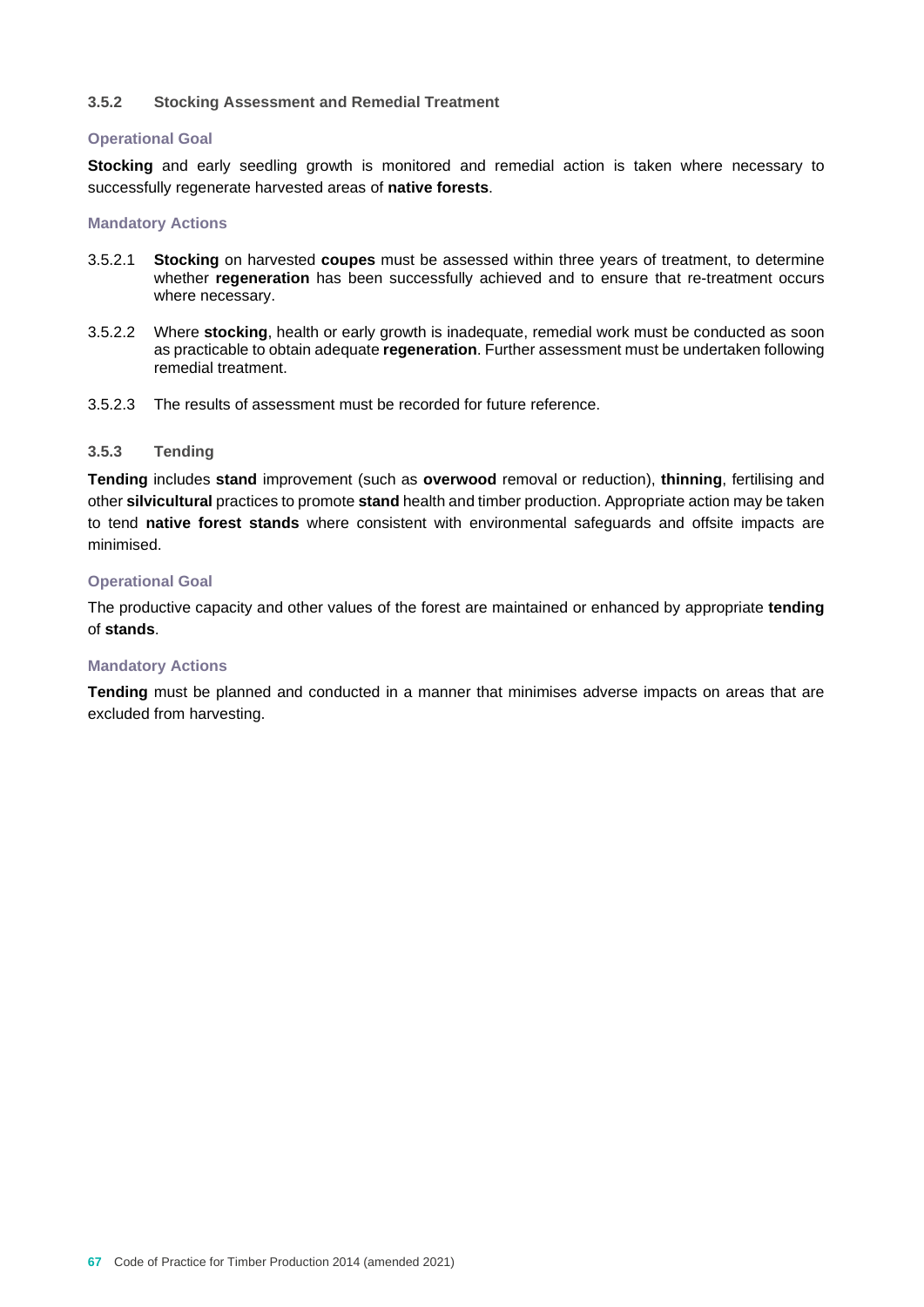# **4 Code Application – Plantations**

**Plantations** are managed **stands** of trees of either native or **exotic** species, planted or sown primarily for timber production purposes. This chapter applies to **timber harvesting operations** in all **plantations**, except those owned or managed by the State (which are subject to chapter two).

**Plantation** development is regulated by the *Victoria Planning Provisions* (VPP) and a permit is generally not required. Refer to your local planning scheme for details. The **Code** is an incorporated document in the VPP.

# **4.1 Plantation Planning and Design**

# **4.1.1 Plantation Planning and Design**

#### **Operational Goals**

**Plantations** on **private land** are designed, managed and operated in accordance with this **Code**.

**Local government** is appropriately informed of **new plantation** development on **private land** by the lodgement of either a **Plantation Development Notice** or a planning permit, in accordance with this **Code**.

- 4.1.1.1 **Plantation** design must take account of environmental values and be consistent with relevant fire protection requirements.
- 4.1.1.2 For **new plantations** where a planning permit is not required, a **Plantation Development Notice** must be lodged with the **local government** not less than 28 days prior to the commencement of **site preparation**. The 28 day minimum lodgement time may be waived with the agreement of the **local government**.
- 4.1.1.3 A **Plantation Development Notice** must include:
	- i. the landowners name and address;
	- ii. the total area to be planted;
	- iii. species to be planted;
	- iv. year of planting;
	- v. a map of the **plantation**, showing:
		- the location of the **plantation**;
		- any access **roads** or tracks;
		- power lines;
		- any retained **native vegetation** within the **plantation** boundaries.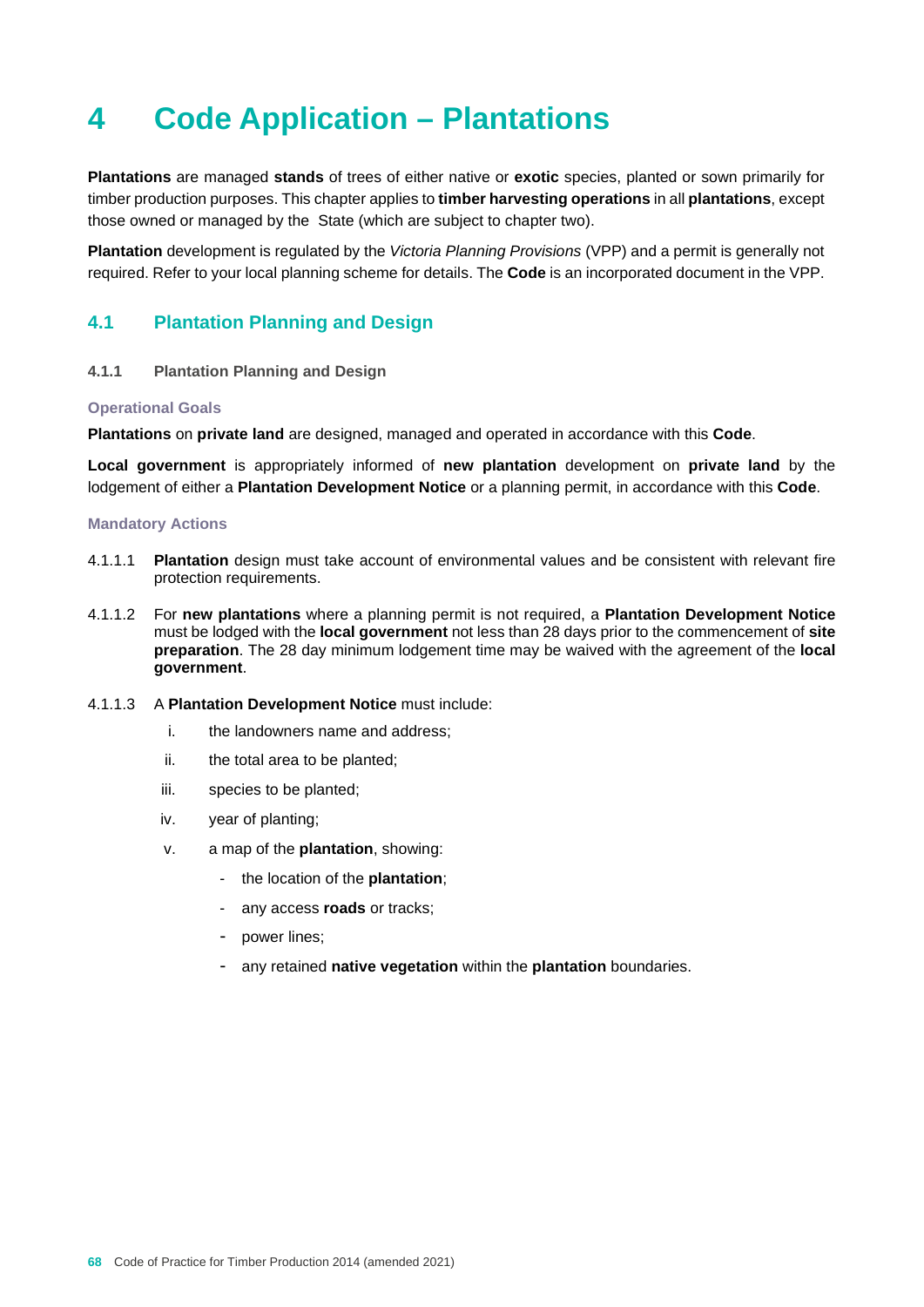# **4.2 Environmental Values in Plantations**

Environmental values such as **biodiversity**, carbon sequestration, salinity control and water quality in **plantations** must be considered at all stages, from planning through to harvesting and re-establishment. Adverse impacts from **plantations** on environmental values, particularly water quality and **river health**, can be minimised by appropriate planning and management.

# **4.2.1 Water Quality, River Health and Soil Protection**

**Waterways** include all permanent and **temporary streams**, **pools**, **wetlands** and **drainage lines**\* . Well managed **plantation** establishment, **tending**, roading and harvesting near **waterways** may avoid unacceptable off-site impacts.

#### **Operational Goals**

Water quality and **river health** values are maintained or improved in **plantations** by protecting **waterways** from disturbance.

Soil erosion and water pollution are minimised by avoiding **timber harvesting operations** in inappropriate areas or slopes and undertaking necessary preventive measures.

#### **Mandatory Actions**

#### **Waterways**

- 4.2.1.1 The entry of soil and other pollutants into **waterways** must be avoided as far as is practicable.
- 4.2.1.2 **Timber harvesting operations** (including establishment, **tending**, roading, harvesting and reestablishment) must be planned and conducted in such a manner as to minimise mass movement or sedimentation of **waterways.**
- 4.2.1.3 Machinery activity within 20 metres of any **waterway** must be kept to the minimum necessary, to avoid soil disturbance.
- 4.2.1.4 Machinery activity must not occur within five metres of the saturated zone of a permanent or **temporary stream** (except for the minimum necessary to construct stream crossings), or **wetland**.
- 4.2.1.5 Crossing of **waterways** with ground-based machinery must be avoided, except when constructing or using a designated crossing. Where temporary crossings or log culverts are used, they must be removed immediately after harvesting or any subsequent replanting work for which they are required, using a technique that minimises soil disturbance.
- 4.2.1.6 Tree **extraction** must not cause disturbance to the bed or bank of permanent or **temporary streams**. Damage to associated **riparian vegetation** must be minimised.
- 4.2.1.7 Retained **native vegetation** along a **waterway** must be protected from damage caused by ground based **timber** production. Trees accidentally felled into retained vegetation or across a **waterway** may only be removed with minimal disturbance to vegetation or soil.

\* **Note** that artificial **drainage lines** (ditches) are not considered waterways for the purpose of this Code.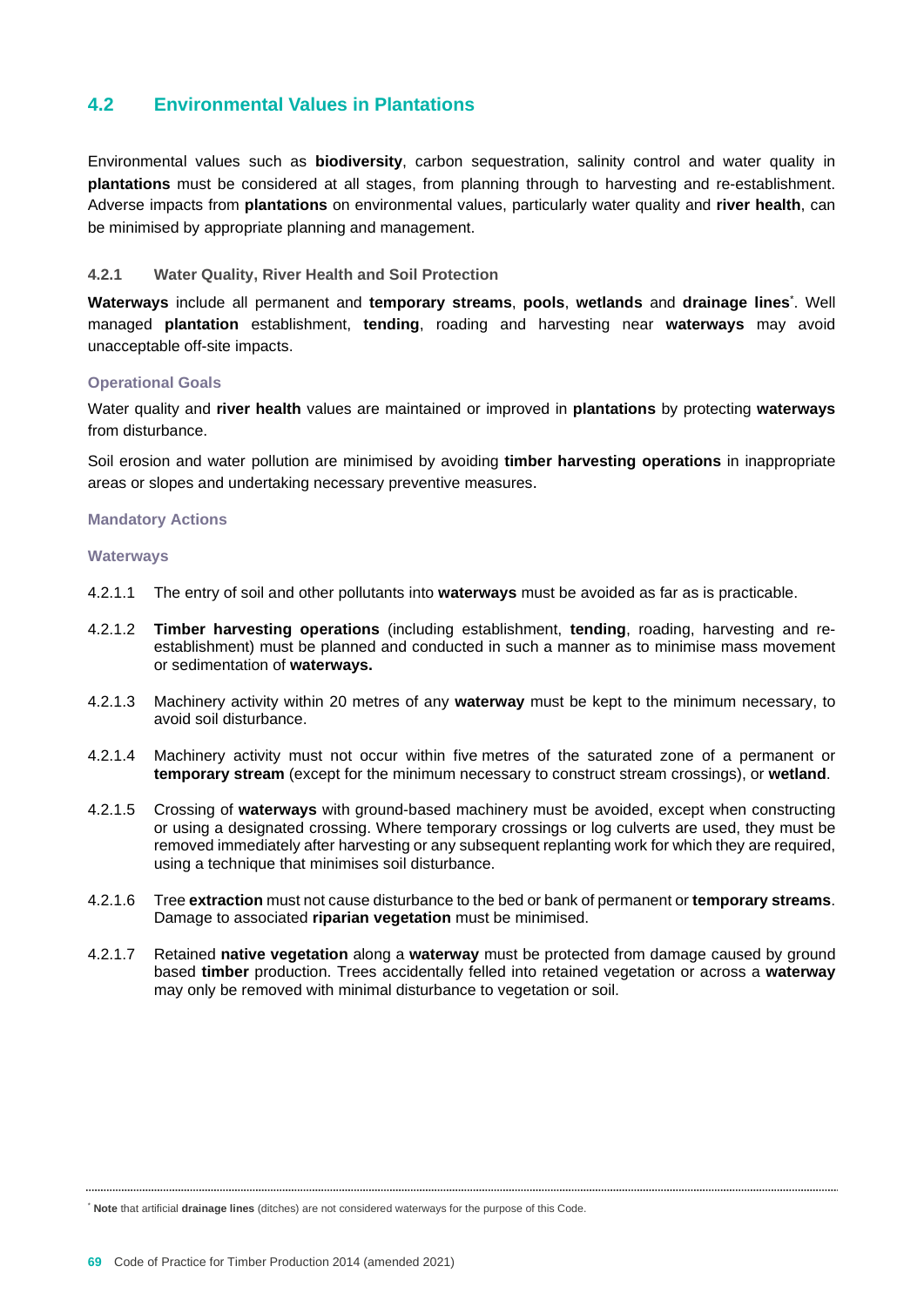- 4.2.1.8 Additional measures to protect water quality and aquatic habitat, including increasing the zone of minimal machinery activity, must be adopted where there is a high local risk due to:
	- i. the erodibility of soils;
	- ii. **rainfall erosivity**;
	- iii. steep slopes;
	- iv. particular riparian habitat values;
	- v. the intensity and magnitude of the **timber harvesting operation**; and
	- vi. any particular requirements of a water supply off take point.

#### **Steep Slopes**

- 4.2.1.9 **Timber harvesting operations** (including establishment, **tending**, roading, harvesting and reestablishment) must be planned and conducted in such a manner as to not compromise soil stability or lead to mass movement or sedimentation of **waterways**.
- 4.2.1.10 **Timber harvesting operations** must not occur on slopes where they cannot be conducted safely, or if it threatens the stability of the soil or has high potential for adverse off-site effects. The potential for mass soil movement must be assessed and necessary preventative actions applied.
- 4.2.1.11 Soil and water values must be protected by the limitation of **site preparation** and **timber** production on steep slopes or on lesser slopes of unstable soil where erosion hazard is high.
- 4.2.1.12 On slopes greater than 30 degrees with low or medium soil erosion hazard, and slopes less than 30 degrees with a high or very high soil erosion hazard, additional measures must be taken to avoid movement of soil into streams, such as the adoption of **cable harvesting** or the provision of appropriate **buffers** and **filter strips**.
- **4.2.2 Conservation of Biodiversity**

#### **Operational Goal**

**Timber harvesting operations** planning and implementation in **plantations** address the conservation of **biodiversity**, including **rainforest**, in accordance with relevant laws.

- 4.2.2.1 Retained **native vegetation** must be protected from damage caused by **timber harvesting operations**.
- 4.2.2.2 Any burning undertaken must be planned and managed to minimise damage to retained **native vegetation** both within and outside the operational area.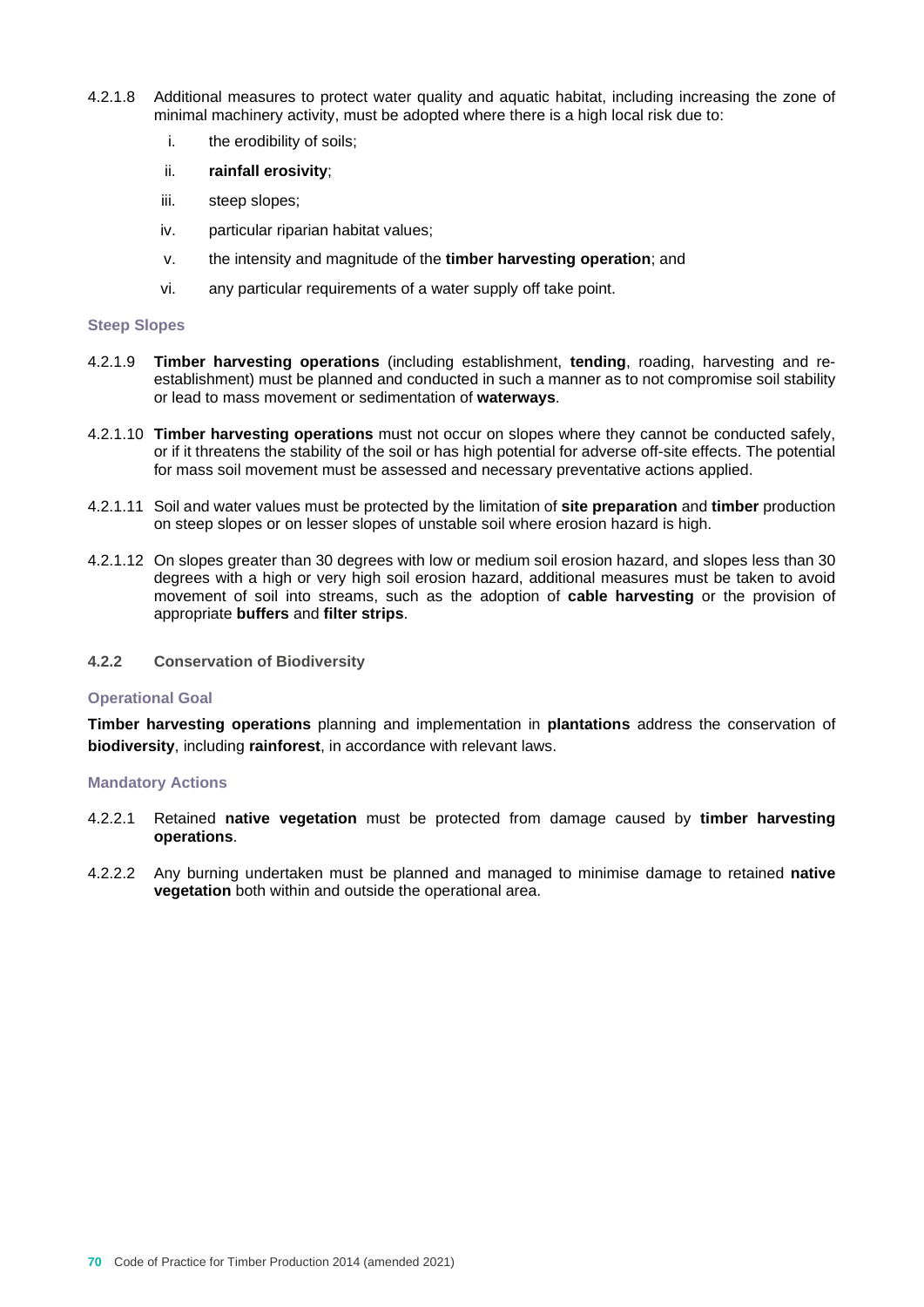# **4.3 Establishment and Management of Plantations**

Establishment activities for **plantation** development include **site preparation**, chemical usage and processes for maintaining forest health.

#### **4.3.1 Site Preparation**

**Site preparation** activities should be appropriate for successful tree establishment and growth, whilst minimising potential adverse environmental impacts.

#### **Operational Goal**

**Site preparation** is appropriate to the characteristics of the particular site, and take into account the maintenance of soil and water values as well as site productivity.

#### **Mandatory Actions**

- 4.3.1.1 If waste **timber** and debris are to be burned, then burning must minimise damage to retained **native vegetation** within or outside the operational area.
- 4.3.1.2 Burning must not be conducted under power lines except with approval from the electricity supply and distribution authority.
- 4.3.1.3 Where windrows or heaps are created, soil within them must be kept to a minimum.

#### **4.3.2 Chemical Usage**

Fertilisers may be applied at establishment and during the life of the **plantation** to stimulate growth and correct nutrient deficiencies. Chemicals may also be used to limit competition from grasses and weeds to maximise tree growth or to manage tree diseases or nutrient deficiencies affecting tree health.

#### **Operational Goal**

Fertiliser and chemicals are only used where appropriate to the site conditions and circumstances and with care for the maintenance and protection of water quality, **biodiversity**, soil values and neighbouring land uses.

- 4.3.2.1 Chemical use must be appropriate to the circumstance and conducted with due consideration given to the maintenance of water quality, soil and **biodiversity**. Potential off-site, non-target impacts must be minimised.
- 4.3.2.2 When using herbicides or **pesticides** in a **Special Water Supply Catchment Area**, the relevant Water Authority must be notified prior to application.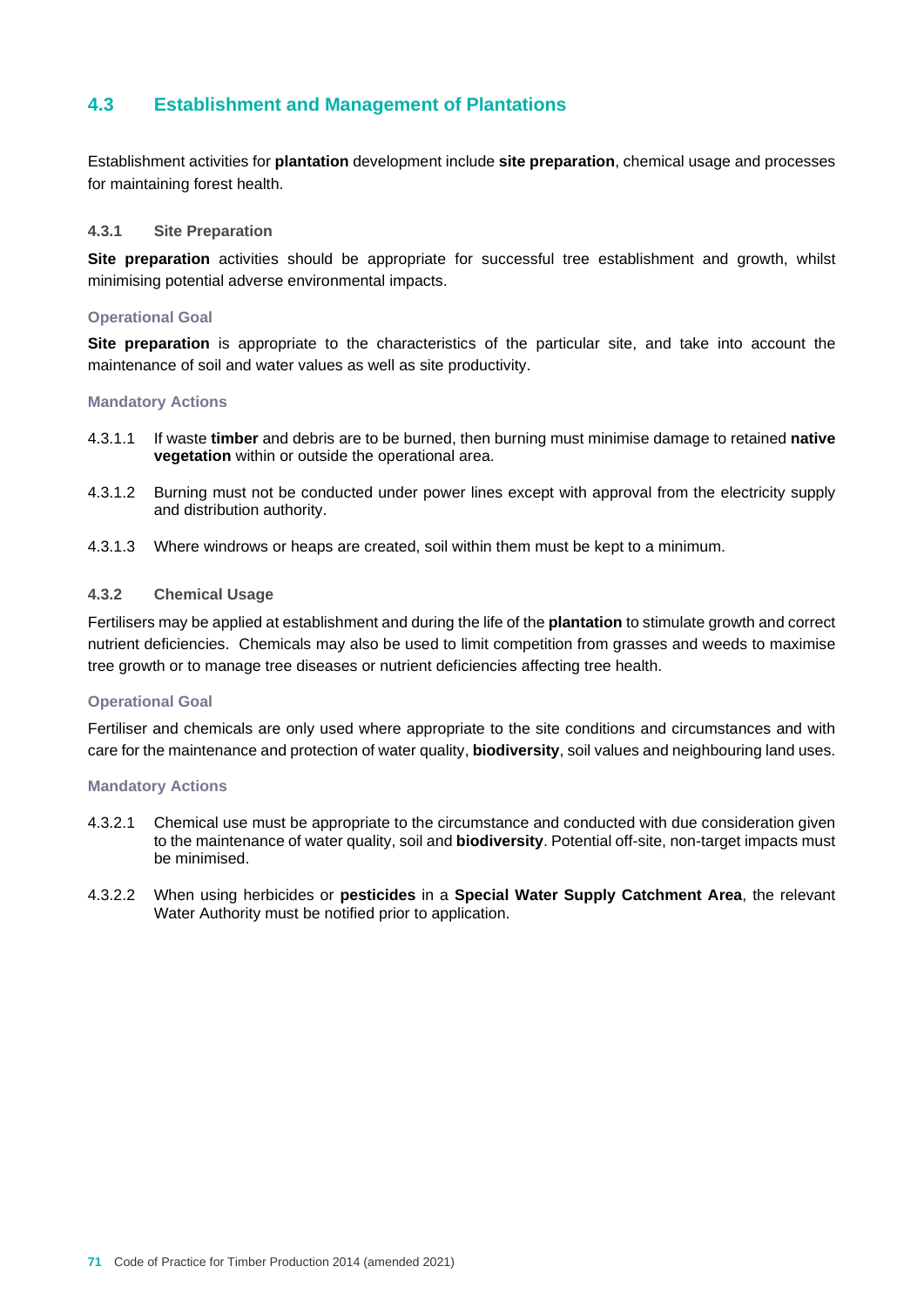#### **4.3.3 Plantation Health**

**Plantation** health may be promoted through management practices such as **thinning**, salvage harvesting, weed, pest and disease control, to ensure the ongoing viability of the **stand** and avoid impacts on nearby landowners.

#### **Operational Goal**

**Plantation** health is monitored and maintained by employing appropriate preventative, protective and remedial measures.

- 4.3.3.1 If the introduction of an **exotic** agent is suspected, the Victorian Government's Biosecurity section must be informed.
- 4.3.3.2 Where there is a known risk of introducing pests and pathogens, the risk must be minimised through appropriate treatment of equipment when moving from known infected areas.
- 4.3.3.3 Trees in the vicinity of power lines that are suffering from damage or disease must be removed where they are at risk of falling and making contact with power lines.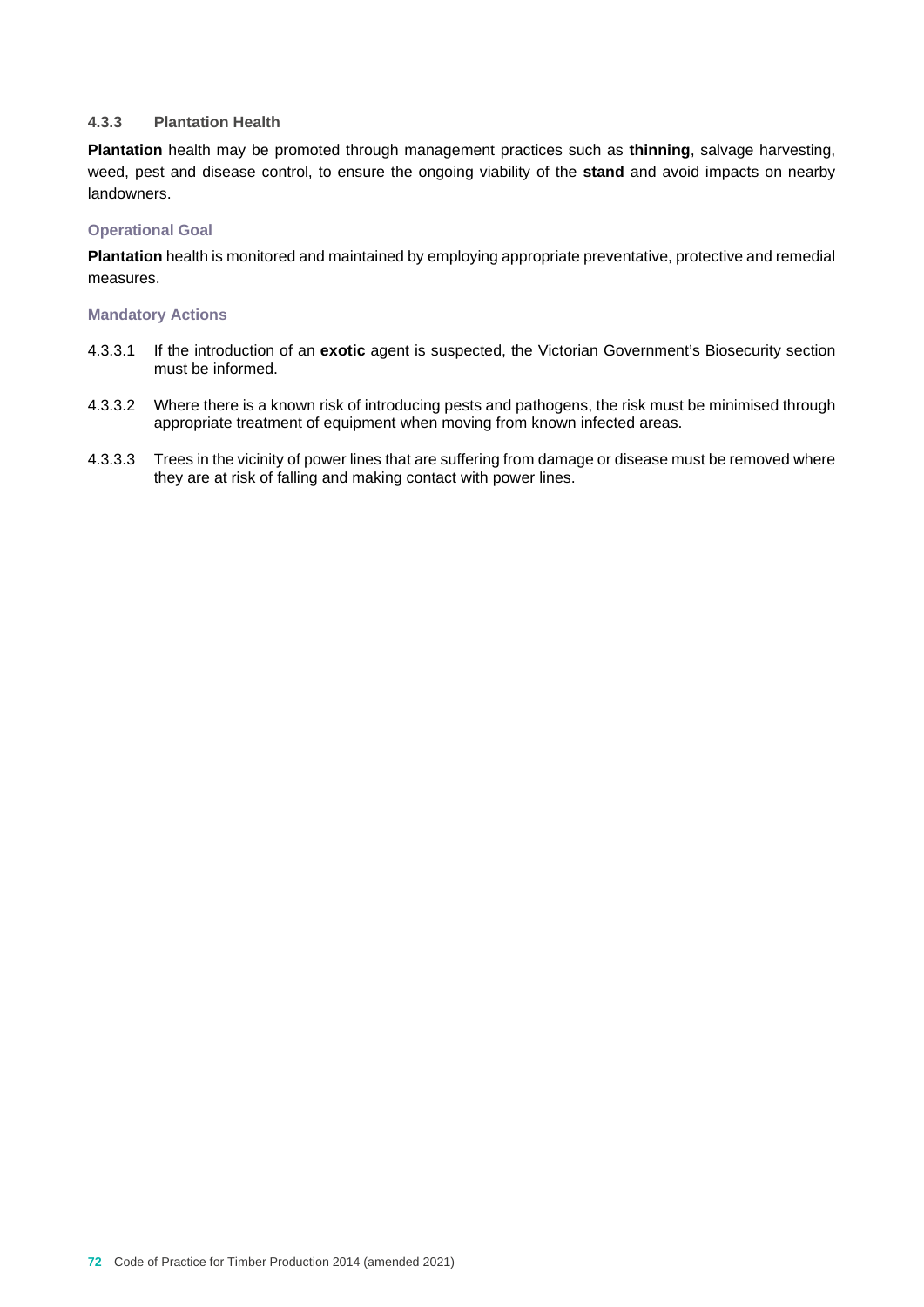## **4.4 Plantation Roading**

This section covers the planning, design, construction, maintenance and use of **plantation roads** and stream crossings.

#### **Operational Goal**

The management of all **roads** that are part of **timber harvesting operations** take account of environmental and cultural values, the safety of **road** users and the intended use of the **road**.

#### **4.4.1 Road Planning**

#### **Mandatory Actions**

4.4.1.1 **Road** planning for new **roads** must:

- identify and record possible environmental risks and construction difficulties, so that adequate design standards can be used, and so that construction activities can be timed to minimise risks associated with wet weather;
- ii. locate **roads** to minimise risks to environmental values, particularly soil, water quality and **river health**, during both construction and ongoing **road** use, while ensuring **road** user safety;
- iii. minimise the number of stream crossings.

#### **4.4.2 Road Design**

**Road** design includes the consideration of traffic type and volume, surface materials, **road** shape as well as **road** infrastructure including culverts, drains, batters, bridges and fords.

Good **road** design is vital for maintaining water quality. It is important to control the speed (and hence erosivity) of water, and to provide the greatest possible infiltration to trap sediments before discharge into **waterways**.

- 4.4.2.1 **Plantation roads** must be designed to a standard capable of carrying anticipated traffic with reasonable safety, and meeting **Code** requirements, particularly water quality.
- 4.4.2.2 All **fill disposal areas** and embankments must be planned and designed to minimise soil erosion, mass soil movement, and potential water quality deterioration.
- 4.4.2.3 Stream crossings must be designed according to the nature, size and period of flow (both pre and anticipated post-harvest) and characteristics of the bed and banks of the stream.
- 4.4.2.4 Appropriate drainage must be provided. Spacing of drainage outlets along a **road** must take into account **soil erodibility**, the **rainfall erosivity**, and the proximity of the **road** to streams. Energy dissipating structures or silt traps must be used where necessary to reduce water velocity and trap sediments.
- 4.4.2.5 Drainage onto exposed erodible soil or over fill slopes must be avoided where possible. Structures and earthworks required to avoid such discharges must be identified during planning and construction as required.
- 4.4.2.6 Stream crossings must be appropriately designed to minimise barriers to the passage of fish and other aquatic **fauna**.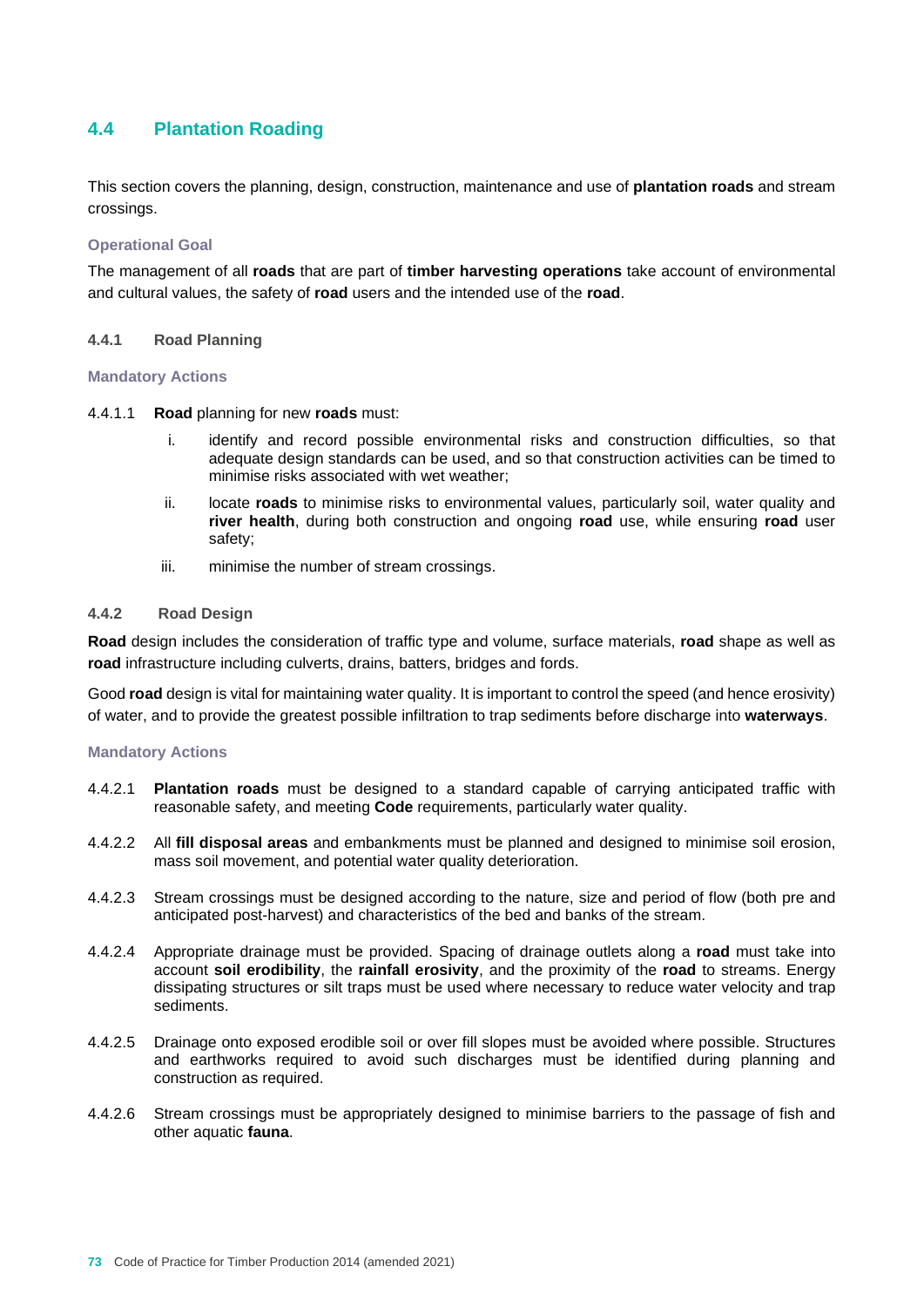#### **4.4.3 Road Construction**

#### **Mandatory Actions**

- 4.4.3.1 **Road construction** must be conducted in a manner consistent with plans and designs.
- 4.4.3.2 All **fill disposal areas** must be stabilised and rehabilitated when no longer required.
- 4.4.3.3 Adequate temporary stabilisation must be employed to deal with site earthwork drainage and erosion control if **road construction** is halted or suspended for any reason.
- 4.4.3.4 Quarry materials known to be infected with any pest plant or pathogen must not be used.
- 4.4.3.5 **Road construction** must ensure that:
	- i. disturbance to stream beds and banks is kept to a minimum;
	- ii. soil and rock fill is not pushed into streams, nor placed into a position where there is a risk that it will erode into a stream; and
	- iii. cement, raw concrete, soil fill and other **road** making materials are not spilt into watercourses during any construction.
- **4.4.4 Road Maintenance**

#### **Mandatory Actions**

- 4.4.4.1 **Roads** used for **haulage** must be maintained to minimise erosion and protect water quality and other environmental values.
- 4.4.4.2 **Road** drainage systems must be maintained to minimise erosion and the discharge of turbid water into **waterways**.
- 4.4.4.3 Blading off of **roads** is only permitted where measures are in place to prevent potential adverse impacts on water quality and where effective side drainage can be maintained.
- **4.4.5 Suspension of Haulage**

#### **Mandatory Actions**

- 4.4.5.1 Heavy vehicle traffic must not use **roads** in **plantations** when persistent wet weather or **road** stability compromise **road** drainage and water quality.
- 4.4.5.2 Heavy vehicle traffic must not use **roads** in **plantations** when persistent dry weather causes the surface materials to unravel to a degree that poses a threat to water quality, in the absence of suitable preventative or remedial actions to manage the risk to water quality.
- **4.4.6 Road Closures**

- 4.4.6.1 **Roads** must be closed (either temporarily or permanently) and effectively rehabilitated where they are no longer required or where their continued use will threaten environmental values.
- 4.4.6.2 **Roads** that are permanently closed must be adequately drained.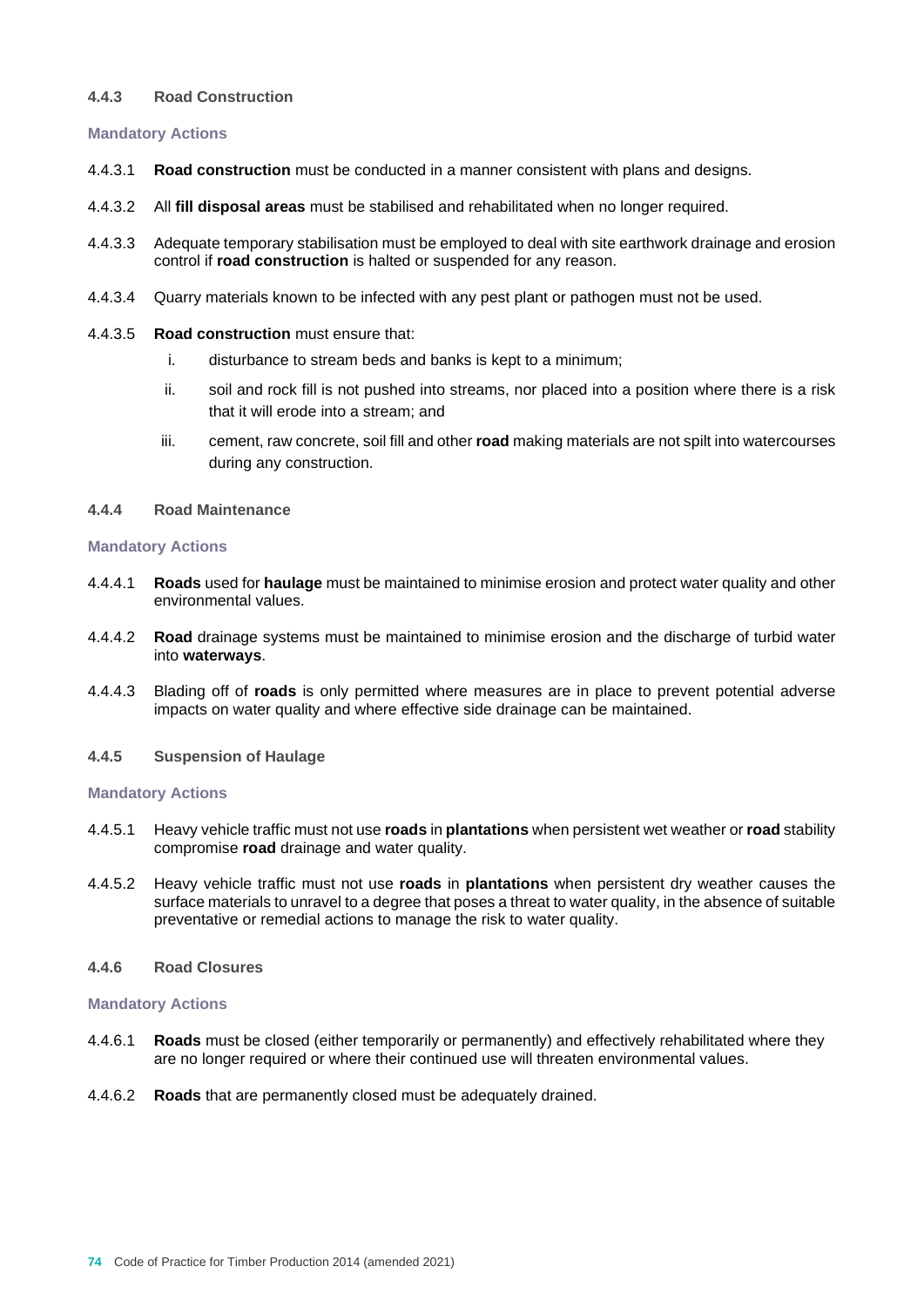## **4.5 Timber Harvesting**

Timber harvesting is the felling of trees, and includes **thinning** of **plantations**. Mandatory Actions relevant to timber production that are necessary for the protection of environmental values are described in section 4.2.

#### **4.5.1 Timber Harvesting Plan**

#### **Operational Goal**

A **Timber Harvesting Plan** is prepared in accordance with the requirements of this **Code** and submitted to the relevant **local government** prior to the commencement of harvesting operations.

- 4.5.1.1 A **Timber Harvesting Plan** must be submitted to **local government** not less than 28 days before the commencement of any harvesting operations. The 28 day minimum lodgement time may be waived with the agreement of **local government**.
- 4.5.1.2 When preparing a **Timber Harvesting Plan** the following issues must be addressed:
	- i. protection of relevant environmental values, **historic places** and **Aboriginal cultural heritage** values;
	- ii. methods to minimise impacts on water quality and **river health** from timber harvesting and associated **roads**; and
	- iii. any necessary arrangements with the distribution authority for the electrical operational control of power lines during harvesting.
- 4.5.1.3 The **Timber Harvesting Plan** must include:
	- i. landowners name and address;
	- ii. the months during which operations are to occur;
	- iii. estimated timber volumes to be harvested;
	- iv. proposed **haulage** routes;
	- v. a map showing:
		- the **plantation** or **coupe** location;
		- significant features within the **coupe** boundary including **waterways** and any areas reserved or specifically managed for protection of **biodiversity, historic places** or **Aboriginal cultural heritage** values;
		- the area(s) to be harvested;
		- new or upgraded **roads**;
		- power lines;
		- **plantation** infrastructure
	- vi. conditions applying to the **timber harvesting operation**, including any permit conditions where required; and
	- vii. fire protection measures.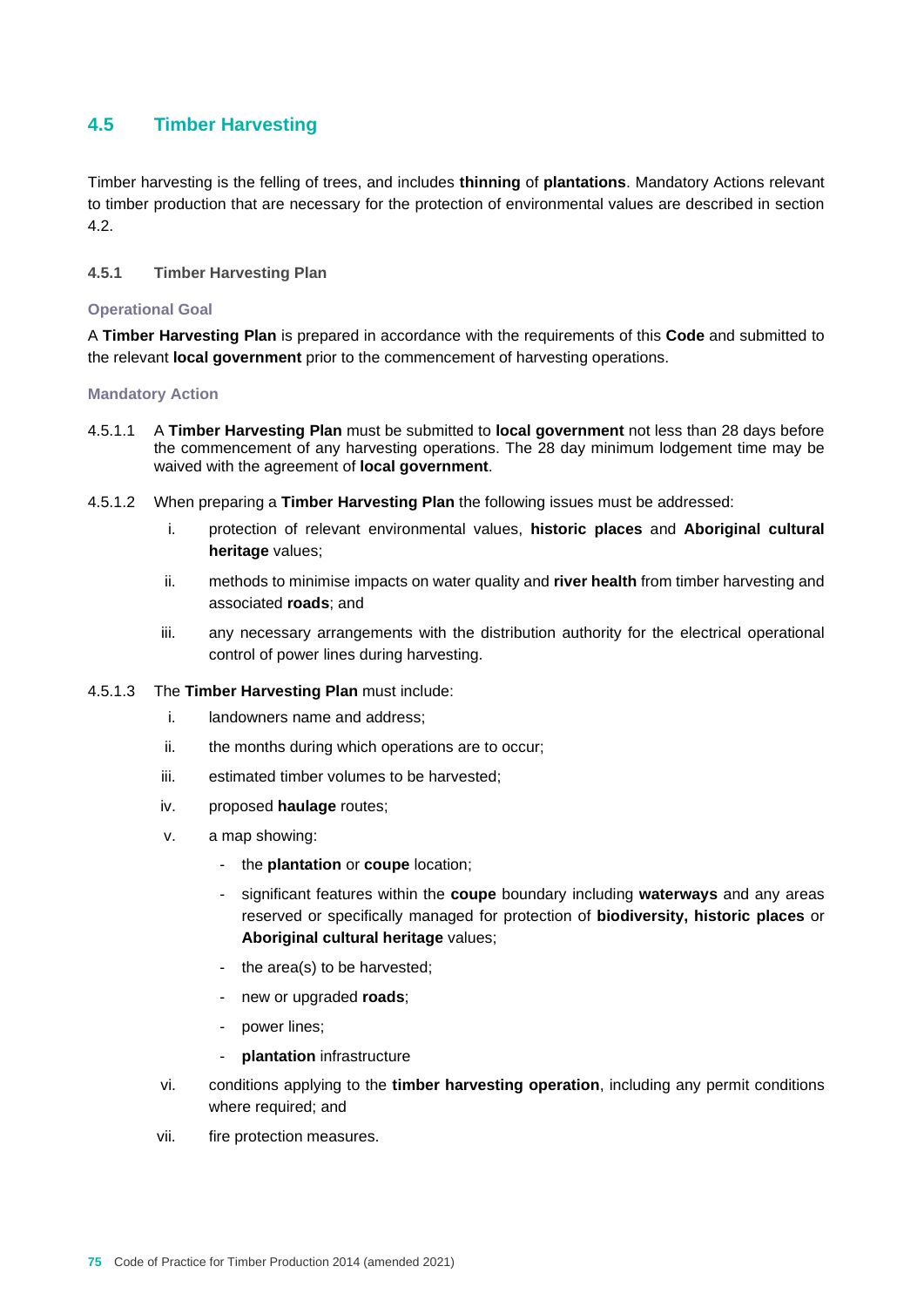- 4.5.1.4 A copy of the **Timber Harvesting Plan** and any supporting prescriptions must be provided to the **harvesting team leader**. The Plan's implementation, including specific prescriptions to be applied to the **plantation**, must be discussed with him/her. These documents must be available on site while **timber harvesting operations** are in progress. All amendments and variations to operational requirements (such as the removal of trees from **buffers** for safety purposes) must be documented in the **Timber Harvesting Plan** and dated by the **harvesting team leader**.
- 4.5.1.5 A **Timber Harvesting Plan** is current for 24 months following lodgement with **local government**.
- 4.5.1.6 A **Timber harvesting Plan** applies to a single **coupe**, a number of **coupes** or to an entire **plantation**'s **timber harvesting operations**.
- 4.5.1.7 **Local government** may accept the lodgement of a **Timber Harvesting Plan** for multiple locations and operations rather than individual **Timber Harvesting Plans** if it is satisfied that the composite **Timber Harvesting Plan** adequately covers the information required for all **coupes** included in the Plan.
- 4.5.1.8 For larger operations covering several **coupes** over a period of years, a Scheduling Plan may be prepared and submitted (with the agreement of **local government**), which identifies:
	- i. **coupe** general locations;
	- ii. planned operational periods;
	- iii. **haulage** routes; and
	- iv. expected volumes.
- 4.5.1.9 A Scheduling Plan replaces the need to include the information from 4.5.1.8 in a **Timber Harvesting Plan**. Submitting a Scheduling Plan does not remove the requirement for the remaining items in 4.5.1.3 to be addressed in a **Timber Harvesting Plan** and submitted at the appropriate time.
- 4.5.1.10 A Scheduling Plan is current for up to five years following lodgement with **local government**, however any significant variations must be communicated to **local government** prior to their implementation.
- **4.5.2 Timber Harvesting**

#### **Operational Goal**

Timber harvesting is conducted in a manner appropriate to the site, to manage the impact on soil, water and other values, including **biodiversity, historic places** and **Aboriginal cultural heritage**.

- 4.5.2.1 All timber harvesting, including **thinning**, must be consistent with the **Timber Harvesting Plan**.
- 4.5.2.2 The location of boundaries must be easily distinguishable in the field.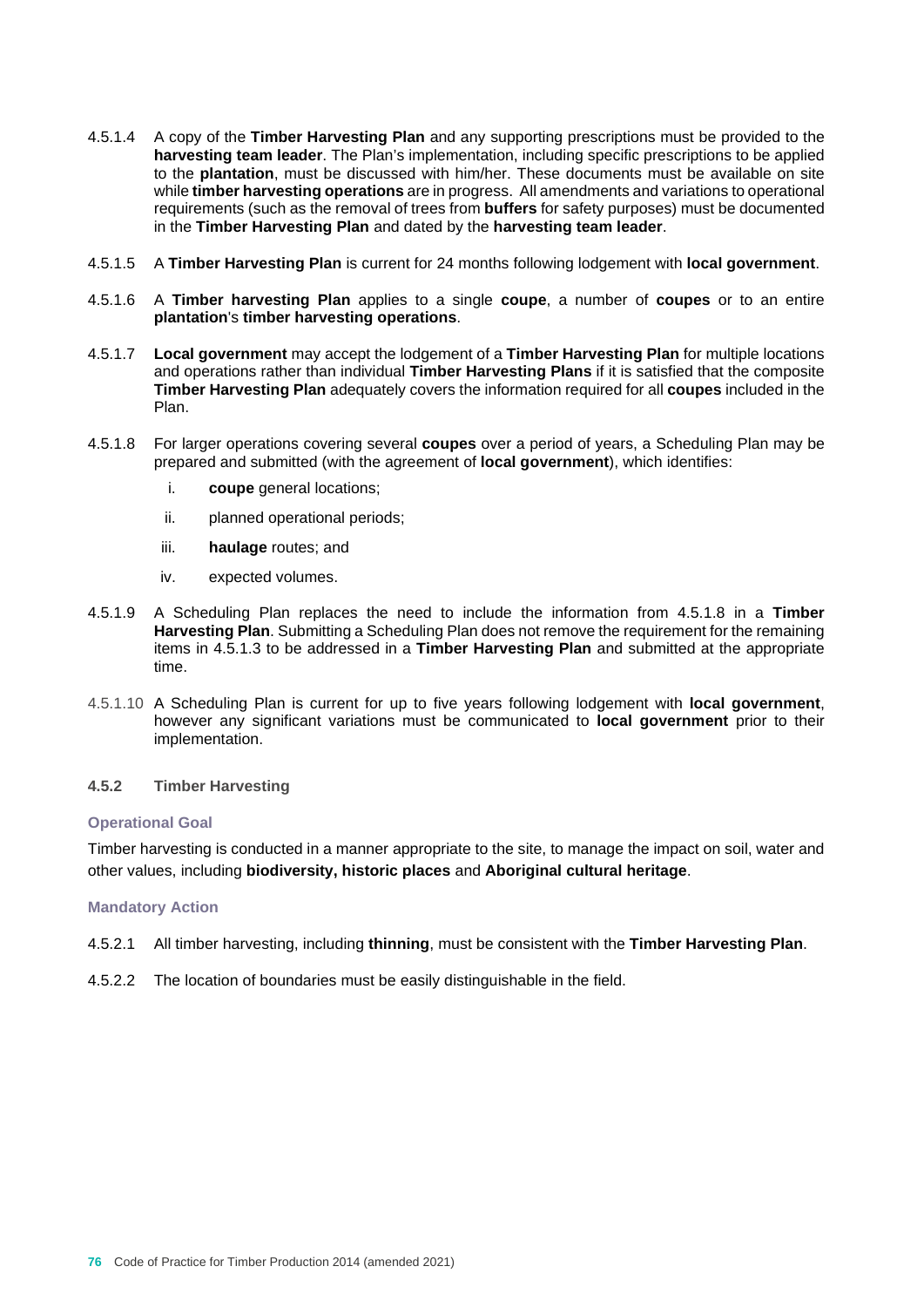#### **4.5.3 Plantation Infrastructure**

The operation of a harvesting **coupe** generally requires the development and use of specific infrastructure, including log **landings** and dumps, and **snigging** and **forwarding tracks**. The planning and use of **plantation** infrastructure must be undertaken in a manner that minimises impacts on environmental values.

#### **Mandatory Actions**

- 4.5.3.1 **Plantation** infrastructure (including tracks) must be designed, located, constructed and maintained to minimise potential adverse impacts on soil and water quality.
- 4.5.3.2 The placement of log **landings** and dumps must avoid areas that have been excluded from harvesting specifically for the purpose of protecting or managing values such as **biodiversity** conservation, **waterways, historic places** or **Aboriginal cultural heritage.**
- 4.5.3.3 The area of log **landings** and log dumps must be minimised without compromising safety.
- 4.5.3.4 All infrastructure must be stabilised and rehabilitated to minimise **erosion risk** upon completion of timber production, where not required for future timber production. All tracks must be effectively rehabilitated to prevent soil erosion.
- 4.5.3.5 **Extraction** and **forwarding tracks** must be located to minimise potential adverse impact on soil and water quality and maintain effective drainage to prevent soil erosion. They should be placed at the greatest practicable distance from **waterways**, without compromising safety.
- 4.5.3.6 Tracks must have effective drainage to prevent soil erosion. Cross-drains, where used, must be spaced and angled to prevent surface **run-off** and subsequent discharge of turbid water into streams or **drainage lines**.
- 4.5.3.7 **Snigging** and **forwarding tracks** must not be bladed off where this would result in an adverse impact on water quality or the loss of topsoil from the site.

#### **4.5.4 Operational Restrictions**

#### **Operational Goal**

During or following wet weather conditions, **timber harvesting operations** are modified or where necessary suspended to minimise risks to soil and water quality values.

- 4.5.4.1 **Timber harvesting operations** must be restricted or stopped where there is a risk to soil and water quality values during or following wet weather conditions.
- 4.5.4.2 **Extraction**, **forwarding** and **haulage** must be suspended when water begins to flow along tracks, except where appropriate preventive actions have been taken to address risks to off-site water quality.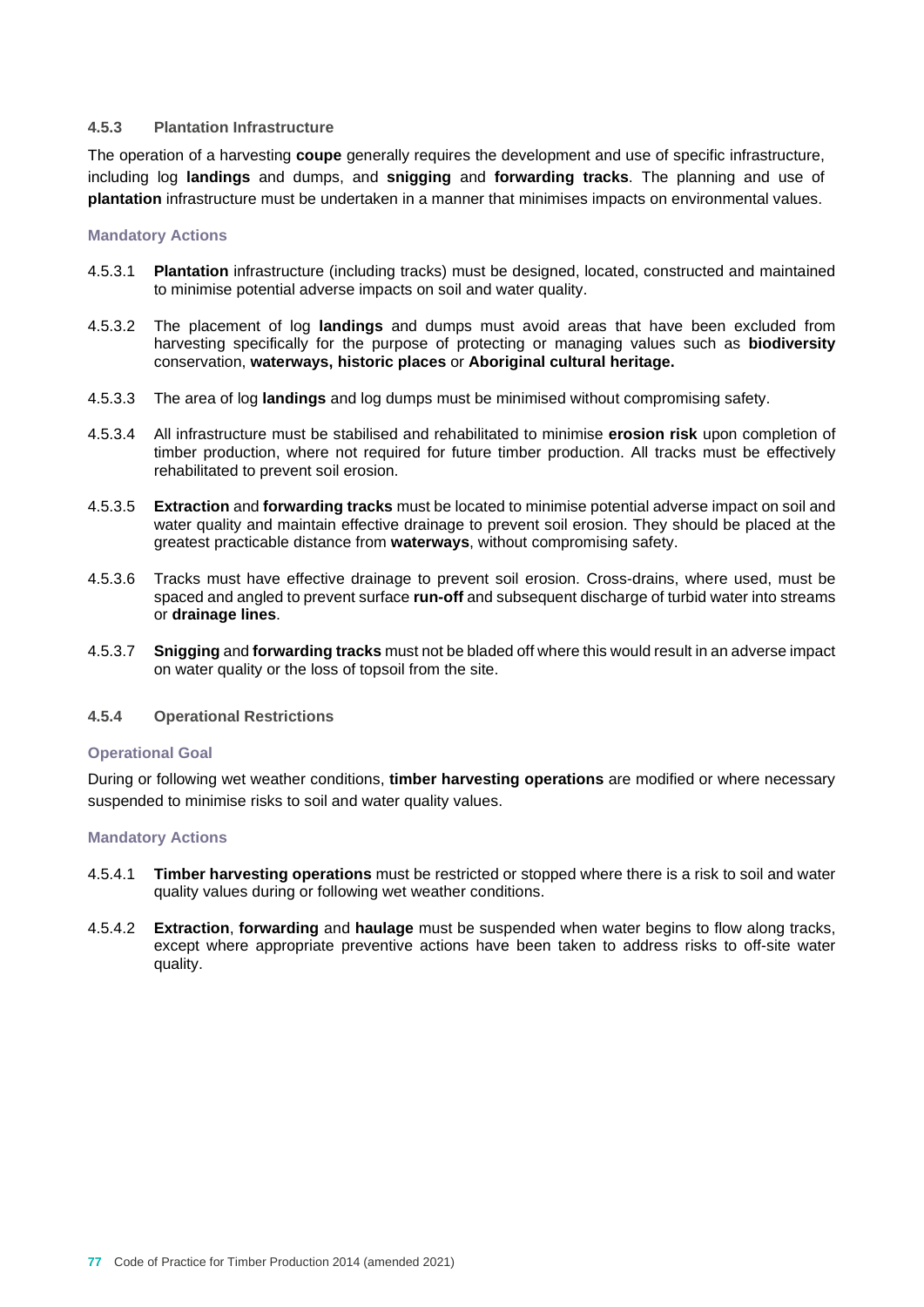# **Appendix A**

## **Legislation, Regulations and Policies applying to timber harvesting operations on State forest and private land in Victoria.**

Appendix A provides a list of legislation, regulations and policies applying to timber harvesting operations that are in addition to the Code. Appendix A is not an exhaustive list.

| <b>Commonwealth legislation</b>                                           | <b>Public</b> | <b>Private</b> |
|---------------------------------------------------------------------------|---------------|----------------|
| Aboriginal and Torres Strait Islander Heritage Protection Act 1984        |               |                |
| Agricultural and Veterinary Chemicals Act 1994                            | v             |                |
| Australian Heritage Council Act 2003                                      |               |                |
| <b>Biosecurity Act 2015</b>                                               |               |                |
| Environment Protection and Biodiversity Conservation Act 1999             |               |                |
| <b>Export Control Act 1982</b>                                            |               |                |
| <b>National Environment Protection Measures (Implementation) Act 1998</b> |               |                |
| Native Title Act 1993                                                     | v             |                |
| <b>Regional Forests Agreement Act 2002</b>                                |               |                |

| <b>State legislation</b>                                        | <b>Public</b> | <b>Private</b> |
|-----------------------------------------------------------------|---------------|----------------|
| Aboriginal Heritage Act 2006                                    | Υ             | Υ              |
| <b>Accident Compensation Act 1985</b>                           | Υ             | Y              |
| Agricultural and Veterinary Chemicals (Control of Use) Act 1992 | Υ             | Υ              |
| <b>Building Act 1993</b>                                        | Y             | Y              |
| Catchment and Land Protection Act 1994                          | Υ             | Y              |
| Charter of Human Rights and Responsibilities Act 2006           | Υ             | Y              |
| Climate Change Act 2017                                         | Υ             | Y              |
| Conservation, Forests and Lands Act 1987                        | Υ             | Y              |
| <b>Country Fire Authority Act 1958</b>                          | Y             | Y              |
| Crown Land (Reserves) Act 1978                                  | Υ             | N              |
| Dangerous Goods Act 1985                                        | Υ             | Y              |
| <b>Electricity Safety Act 1998</b>                              | Υ             | Y              |
| <b>Emergency Management Act 2013</b>                            | Υ             | Y              |
| <b>Environment Protection Amendment Act 2018</b>                | Υ             | Y              |
| <b>Environment Protection Act 2017</b>                          | Υ             | Y              |
| <b>Environmental Protection Act 1970</b>                        | Υ             | Y              |
| Fences Act 1968                                                 | N             | Y              |
| Firearms Act 1996                                               | Υ             | Y              |
| Fisheries Act 1995                                              | Υ             | Υ              |
| Flora and Fauna Guarantee Act 1988                              | Υ             | Υ              |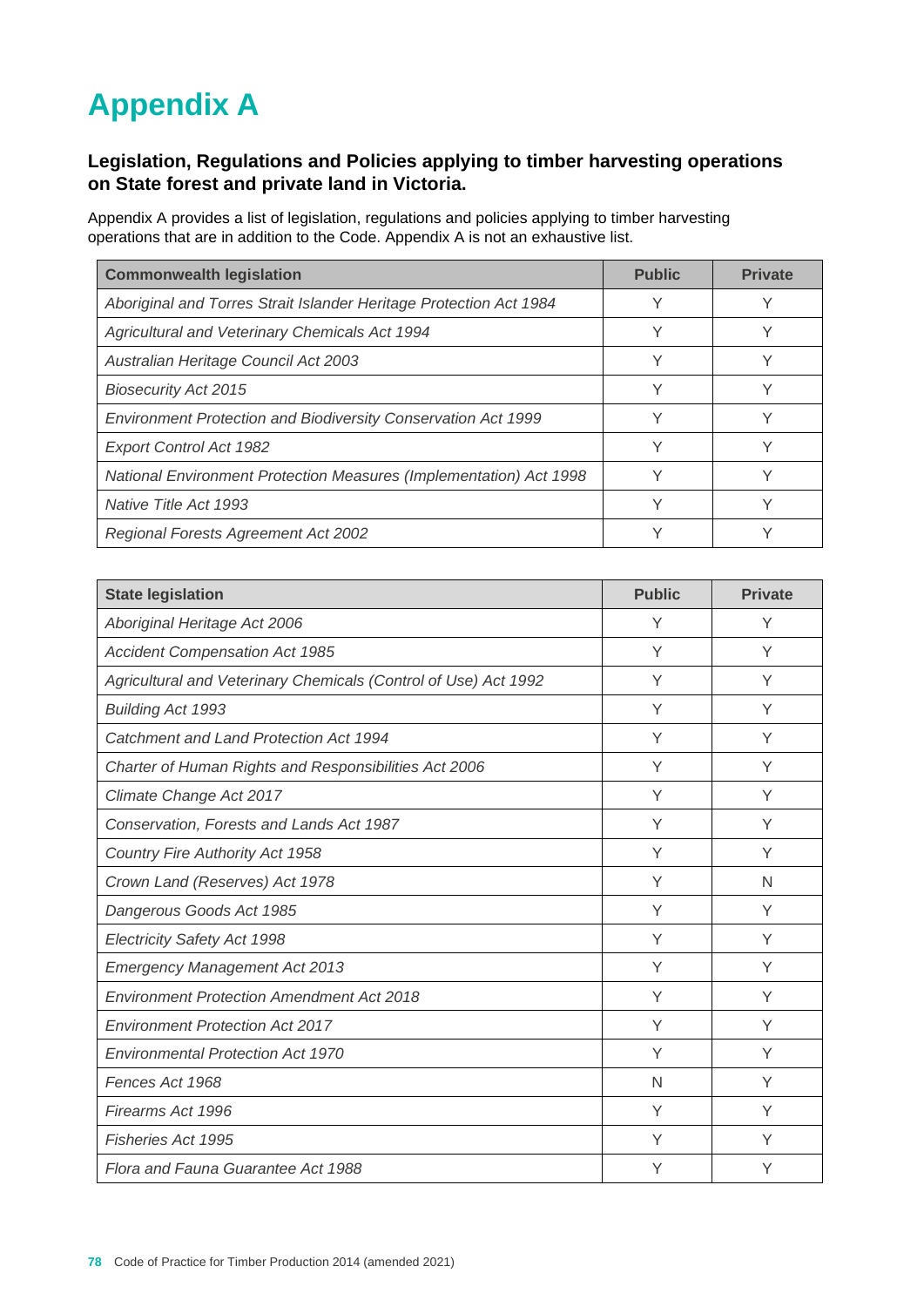| Forests Act 1958                                          | Υ | Υ |
|-----------------------------------------------------------|---|---|
| Forests (Wood Pulp Agreement Act 1996)                    | Y | N |
| Heritage Act 2017                                         | Υ | Y |
| Heritage Rivers Act 1992                                  | Υ | Y |
| Land Act 1958                                             | Υ | Υ |
| Land Conservation (Vehicle Control) Act 1972              | Y |   |
| <b>Local Government Act 1989</b>                          | N | Y |
| Marine and Coastal Act 2018                               | Y | Υ |
| <b>National Parks Act 1975</b>                            | Υ | N |
| Occupational Health and Safety Act 2004                   | Y | Y |
| Parks Victoria Act 2018                                   | Y |   |
| Planning and Environment Act 1987                         | Υ | Y |
| Planning and Environment (Planning Schemes) Act 1996      | N | Y |
| Plant Biosecurity Act 2010                                | Y | Υ |
| Prevention of Cruelty to Animals Act 1986                 | Υ | Y |
| Reference Areas Act 1978                                  | Y | N |
| Road Management Act 2004                                  | Y | Y |
| Safety on Public Land Act 2004                            | Υ | N |
| State Owned Enterprises Act 1992                          | Υ | N |
| Summary Offences Act 1966                                 | Y | N |
| Sustainable Forests (Timber) Act 2004                     | Υ | N |
| Subordinate Legislation Act 1994                          | Υ | Υ |
| <b>Traditional Owner Settlement Act 2010</b>              | Υ | N |
| Victorian Plantations Corporation Act 1993                | Υ | Y |
| Water Act 1989                                            | Υ | Y |
| Wildlife Act 1975                                         | Υ | Y |
| Workplace Injury Rehabilitation and Compensation Act 2013 | Y | Υ |

| <b>Regulations*</b>                                                        | <b>Public</b> | <b>Private</b> |
|----------------------------------------------------------------------------|---------------|----------------|
| Aboriginal Heritage Regulations 2018                                       |               | $\checkmark$   |
| Agricultural and Veterinary Chemicals (Control of Use) Regulations<br>2017 |               |                |
| Conservation, Forests and Lands (Infringement Notice) Regulations<br>2017  | Υ             |                |
| <b>Country Fire Authority Regulations 2014</b>                             | N             |                |
| Dangerous Goods (Explosives) Regulations 2011                              | v             | v              |
| Dangerous Goods (HCGD) Regulations 2016                                    | v             |                |
| Dangerous Goods (Storage and Handling) Regulations 2012                    |               |                |
| Electricity Safety (Electric Line Clearance) Regulations 2020              |               |                |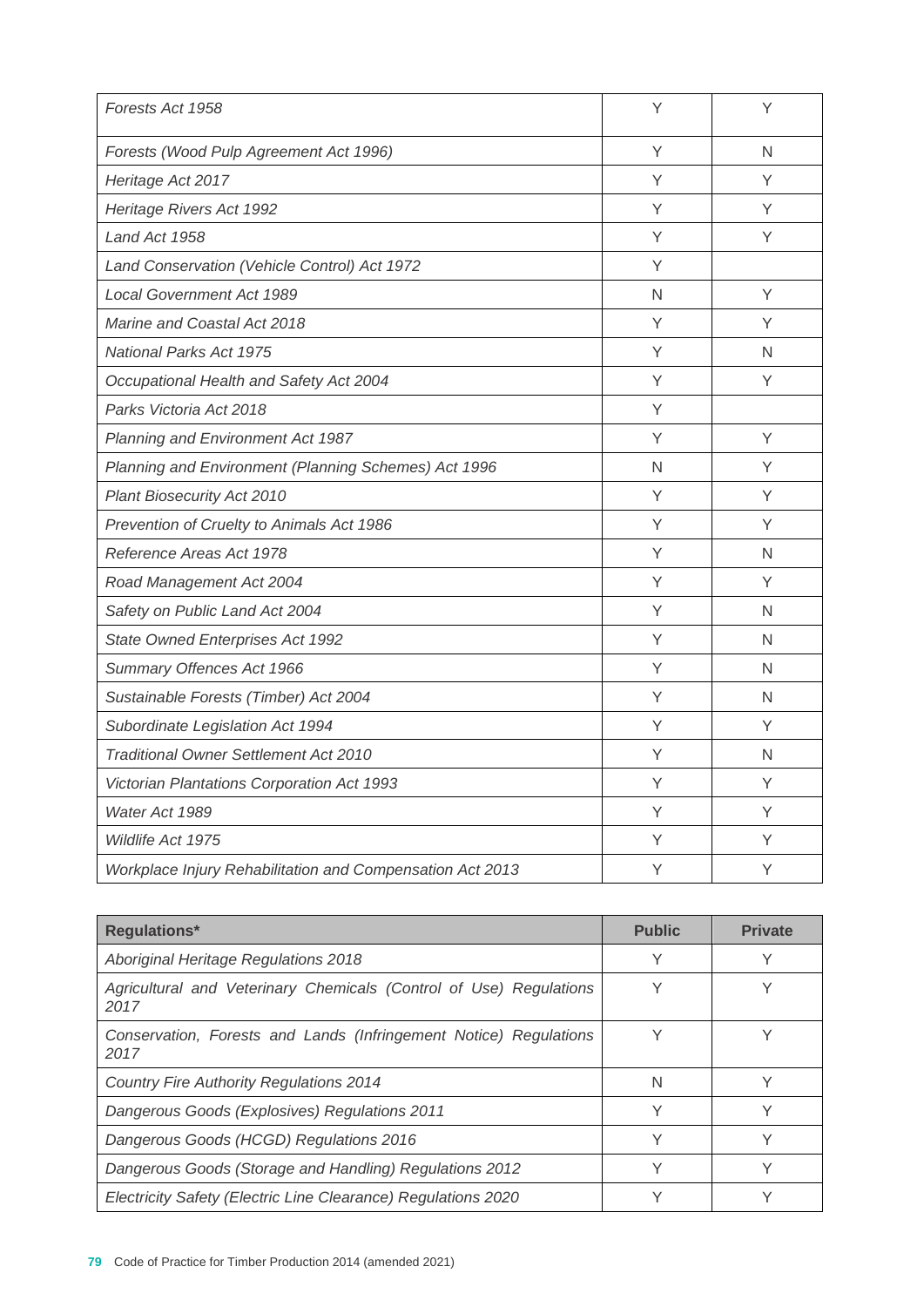| Electricity Safety (Installations) Regulations 2009                                                       | Υ | Υ |
|-----------------------------------------------------------------------------------------------------------|---|---|
| <b>Fences Regulations 2014</b>                                                                            | N | Υ |
| Flora and Fauna Guarantee Regulations 2011                                                                | Υ | N |
| <b>Forests (Fire Protection) Regulations 2014</b>                                                         | Υ | N |
| Forests (Licenses and Permits) Regulations 2009                                                           | Υ | N |
| <b>Forests (Recreation) Regulations 2010</b>                                                              | Υ | N |
| <b>Heritage Regulations 2017</b>                                                                          | Υ | Υ |
| Land Conservation (Vehicle Control) Regulations 2013                                                      | Υ | N |
| Occupational Health and Safety Regulations 2017                                                           | Υ | Y |
| Planning and Environment Regulations 2015                                                                 | Υ | Υ |
| Subordinate Legislation (Legislative Instruments) Regulations 2011                                        | Υ | Υ |
| Subordinate Legislation (Prevention of Cruelty to Animals Regulations<br>2008) Extension Regulations 2018 | Υ | Υ |
| Road Management (General) Regulations 2016                                                                | Υ | N |
| <b>Traditional Owner Settlement Regulations 2017</b>                                                      | Υ | N |
| Victorian Plantations Corporation (Register of Plantation Licences)<br>Regulations 2018                   | Y | Υ |
| <b>Wildlife Regulations 2013</b>                                                                          | Υ | Υ |
| Workplace Injury Rehabilitation and Compensation Regulations 2014                                         | Υ |   |

| <b>Policy</b>                                                                               | <b>Public</b> | <b>Private</b> |
|---------------------------------------------------------------------------------------------|---------------|----------------|
| Australia's Biodiversity Conservation Strategy 2010-2030                                    | Y             | Υ              |
| Code of Practice for Bushfire Management on Public Land 2012                                | Υ             | N              |
| Biodiversity 2037 - Protecting Victoria's Environment (2017)                                | Υ             | Y              |
| <b>Invasive Plants and Animals Framework (2017)</b>                                         | Υ             | Υ              |
| <b>National Forest Policy Statement (1992)</b>                                              | Υ             | Υ              |
| National Forest Industries Plan (2018)                                                      | Y             | Υ              |
| National Indigenous Forest Strategy (2005)                                                  | Υ             | Υ              |
| State Environment Protection Policy (Air Quality Management)                                | Υ             | Y              |
| State Environment Protection Policy (Control of Noise from Commerce,<br>Industry and Trade) | Υ             | Υ              |
| State Environment Protection Policy (Prevention and Management of<br>Contamination of Land) | Υ             | Υ              |
| State Environment Protection Policy (Waters of Victoria)                                    | Υ             | Υ              |
| Sustainability Charter for Victoria's State forests (2006)                                  | Υ             | N              |
| <b>Victorian Forestry Plan</b>                                                              | Υ             | N              |
| Water for Victoria (2016)                                                                   | Υ             | Y              |

\*Most statutory rules including many of these sunset after 10 years.